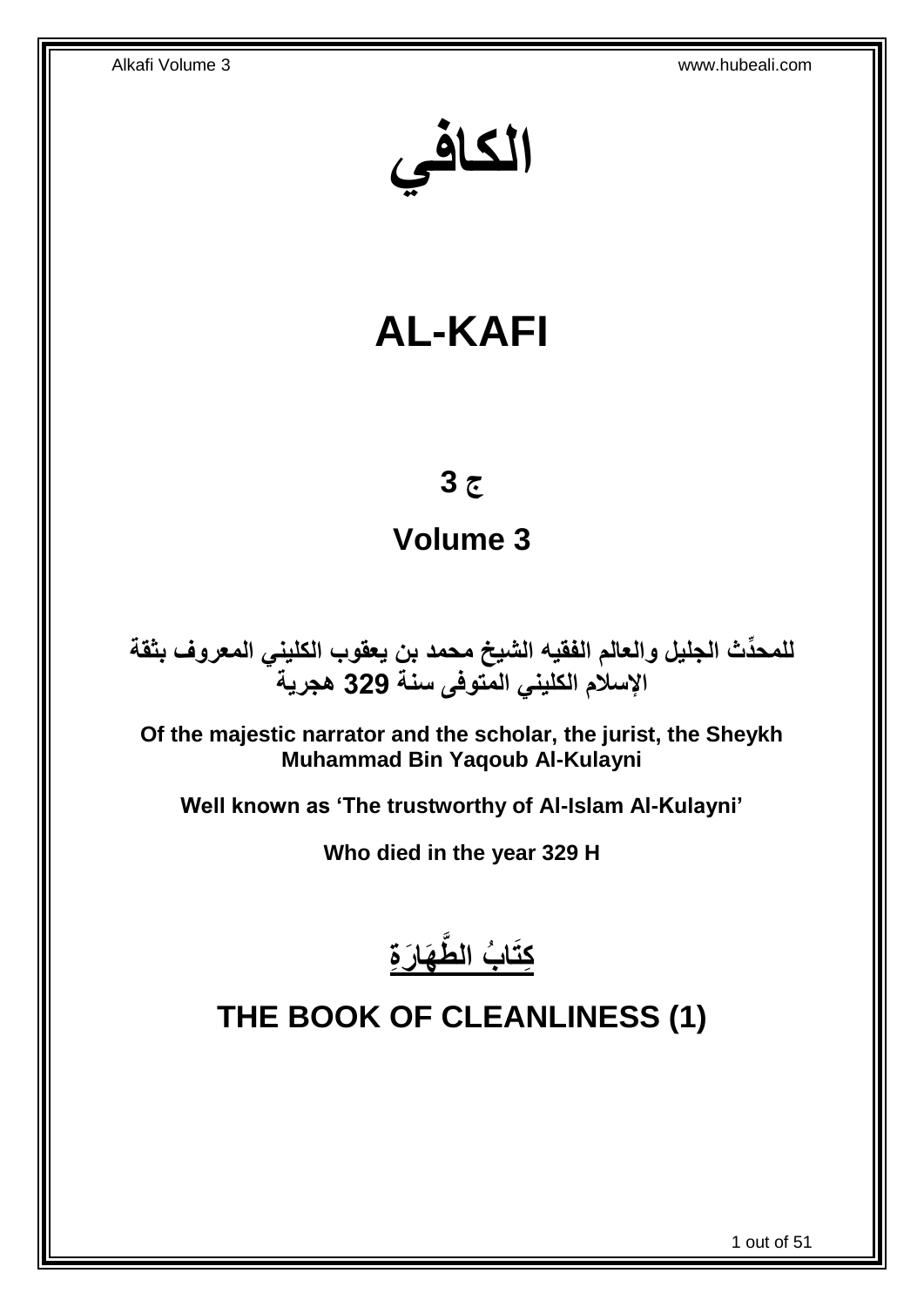# **TABLE OF CONTENTS**

| Chapter $3$ – The water which happens to be little, and the water wherein is the carcass,                                                                                             |
|---------------------------------------------------------------------------------------------------------------------------------------------------------------------------------------|
|                                                                                                                                                                                       |
| Chapter 5 - The well which happens to be to the side of the cesspool 12                                                                                                               |
| Chapter 6 – The Ablution (Wudhu) from the residue (of the water of) the animals, and the                                                                                              |
| Chapter 7 - The Ablution (Wudhu) from the residue of the (water drunk by) the<br>menstruation woman, and the one with sexual impurity, and the Jew, and the Christian,                |
| Chapter $8$ – The man enters his hand into the vessel before he washes it, and the limit<br>with regards to washing of the two hands from the sexual impurity, and the urine, and the |
| Chapter $9$ – The mingling of the rain water with the urine and what is returned into the<br>vessel from the washing by the one with sexual impurity, and the man's cloth falls upon  |
| Chapter 10 - Water of the bathhouse, and the water which the sun warms up  21                                                                                                         |
|                                                                                                                                                                                       |
| Chapter 11 - The place in which it is abhorred to defacte or urinate in  22                                                                                                           |
| Chapter 12 - The words (to be spoken) during entering the toilet, and during the exit, and<br>the cleansing (afterwards), and the one who forgets, and Naming (Bismillah) during the  |
| Chapter 13 - The Istibra'a from the urine, and washing it, and the one who cannot find the                                                                                            |
| Chapater 14 - Measurement of the water which suffices for the Ablution (Wudhu) and the                                                                                                |
|                                                                                                                                                                                       |
| Chapter 16 - The rinsing of the mouth and the sniffing (of the water)  35                                                                                                             |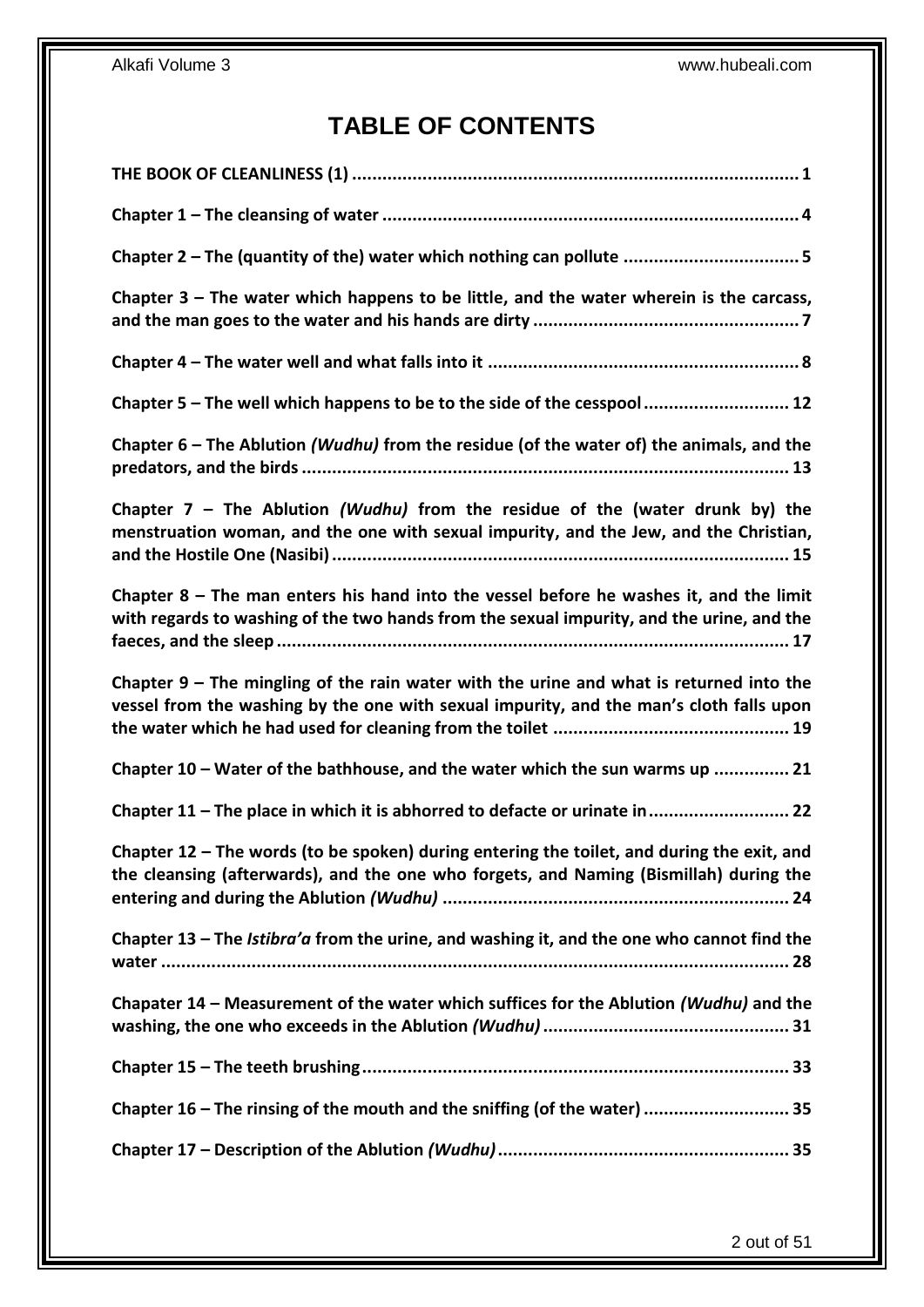| Chapter 18 - Limit of the face which should be washed, and the two arms, and how to |  |
|-------------------------------------------------------------------------------------|--|
|                                                                                     |  |
|                                                                                     |  |
|                                                                                     |  |
| Chapter 22 – The doubt in the Ablution (Wudhu) and the one who forgets it or brings |  |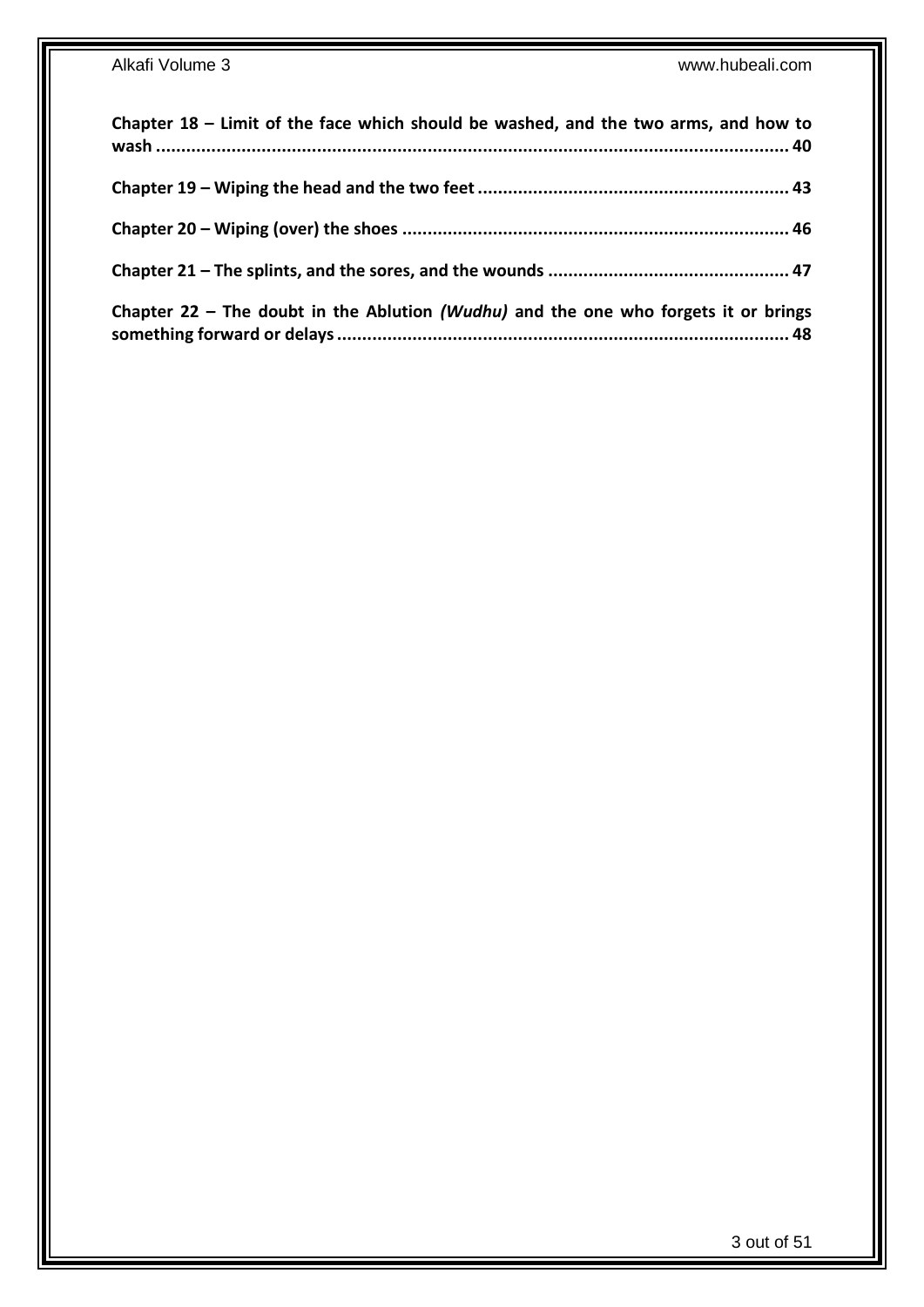بسم الله الرحمن الرحيم الحمد لله رب العالمين، وصلى الله على سيدنا محمد وآله الطاهرين، وسلم تسليما<sub>.</sub>

In the Name of Allah<sup>azwj</sup> the Beneficent, the Merciful. The Praise is for Allah<sup>azwj</sup> Lord<sup>azwj</sup> of the Worlds, and Blessing be upon our Chief Muhammad<sup>saww</sup> and his<sup>saww</sup> Purified Progeny<sup>asws</sup>, and greetings with abundant greetings.

> **َما ِء الْ َبا ُب َط ُهور ِ**

## <span id="page-3-0"></span>**Chapter 1 – The cleansing of water**

َفَالَ أَبُو جَعْفَرٍ مُحَمَّدُ بْنُ يَعْقُوبَ الْكُلَّئِذِيُّ رَحِمَهُ اللَّهُ حَدَّثَنِي عَلِيُّ بْنُ إِبْرَاهِيمَ بْنِ هَاشِمٍ عَنْ أَبِيهِ عَنِ النَّوْفَلِيِّ عَنِ السَّكُونِيِّ عَنْ ِ َ ِ َ ֧֠<sup>֓</sup>֧֓׆ أَبِي عَبْدِ اللَّهِ (َ عليه السلام ) قَالَ قَالَ رَّسُولُ اللَّهِ ( صلى ّالله عليه وأله ) الْمَاءُ يُطَهِّرُ ۚ وَ لَا يُطَهَّرُ ۚ وَ َ ْ

Abu Ja'far Muhammad Bin Yaqoub Al Kulayni, may Allah<sup>azwj</sup> have Mercy on him, said, 'It was narrated to me by Ali Bin Ibrahim Bin Hashim, from his father, from Al Nowfaly, from Al Sakuny, from

Abu Abdullah<sup>asws</sup> says that Rasool-Allah<sup>saww</sup> said: 'Rasool-Allah<sup>saww</sup> said: 'The water cleans and cannot (itself) be cleaned (by something else)'.<sup>1</sup>

ِ مُحَمَّدُ بِنُ يَجْيَى وَ غَيْرُهُ عَنْ مُحَمَّدِ بْنِ أَحْمَدَ عَنِ الْحَسَنِ بْنِ الْحُسَيْنِ اللَّؤُلُوِيِّ بِإِسْنَادِهِ قَالَ قَالَ أَبُو عَبْدِ اللَّهِ ( عليه السلام ) ِ ِ ُّ ْ ْ َ الْمَاءُ كُلَّهُ طَاهِرٌ حَتَّى يُعْلَمَ أَنَّهُ قَذِرٌ . َ ُّ ْ

Muhammad Bin Yahya, and someone else from Muhammad Bin Ahmad, from Al Hassan Bin Al Husayn Al Lulu'ie, by his chain, said,

Abu Abdullah<sup>asws</sup> said: 'The water, all of it is (to be considered as) clean, until one knows that it is dirty'.<sup>2</sup>

مُحَمَّدُ بِنُ يَحْيَى عَنْ مُحَمَّدِ بْنِ الْحُسَيْنِ عَنْ أَبِي دَاوُدَ الْمُنْشِدِ عَنْ جَعْفَرِ بْنِ مُحَمَّدٍ عَنْ يُونُسَ عَنْ حَمَّادِ بْنِ عُثْمَانَ عَنْ أَبِي<br>. ِ ْ َ ْ **ٔ** ِ َ عَبْدِ اللَّهِ ( عليه السلام ) قَالَ الْمَاءُ كُلُّهُ طَاهِرٌ حَتَّى يُعْلَمَ أَنَّهُ قَذِرٌ . َ ُّ ْ

Muhammad Bin Yahya, from Muhammad Bin Al Husayn, from Abu Dawood Al Munshid, from Ja'far Bin Muhammad, from Yunus, from Hammad Bin Usman,

(It has been narrated) from Abu Abdullah<sup>asws</sup> having said: 'The water, all of it is (to be considered as) clean, until one knows that it is dirty'.<sup>3</sup>

عَلِيُّ بْنُ إِبْرَاهِيمَ عَنْ مُحَمَّدٍ بْنِ عِيسَى عَنْ يُونُسَ بْنِ عَبْدِ الرَّحْمَنِ عَنْ عَبْدِ اللَّهِ بْنِ سِنَانٍ عَنْ أَبِي عَبْدِ اللَّهِ ( عليه السلام ) ِ َ قَالَ سَأَلْتُهُ عَنْ مَاءِ الْبَحْرِ أَ طَهُورٌ ۚ هُوَ قَالَ نَعَمْ . ِ ر<br>ا ֺ֦֦֪֦֧֦֦֖֦֦֪֦֧֦֪֦֧֦֪֪֦֧֦֪֦֪֪֦֧֦֪֦֧֦֧֦֪֦֧֦֧֦֪֪֦֧֪֦֧֪֦֧֦֧֦֧֝֟֟֟֟֟֟֟֟֟֟֟֟֟֟֟֟֟֟֟֟֟֟֓֕֬֟֓֡֟֓֟֓֞֟֟֓֞֟֟֟֟֟֟֟֩֓֞֟֟֟֟֟֟ َ

Ali Bin Ibrahim, from Muhammad Bin Isa, from Yunus Bin Abdul Rahman, from Abdullah Bin Sinan,

(It has been narrated) from Abu Abdullah<sup>asws</sup>, said, 'I asked him<sup>asws</sup> about the sea water, 'Is it clean?' He<sup>asws</sup> said: 'Yes'.<sup>4</sup>

مُحَمَّدُ بْنُ يَحْيَى عَنْ أَحْمَدَ بْنِ مُحَمَّدِ بْنِ عِيسَى عَنْ عُثْمَانَ بْنِ عِيسَى عَنْ أَبِي بَكْرٍ الْحَضْرَمِيِّ قَالَ سَأَلْتُ أَبَا عَبْدِ اللَّهِ ( عليه ْ َ ْ َ ْ اً<br>أ السلام ) عَنْ مَاءِ الْمَبْحْرِ أَ طَهُورٌ هُوَ قَالَ نَعَمْ ـ **∶** ْ

<sup>1</sup> Al Kafi – V 3 – The Book of Cleanliness Ch 1 H 1

<sup>2</sup> Al Kafi – V 3 – The Book of Cleanliness Ch 1 H 2

<sup>3</sup> Al Kafi – V 3 – The Book of Cleanliness Ch 1 H 3

<sup>4</sup> Al Kafi – V 3 – The Book of Cleanliness Ch 1 H 4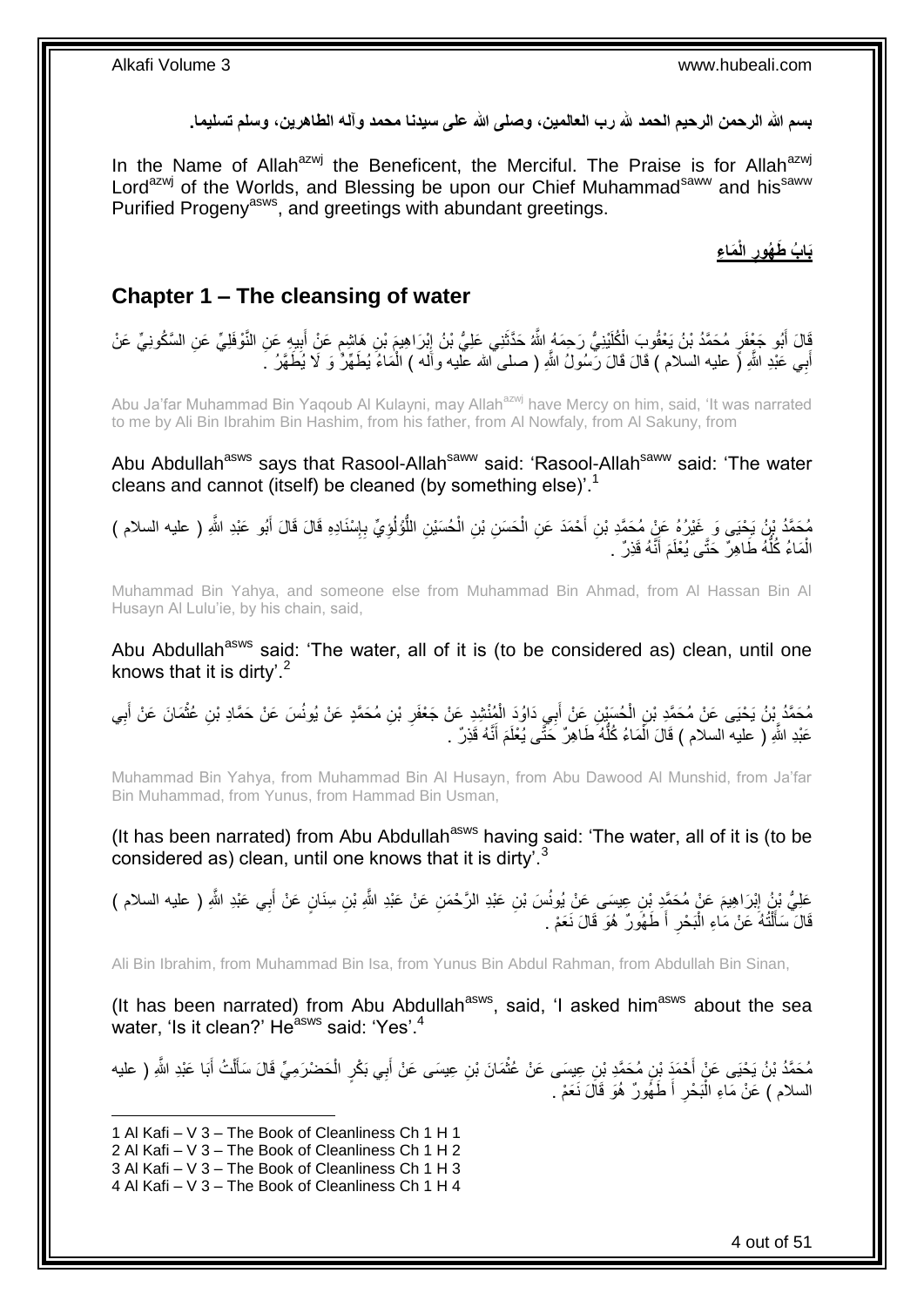Muhammad Bin Yahya, from Ahmad Bin Muhammad Bin Isa, from Usman Bin Isa, from Abu Bak Al Hazramy who said,

'I asked Abu Abdullah<sup>asws</sup> about the sea water, 'Is it clean?' He<sup>asws</sup> said: 'Yes'.<sup>5</sup>

باب الْمَاعِ الَّذِي لَا يُنَجِّسُهُ شَىْءٌ

## <span id="page-4-0"></span>**Chapter 2 – The (quantity of the) water which nothing can pollute**

مُحَمَّدُ بْنُ إِسْمَاعِيلَ عَنِ الْفَضْلِ بْنِ شَاذَإِنَ عَنْ صَفْوَانَ بْنِ يَحْيَى وَ عَلِيُّ بْنُ إِبْرَاهِيمَ عَنْ أَبِيهِ عَنْ حَمَّادِ بْنِ عِيسَى جَمِيعاً عَنْ ِ َ ِ ْ مُعَاوِيَةَ بْنِ عَمَّارٍ قَالَ سَمِعْتُ أَبَا عَبْدِ اللَّهِ ( عليه السلام ) يَقُولُ إِذَا كَانَ أَلْمَاءُ قَدْرَ كُلِّ لَمْ يُنَجِّسْهُ شَيْءٌ . ْ َ ِ

Muhammad Bin Ismail, from Al Fazl Bin Shazaan, from Safwan Bin Yahya and Ali Bin Ibrahim, from his father, from Hammad Bin Isa, altogether from Muawiya Bin Ammar who said,

'I heard Abu Abdullah<sup>asws</sup> saying: 'When the water was of the measurement of a Kurr (Three and a half open palm's width cubed), nothing would pollute it'.<sup>6</sup>

عِدَّةٌ مِنْ أَصْحَابِنَا عَنْ أَحْمَدَ بْنِ مُحَمَّدٍ بْنِ عِيسَى عَنْ عَلِيِّ بْنِ الْحَكَمِ عَنْ أَبِي أَيُّوبَ الْخَزَّازِ عَنْ مُحَمَّدِ بْنِ مُسْلِمٍ قَالَ سَأَلْتُ أَبَا **∣** َ ِ ْ َ ِ ْ َ َ ْ َ ہ<br>پا عَبْدِ اللَّهِ ( عِليه السلام ) عَنِ اَلْمَاءِ الَّذِي تَبُولُ فِيهِ الدَّوَابُّ وَ تَلَغُ فِيهِ الْكِلَابُ وَ يَغْتَسِلُ فِيهِ الْجُنُبُ قَالَ إِذَا كَانَ الْمَاءُ قَدْرَ كُلِّ ْ َّ ْ ْ ْ لَمْ يُنَجِّسْهُ شَيْءٌ .

A number of our companions, from Ahmad Bin Muhammad Bin Isa, from Ali Bin Al hakam, from Abu Ayoub Al Khazzaz, from Muhammad Bin Muslim who said,

'I asked Abu Abdullah<sup>asws</sup> about the water in which the animals urinate, and in which the dogs lick, and the one with sexual impurity bathes in it. He<sup>asws</sup> said: 'When the water was of the measurement of a *Kurr* (Three and a half open palm's width cubed), nothing would pollute it'.<sup>7</sup>

عَلِيُّ بْنُ إِبْرَاهِيمَ عَنْ أَبِيهِ وَ مُحَمَّدُ بْنُ إِسْمَاعِيلَ عَنِ الْفَضْلِ بْنِ شَاذَانَ جَمِيعاً عَنْ حَمَّادٍ بْنِ عِيسَى عَنْ حَرِيزٍ عَنْ زُرَارَةَ قَالَ<br>. ْ ِ **!** ِ إِذَا كَانَ الْمَاءُ أَكْثَرَ مِنْ رَاوِيَةٍ لَمْ يُنَجِّسْهُ شَيْءٌ نَفَسَّخُ فِيهِ أَوْ لَمْ يَنَفَسَّخْ فِيهِ إِلَّا أَنْ يَجِيءَ لَهُ رِيحٌ يَغْلِبُ عَلَى رِيحِ الْمَاءِ . ِ ة<br>ا َ ْ َ اُ ِ ْ ِ ِ ِ

Ali Bin Ibrahim, from his father and Muhammad Bin Ismail, from Al Fazl Bin Shazaan, altogether from Hammad Bin Isa, from Hareyz, from Zurara,

'He<sup>asws</sup> said: 'When the water was more than a *Rawiya* (a camel load of water), nothing would pollute it, whether something has fallen into it or not fallen into it, except if a smell comes from it, taking over the smell of the water'.<sup>8</sup>

مُحَمَّدُ بْنُ يَحْيَى عَنْ أَحْمَدَ بْنِ مُحَمَّدٍ عَنِ ابْنِ مَخْبُوبٍ عَنِ الْحَسَنِ بْنِ صَالِحٍ الثَّوْرِيِّ عَنْ أَبِي عَبْدِ اللَّهِ ( عِليه السلام ) قَالَ إِذَا َ َ **∶** َّ ٍ ْ كَانَ الْمَاءُ فِي الرَّكِيِّ كُرّاً لَمْ يُنَجِّسْهُ شَيْءٌ قُلْتُ وَ كَمِ الْكُرُّ قَالَ ثَلَاثَةُ أَشْبَارٍ وَ نِصْفَ ۖ عُمْقُهَا فِي ثَلَاثَةِ أَشْبَارٍ وَ لَ ْ َ َ ِ ْ َ َ عَرْضِهَا.

Muhammad Bin Yahya, from Ahmad Bin Muhammad, from Ibn Mahboub, from Al Hassan Bin Salih Al Sowry,

1 Al Kafi – V 3 – The Book of Cleanliness Ch 1 H 5 Al Kafi – V 3 – The Book of Cleanliness Ch 2 H 1 Al Kafi – V 3 – The Book of Cleanliness Ch 2 H 2 Al Kafi – V 3 – The Book of Cleanliness Ch 2 H 3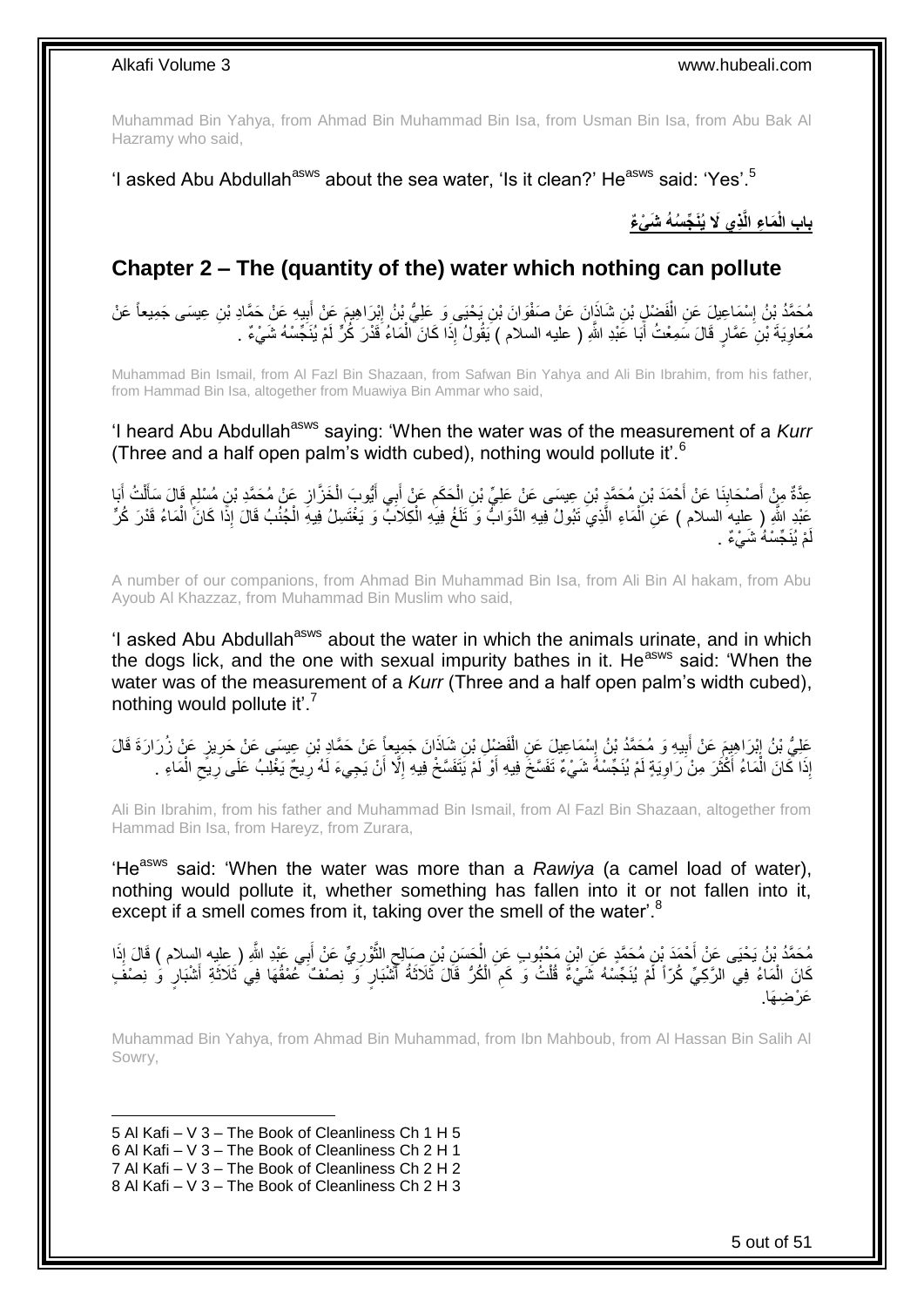(It has been narrated) from Abu Abdullah<sup>asws</sup> having said: 'When the water in the container was a *Kurr*, nothing would pollute it'. I said, 'And how much (volume) is a *Kurr*?' He<sup>asws</sup> said: 'Three and a half open palms width in depth by three and a half open palms width length/breadth (i.e. cubed)<sup>'.9</sup>

مُحَمَّدُ بْنُ يَحْيَى عَنْ أَحْمَدَ بْنِ مُحَمَّدٍ عَنْ عُثْمَانَ بْنِ عِيسَى عَنِ ابْنِ مُسْكَانَ عَنْ أَبِي بَصِيرٍ قَالَ سَأَلْتُ أَبَا عَبْدِ اللَّهِ ( عليه<br>. **ٔ** َ ْ َ َ السلامِ ﴾ عَنِ الْمُكِنِّ مِنَ الْمَاءِ كُمْ يَكُونُ قَذَّرُهُ قَالَ إِذَاً كَانَ الْمَاءُ ثَلاَثَةً أَشْبَارٍ وَ نِصْفَا ۖ وَ سَنْفَا وَ وَ سَنْفَا وَ وَ فَصْفَا وَ وَ فَصْفَا وَ وَ فَصْف َ ْ ْ َ َ فِي عُمْقِهِ فِيِّ الْأَرْضِ فَذَلِكَ الْكُرُّ مِنَ الْمَاءِ ۚ. ْ

Muhammad Bin Yahya, from Ahmad Bin Muhammad, from Usman Bin Isa, from Ibn Muskan, from Abu Baseer who said,

'I asked Abu Abdullah<sup>asws</sup> about the *Kurr* from the water, 'How much is its measurement?' He<sup>asws</sup> said: 'When the water was of three and a half open palm's width in its length and breadth by three and a half open palm's width in its depth in the ground, so that is the *Kurr* from the water<sup>'.10</sup>

َ أَحْمَدُ بْنُ إِدْرِيسَ عَنْ مُحَمَّدِ بْنِ أَحْمَدَ عَنْ يَعْقُوبَ بْنِ يَزِيدَ عَنِ ابْنِ أَبِي عُمَيْرٍ عَنْ بَعْضِ أَصنحَابِنَا عَنْ أَبِي عَبْدِ اللَّهِ ( عليه ِ יִן<br>∶ َ ِ َ ِ السلام ) قَمَلَ الْمُكِّرُ مِنَ الْمَاءِ أَلْفَّ وَ مِائَتَا رِطْلٍ ۚ ـِ ِ ْ َ ْ

Ahmad Bin Idrees, from Muhammad Bin Ahmad, from Yaqoub Bin Yazeed, from Ibn Abu Umeyr, from one of our companions,

(It has been narrated) from Abu Abdullah<sup>asws</sup> having said: 'The *Kurr* from the water is of (the weight of) one thousand two hundred Ratls (one Ratl = approximately 400 ams)'. $11$ 

مُحَمَّدُ بْنُ يَجْيَى عَنْ أَحْمَدَ بْنِ مُحَمَّدٍ عَنِ الْبَرْقِيِّ عَنِ ابْنِ سِنَانِ عَنْ إِسْمَاعِيلَ بْنِ جَابِرٍ قَالَ سَأَلْتُ أَبَا عَبْدِ اللَّهِ ( عليه السلام )<br>. َ ْ ĺ ِ :<br>ا عَنِ الْمَاءِ الَّذِي لَا يُنَجِّسُهُ شَيَّءٌ قَالَ كُنٌّ قُلْتُ وَ مَا الْكُنُّ قَالَ ثَلَاّثَةُ أَشْبَارٍ فِي ثَلَاثَةِ أَشْبَارٍ . َّ ْ َ َ َ ْ َ

Muhammad Bin Yahya, from Ahmad Bin Muhammad, from Al Barqy, from Ibn Sinan, from Ismail Bin Jabir who said,

'I asked Abu Abdullah<sup>asws</sup> about the water which nothing can pollute. He<sup>asws</sup> said: 'A *Kurr*'. I said, 'And what is the *Kurr*?' He<sup>asws</sup> said: 'Three open palm's width by three open palm's width'.<sup>12</sup>

```
عَلِيُّ بْنُ إِبْرَاهِيمَ عَنْ أَبِيهِ عَنِْ عَبْدٍ اللَّهِ بْنِ الْمُغِيرَةِ عَنٍْ بَعْضٍ أَصْبِحَابِذَا عَنْ أَبِي عَبْدِ اللَّهِ ( عليه السلام ) قَالَ الْكُرُّ مِنَ الْمَاءِ
                                                                      َ
                                                                                   !
                                                                                            َ
                                                                                                                           ْ
                                                                                                                                                            ِ
                                                                                                                                                             َ
                                                                                                                                                                                 ِ
ْ
                                                                            نَحْوُ حُبِّيَ هَذَا وَ أَشَارَ بِيَدِهِ إِلَى حُبٍّ مِنْ تِلْكَ الْحِبَابِ الَّتِي تَكُونُ بِالْمَدِينَةِ .
                                                                                       ْ
                                                                                         ِ
                                                                                                          َّ
                                                                                                                       ْ
                                                                                                                              ْ
                                                                                                                                                    \frac{1}{2}!
                                                                                                                                                                    َ
```
Ali Bin Ibrahim, from his father, from Abdullah Bin Al Mugheira, from one of our companions,

(It has been narrated) from Abu Abdullah<sup>asws</sup> having said: 'The *Kurr* from the water is approximately of this water container', and he<sup>asws</sup> gestured towards a container from those containers which happen to be in Al-Medina'.<sup>13</sup>

<sup>9</sup> Al Kafi – V 3 – The Book of Cleanliness Ch 2 H 4

<sup>10</sup> Al Kafi – V 3 – The Book of Cleanliness Ch 2 H 5

<sup>11</sup> Al Kafi – V 3 – The Book of Cleanliness Ch 2 H 6

<sup>12</sup> Al Kafi – V 3 – The Book of Cleanliness Ch 2 H 7

<sup>13</sup> Al Kafi – V 3 – The Book of Cleanliness Ch 2 H 8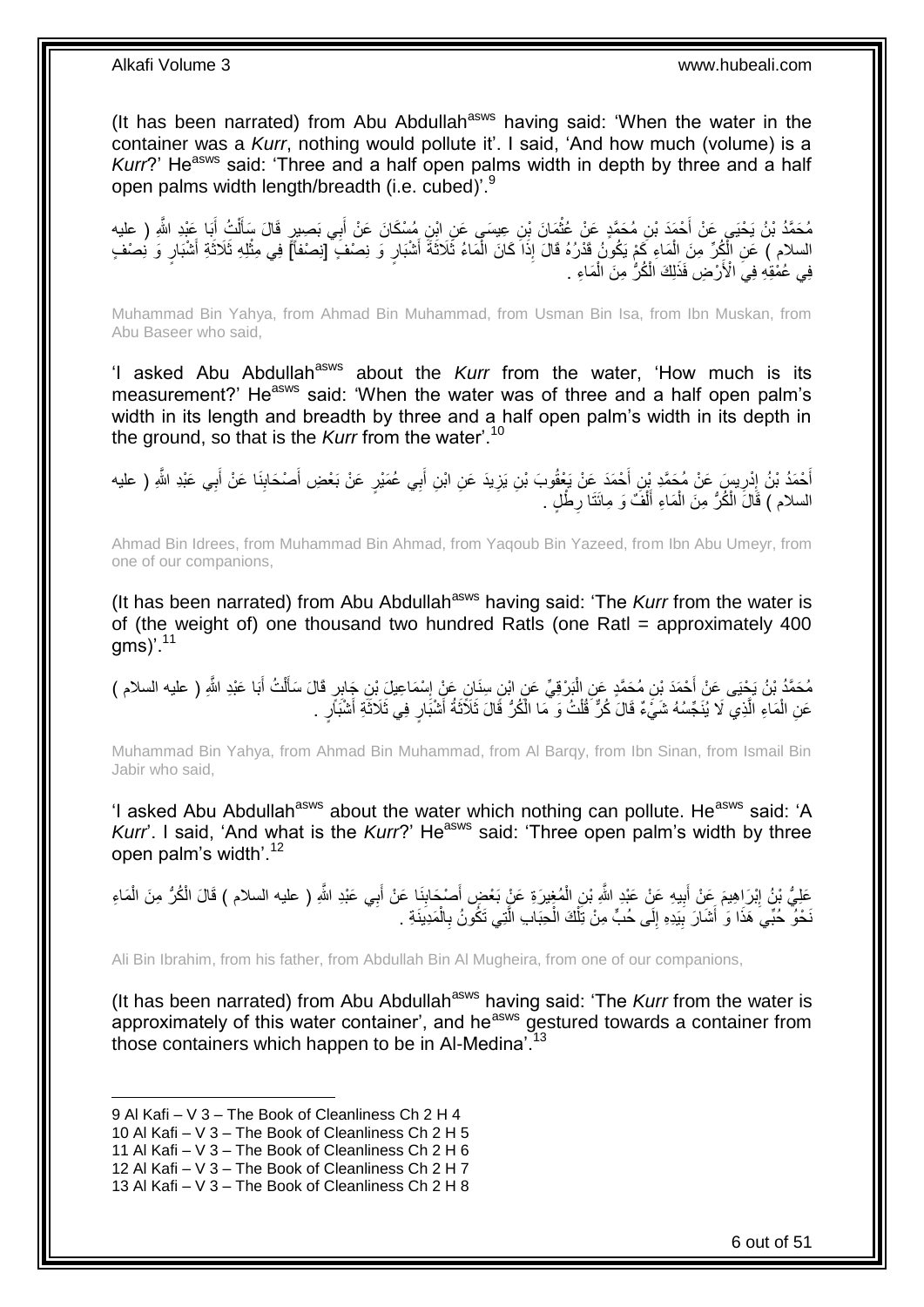باب الْمَاءِ الَّذِي تَكُونُ فِيهِ قِلَّةٌ وَ الْمَاءِ الَّذِي فِيهِ الْجِيَفُ وَ الرَّجُلُ يَأْتِى الْمَاءَ وَ يَدُهُ قَذِرَةٌ **ْ**

<span id="page-6-0"></span>**Chapter 3 – The water which happens to be little, and the water wherein is the carcass, and the man goes to the water and his hands are dirty**

عِدَّةٌ مِنْ أَصْحَابِذَا عَنْ أَحْمَدَ بْنِ مُجَمَّدٍ عَنْ عَلِيٍّ بْنِ الْحَكَمِ عَنْ عَبْدِ اللَّهِ بْنِ يَحْيَى الْكَاهِلِيِّ قَالَ سَمِعْتُ أَبَا عَبْدِ اللَّهِ ( عليه ِ ْ َ **∣** َ َ ْ السلام ) يَقُولُ إِذَا أَتَيْتَ مَاءً وَ فِيَهِ قِلَّةٌ فَانْضَحْ عَنّْ يَمِينِكَ وَ َعَنْ يَسَارِكَ وَ بَيْنَ يَدَيْكَ وَ تَوَضَّأُ . **∶** َّ َ ْ

A number of our companions, from Ahmad Bin Muhammad, from Ali Bin Al Hakan, from Abdullah Bin Yahya Al Kahily who said,

'I heard Abu Abdullah<sup>asws</sup> saying: 'Whenever you go to the water and it is little, so exclude from your right, and from your left, and in front of you, and perform Ablution *(Wudhu)*'. 14

عَلِيُّ بْنُ إِبْرَاهِيمَ عَنْ أَبِيهِ عَنْ عَبْدِ اللَّهِ بْنِ الْمُغِيرَةِ عَنِ ابْنِ مُسْكَانَ قَالَ حَذَّنَتِي مُحَمَّدُ بْنُ الْمُيَسِّرِ قَالَ سَأَلْتُ أَبَا عَبْدِ اللَّهِ ( عليه َ ْ ¦<br>? <u>֖֓</u> َ ْ ĺ ِ ْ السلّام ) عَنِ الْرَّجُلِ الْجُنُبِ يَنْتَهِي إِلَى الْمَاءِ الْقَلِيلِ فِي الطُّرِيقِ وَ يُرِيدُ أَنّْ يَغْتَسِلَ مِنْهُ وَ لَيْسَ مَعَهُ إِنَاءٌ يَغْرِفُ بِهِ وَ يَدَاهُ ْ ْ ِ ْ ِ ِ ِ اُ ِ ِ قَذِرَ ثَانِ قَالَ يَصْنَعُ يَدَهُ وَ يَتَوَصَّأُ ثُمَّ يَغْتَسِلُ هَذَا مِمَّا قَالَ اللَّهُ عَزَّ وَ جَلَّ مَا جَعَلَ عَلَيْكُمْ فِي الدِّينِ مِنْ حَرَجٍ . ا<br>" ا<br>ا ٍ

Ali Bin Ibrahim, from hi sfather, from Abdullah Bin Al Mugheira, from Ibn Muskan who said,

'Muhammad Bin Al-Muysar narrated to me saying, 'I asked Abu Abdullah<sup>asws</sup> about the sexually impure man ending up to the little water in the road, and he intends to wash from it, and there is no vessel with him to scoop with, and both his hands are dirty. He<sup>asws</sup> said: 'He should place his hands (in it) and perform Ablution *(Wudhu)*, then he should wash. This is from what Allah<sup>azwj</sup> Mighty and Majestic Said *[22:78] He has not Laid upon you a hardship in the Religion*'.<sup>15</sup>

عَلِيُّ بْنُ إِبْرَاهِيمَ عَنْ أَبِيهِ وَ مُحَمَّدُ بْنُ إِسْمَاعِيلَ عَنِ الْفَضْلِ بْنِ شَاذَانَ جَمِيعاً عَنْ حَمَّادٍ عَنْ حَرِيزٍ عَمَّنْ أَخْبَرَهُ عَنْ أَبِي عَنْدِ ْ ׇ**֓ ∣** َ <u>֖֓</u> **∴** َ َ ِ اللَّهِ لِر عِليَهِ السِلام ) أَنَّهُ قَالَ كُلَّمَا غَلَبَ الْمَاءُ رِيحَ الْجِيفَةِ فَتَوَضَّأُ مِنَ الْمَاءِ وَ اشْرَبْ وَ إِذَا تَغَيَّرَ الْمَاءُ وَ تَغَيَّرَ الطُّعْمُ فَلَا َ ْ ْ ْ ْ **∶** ْ َّ تَتَوَضَّأُ وَ لَا تَشْرَبُ ۚ... ال<br>أما السياسية<br>مستقبل

Ali Bin Ibrahim, from his father and Muhammad Bin Ismail, from Al Fazl Bin Shazaan, altogether from Hammad, from Hareyz, from the one who informed him,

(It has been narrated) from Abu Abdullah<sup>asws</sup> having said: 'Every time the smell of the water overwhelms the carcass, so you can perform Ablution *(Wudhu)* from the water, and drink; and when the water changes (its smell) and the taste changes, so neither perform Ablution *(Wudhu)* nor drink (from it)'.<sup>16</sup>

عَلِيُّ بْنُ إِبْرَاهِيمَ عَنِْ مُحَمَّدٍ بْنِ عِيسَى بْنِ عُبَيْدٍ عَنْ يُوِنُسَ بْنِ عَبْدِ الرَّجْمَنِ عَنْ عَبْدِ اللَّهِ بْنِ سِنَانٍ قَالَ سَأَلَ رَجُلٌ أَبَا عَبْدِ اللَّهِ ِ َ اُ ( عَلَيه السَلام ) وَ أَنَا جَالِسٌ عَنْ غَذِيرٍ أَتَوْهُ وَ فِيهِ جِيفَةٌ فَقَالَ إِذَا كَانَ الْمَاءُ قَاهِراً وَ لَا يُوجَدُ فِيهِ الرِّيحُ فَتَوَضَّأْ . َ ْ ْ

Ali Bin Ibrahim, from Muhammad Bin Isa Bin Ubeyd, from Yunus Bin Abdul Rahman, from Abdullah Bin Sinan who said,

14 Al Kafi – V 3 – The Book of Cleanliness Ch 3 H 1 15 Al Kafi – V 3 – The Book of Cleanliness Ch 3 H 2 16 Al Kafi – V 3 – The Book of Cleanliness Ch 3 H 3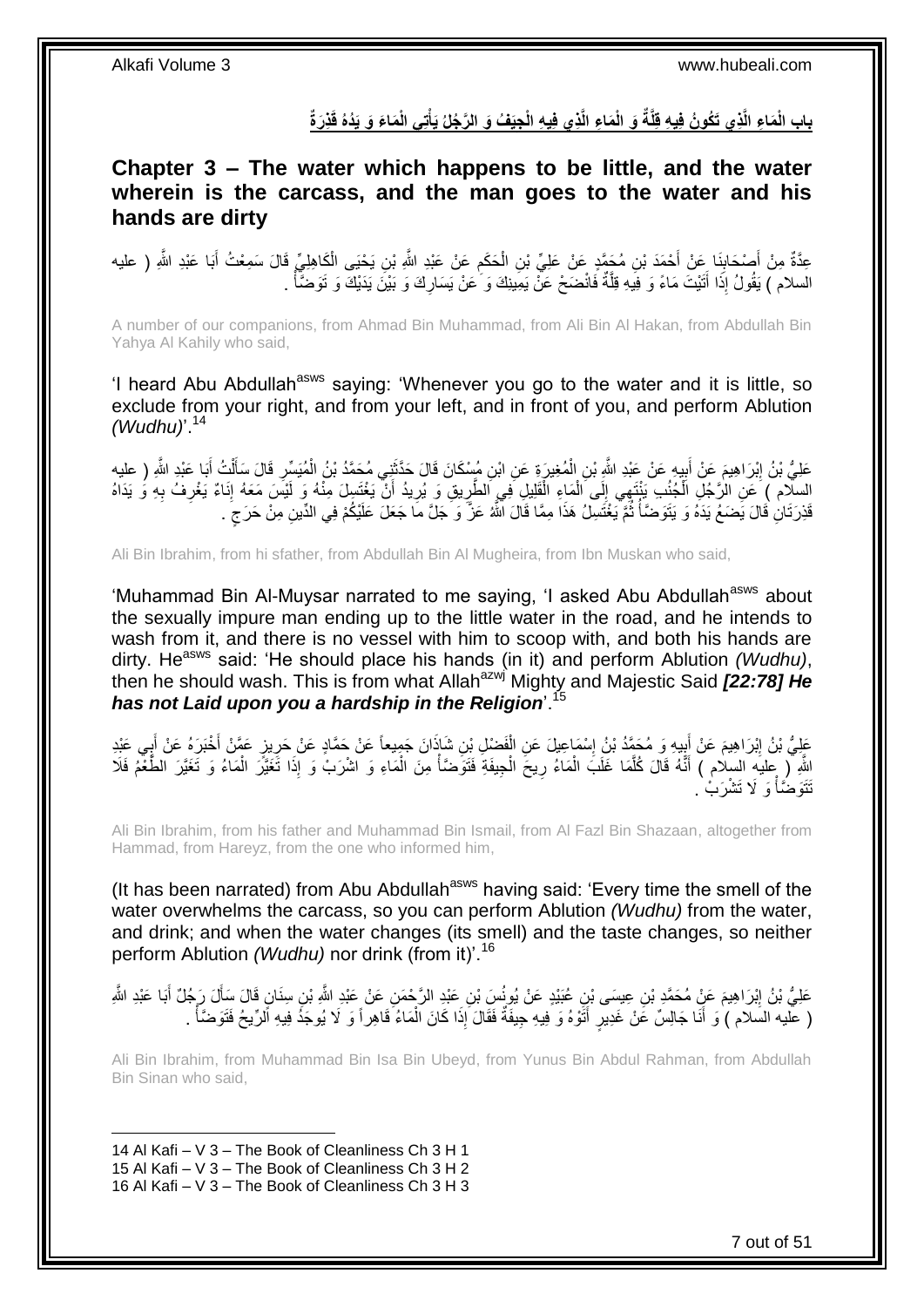'A man asked Abu Abdullah<sup>asws</sup> and I was seated, about a flowing stream and therein is a carcass. So he<sup>asws</sup> said: 'When the water was overwhelming and the smell is not found in it, so you can perform Ablution *(Wudhu)*'.<sup>17</sup>

عِدَّةٌ مِنْ أَصْحَابِنَا عَنْ أَحْمَدَ بْنِ مُحَمَّدٍ عَنِ الْحُسَيْنِ بْنِ سَعِيدٍ عَنِ الْقَاسِمِ بْنِ مُحَمَّدٍ عَنْ عَلِيٍّ بْنِ أَبِي حَمْزَةَ قَالَ سَأَلْتُ أَبَا عَبْدِ ِ ْ ْ َ ِ َ َ ْ َ َ اللَّهِ (ِ عليه السلَام ) عَنِ الْمَاءِ السَّاكِنِ وَ الِاسْتِنْجَاءِ مِنْهُ وَ الْجِيفَةُ فِيهِ فَقَالَ تَوَضَّأُ مِنْ الْجَانِبَ الْآخَرِ وَ لَا تَوَضَّأُ مِنْ جَانِب ْ **CONTRACTOR** ْ ْ ْ ِ جِيفَةِ . ْ ال

A number of our companions, from Ahmad Bin Muhammad, from Al Husayn Bin Saeed, from Al Qasim Bin Muhammad, from Ali Bin Abu Hamza who said,

'I asked Abu Abdullah<sup>asws</sup> about stagnant water and the cleaning of oneself from it after the defecation, and the carcass being in it. So he<sup>asws</sup> said: 'Perform Ablution *(Wudhu)* from the other side, and do not perform Ablution *(Wudhu)* from the side of the carcass'.<sup>18</sup>

عَلِيُّ بِنُ إِبْرَاهِيمَ عَنْ أَبِيهِ عَنِ ابْنِ أَبِي عُمَيْرٍ عَنْ حَمَّادٍ عَنِ الْحَلَبِيِّ عَنْ أَبِي عَبْدِ اللَّهِ ( عليه السلام ) فِي الْمَاءِ الْأَجِنِ تَتَوَضَّأُ َ ِ ْ َ **!** َ ׀<br>ׇׇ֧֓֓֝֓֝֝֝֝֝֝ ُ ْ مِنْهُ ۚ إِلَّا أَنَّ تَجِدَ مَاءً غَيْرَهُ فَتَتَزَّهْ مِنْهُ ۖ ۚ ِ

Ali Bin Ibrahim, from his father, from Ibn Abu Umeyr, from Hammad, from Al Halby,

(It has been narrated) from Abu Abdullah<sup>asws</sup>: 'Regarding the rotten water, you can perform Ablution *(Wudhu)* from it unless if you were to find the water other than it, so you turn away from it'.<sup>19</sup>

َ عَلِيُّ بْنُ مُحَمَّدٍ عَنْ سَفْلٍ عَنْ أَحْمَدَ بْنِ مُحَمَّدِ بْنِ أَبِي نَصْرٍ عَنْ صَفْوَانَ الْجَمَّالِ قَالَ سَأَلْتُ أَبَا عَبْدٍ اللَّهِ ( عليه السلام ) عَنِ ْ َ ْ َ ْ الْحِيَاضِ الَّتِي بَيْنَ مَكَّةَ وَ الْمَدِينَةِ تَرِدُهَا السَّبَاعُ وَ تَلَّغُ فِيهَاً الْكِلَابُ وَ يَغْتَسِلُ فِيهَا الْجُنُبُ أَ يُتَوَصَّأُ مِنْهَا قَالَ وَ كَمْ قَدْرُ الْمَاءَ ِ ْ َّ ْ ُ َ ْ قُلْتُ إِلَى نِصْفْ السَّاقِ وَ إِلَى الرُّكْبَةِ وَ أَقَلَّ قَالَ نَوَضَأً . ْ َ  $\frac{1}{2}$ ِ ْ

Ali Bin Muhammad, from Sahl, from Ahmad Bin Muhammad Bin Abu Nasr, from Safwan Al Jammal who said,

'I asked Abu Abdullah<sup>asws</sup> about the fountains which are between Makkah and Al-Medina deteriorated by the wild animals, and the dogs lick in it, and the sexually impure man washes from it, can one perform Ablution *(Wudhu)* from it?' He<sup>asws</sup> said: 'And how much is its measurement?' I said, 'Up to half the leg and up to the knees, and less'. He<sup>asws</sup> Said: 'Perform Ablution *(Wudhu)*<sup>'.20</sup>

> **ُع فِي َها َو َما َيقَ ْئر ب باب الْ ِ ِ**

### <span id="page-7-0"></span>**Chapter 4 – The water well and what falls into it**

عِدَّةٌ مِنْ أَصْحَابِنَا عَنْ أَجْمَدَ بْنِ مُحَمَّدٍ عَنْ مُحَمَّدٍ بْنِ إِسْمَاعِيلٍ بْنِ بَزِيعٍ قَالَ كَتَبْتُ إِلَى رَجُلٍ أَسْأَلُهُ أَنْ يَسْأَلَ أَبَا الْحَسَنِ الرِّضَا ِ ٍ ِ ∣l<br>∶ َ **∣** َ ْ َ اُ َ ُ أا َ ( عليه السلام ) عَنِ الْبِئْرِ تَكُونُ فِي الْمَنْزِلِ لِلْوُضَمَٰوَءِ فَتَقْطُرُ فِيهَا قَطْرَاتٌ مِنْ بَوْلٍ أَوْ دَمٍ أَوْ يَسْقُطُ فِيهَا شَيْءٌ مِنْ عَذِرَةٍ َ ֧֩֘׆֧ َ ْ ِ ْ ِ **∣** ْ كَالْبَعْرَةِ وَ نَحْوِهَا مَا الَّذِيَ يُطَهِّرُهَا حَتَّى يَحِلُّ الْوُصْوءُ مِنْهَا لِلصَّلَاةِ فَوَقَّعَ ( عليه السلام ) بِخُطُّهِ فِي كِتَابِي تَنْزَحُ مِنْهَا دِلَاءً. ْ َّ **∶** ا<br>ا ِ

<sup>17</sup> Al Kafi – V 3 – The Book of Cleanliness Ch 3 H 4

<sup>18</sup> Al Kafi – V 3 – The Book of Cleanliness Ch 3 H 5

<sup>19</sup> Al Kafi – V 3 – The Book of Cleanliness Ch 3 H 6

<sup>20</sup> Al Kafi – V 3 – The Book of Cleanliness Ch 3 H 7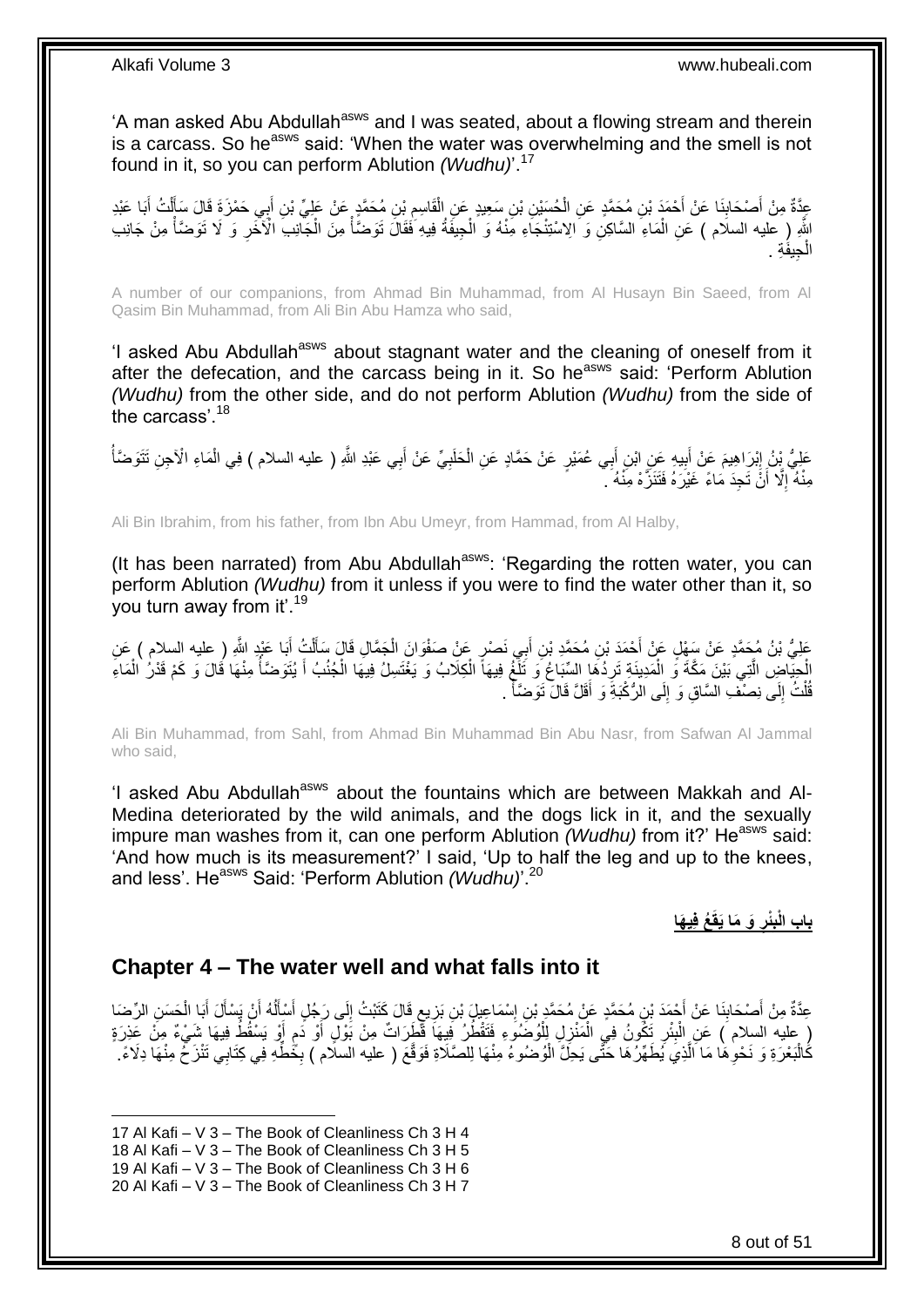A number of our companions, from Ahmad Bin Muhammad, from Muhammad Bin Ismail Bin Bazie who said,

'I wrote to a man requesting him to ask Abu Al-Hassan Al-Reza<sup>asws</sup> about the well which happens to be in the house for the Ablution *(Wudhu)*, so the drops of urine fall into it, or blood, or something falls into it from filth like animal dung and such like. What is that which can clean it until the performance of the Ablution *(Wudhu)* for the Salaat is Permissible from it?' So he<sup>asws</sup> wrote by his<sup>asws</sup> own handwriting in his<sup>asws</sup> letter: 'Remove some buckets from it' (then use it).<sup>21</sup>

> وَ بِهَذَا الْإِسْنَادِ قَالَ مَاءُ الْبِئْرِ وَاسِعٌ لَا يُفْسِدُهُ شَيْءٌ إِلَّا أَنْ يَتَغَيَّرَ بِهِ . ِ **ِ** ْ **∶** ِ َ ِ

And by this chain,

'He<sup>asws</sup> said: 'The water of the large well, nothing would pollute it except if it is changed by it (the filth)'. $^{22}$ 

**֓**֖֖֖֚֚֚֓֡ عَلِيُّ بِنُ اِبْرَاهِيمَ عَنْ أَبِيهِ عَنِ ابْنِ أَبِي عُمَيْرٍ عَنْ جَمِيلِ بْنِ دَرَّاحٍ عَنْ أَبِي أُسَامَةَ عَنْ أَبِي عَبْدِ اللَّهِ ( عِليهِ السلام ) فِي الْفَأْرَةِ َ ُ ٍ َ ِ َ ْ ْ وَ الْمَنَّوْرِ وَ الذَّجَاجَةِ وَ الطَّيْرِ وَ الْكَلَّبِ قَالَ مَا لَمْ يَتَفَسَّخْ أَوْ يَتَغَيَّرْ طَعْمٌ الْمَاءِ فَيَكْفِيكَ خَمْسُ دِلَاءٍ فَإِنْ تَغَيَّرَ الْمَاءُ فَخُذْ مِنْهُ َ ْ ا<br>ا **∶ ∶ ٔ** ْ ∣ļ ْ حَتَّى يَذْهَبَ الرِّيحُ . .<br>.<br>.

Ali Bin Ibrahim, from his father, from Ibn Abu Umeyr, from Jameel Bin Darraj, from Abu Asama,

(It has been narrated) from Abu Abdullah<sup>asws</sup> regarding the rats, and the cats, and the birds, and the dogs (falling into the well). He<sup>asws</sup> said: 'For as long as they have not decomposed, or the taste of the water has not changed, so (removing) five buckets would suffice you; and if the water has changed, so keep taking out from it until the smell goes away'.<sup>23</sup>

> مُحَمَّدُ بْنُ يَحْيَى رَفَعَهُ عَنْ أَبِي عَبْدِ اللَّهِ ( عليه السلام ) قَالَ لَا يُفْسِدُ الْمَاءَ إِلَّا مَا كَانَ لَهُ نَفْسٌ سَائِلَةٌ . ِ ْ َ

Muhammad Bin Yahya,

1

(It has been narrated) raising it from Abu Abdullah<sup>asws</sup> having said: 'It would not pollute the water except if it has a spurting blood for it (warm blooded mammal)<sup>'. 24</sup>

َ أَحْمَدُ بْنُ إِدْرِيسَ عَنْ مُحَمَّدِ بْنِ سَالِمٍ عَنْ أَحْمَدَ بْنِ النَّصْرِ عَنْ عَمْرِ و بْنِ شِمْرٍ عَنْ جَابِرٍ عَنْ أَبِي جَعْفَرٍ ( عليه السلام ) فِي<br>ذَيَتُ بَنْ إِدْرِيسَ عَنْ مُحَمَّدِ بْنِ سَالِمٍ عَنْ أَحْمَ ¦ َ ٍ ِ ِ السَّامِّ أَبْرَضَۖ يَقَعُ فِي الْبِئْرِ ۖ قَالَ لَيْسَ بِشَيْءٍ حَرِّكِ الْمَاءَ بِالْدَّلْوِ ۖ . **∣** ِ ِ ْ ِ ِ ْ

Ahmad Bin Idrees, from Muhammad Bin Salim, from Ahmad Bin Al Nazar, from Amro Bin Shimr, from Jabir,

(It has been narrated) from Abu Ja'far $a<sup>asws</sup>$  regarding the poisonous snake falling into the well. He<sup>asws</sup> said: 'It is not with anything. Stir the water with the bucket'.<sup>25</sup>

<sup>21</sup> Al Kafi – V 3 – The Book of Cleanliness Ch 4 H 1

<sup>22</sup> Al Kafi – V 3 – The Book of Cleanliness Ch 4 H 2

<sup>23</sup> Al Kafi – V 3 – The Book of Cleanliness Ch 4 H 3

<sup>24</sup> Al Kafi – V 3 – The Book of Cleanliness Ch 4 H 4

<sup>25</sup> Al Kafi – V 3 – The Book of Cleanliness Ch 4 H 5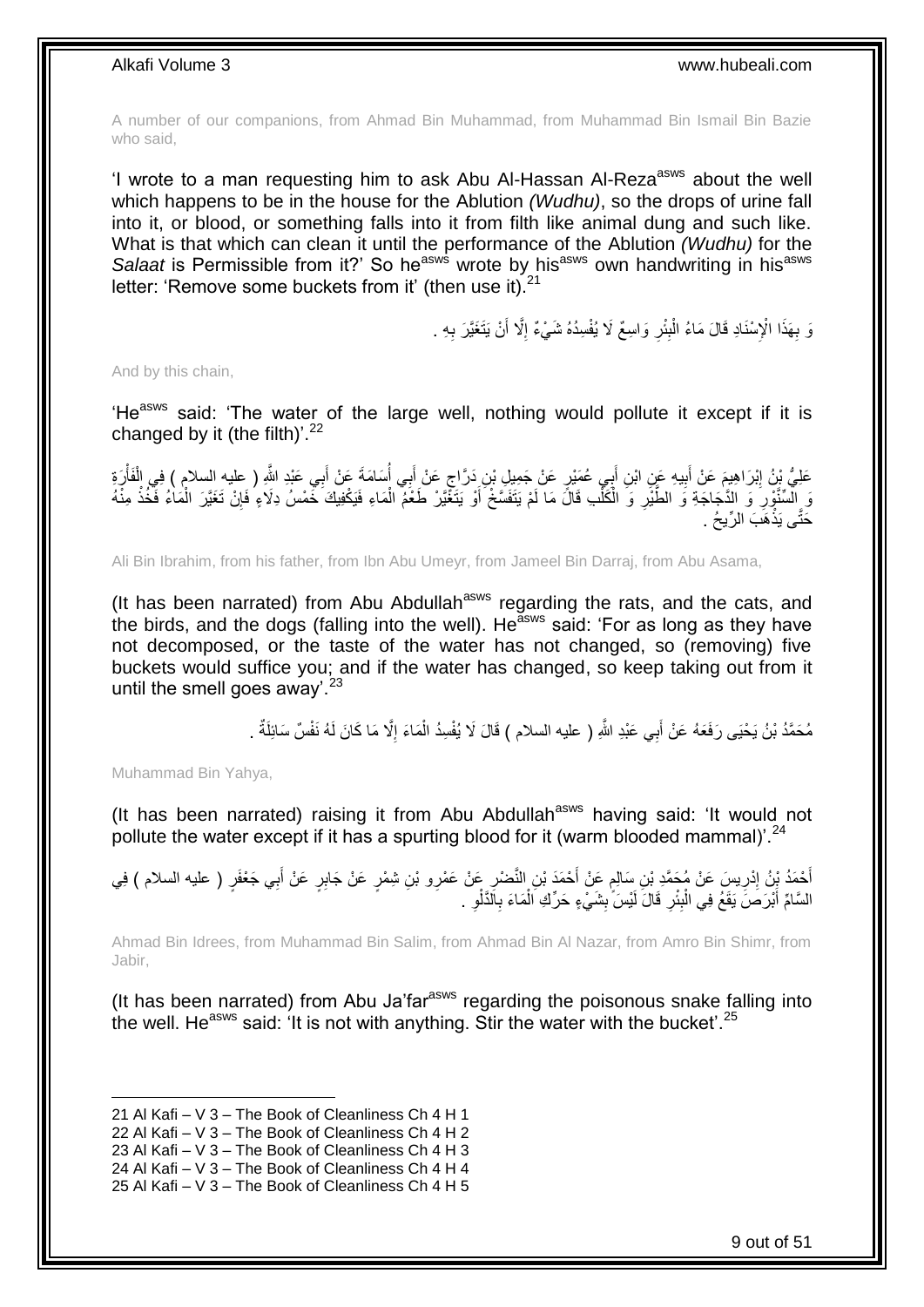عِدَّةٌ مِنْ أَصْحَابِنَا عَنْ أَحْمَدَ بْنِ مُحَمَّدٍ عَنِ الْحُسَبِيْنِ بْنِ سَعِيدٍ عَنِ ابْنِ سِنَانٍ عَنِ ابْنِ مُسْكَانَ عَنْ أَبِي بَصِيرٍ قَالَ سَأَلْتُ أَبَا عَبْدِ ْ َ **∣** َ َ ْ َ اللَّهِ ( عليه السلَام ) عَمَّا يَقَعُ فِي الْآبَارِ فَقَالَ أَمَّا الْفَأْرَةُ وَ أَشْبَاهُهَا فَيُنْزَحُ مِنْهَا سَبْعُ دِلَاءٍ إِلَّا أَنَّ يَتَغَيَّرَ الْمَاءُ فَيُنْزَحَ حَتَّى َ ْ ْ َ ِ ْ َ ِ َفِينُ فَإِنْ سِقَطَ فِيهَا كَلْبٌ فَقَدَرْتَ أَنْ تَنْزَحَ مَاءَهَا فَافْعَلْ وَ كُلُّ شَيْءٍ وَقَعَ فِي الْبِئْرِ لَّلِسَ لَهُ دَمٌ مِثْلُ الْعَقْرَبِ وَ الْخَذَافِسِ وَ ْ ِ ْ ْ **ٔ** لَ ِ ِ ْ أَشْبَاهِ ذَلِكَ فَلَا بَأْسَ . َ

A number of our companions, from Ahmad Bin Muhammad, from Al Husayn Bin Saeed, from Ibn Sinan, from Ibn Muskan, from Abu Baseer who said,

'I asked Abu Abdullah<sup>asws</sup> about what falls into the wells, so he<sup>asws</sup> said: 'As for the rat and it's like, so withdraw seven buckets from it, except if the water has changed (due to it), so you keep withdrawing until it is clean. So if a dog falls into it, and if you are able to withdraw its water, so do it; and everything which falls into the well, not having blood for it, like the scorpion, and the beetles and the likes of that, so there is no problem'.<sup>26</sup>

ِ أَحْمَدُ بْنُ إِنْرِيسَ عَنْ مُحَمَّدٍ بْنِ عَيْدِ الْجَبَّارِ عَنْ صَفْوَانَ عَنِ ابْنِ مُسْكَانَ عَنِ الْحَلَبِيِّ عَنْ أَبِي عَبْدِ اللَّهِ ( عليه السلام ) قَالَ إِذَا َ ្ត<br>« ْ ِ ْ ِ ין<br>∶ َ مَقَطَ فِي اَلْبِئْرِ شَيْءٌ صَغِيرٌ فَمَاتَ فِيهَا فَأَنْزَحْ مِنْهَا دِلَاءً وَ إِنْ وَقَعَ فِيهَا جُنُبٌ فَانْزَحْ مِنْهَا سَبْعَ دِلَاءٍ فَإِنْ مَاتَ فِيهَا بَعِيرٌ أَوْ **∶ ِ** ْ ِ َ ∣ٍ صُٰبَّ فِيهَا خَفَّرٌ فَلْيُنْزَحْ . ا<br>ا

Ahmad Bin Idrees, from Muhammad Bin Abdul Jabbar, from Safwan, from Ibn Muskaan, from Al Halby,

(It has been narrated) from Abu Abdullah<sup>asws</sup> having said: 'When something small falls into the well and dies in it, so withdraw a bucket from it; and if a sexually impure person were to fall into it, so withdraw seven buckets from it. But if a camel were to die in it, or wine is poured into it, so let it be withdrawn (all of it)<sup>'.27</sup>

مُحَمَّدُ بْنُ يَحْيَى عَنِ الْعَمْرَكِيِّ بْنِ عَلِيٍّ عَنْ عَلِيٍّ بْنِ جَعْفَرٍ عَنْ أَخِيهِ أَبِي الْحَسَنِ ( عليه السلام ) قَالَ سَأَلْتُهُ عَنْ رَجُلٍ ذَبَحَ<br>يَهَ يَسْتَمَرُّ بَنْ يَحْيَى عَنِ الْعَمْرَكِيِّ بْنِ عَل ْ َ َ ْ ْ َ ثَبَاةً فَاضْطَرَبَتْ وَ وَقَعَتْ فِي بِئْرِ مَاءٍ وَ أَوْدَاجُهَا تَشْخُبُ دَماً هَلْ يُتَوَضَّأُ مِنْ تِلْكَ الْبِئْرِ قَالَ يُنْزَحُ مِنْهَا مَا بَيْنَ الثَّلَاثِينَ إِلَى َ **∶ ∣** ِ َّ ِ ِ ْ ْ ا<br>ا الْأَرْبَعِينَ دَلْواً ثُمَّ يُتَوَصِّأُ مِنْهَا ۖ وَ لَا بَأْسَ بِهِ ِ **ٔ** المُحَمَّد المُحَمَّد المُحَمَّد المُحَمَّد المُحَمَّد المُحَمَّد المُحَمَّد المُحَمَّد المُحَمَّد المُحَمَّد ان<br>سال 11

Muhammad Bin Yahya, from Al Amraky Bin Ali,

(It has been narrated) from Ali son of Ja'far<sup>asws</sup>, from his brother<sup>asws</sup> Abu Al-Hassan<sup>asws</sup>, said, 'I asked him<sup>asws</sup> about a man who slaughters a sheep, so it becomes restless and falls into a water well, and blood was gushing from its arteries. Can one perform Ablution *(Wudhu)* from that well?' He<sup>asws</sup> said: 'Withdraw from it what is between thirty and forty buckets, then he can perform Ablution *(Wudhu)* from it, and there would be no problem with it'.

َفَالَ وَ سَأَلْتُهُ عَنْ رَجُلٍ ذَبَحَ دَجَاجَةً أَوْ حَمَامَةً فَوَقَعَتْ فِي بِئْرٍ هَلْ يَصنُلُحُ أَنْ يُتَوَضّأَ مِنْهَا قَالَ يُنْزَحُ مِنْهَا دِلَاءٌ يَسِيرَةٌ ثُمَّ َ َ ُ  $\frac{1}{2}$ اُ ֦֧֦֧֦֦֧֦֦֦֦֦֦֦֦֦֦֦֦֦֦֦֦֦֦֦֧֦֧֦֦֧֦֪֪֦֪֪֦֧֦֪֦֦֧֦֦֧֦֧֦֪֪֦֧֦֧֦֧֦֧֦֪֪֪֦֟֟֟֟֟֟֟֟֟֟֟֟֟֟֓֕֟֟֓֕֟֓֟֓֞֟֝֟֓֟֓֞֓֞֟֓֞֟֟֓֞֟֟֟֓֞֟֟ َ ر<br>: َها ِمنْ المُحَمَّد المُحَمَّد المُحَمَّد المُحَمَّد المُحَمَّد المُحَمَّد المُحَمَّد المُحَمَّد المُحَمَّد المُحَمَّد ُيَتَو َّضأ

He (the narrator) said, 'And I asked him<sup>asws</sup> about a man who slaughters a chicken, or a dove, so it falls into a well. Is it correct for him to perform Ablution *(Wudhu)* from it?' He $^{asws}$  said: 'He should withdraw a few buckets from it, then he can perform Ablution *(Wudhu)* from it'.

<sup>26</sup> Al Kafi – V 3 – The Book of Cleanliness Ch 4 H 6 27 Al Kafi – V 3 – The Book of Cleanliness Ch 4 H 7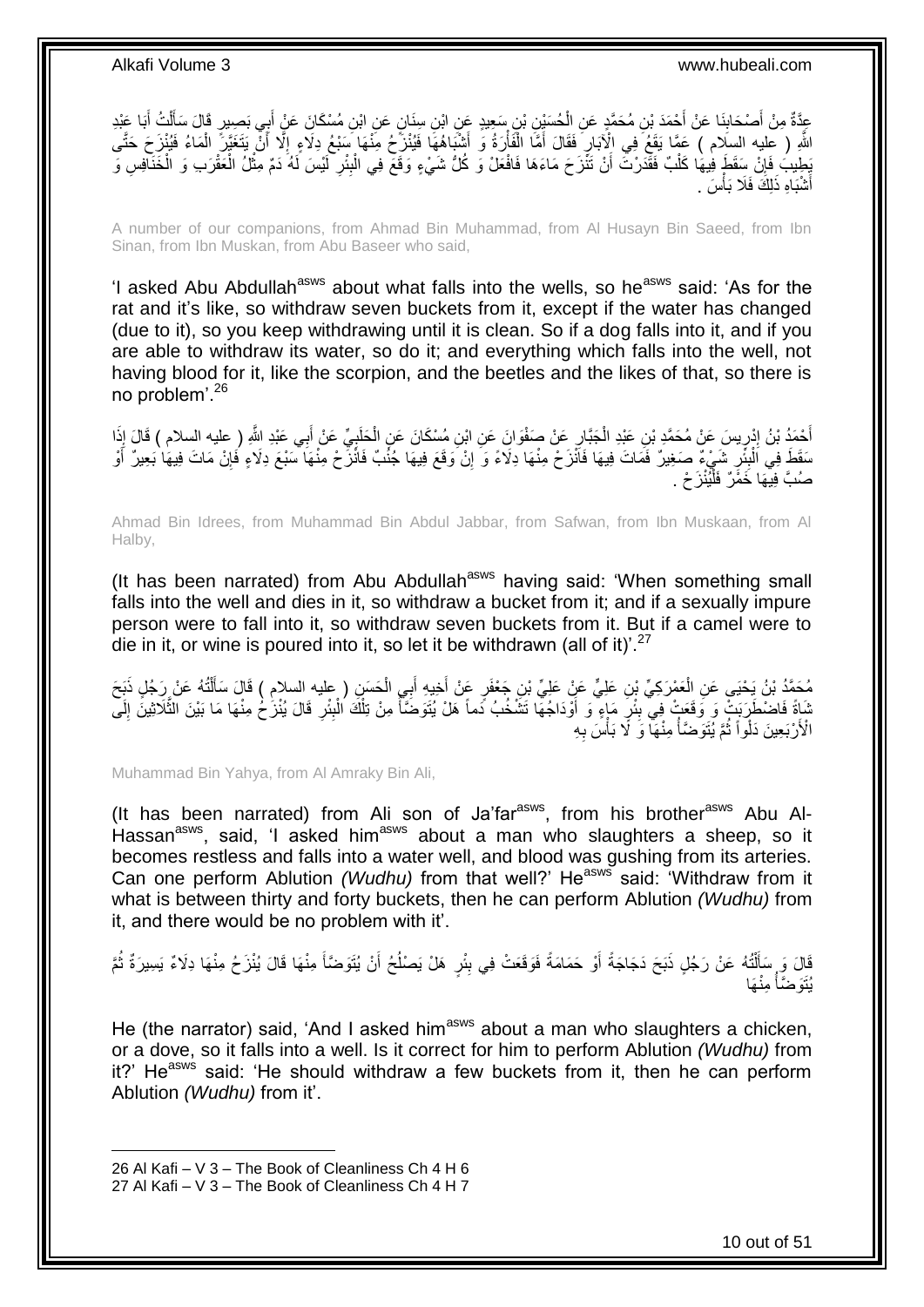رَ سَأَلْتُهُ عَنْ رَجُلٍ يَسْتَقِي مِنْ بِئْرٍ فَيَرْ عُفُ فِيهَا هَلْ يُتَوَضَّأُ مِنْهَا قَالَ يُنْزَحُ مِنْهَا دِلَاءٌ يَسِيرَةٌ . ֺ֪֦֧֦֧֦֦֧֦֧֦֪֦֦֖֦֦֦֦֦֦֦֦֦֦֦֦֦֦֦֪֦֧֦֪֦֪֦֪֦֧֦֟֟֟֟֟֟֟֟֟֟֟֟֟֟֟֟֟֟֟֟֟֟֟֟֟֓֟֓֟֓֟֓֟֩֓֞֟֟֓֟֓֟֟֟֟֟֟֟֟ َ ∫<br>∫ **ِ** 

And I asked him<sup>asws</sup> about a man who quenches from a well, but his nose-bleed (falls) into it, 'Can he perform Ablution *(Wudhu)* from it?' Heasws said: 'He should withdraw a few buckets from it'.<sup>28</sup>

عَلِيُّ بْنُ إِبْرَاهِيمَ عَنْ أَبِيهِ عَنْ عَبْدِ اللَّهِ بْنِ الْمُغِيرَةِ عَمَّنْ ذَكَرَهُ عَنْ أَبِي عَبْدِ اللَّهِ ( عليه السلام ) قَالَ قُلْتُ بِئْرٌ يُخْرَجُ فِي مَائِهَا َ ْ **∣** ِ ِ ْ قِطَعٌ جُلُودٍ قَالَ لَّيْسَ بِشَيْءٍ إِنَّ الْوَزَغَ رُبَّمَا طَرَحَ جِلْدَهُ وَ قَالَ يَكْفِيكَ دَّلْوٌ مِنْ مَاءٍ . **ِ** ِ ْ ْ ْ

Ali Bin Ibrahim, from his father, from Abdullah Bin Al Mugheira, from the one who mentioned it,

(It has been narrated) from Abu Abdullah<sup>asws</sup>, said, 'I said, 'A well, there comes out from its water, pieces of skin'. He<sup>asws</sup> said: 'It is not with anything. The salamander, sometimes it sheds it skin'. And he<sup>asws</sup> said: 'It would suffice you (to withdraw) a bucket of water' (before using it).<sup>29</sup>

مُحَمَّدُ بْنُ يَحْيَى عَنْ أَحْمَدَ بْنِ مُحَمَّدٍ عَنِ ابْنِ مَحْبُوبِ عَنٍ ابْنِ رِنَابٍ عَنْ زُرَارَةَ عَنْ أَبِي عَبْدِ اللهِ ( عليه السلام ) قَالَ سَأَلْتُهُ  $\frac{1}{2}$ ْ َ َ عَنِ الْحَبْلِ يَكُونُ مِنْ شَعْرِ الْخِنْزِيرِ يُسْتَقَّى بِهِ الْمَاءُ مِنَ الْبِئْرِ كَلَّ يُتَوَضَّأُ مِنْ ذَلِكَ الْمَاءِ قَالَ لَا بَأْسَ . ْ اب<br>ا ِ ْ ْ ِ **∶** ِ ْ **∶** ْ ْ

Muhammad Bin Yahya, from Ahmad Bin Muhammad, from Ibn Mahboub, from Ibn Ra'ib, from Zurara,

(It has been narrated) from Abu Abdullah<sup>asws</sup>, said, 'I asked him<sup>asws</sup> about the rope which happens to be from the pig, the water from the well being withdrawn by it. Can one perform Ablution *(Wudhu)* from that water?' He<sup>asws</sup> said: 'There is no problem'.<sup>30</sup>

مُحَمَّدُ بْنُ يَحْيَى عَنْ أَحْمَدٍ بْنِ مُحَمَّدٍ عَنِ الْحُسَيْنِ بْنِ سَعِيدٍ عَنِ الْقَاسِمِ بْنِ مُحَمَّدٍ عَنْ عَلِيٍّ بْنِ أَبِي حَمْزَةٍ قَالَ سَأَلْتُ أَبَا عَبْدِ  $\ddot{\phantom{a}}$ ْ ْ ِ َ َ ْ ĺ اللَّهِ ( عليه السلّام ) عَنِ الْعَذِرَةِ تَقَعُ فِي اَلْبِئْرِ قَالَ يُنْزَحُ مِنْهَا عَشَرَةُ دِلَاءٍ فَإِنْ ذَابَتْ فَأَرْبَعُونَ أَوْ خَمْسُونَ دَلْواً . َ ∣ļ **∶ !** ْ ْ َ

Muhammad Bin Yahya, from Ahmad Bin Muhammad, from Al Husayn Bin Saeed, from Al Qasim Bin Muhammad, from Ali Bin Abu Hamza who said,

'I asked Abu Abdullah<sup>asws</sup> about the faeces falling into the well. He<sup>asws</sup> said: 'Withdraw ten buckets from it. But, if it has melted, so forty or fifty buckets'.<sup>31</sup>

عَلِيُّ بْنُ مُحَمَّدٍ عَنْ سَهْلٍ عَنْ أَحْمَدَ بْنِ أُمِي نَصْرٍ عَنْ عَبْدِ الْكَرِيمِ عَنْ أَبِي بَصِيرٍ قَالَ قُلْتُ لِأَبِي عَبْدِ اللَّهِ ( عليه<br>-ْ َ ِ ِ ْ َ السِلامِ ) بِئْرٌ يُسْتَقَى مِنْهَا وَ يُتَوِضَاً بِهِ وَ يُغْسَلُ مِنْهُ الثَّيَابُ وَّ يُعْجَنُ بِهِ ثُمَّ يُغْلَمُ أَنَّهُ كَانَ فِيهَا مَيِّتٌ قَالَ فَقَالَ لَا بَأْسَ وَ لَا يُغْسَلُ َ ُ ِ ِّ ِ المستقبل المستقبل المستقبل المستقبل المستقبل المستقبل المستقبل المستقبل المستقبل المستقبل المستقبل المستقبل ال<br>والمستقبل **ِ** ْ مِنْهُ الثَّوْبُ وَ لَا تُعَادُ مِنْهُ الصَّلَاةُ . ة<br>أ

Ali Bin Muhammad, from Sahl, from Ahmad Bin Muhammad Bin Abu Nasr, from Abdul Kareem, from Abu Baseer who said,

'I said to Abu Abdullah<sup>asws</sup>, 'A well, one quenches from it, and performs Ablution *(Wudhu)* with it, and washes the clothes from it, and kneads with it. Then one comes to know that there is a carcass in it'. So he<sup>asws</sup> said: 'There is no problem, and he should neither wash the clothes from it (again) nor repeat the *Salaat* due to it'.<sup>32</sup>

<sup>28</sup> Al Kafi – V 3 – The Book of Cleanliness Ch 4 H 8

<sup>29</sup> Al Kafi – V 3 – The Book of Cleanliness Ch 4 H 9

<sup>30</sup> Al Kafi – V 3 – The Book of Cleanliness Ch 4 H 10

<sup>31</sup> Al Kafi – V 3 – The Book of Cleanliness Ch 4 H 11

<sup>32</sup> Al Kafi – V 3 – The Book of Cleanliness Ch 4 H 12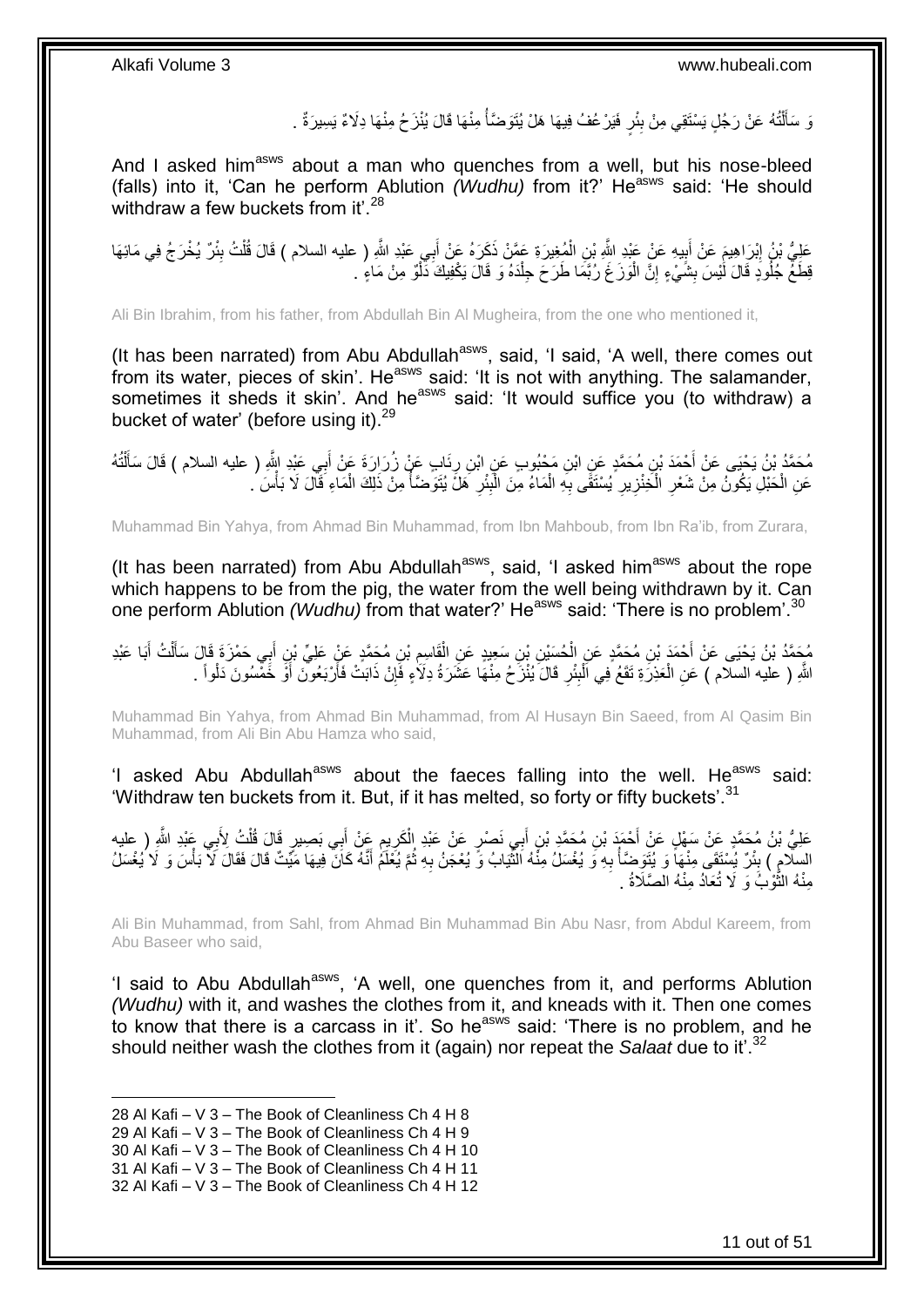**َبالُو َع ِة لَى َجْن ِب الْ َت ُكو ُن إ ْئر ب باب الْ ِ ِ ِ**

## <span id="page-11-0"></span>**Chapter 5 – The well which happens to be to the side of the cesspool**

عِدَّةٌ مِنْ أَصْحَابِنَا عَنْ أَحْمَدَ بْنِ مُحَمَّدٍ عَنْ مُحَمَّدِ بْنِ سِنَانٍ عَنِ الْحَسَنِ بْنِ رِبَاطٍ عَنْ أَبِي عَبْدٍ اللَّهِ ( عليه السلام ) قَالَ سَأَلْتُ َ ِ ْ َ **∣** َ ْ َ عَنِ الْبَالُوعَةِ تَكُونُ فَوْقَ الْبِئْرِ قَالَ إِذَا كَانَتْ فَوْقَ الْبِئْرِ فَسَّبْعَةُ أَذْرُعٍ وَ إِذَا كَانَتْ أَسْفَلَ مِنَ الْبِئْرِ فَخُمْسَةُ أَذْرُعٍ مِنْ كُلِّ نَاحِيَةٍ َ ٍ ْ َ **∶** ْ **∶ ∣** ْ :<br>ا ;<br>; **ٔ** َ ِ ِ ْ رَ ذَلِكَ كَثِيرٌ .

A number of our companions, from Ahmad Bin Muhammad, from Muhammad Bin Sinan, from Al Hassan Bin Rabaat,

(It has been narrated) from Abu Abdullah<sup>asws</sup>, said, 'I asked him<sup>asws</sup> about the gutter which happens to be higher than the well. He<sup>asws</sup> said: 'When it was higher than the well, so there should be seven cubits (distance between the two); and when it was lower than the well, so five cubits from every direction, and that is sufficient'.  $33$ 

َ عَلِيُّ بْنُ إِبْرَاهِيمَ عَنْ أَبِيهِ عَنْ جَمَّادِ بْنِ عِيسَى عَنْ حَرِيزٍ عَنْ زُرَارَةَ وَ مُحَمَّدٍ بْنِ مُسْلِمٍ وَ أَبِي بَصِيرٍ قَالُوا قُلْنَا لَهُ بِئْرٌ يُتَوَضَّأُ م ِ **!** َ ِ ُ ِ ْ بِنْهَا يَجْرِي الْبَوْلُ قَرِيبَاً مِنْهَا أَ يُنَجِّسُهَا قَالَ فَقَالَ إِنْ كَانَتِ الْبِئْرُ فِي أَعْلَى إِلَهِ إِدَي وَ أَالْوَادِي يَجْرِيَ فِيهِ الْبَوْلُ مِنْ تَحْتِهَا وَ<br>مِنْ يَجْرِي بِالْبَوْلِ وَلِيبَاءٍ مِنْه ِ َ **∶** :<br>ا ْ ْ ْ َ **∶** ْ كَانَ بَيْنَهُمَا قَدْرُ ثَلَاثَةَ أَذْرُعٍ أَوْ أَرْبَعَةِ أَذْرُعٍ لَمْ يُنَجِّسْ ذَلِكَ شَيَءٌ وَ إِنْ كَانَ أَقَلَّ مِنْ ذَلِكَ يُنَجِّسُهَا وَ إِنْ كَانَن مِنْ ذَلِكَ مِنْ أَنْهِ مَنْ أَنْهِ مَنْ ذَلِك لَ ٍ **ٔ** اُ َ ٍ **ٔ** َ َ ِ َ ِ َ ِ ْ الْوَادِي وَ يَمُرُّ الْمَاءُ عَلَيْهَا وَّ كَانَ بَيْنَ الْبِئْرِ ۖ وَ بَيْنَهُ تِسْعَةُ أَذْرُع لَّمْ يُنَجِّسْهَا وَ مَا كَانَ أَقَلَّ مِنْ ذَلِكَ فَلَا يُتَوَضَّأُ مِنْهُ لَ ٍ **ٔ** َ **∶ ∣** ْ ْ ُ َ

Ali Bin Ibrahim, from his father, from Hammad Bin Isa, from Hareyz, from Zurara and Muhammad Bin Muslim and Abu Baseer both said,

'We said to him<sup>asws</sup>, 'A well one performs Ablution *(Wudhu)* from it, the urine flows close by, would it pollute it?' So he<sup>asws</sup> said: 'If the well was in the upper part of the valley, and the urine flows in the valley underneath it, and there was a distance between the two of a measurement of three cubits or four cubits, nothing of that would pollute it. However, if it were less than that, it would pollute it.

But, if it was so that the well was in the lower part of the valley and the water passes by over it, and there was between the well and it a distance of nine cubits, it would not pollute it, and whatever was less than that, so do not perform Ablution *(Wudhu)* from it'.

ْقَالَ زُرَارَةُ فَقُلْتُ لَهُ فَإِنْ كَانَ مَجْرَى الْبَوْلِ بِلِزْقِهَا وَ كَانَ لَا يَثْبُتُ عَلَى الْأَرْضِ فَقَالَ مَا لَمْ يَكُنْ لَهُ قَرَارٌ فَلَيْسَ بِهِ بَأْسٌ وَ إِنِ<br>فَيَكُنْ أَيُّهُ مَنِيْهِ جَمِيعَةٍ جَمَّةٍ **ٔ** ِ ْ ِ ْ ْ ِ سْتَقَرَّ مِنْهُ قَلِيلٌ فَإِنَّهُ لَا يَثْقُبُ الْأَرْضَ وَ لَا قَعْرَ لَهُ حَتَّى يَبْلُغَ الْبِئْرَ وَ لَيْسَ عَلَى الْبِئْرِ مِنْٰهُ بَأَسٌ فَيُتَوَضَّأُ مِنّْهُ إِنَّمَا ذَلِكَ إِذَآ ا<br>ا ْ ِ ِ المسموعي المسموعي المسموعي المسموعي المسموعي المسموعي المسموعي المسموعي المسموعي المسموعي المسموعي ا ة<br>أ **∶**  $\frac{1}{2}$ ْ **∣** ْ اسْتَنْقَعَ كُلَّهُ . ُّ

Zurara said, 'So I said to him<sup>asws</sup>, 'Supposing the flow of the urine was with steep declination and it was not stationary upon the ground?' So, he<sup>asws</sup> said: 'As long as there is no stagnation for it, so there is no problem with it; and if a little of it stagnates but it does not permeate the ground and there is no depth to it until it reaches the well, and there is no problem for the well from it, so you can perform Ablution *(Wudhu)* from it. But rather, that is when all of it stagnates (then Ablution *(Wudhu)* cannot be performed from it)<sup>'.34</sup>

<sup>33</sup> Al Kafi – V 3 – The Book of Cleanliness Ch 5 H 1 34 Al Kafi – V 3 – The Book of Cleanliness Ch 5 H 2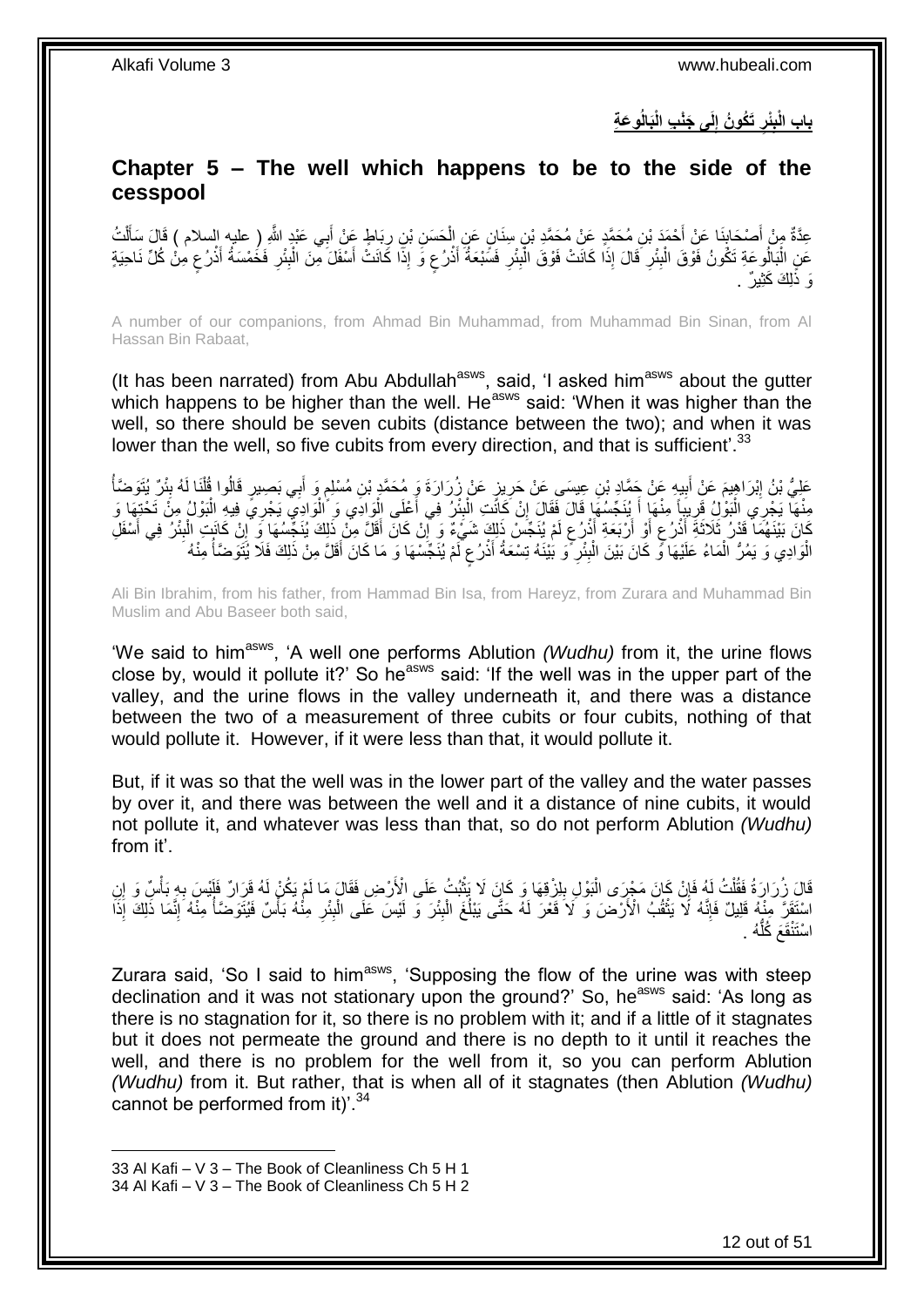مُحَمَّدُ بْنُ يَحْيَى عَنْ أَحْمَدَ بْنِ مُحَمَّدٍ عَنْ مُحَمَّدِ بْنِ إِسْمَاعِيلَ عَنْ أَبِي إِسْمَاعِيلَ السَّرَّاجِ عَبْدِ اللَّهِ بْنِ عُثْمَانَ عَنْ قُدَامَةَ بْنِ أَبِي  $\zeta$ ∣l<br>∶ َ ∣l<br>∶ ِ َ **ٔ** يَزِيدَ الْحَمَّارِ عَنْ بَعْضِ أَصْحَابِنَا عَنْ أَبِي عَبْدِ اَللَّهِ ( عليه السلاَم ) قَالَ سَأَلْتُهُ كَمْ أَدْنَى مَا يَكُونُ بَيْنَ الْبِئْرِ بِئْرِ الْمَاءِ وَّ َ  $\frac{1}{2}$ ِ ْ ِ ْ ِ ِ ِ ِ ْ َ ْ َ ;<br>; الْبَالُو عَةِ فَقَالَ إِنْ كَانَ سَهْلًا فَسَبْعَةُ أَذْرُ عِ وَ ۖ إِنْ كَانَ جَبَلًا فَخَمْسَةُ أَذْرُ ع ْ َ ِ ٍ **ٔ ֝** ֺ֖֖֖֧֦֦֦֧֦֦֧֦֧֦֧֦֪֦֧֦֧֦֧֦֧֦֧֝֟֟֟֟֟֟֟֟֟֟֟֟֟֟֟֟֟֟֟֟֟֟֟֟֟֟֩֕֟֟֓֞֟֟֓֞֟֟֩֕֟֟֩֕֟֩֩֬֝֓֞֟֟֩֩֟֩֩

Muhammad Bin Yahya, from Ahmad Bin Muhammad, from Muhammad Bin Ismail, from Abu Ismail Al Sarraj Abdullah Bin Usman, from Qudamat Bin Abu Yazeed Al Hammar, from one of our companions,

(It has been narrated) from Abu Abdullah<sup>asws</sup>, said, 'I asked him<sup>asws</sup>, 'How close by can there happen to be between the water well and the cesspool (drain of dirty water)?' So he<sup>asws</sup> said: 'If it was a plain then seven cubits, and if it was a mountain, so five cubits'.

نُّمَّ قَالَ الْمَاءُ يَجْرِيِ إِلَى الْقِبْلَةِ إِلَى يَمِينٍ وَ يَجْرِي عَنْ يَمِينِ الْقِبْلَةِ إِلَى يَمينِ وَ يَجْرِي عَنْ يَمينِ الْقِبْلَةِ وَ تَجْرِي عَنْ يَسَارِ الْقِيْلَةِ وَ تَجْرِي عَنْ يَسَارِ الْقِيْلَةِ وَ ْ ِ ِ ْ  $\frac{1}{2}$ ْ ∣∣<br>ح ْ ْ ِ ْ ِ لَا يَجْرِي مِنَ الْقِبْلَةِ إِلَى دُبُرِ الْقِبْلَةِ <sub>.</sub> ْ ِ  $\frac{1}{2}$ ْ

Then he<sup>asws</sup> said: 'The water flows to the direction to the right, and flows from the right direction to the left direction, and flows from the left direction towards the right direction, and cannot flow from the direction to the opposite direction'.<sup>35</sup>

ِ أَحْمَدُ بْنُ إِدْرِيسَ عَنْ مُحَمَّدِ بْنِ أَحْمَدَ عَنْ عَبَّادِ بْنِ سُلَّئِيمَانَ عَنْ سَعْدٍ بْنِ سَعْدٍ عَنْ مُحَمَّدِ بْنِ الْقَاسِمِ عَنْ أَبِي الْحَسَنِ ( عليه **∶** ْ َ ِ ْ َ السلام ) فِيَ الْبِئْرِ يَكُونُ بَيْنَهَا َوَ بَيْنَ الْكَنِيفِ خَمْسَةُ أَذْرُعٍ أَوْ أَقَلُّ أَوْ أَكَثَرُ يُتَوَضَّأُ مِنْهَا قَالَ لَيْسَ يُكْرَهُ مِنْ قُرْبٍ وَ لَا بُعْدٍ َ َ اُ َ َ ٍ .<br>.<br>. َ ْ ِ **∣** ُ يُتَوَضَأُ مِنْهَا وَ يُغْتَسَلُ مَا لَمْ يَتَغَيَّرِ الْمَاءُ . ْ ِ ان<br>ا

Ahmad Bin Idrees, from Muhammad Bin Ahmad, from Abbad Bin Suleyman, from Sa'ad Bin Sa'ad, from Muhammad Bin Al Qasim,

(It has been narrated) from Abu Al-Hassan<sup>asws</sup> regarding the well, 'There happens five cubits to be between it and the bathroom, or less or more, can Ablution *(Wudhu)* be performed from it?' He<sup>asws</sup> said: 'Its abhorrence is not from it be close or far, one can perform Ablution *(Wudhu)* from it and wash from it for as long as the water is not altered (taste or smell or colour)'. 36

> **ِ** باب الْوُضُوعِ مِنْ سُؤُر الذَّوَابِّ وَ السِّبَاعِ وَ الطِّيْرِ **ِ ِ**

<span id="page-12-0"></span>**Chapter 6 – The Ablution** *(Wudhu)* **from the residue (of the water of) the animals, and the predators, and the birds**

عَلِيُّ نِنُ إِبْرَاهِيمَ عَنْ مُحَمَّدِ بْنِ عِيسَى عَنْ يُونُسَ عَنْ عَبْدِ اللَّهِ بْنِ سِنَانٍ عَنْ أَبِي عَبْدِ اللَّهِ ( عليه السلام ) قَالَ لَا بَأْسَ بِأَنْ ِ َ **∶** ْ َ يُّتَوَصَّأَ مِمًّا شَرِبَ مِنْهُ مَا يُؤْكَلُ لَحْمُهُ ِ َ

Ali Bin Ibrahim, from Muhammad Bin Isa, from Yunus, from Abdullah Bin Sinan,

(It has been narrated) from Abu Abdullah<sup>asws</sup> having said: 'There is no problem with it one were to perform Ablution *(Wudhu)* from (the water) which is drunk from by what one can its flesh from'.<sup>37</sup>

<sup>35</sup> Al Kafi – V 3 – The Book of Cleanliness Ch 5 H 3

<sup>36</sup> Al Kafi – V 3 – The Book of Cleanliness Ch 5 H 4

<sup>37</sup> Al Kafi – V 3 – The Book of Cleanliness Ch 6 H 1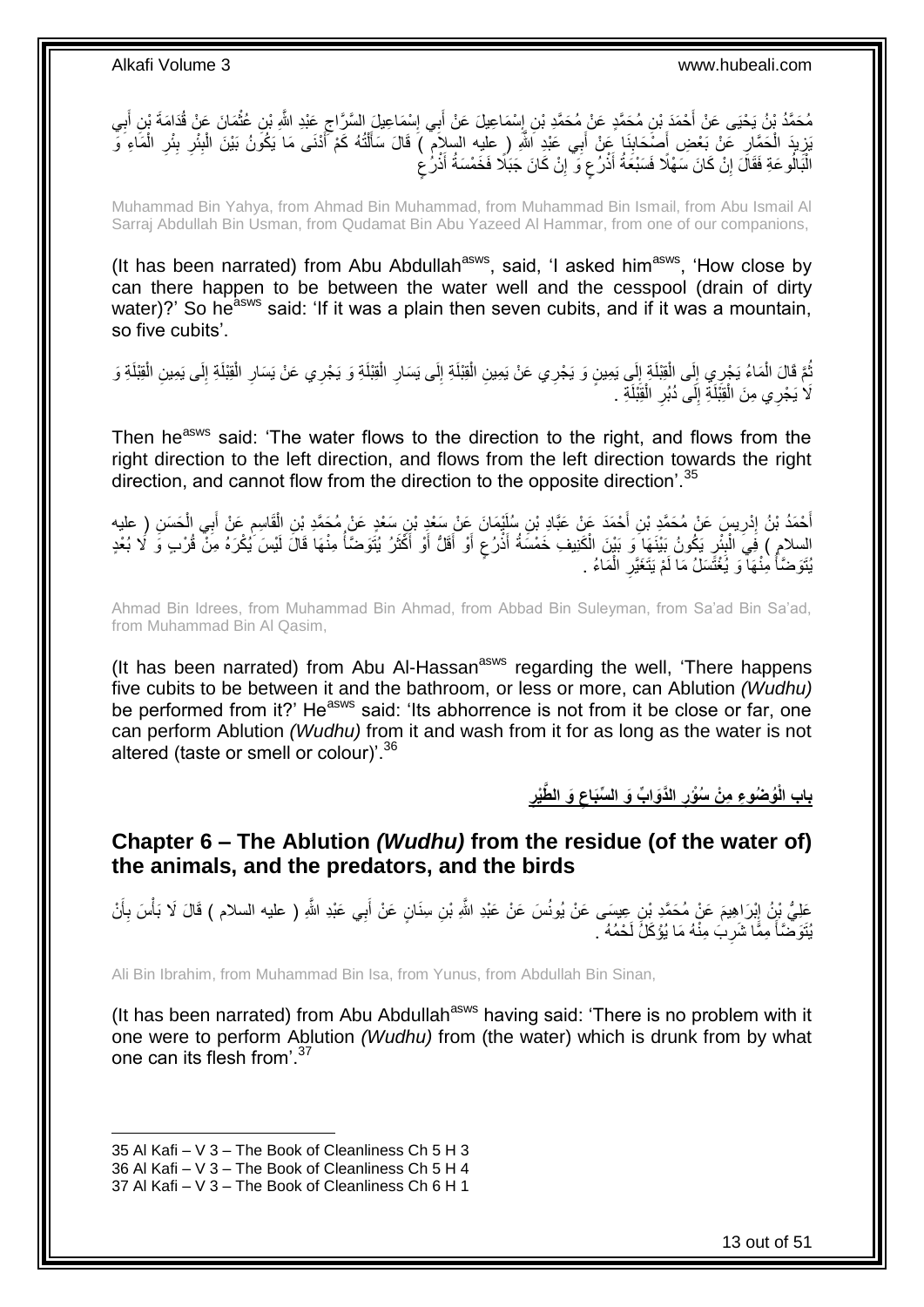مُحَمَّدُ بْنُ يَجْيَى عَنْ إِحْمَدَ بْنِ مُحَمَّدِ بْنِ خَالِدٍ وَ الْجُسَيْنِ بْنِ سَعِيدٍ عَنِ إِلْقَاسِمِ بْنِ مُجَمَّدٍ عَنْ عَلِيٍّ بْنِ أَبِي حَمْزَةَ عَنْ أَبِي ْ ِ َ َ ِ ْ بَصِيرٍ ۚ عَنْ أَبِي عَبْدِ اللَّهِ ( عليه السلام ) قَالَ فَضْلٌ الْحَمَامَّةِ وَ الدَّجَاَجِ لَا َبَأْسَ بِهِ وَ الطَّيْرِ ۚ ـ ِ ِ ا<br>أ  $\zeta$ ْ َ

Muhammad Bin Yahya, from Ahmad Bin Muhammad Bin Khalid and Al Husayn Bin Saeed, from Al Qasim Bin Muhammad, from Ali Bin Abu Hama, from Abu Baseer,

(It has been narrated) from Abu Abdullah<sup>asws</sup> having said: 'The residue (of the water drunk by) the doves, and the chicken, there is no problem with it, and the birds (as well $)$ '.  $38$ 

أَبُو دَاوُدَ عَنِ الْحُسَيْنِ بْنِ سَعِيدٍ عَنْ أَخِيهِ الْحَسَنِ عَنْ زُرْعَةَ عَنْ سَمَاعَةَ قَالَ سَأَلْتُهُ هَلْ يُشْرَبُ سُؤُرُ شَيْءٍ مِنَ الدَّوَابِّ وَ ْ َ ْ َ ْ يُتَوضَأُ مِنْهُ قَالَ فَقَالَ أَمَّا الْإِبِلُ وَ الْبَقَرُ وَ الْغَنَمُ فَلَا بَأْسَ . ْ ْ :<br>ا **!** َ ٦,

Abu Dawood, from Al Husayn Bin Saeed, from his brother Al Hassan, from Zur'at, fro mSama'at who said,

'I asked him<sup>asws</sup>, 'Can one drink something from the residue (of the water drunk by) the animals, and can one perform Ablution *(Wudhu)* from it?' So he<sup>asws</sup> said: 'As for the camel, and the cow, and the sheep, so there is no problem<sup>'39</sup>

عَلِيُّ بْنُ إِبْرَاهِيمَ عَنْ أَبِيهِ عَنٍ ابْنِ أَبِي عُمَلِرٍ عَنْ عُمَرَ بْنِ أُنَيْنَةَ عَنْ زُرَارَةَ عَنْ أَبِي عَبْدِ اللَّهِ ( عِليه السلام ) قَالَ إِنَّ فِي َ ُ **!** َ ِ ِ كِتَابٌ عَلِيُّ ( عليه السلام ) أَنَّ الْهِرَّ سَبُعٌ فَلاَ بَأْسَ بِسُؤْرِهِ وَ إِنِّي لَأَسْتَحْيِي مِنَ اللَّهِ أَنْ أَدَعَ طَعَاماً لِأَنَّ هِرَّاً أَكَلَ مِنْهُ . ِ ِ **! ٔ** ِ ْ َ َ َ َ

Ali Bin Ibrahim, from his father, from Ibn Abu Umeyr, from Umar Bin Azina, from Zurara,

(It has been narrated) from Abu Abdullah<sup>asws</sup> having said, 'In the Book of Ali<sup>asws</sup>, 'The cat is a predator, but there is no problem with its leftovers, and  $I^{asws}$  would be embarrassed from Allah<sup>azwj</sup> if I<sup>asws</sup> were to leave food because a cat has eaten from  $it'$ , 40

َ أَحْمَدُ بْنُ إِدْرِيسَ وَ مُحَمَّدُ بْنُ يَحْيَيِ عَنْ مُحَمَّدِ بْنِ أَحْمَدَ عَنْ أَحْمَدَ بْنِ الْحَسَنِ عَنْ عَمْرِو بْنِ سَعِيدٍ عَنْ مُصَدِّقٍ بْنِ صَدَقَةً عَنْ َ **∶** ِ ْ عَمَّارِ بْنِ مُوَسَى عَنْ أَبِي عَبْدِ اللَّهِ ( عليه السلاَم ) قَالَ سُئِلَ عَمَّا َتَشْرَبُ مِنْهُ الْحَمَامَةُ فَقَالَ كُلُّ مَا أَكِلَ لَخَمُهُ فَتَوَضَّأُ مِنْ ْ َ ِ ْ ا<br>ا مُؤْرِهِ وَ اَشْرَبْ **∶** 

Ahmad Bin Idrees and Muhammad Bin Yahya, from Muhammad Bin Ahmad, from Ahmad Bin Al Hassan, from Amro Bin Saeed, from Musaddaq Bin Sadaqa, from Ammar Bin Musa,

(It has been narrated) from Abu Abdullah<sup>asws</sup> having been asked about what the doves had drunk from. So he<sup>asws</sup> said: 'Everything the flesh of which can be eaten, so you can perform Ablution *(Wudhu)* from its residue, and drink from.

وَ عَمَّا شَرِبَ مِنْهُ بَازٌ أَوْ صَقْرٌ أَوْ عُقَابٌ فَقَالَ كُلُّ شَيْءٍ مِنَ الطَّيْرِ تَوَضَّأْ مِمَّا يَشْرَبُ مِنْهُ إِلَّا أَنْ تَرَى فِي مِنْقَارِهِ دَماً فَإِنْ َ َ ِ ْ **ٍ** ∣ļ ِ َ ِ رَأَيْتَ فِي مِنْقَارِهِ دَماً فَلَا تَوَضَّأُ مِنْهُ وَ لَا تَشْرَبْ . **المستقبل** ِ َ

And about what has been drunk from by the falcon, or an hawk, or an eagle, so he<sup>asws</sup> said: 'Everything from the bird which they have drunk from, you can perform Ablution *(Wudhu)* from it, except if you were to see blood in its beak. So if you were

<sup>38</sup> Al Kafi – V 3 – The Book of Cleanliness Ch 6 H 2

<sup>39</sup> Al Kafi – V 3 – The Book of Cleanliness Ch 6 H 3

<sup>40</sup> Al Kafi – V 3 – The Book of Cleanliness Ch 6 H 4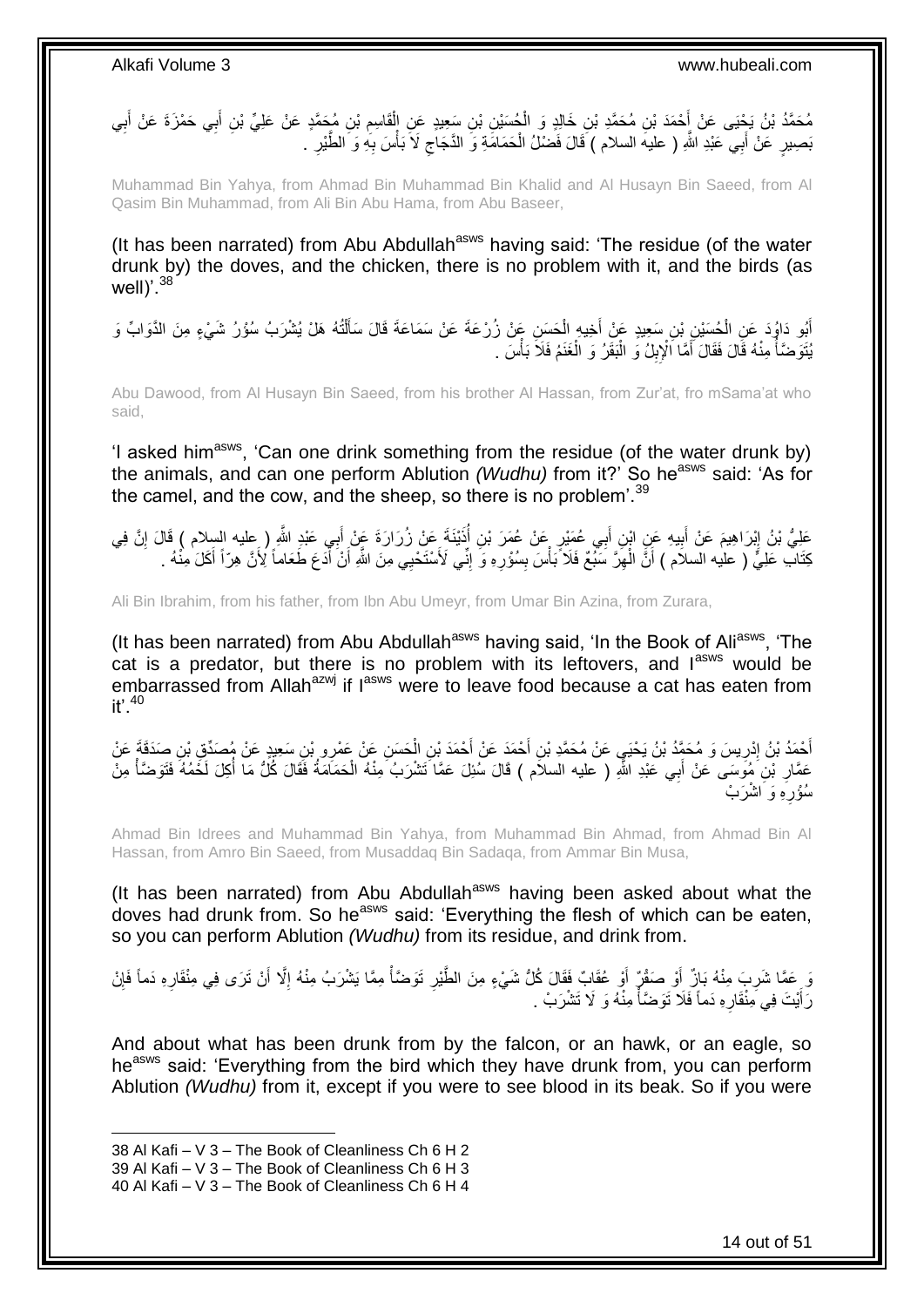to see blood in its beak, then you can neither perform Ablution *(Wudhu)* from it nor can you drink'.<sup>41</sup>

مُحَمَّدُ بْنُ يَحْيَى عَنْ أَحْمَدَ بْنِ مُحَمَّدٍ عَنْ عُثْمَانَ بْنِ عِيسَى عَنْ سَمَاعَةَ قَالَ سَأَلْتُ أَبَا عَبْدِ اللَّهِ ( عليه السلام ) عَنْ جَرَّةٍ وُجِدَ َ ْ اً<br>أ **ٔ** فِيهَا خُنْفَسَاءُ قَدْ مَاتَتْ قَالَ أَلْقِهَا وَ تَوَضَنَأْ مِنْهُ وَ إِنْ كَانَ عَقْرَباً فَأُرِقِ الْمَاءَ وَ تَوَضَنَأْ مِنْ مَاءٍ غَيْرِهِ ْ اُ ِ **المستقبل**<br>المستقبل ْ َ ِ أُمُّ النَّبِيُّ الْمُسْتَدِّعُونَ مِنْ الْمُسْتَدِّعُونَ مِنْ الْمُسْتَدِّعُونَ مِنْ الْمُسْتَدِّعُونَ مِنْ

Muhammad Bin Yahya, from Ahmad Bin Muhammad, from Usman Bin Isa, from sama'at who said,

'I asked Abu Abdullah<sup>asws</sup> about a jug wherein a beetle is found to be, and it had died. He<sup>asws</sup> said: 'Throw it away and perform Ablution *(Wudhu)* from it; and if it was a scorpion, so discard the water and perform Ablution *(Wudhu)* from water other than it'.

وَ عَنْ رَجُلٍ مَعَهُ إِنَاءَانِ فِيهِمَا مَاءٌ وَقَعَ فِي أَحَدِهِمَا قَذَرٌ وَ لَا يَدْرِي أَيُّهُمَا هُوَ لَيْسَ يَقْدِرُ عَلَى مَاءٍ غَيْرِهِ قَالَ يُهَرِيقُهُمَا جَمِيعاً َ َ ِ ֺ֧֖ׅ֧ׅ֧֧֚֚֚֚֚֚֚֚֚֚֚֚֚֚֝֝֬֓֡֡֓֡֟֡֡֡֡֡֡֬֓֡֟֓֡֟֓֡֟֓֡֡֡֬֩֓֓֩ ِ ِ ، يَتَيَمَّمُ

And about a man who has two vessels with him and in both of them is water, and there has fallen some filth into one of the two and he does not know which of the two it is, and he is not able upon (finding the) water apart from it. He $^{asws}$  said: 'He should spill out all of it and perform *Tayammum*'.<sup>42</sup>

أَحْمَدُ بْنُ إِدْرِيسَ عَنْ مُحَمَّدِ بْنِ أَحْمَدَ عَنْ أَيُّوبَ بْنِ نُوحٍ عَنِ الْوَشَاءِ عَمَّنْ ذَكَرَهُ عَنْ أَبِي عَبْدِ اللَّهِ ( عليه السلام ) أَنَّهُ كَانَ َ ْ ٍ َ ِ ِ َ َ يَكْرَهُ سُؤْرَ كُلِّ شَيْءٍ لَا يُؤْكَلُ لََحْمُهُ .

Ahmad Bin Idrees, from Muhammad Bin Ahmad, from Ayoub Bin Nuh, from Al Washha, from the one who mentioned it,

(It has been narrated) from Abu Abdullah<sup>asws</sup> having disliked the residue (of the water) of everything whose flesh one cannot eat'.<sup>43</sup>

> باب الْوُصْلُوعِ مِنْ سُؤُرِ الْحَائِضِ وَ الْجُنُبِ وَ الْيَهُودِيِّ وَ النَّصْرَانِيِّ وَ النَّاصِبِ **ِ**

<span id="page-14-0"></span>**Chapter 7 – The Ablution** *(Wudhu)* **from the residue of the (water drunk by) the menstruation woman, and the one with sexual impurity, and the Jew, and the Christian, and the Hostile One (Nasibi)**

مُحَمَّدُ بْنُ يَحْيَى عَنْ مُحَمَّدِ بْنِ الْجُسَيْنِ وَ مُحَمَّدُ بْنُ إِسْمَاعِيلَ عَنِ الْفَضْلِ بْنِ شَاذَإِنَ جَمِيعاً عَنْ صَفْوَانَ بْنِ يَحْيَى عَنْ ْ ِ ْ ِ مَنْصُورِ بْنِ حَازِمٍ عَنْ عَنْبَسَةَ عَنْ أَبِي عَبْدِ اللَّهِ ( عليه الَسلام ) قَالَ اَشْرَبْ مِنْ سُؤْرِ الْحَائِضِ وَ لَا تَوَضَّأُ مِنْهُ . ْ ْ ِ َ م ِ

Muhammad Bin Yahya, from Muhammad Bin Al Husayn and Muhammad Bin Ismail, from Al Fazl Bin Shazaan, altogether from Safwan Bin Yahya, from Mansour Bin Hazim, from Anbasat,

(It has been narrated) from Abu Abdullah<sup>asws</sup> having said: 'Drink from the residue of the menstruating woman but do not perform Ablution *(Wudhu)* from it'.<sup>44</sup>

<sup>1</sup> 41 Al Kafi – V 3 – The Book of Cleanliness Ch 6 H 5

<sup>42</sup> Al Kafi – V 3 – The Book of Cleanliness Ch 6 H 6

<sup>43</sup> Al Kafi – V 3 – The Book of Cleanliness Ch 6 H 7

<sup>44</sup> Al Kafi – V 3 – The Book of Cleanliness Ch 7 H 1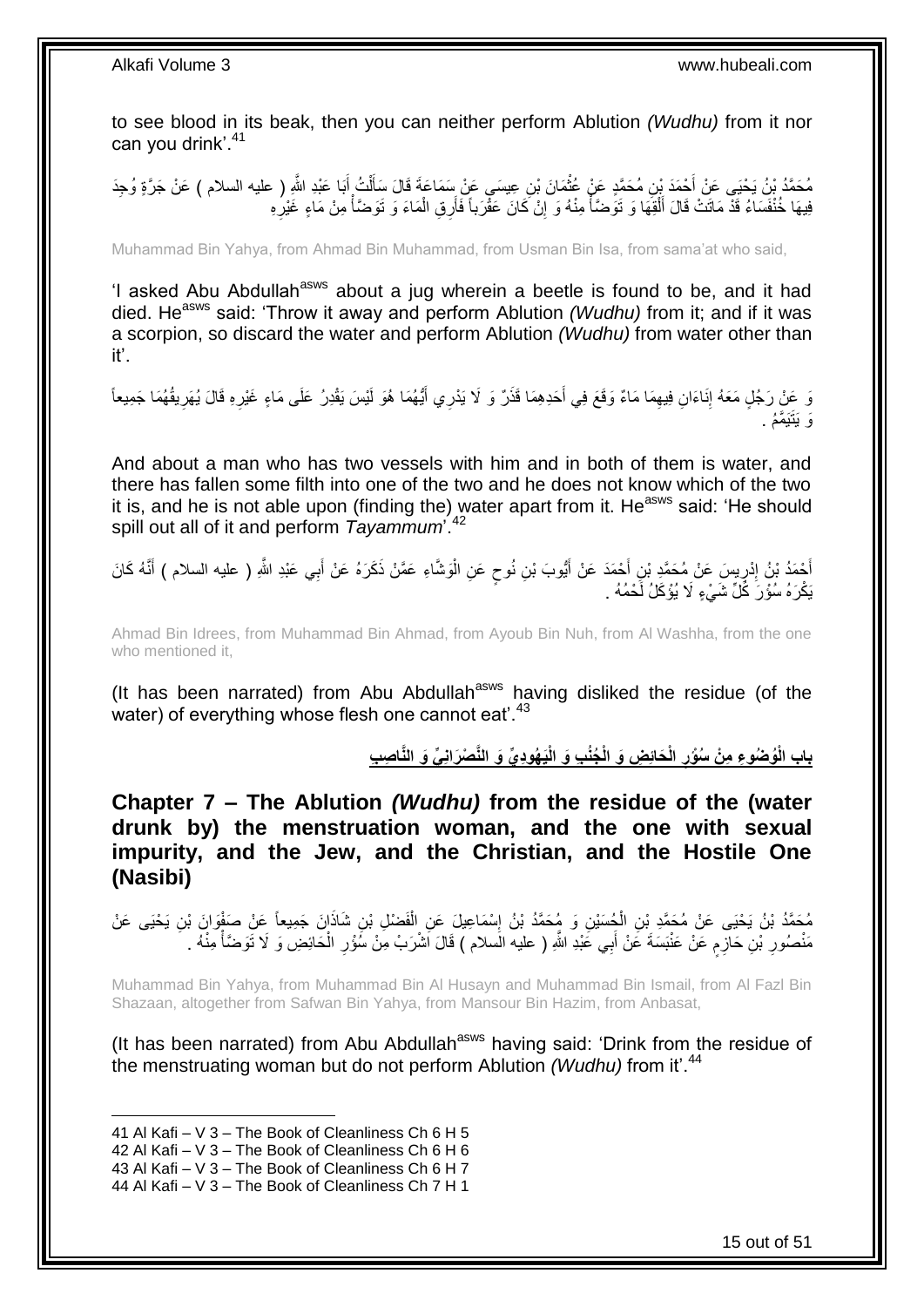مُحَمَّدُ بْنُ إِسْمَاعِيلَ عَنِ الْفَضْلِ بْنِ شَاذَانَ عَنِْ صَفْوَانَ بْنِ يَحْيَى عَنٍ الْعِيصِ بْنِ الْقَاسِمِ قَإِلَ سَأَلْتُ أَبَا عَبْدِ اللَّهِ ( عليه السلام ْ ِ َ ْ َ ِ ْ ْ ) هَلْ يَغْتَسِلُ الرَّجُلُ وَ الْمَرْأَةُ مِنْ إِنَاءٍ وَاحِدٍ فَقَالَ نَعَمْ يُفْرِغَانِ عَلَى أَيْدِيهِمَا قَبْلَ أَنْ يَضنَعَا أَيْدِيَهُمَا فِي الْإِنَاءِ َ ِ َ **∶** ِ ْ

Muhammad Bin Ismail, from Al Fazl Bin Shazaan, from Safwan Bin Yahya, from Al Ayz Bin Al Qasim who said,

'I asked Abu Abdullah<sup>asws</sup>, 'Can the man and the woman wash from one vessel?' So he<sup>asws</sup> said: 'Yes, they should both empty some of it upon their hands before placing their hands in the vessel'.

ْ قَالَ وَ سَأَلْتُهُ عَنْ سُؤْرِ الْحَائِضِ فَقَالَ لَا تَوَضَّأُ مِنْهُ وَ تَوَضَّأُ مِنْ سُؤْرِ الْجُنُبِ إِذَا كَانَتْ مَأْمُونَةً ثُمَّ تَغْسِلُ يَدَيْهَا قَبْلَ أَنْ ْ **∶ Contract CONTRACTOR** ْ ِ ْ َ ُ نُدْخِلَهُمَا فِي الْإِنَاءِ وَ كَانَ رَسُولُ اللّهِ ( صلى الله عليه وأله ) يَغْتَسِلُ هُوَ وَ عَائِشَةُ فِي إِنَاءٍ وَاحِدٍ وَ يَغْتَسِلَانِ جَمِيعاً <sub>-</sub> ِ

He (the narrator) said, 'And I asked him<sup>asws</sup> about the residue of the menstruating woman, so he<sup>asws</sup> said: 'Do not perform Ablution *(Wudhu)* from it, but you can perform Ablution *(Wudhu)* from (the residue of) the sexually impure woman when she is trustworthy, then she should wash her hands before she enters them into the vessel; and it was so that Rasool-Allahsaww used to bathe, himsaww and Ayesha from one vessel, and they would both be bathing together (from one vessel)<sup>'.45</sup>

مُحَمَّدُ بْنُ يَحْيَى عَنْ أَحْمَدَ بْنِ مُحَمَّدٍ عَنْ عَلِيِّ بْنِ الْجَكَمِ عَنِ الْحُسَيْنِ بْنِ أَبِي الْعَلَاءِ قَالَ سَأَلْتُ أَبَا عَبْدِ اللَّهِ ( عليه السلام ) ْ َ ْ ِ ْ َ َ ْ َ عَنِ الْحَائِضِ يُشْرَبُ مِنْ سُؤْرِهَا قَالَ نَعَمْ وَ لَآ يُتَوَضَّأُ مِنْهُ . المناصب المناسب المناسب المناسب المناسب المناسب المناسب المناسب المناسب المناسب المناسب المناسب المناسب المناس<br>المناسب المناسب المناسب المناسب المناسب المناسب المناسب المناسب المناسب المناسب المناسب المناسب المناسب المناس ِ ْ

Muhammad Bin Yahya, from Ahmad Bin Muhammad, from Ali Bin Al Hakam, from Al Husayn Bin Abu Al A'ala who said,

'I asked Abu Abdullah<sup>asws</sup> about the menstruating woman, 'Can one drink from her residue (of water)?' He<sup>asws</sup> said: 'Yes, and he cannot perform Ablution *(Wudhu)* from  $it'$  46

الْحُسَيْنُ بْنُ مُحَمَّدٍ عَنْ مُعَلَّى بْنِ مُحَمَّدٍ عَنِ الْوَشَّاءِ عَنْ حَمَّادِ بْنِ عُثْمَانَ عَنِ ابْنِ أَبِي يَعْفُورٍ قَالَ سَأَلْتُ أَبَا عَبْدِ اللَّهِ ( عليه َ **ٔ** ْ َ ْ َ ِ السلام ) أَ يَتَوضَأُ الرَّجُلُ مِنْ فَضَلِ الْمَرْأَةِ قَالَ إِذَا كَانَتْ تَعْرِفُ الْوُضُوءَ وَ لَاَ يَتَوَضَأَ مِنْ سُؤُرِ الْحَائِضِ . ْ المُحَمَّدِينَ بِهِ مُحَمَّدِينَ بِهِ مُحَمَّدِينَ بِهِ مُحَمَّدِينَ بِهِ مُحَمَّدِينَ بِهِ مُحَمِّد َ ْ ِ ْ ْ

Al Husayn Bin Muhammad, from Moalla Bin Muhammad, from Al Washa, from Hammad Bin Usman, from Ibn Abu Yafour who said,

'I asked Abu Abdullah<sup>asws</sup>, 'Can the man perform Ablution *(Wudhu)* from the excess residue of the woman?' He<sup>asws</sup> said: 'When it was so that she recognises the (performance of) Ablution *(Wudhu)*, and he cannot perform Ablution *(Wudhu)* from the residue of the menstruating woman<sup>'.47</sup>

عَلِيُّ بْنُ إِبْرَاهِيمَ عَنْ أَبِيهِ عَنْ عَبْدِ اللَّهِ بْنِ الْمُغِيرَةِ عَنْ سَعِيدٍ الْأَعْرَجِ قَالَ سَأَلْتُ أَبَا عَبْدِ اللَّهِ ( عليه السلام ) عَنْ سُؤْرِ ِ َ ِ ِ َ ْ َ ِ ْ الْبَهُوْدِيِّ وَ النَّصْرَانِيِّ فَقَالَ لَا . :<br>ا

Ali Bin Ibrahim, from his father, from Abdullah Bin Al Mugheira, from Saeed Al A'araj who said,

1 Al Kafi – V 3 – The Book of Cleanliness Ch 7 H 2 Al Kafi – V 3 – The Book of Cleanliness Ch 7 H 3 Al Kafi – V 3 – The Book of Cleanliness Ch 7 H 4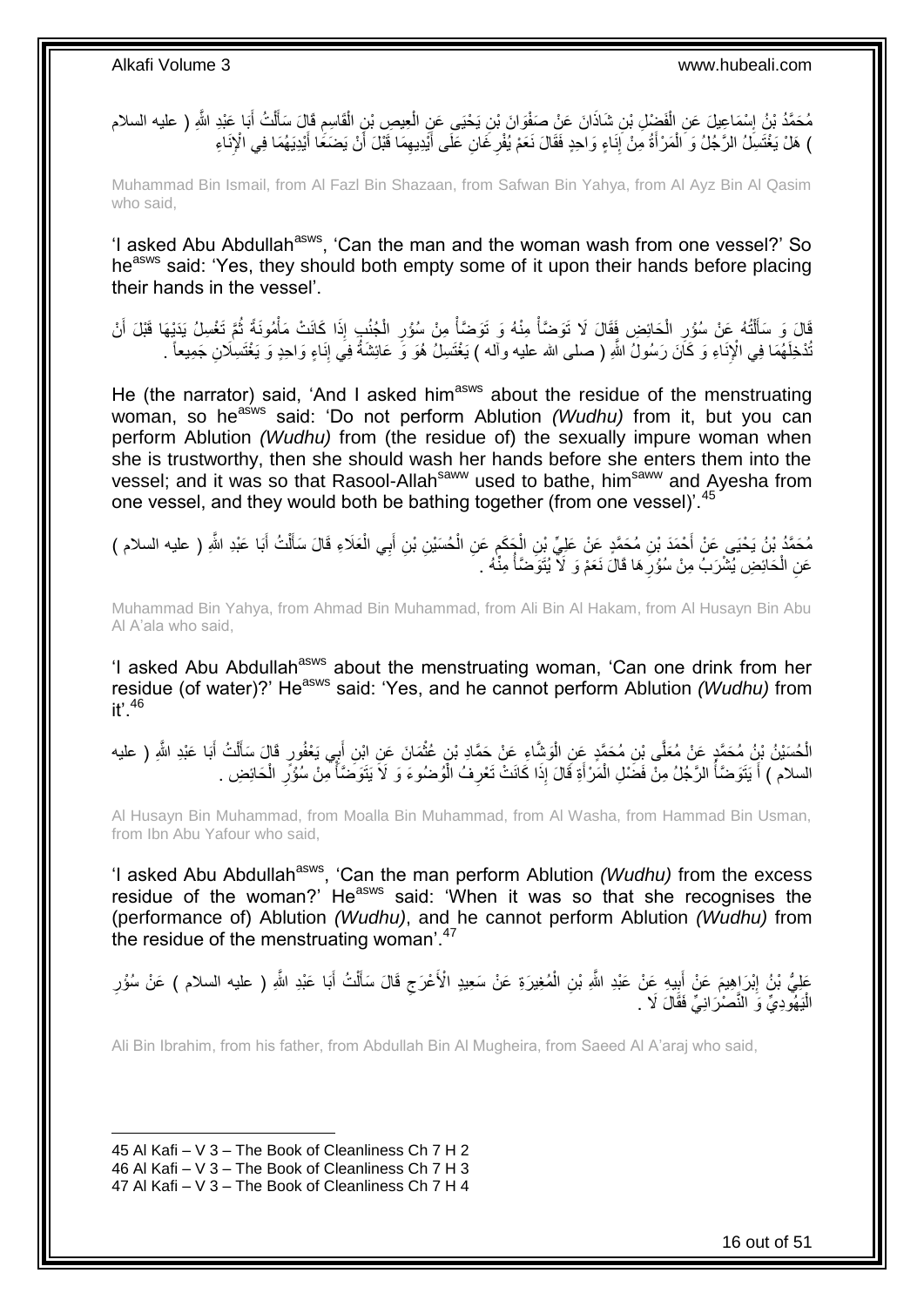'I asked Abu Abdullah<sup>asws</sup> about the residue of (the water drunk by) the Jew and Christian, so he<sup>asws</sup> said: 'No'.<sup>48</sup>

أَحْمَدُ بْنُ إِدْرِيسَ عَنْ مُحَمَّدِ بْنِ أَحْمَدَ عَنْ أَيُّوبَ بْنِ نُوحٍ عَنِ الْوَشَّاءِ عَمَّنْ ذَكَرَهُ عَنْ أَبِي عَبْدِ اللَّهِ ( عليه السلام ) أَنَّهُ كَرِهَ َ ْ ٍ َ ِ ِ ِ َ َ سُؤْرَ وَلَدِ الزِّنَا وَ سُؤْرَ الْيَهُودِيُّ وَ النَّصْرَانِيِّ وَ الْمُشْرِكِِّ وَ كُلِّ مَا خَالَفَ الْإِسْلَامَ وَ كَانَ أَشْذَ ذَلِكَ عِنْدُهُ سُؤْرُ النَّاصِيْبِ . ِ ْ ا<br>ا

Ahmad Bin Idrees, from Muhammad Bin Ahmad, from Ayoub Bin Nuh, from Al Washha, from the one who mentioned it,

(It has been narrated) from Abu Abdullah<sup>asws</sup> having disliked the residue (of the water drunk by) the child of adultery (bastard), and residue of the Jew, and the Christian, and the Polytheist, and everyone who opposes Al-Islam; and it was so that the most intense of that in his<sup>asws</sup> presence was the residue of (the water drunk by) the Hostile One (Nasibi)<sup>', 49</sup>

### باب الرَّجُلِ يُذْخِلُ يَدَهُ فِى الْإِنَاءِ قَبْلَ أَنْ يَغْسِلَهَا وَ الْحَدِّ فِى غَسْلِ الْيَدَيْنِ مِنَ الْجَنَابَةِ وَ الْبَوْلِ وَ الْغَائِطِ وَ النَّوْمِ **َ ِ**

<span id="page-16-0"></span>**Chapter 8 – The man enters his hand into the vessel before he washes it, and the limit with regards to washing of the two hands from the sexual impurity, and the urine, and the faeces, and the sleep**

عَلِيُّ بْنُ إِبْرَاهِيمَ عَنْ أَبِيهِ عَنْ عَبْدٍ اللَّهِ بْنِ الْمُغِيرَةِ عَنْ سَمَاعَةَ عَنْ أَبِي بَصِيرٍ عَنْهُمْ ( عليهم السلام ) قَالَ إِذَا دَخَلْتَ يَذَكَ فِي َ ْ **!** َ ِ ْ إِنْجَاءِ قَبْلَ أَنْ تَخْسِلَهَا فَلَا بَأْسَ إِلَّا أَنْ يَكُونَ أَصَابَهَا قَذَرُ بَوْلٍ أَوْ جَنَابَةٍ فَإِنْ دَخَلْتُ بَدَكَ فِي الْإِنَاءِ وَ فِيهَا شَيْءٌ مِنْ ذَلِكَ ْ ِ َ َ َ ِ ا<br>ا اُ فَأَهْرِقْ ذَلِكَ الْمَاءَ . ْ ِ َ

Ali Bin Ibrahim, from his father, from Abdullah Bin Al Mugheira, from Sama'at, from Abu Baseer,

(It has been narrated) from them<sup>asws</sup> having said: 'When you enter your hand into the vessel before you wash it, so there is problem except if the filth happens to have hit it, either urine, or sexual impurity. So if you were to enter your hand into the vessel, and therein is something from that, then spill out that water'.<sup>50</sup>

عِدَّةٌ مِنْ أَصْحَابِذَا عَنْ أَحْمَدَ بْنِ مُحَمَّدٍ عَنِ الْحُسَيْنِ بْنِ سَعِيدٍ عَنْ مُحَمَّدٍ بْنِ سِنَانٍ عَنِ ابْنٍ مُسْكَانَ عَنْ أَبِي بَصِيرٍ عَنْ عَبْدِ<br>وَجَمَعَتْ الْجَمَعِينَ عَلَيْهِ مَنْ الْحُمَدَ فَيَرْسَ ْ َ ِ َ َ الْكَرِيمِ بْنِ عُتْبَةَ قَالَ سَأَلْتُ الشَّيْخَ عَنِ الرَّجُلِ يَسْتَيْقَظُ مِنْ نَوْمِهِ وَ لَمْ يَبُلْ أَ يُذْخِلُ يَدَهُ فِي الْإِنَاءِ قَبْلَ أَنْ يَغْسِلُّهَا قَالَ ۚ لَا لِأَنَّهُ لَا<br>الْكَرِيمِ بْنِ عَبَيْهِ مَالٍ ْ َ ِ ِ ْ َ َ يْدْرِيَ أَيْنَ كَانَتْ يَدُهُ فَلْيَغْسِلْهَا . ْ :<br>ا َ

A number of our companions, from Ahmad Bin Muhammad, from Al Husayn Bin Saeed, from Muhammad Bin Sinan, from Ibn Muskan, from Abu Baseer, from Abdul Kareem Bin Utba who said,

'I asked the 'Sheykh<sup>asws</sup>' about the man who wakes up from his sleep and did not urinate, 'Can he enter his hand into the vessel before he washes it?' He<sup>asws</sup> said: 'No, because he does not know where his hand was, therefore he should wash it (first)<sup>'.51</sup>

ِ مُحَمَّدُ بْنُ يَحْيَى عَنْ مُحَمَّدِ بْنِ إِسْمَاعِيلَ عَنْ عَلِيِّ بْنِ الْحَكَمِ عَنْ شِهَابِ بْنِ عَبْدٍ رَبِّهِ عَنْ أَبِي عَبْدِ اللَّهِ ( عليه السلام ) فِي<br>مَصَدِّدُ بِنُ يَحْيَى عَنْ مُحَمَّدِ بْنِ إِسْمَاعِيلَ عَ َ ֖֧֧֧֧֧֧ׅ֧ׅ֛֚֚֚֚֚֚֚֚֚֚֚֚֚֚֚֚֚֚֚֚֚֚֚֚֚֚֚֚֚֝֝֝֝֝֝֝֝֓֝֓֝֓֝֓֜֡֜֓֜֓ ْ ֖֧֓֓<u>֓</u> الرَّجُلِ الْجُنُبِ يَسْهُو فَيَغْمِسُ يَدَّهُ فِي الْإِنَاءِ قَبْلَ أَنْ يَغْسِلَهَا أَنَّهُ لَا بَأْسَ إِذَا لَمْ يَكُنْ أَصَابَ يَدَهُ شَيْءٌ . َ َ ْ َ ْ

1 Al Kafi – V 3 – The Book of Cleanliness Ch 7 H 5 Al Kafi – V 3 – The Book of Cleanliness Ch 7 H 6 Al Kafi – V 3 – The Book of Cleanliness Ch 8 H 1 Al Kafi – V 3 – The Book of Cleanliness Ch 8 H 2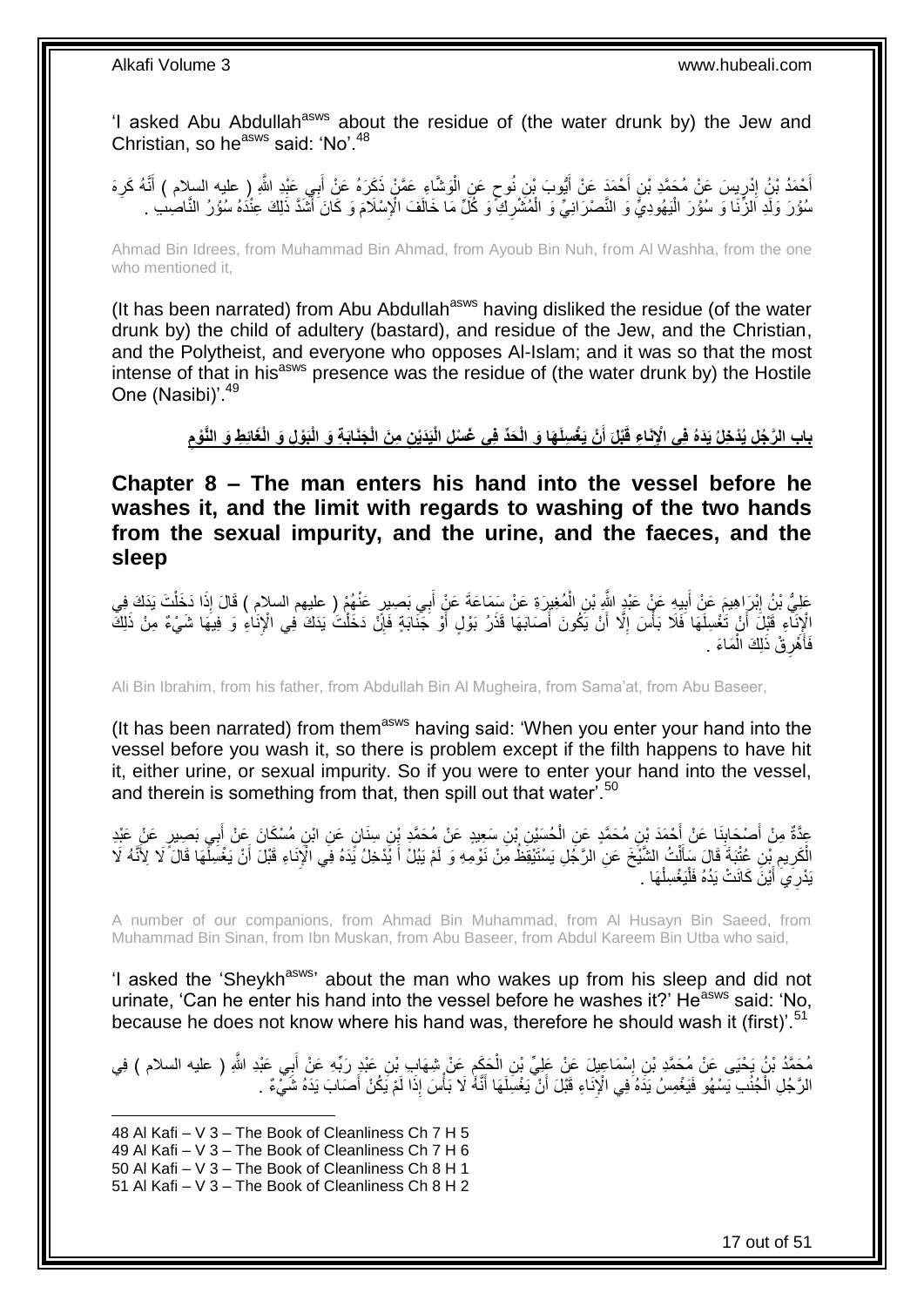Muhammad Bin Yahya, from Muhammad Bin Ismail, from Ali Bin Al Hakam, from Shihan Bin Abd Rabbihi,

(It has been narrated) from Abu Abdullah<sup>asws</sup> regarding the sexually impure man who mistakenly immerses his hand into the vessel before he washes it, that there is no problem when it was so that nothing came across his hand (from the sexual impurity)<sup>'.52</sup>

مُحَمَّدُ بْنُ يَحْيَى عَنْ مُحَمَّدٍ بْنِ الْحُسَيْنِ عَنْ عَلِيٍّ بْنِ الْحَكَمِ عَنِ الْعَلَاءِ بْنِ رَزِينٍ عَنْ مُحَمَّدٍ بْنِ مُسْلِمٍ عَنْ أَحَدِهِمَا ( عليهما ْ **ُ** ْ ْ َ م ِ السلام ) قَالَ سَأَلْتُهُ عَنِ الرَّجُلِّ يَبُولُ وَ لَمْ يَمَسَّ يَدَهُ شَيْءٌ أَ يَغْمِسُهَا فِي الْمَاءِ قَالَ َنَعَمْ وَ إِنْ كَانَ جُنُباً ۚ. ֺ֧֦֧֦֧֦֦֦֦֖֦֪֦֪֦֧֦֪֦֪֦֪֪֦֪֪֦֪֪֦֪֦֪֪֦֝֟֟֟֟֟֟֟֟֟֟֟֟֟֟֟֟֟֟֟֟֟֟֓֕֟֓֟֓֟֓֟֓֟֓֟֓֟֓֟֓֟֓֟֓֟֟֟֝֟֟֟֟֟֟֟֝֟ َ ِ ْ َ

Muhammad Bin Yahya, from Muhammad Bin Al Husayn, from Ali Bin Al Hakam, from Al A'ala Bin Razeyn, from Muhammad Bin Muslim,

(It has been narrated) from one of the two  $(5<sup>th</sup>$  or  $6<sup>th</sup>$  Imam<sup>asws</sup>, said, 'I asked him<sup>asws</sup> about the man who urinates and nothing (from it) touched his hand, can he immerse it into the water?' He<sup>asws</sup> said: 'Yes, and even if he was sexually impure'.<sup>53</sup>

عَلِيُّ بْنُ إِبْرَاهِيمَ عَنْ أَبِيهِ عَنِ ابْنِ أَبِي عُمَيْرٍ عَنْ حَمَّادٍ عَنِ الْحَلَبِيِّ عَنْ أَبِي عَبْدٍ اللَّهِ ( عِليه السلام ) قَالَ سُئِلَ كَمْ يُفْرِغُ َ **∶** ْ َ **!** َ ِ ِ الرَّجُلُ عَلَى يَدِهِ قَبْلَ أَنْ يُدْخِلَهَا فِي الْإِنَاءِ قَالَ َواحِدَةً مِنْ حَدَثِ الْبَوْلِ ۖ وَ تِنْتَيْنِ مِنَ الْغَائِطِ وَ تَلَاثَةً مِنَ الْجَذْلِهِ ۚ . ْ َ ْ ْ

Ali Bin Ibrahim, from his father, from Ibn Abu Umeyr, from Hammad, from Al Halby,

(It has been narrated) from Abu Abdullah<sup>asws</sup>, said: 'He<sup>asws</sup> was asked, 'How many times should the man pour upon his hand before he enters it into the vessels?' He<sup>asws</sup> said: 'Once from passing the urine, and twice from the faeces, and thrice from the sexual impurity<sup>'.54</sup>

َ عَلِيُّ بْنُ مُحَمَّدٍ عَنْ سَهْلِ عَمَّنْ ذَكَرَهُ عَنْ يُونُسَ عَنْ بَكَّارٍ بْنِ أَبِي بَكْرٍ قَالَ قُلْتُ لِأَبِي عَبْدٍ اللَّهِ ( عليه السلام ) الرَّجُلُ يَضَعُ ِ ْ َ الْكُونَ الَّذِي يَغْرِ فُ بِهِ مِنَ الْحُبِّ فِي مَكَانٍ قَذِرٍ ثُمَّ يُدْخِلُهُ الْحُبَّ قَالَ يَصُبُّ مِنَ الْمَاءِ ثَلَاثَةَ أَكُفٍّ ثُمَّ يَدْلُكُ الْكُونَٰ ۚ ـ ْ ْ ا<br>ا ا دیکھیے ْ ِ ِ َّ ُ  $\ddot{\phantom{a}}$ َ

Ali Bin Muhammad, from Sahl, from the one who mentioned it, from Yunus, from Bakkar Bin Abu Bakr who said,

'I said to Abu Abdullah<sup>asws</sup>, 'The man places the mug which he scoops with from the container, in a dirty place, then he enters it into the container'. He<sup>asws</sup> said: 'He should pour out three hand-scoops of the water then rub the mug'.<sup>55</sup>

1 Al Kafi – V 3 – The Book of Cleanliness Ch 8 H 3 Al Kafi – V 3 – The Book of Cleanliness Ch 8 H 4 Al Kafi – V 3 – The Book of Cleanliness Ch 8 H 5 Al Kafi – V 3 – The Book of Cleanliness Ch 8 H 6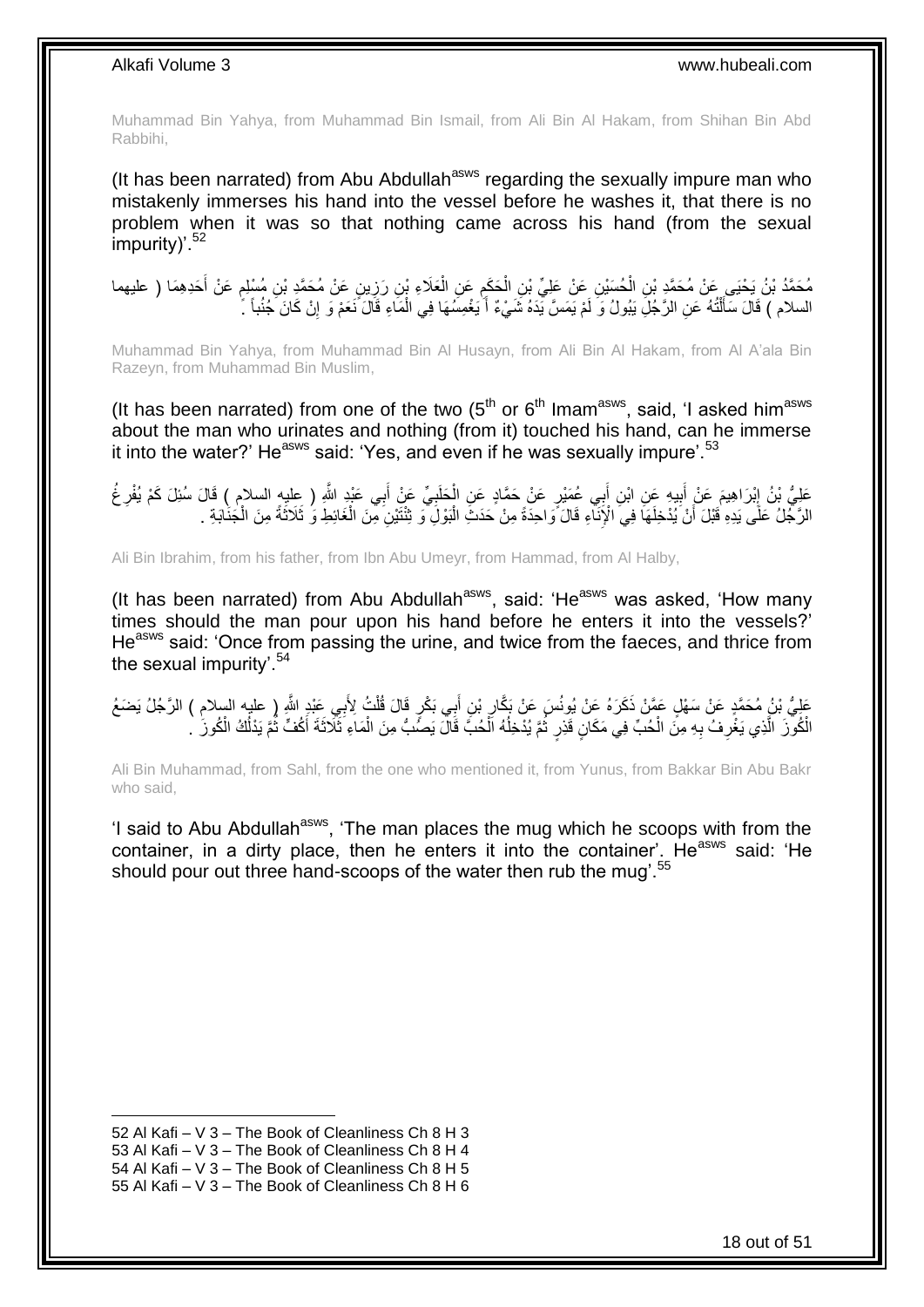باب اخْتِلَاطِ مَاءِ الْمَطَرِ بِالْبَوْلِ وَ مَا يَرْجِعُ فِى الْإِنَاءِ مِنْ غُسَالَةِ الْجُنُبِ وَ الرَّجُلِ يَقَعُ ثَوْبُهُ عَلَى الْمَاءِ الَّذِي يَسْتَنْجِى بِهِ **ِ ِ ِ**

<span id="page-18-0"></span>**Chapter 9 – The mingling of the rain water with the urine and what is returned into the vessel from the washing by the one with sexual impurity, and the man's cloth falls upon the water which he had used for cleaning from the toilet**

عَلِيُّ بْنُ إِبْرَاهِيمَ عَنْ أَبِيهِ عَنِ ابْنِ أَبِي عُمَيْرٍ عَنْ هِشَامٍ بْنِ الْحَكَمِ عَنْ أَبِي عَبْدِ اللَّهِ ( عليه السلام ) فِي مِيزَابَيْنِ سَالَا أَحَدُهُمَا َ ِ ْ ֺ֧֧֪֪֦֪֪֪֚֚֚֚֚֚֚֚֚֚֚֚֚֚֝֓֡֓֓֓֡֓֓֡֓֡֓֡֓֡֡֝֓֡֓֡֡֓֡֓֡֡֝֓֡֓֡֓֡֝ َ **!** َ ֦֧֦֧֦֧֦֧֦֧ׅ֦֧֦֧֦֧֦֧֦֧֦֧֦֧֦֧֦֧֦֧֦֧֦֧֦֧֦֧֦֧֧֦֧֧֦֚֚֚֚֚֚֚֚֚֝֜֓֡֜֜ َ بَوْلٌ وَ الْأَخَرُ مَاٰءُ الْمَطَّرِ فَاخْتَلَطَاَ فَأَصَابَ ثَؤْبَ رَجُلٍ لَمْ يَضُرَّهُ ذَٰلِكَ . َ َ **∶** ْ

Ali Bin Ibrahim, from his father, from Ibn Abu Umeyr, from Hisham Bin Al Hakam,

(It has been narrated) from Abu Abdullah<sup>asws</sup> regarding the two gutters, one of the two being of urine and other one of rainwater. So they get mingled, and the cloth of the man get hit by it, that would not harm him'.  $56$ 

عِدَّةٌ مِنْ أَصْحَابِنَا عَنْ أَجْمَدَ بْنِ مُحَمَّدٍ عَنِ الْهَنْثُمِ بْنِ أَبِي مَسْرُوقٍ عَنٍ الْحَكَمِ بْنِ مِسْكِينٍ عَنْ مُحَمَّدٍ بْنِ مَرْوَانَ عَنْ أَبِي عَبْدِ **∣** َ ِ َ ِ ْ َ ِ َ ْ اللَّهِ ( عليه السلاَم ) قَالَ لَوْ أَنَّ مِيزَابَيْنِ سَاَلَا أَحَدُّهُمَاَ مِيزَ ابْ بَوْلٍ وَ الْأَخَرُ مِيزَابُ مَاءٍ فَأَخْتَلَطَا ثُمَّ أَصَابَكَ مَا كَانَ بِهِ بَأْسٌ . َ اُ َ ُ **ٔ** ِ

A number of our companions, from Ahmad Bin Muhammad, from Al Haysam Bin Abu Masrouq, from Al Hakam Bin Miskeen, from Muhammad Bin Marwan,

(It has been narrated) from Abu Abdullah<sup>asws</sup> having said: 'If the two gutters are flowing, one of the two being of urine and the other one being of water, so they get mixed up, then it touches you, there would be no problem with it'.<sup>57</sup>

أَحْمَدُ بْنُ مُحَمَّدٍ عَنْ عَلِيِّ بِْنِ الْجَكَمِ عَنِ الْكَاهِلِيِّ عَنْ رَجُلٍ عَنْ أَبِي عَبْدِ اللَّهِ ( عليه السلام ) قَالَ قُلْتُ أَمُرٌ فِي الطَّرِيقِ فَيَسِيلُ َ ْ ِ ْ ِ َ ْ عَلَيَّ الْمِيزَابُ فِي أَوْقَاتٍ أَعْلَمُ أَنَّ النَّاسَ يَتَوَضَّئُونَ قَالَ قَالَ لَيْسَ بِهِ بَأْسٌ لَا تَسْأَلْ عَنْهُ َ ْ **∶** اً ا<br>ا َ ْ

Ahmad Bin Muhammad, from Ali Bin Al Hakam, from Al Kahily, from a man,

(It has been narrated) from Abu Abdullah<sup>asws</sup>, said, 'I said, 'I pass by in the road, so the water of the sprout flows over towards me in times I know that the people are performing their Ablution *(Wudhu)*s'. He<sup>asws</sup> said: 'There is no problem with it. Do not ask about it'.

قُلْتُ وَ يَسِيلُ عَلَيَّ مِنْ مَاءِ الْمَطَرِ أَرَى فِيهِ التَّغَيُّرَ وَ أَرَى فِيهِ آثَارَ الْقَذَرِ فَتَقْطُرُ الْقَطَرَاتُ عَلَيَّ وَ يَنْتَضِحُ عَلَيَّ مِنْهُ وَ الْبَيْتُ ْ **ٍ** ْ َ اُ ِ ْ ْ ْ يَّتَوَضَّأُ عَلَى سَطْحِهِ فَيَكِفُ عَلَى ثِّيَابِنَا قَالَ مَا بِذَا بَأْسٌ لَا تَغْسِلْهُ كُلُّ شَيْءٍ يَرَاهُ مَاءُ الْمَطَّرِ فَقَدْ طَّهُرَ ۚ . ْ المناسبة<br>المناسبة ْ **∶** ْ

I said, 'And there flows unto me from the rain water, I see the change in it, and I see in it traces of dirt. So, the drops (from it) fall upon me and it permeates (soaks) into me, and upon the house there are people performing Ablution *(Wudhu)*. So how is it upon our clothes?' Heasws said: 'There is no problem with that. Do not wash it. Everything which is hit by rain water, so it has been cleaned'.<sup>58</sup>

<sup>1</sup> 56 Al Kafi – V 3 – The Book of Cleanliness Ch 9 H 1

<sup>57</sup> Al Kafi – V 3 – The Book of Cleanliness Ch 9 H 2

<sup>58</sup> Al Kafi – V 3 – The Book of Cleanliness Ch 9 H 3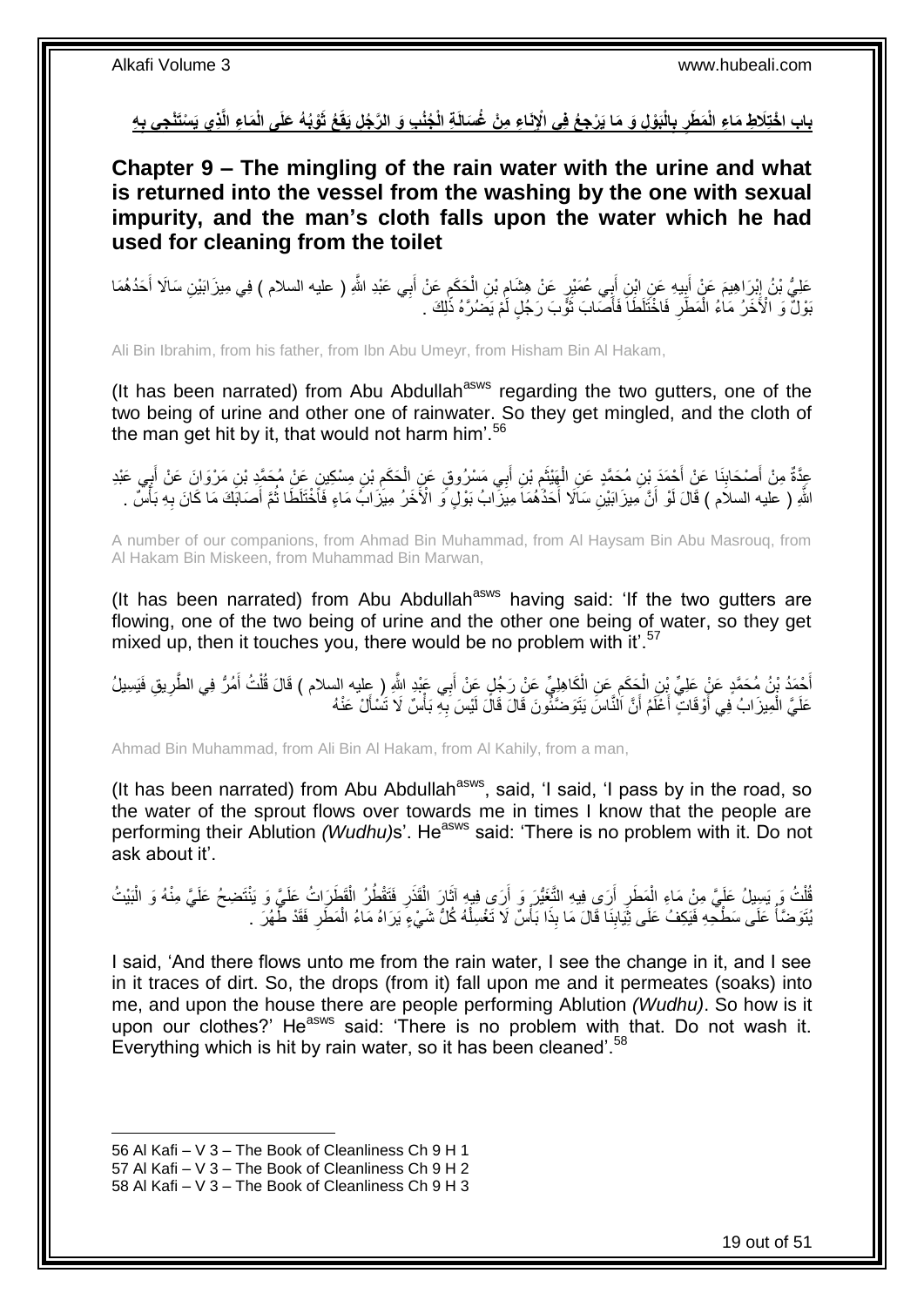مُحَمَّدُ بْنُ يَحْيَى عَنْ أَجْمَدَ بْنِ مُحَمَّدٍ عَنْ مُحَمَّدٍ بْنِ إِسْمَاعِيلَ عَنْ بَعْضِ أَصْحَابِذَا عَنْ أَبِي الْحَسَنِ فِي طِينِ الْمَطَرِ أَنَّهُ لَا بَأْسَ<br>مَعَنَّذُ بَنُ يَحْيَى عَنْ أَجْمَدَ بِنِ مُحَمَّدٍ ا<br>ا ْ َ ; ْ ْ َ ِ َ ِ بِهِ إِنْ يُصِيبَ الثَّوْبَ ثَلَاثَةَ أَيَّامٍ إِلَّا أَنْ يُعْلَمَ أَنَّهُ قَذْ نَجَسَهُ شَيْءٌ بَعْدَ الْمَطَرِ فَإِنْ أَصَابَةً بَعْدَ ثَلَاثَةً أَيَّامٍ فَاغْسِلْهُ وَ إِنْ كَانَ َ ِ ٍ َ ن<br>ا ¦ َ ِ ِ ِ ْ ֧֖֧֖֖֖֖֖֧֖֖֧֧֧֧ׅ֧֧֧֧֧֧֧֧֧֧֧֧֚֚֚֚֚֚֚֚֝֝֟֓֝֓֝֓֝֬֟֓֟֓֝֬֝֬֝֓֝֬֜֓֝֬֜֓֝֬֝֓֝֬֝֓֝֬֝֬֓֝֬֝֬֝ َ َ اَلطَّرِيقُ نَظِيفاً لَمْ تَغْسِلْهُ . ْ لَ ِ

Muhammad Bin Yahya, from Ahmad Bin Muhammad, from Muhammad Bin Ismail, from one of our companions,

(It has been narrated) from Abu AI Hassan<sup>asws</sup> regarding the clay of the rain, that there is no problem with it for three days if it hits the clothes, unless if one knows that something has impurified it after the rain. So if it is hit after three days (of rainfall), then wash it, and if the street was clean, do not wash it'.<sup>59</sup>

عَلِيُّ بْنُ إِبْرَاهِيمَ عَنْ أَبِيهِ عَنِ ابْنِ أَبِي عُمَيْرٍ عَنِ ابْنِ أُذَيْنَةَ عَنِ الْأَحْوَلِ قَالٍ قُلْتُ لِأَبِي عَبْدِ اللَّهِ ( عليه السلام ) أَخْرُجُ مِنَ ْ ُ َ **!** َ ∣l<br>∶ َ الْخَلَاءِ فَأَسْتَنْجِي بِالْمَاءِ فَيَقَعُ ثَوْبِي فِي ذَلِكَ الْمَاءِ الَّذِي اسْتَنْجَيْتُ بِهِ فَقَالَ لَا بَأْسَ بِهِ . َّ ا<br>ا  $\ddot{\phantom{0}}$ ْ **∶** َ ْ ِ ْ ِ

Ali Bin Ibrahim, from his father, from Ibn Abu Umeyr, from Ibn Azina, from Al Ahowl who said,

'I said to Abu Abdullah<sup>asws</sup>, 'I come out of the toilet, then I clean myself with the water. So, something from that water hits my clothes which I have cleaned myself with'. So he<sup>asws</sup> said: 'There is no problem with it'.<sup>60</sup>

مُحَمَّدُ بْنُ يَحْيَي عَنْ أَحْمَدَ بْنِ مُحَمَّدٍ عَنْ مُحَمَّدٍ بْنِ إِسْمَاعِيلَ عَنْ عَلِيٍّ بْنِ الْحَكِمِ عَنْ شِهَابِ بْنِ عَبْدِ رَبِّهِ عَنْ أَبِي عَبْدِ الشَّرِ (<br>. ِ ْ ֦֦֦֦֦֦֦֦֦֦֧֦֧֦֦֦֧֦֦֦֦֦֦֦֦֧֦֧֦֧֦֚֚֬֝֝֝֝֝֝֝֝֝֝֝֟֓֡֟֟֟֟֟֓֡֟֓֡֟ ِ َ عليه السلام ) أَنَّهُ قَالَ فِي الْجُنُبِ يَغْتَسِلُ فَيَقْطُرُ الْمَاءَ عَنْ جَسَدِهِ فِي الْإِنَاءِ وَ يَنْتَضِحُ الْمَاءُ مِنَ الْأَرْضِ فَيَصِيرُ فَي الْإِنَاءِ إِنَّهُ ْ ْ ْ ة<br>∙ّ ِ لَا بَأْسَ بِهَذَا كُلِّهِ . ِّ **∶ ٔ** 

Muhammad Bin Yahya, from Ahmad Bin Muhammad, from Muhammad Bin Ismail, from Ali Bin Al Hakam, from Shihaab Bin Abd Rabbih,

(It has been narrated) from Abu Abdullah<sup>asws</sup> having said regarding the sexually impure man washing, so drops of the water drop off from his body into the vessel, and the water from the ground flows into the vessel: 'There is no problem with this, all of it'. $61$ 

ْ مُحَمَّدُ بْنُ إِسْمَاعِيلَ عَنِ الْفَضْلِ بْنِ شَاذَانَ عَنْ حَمَّادِ بْنِ عِيسَى عَنْ رِبْعِيٍّ بْنِ عَبْدِ اللَّهِ عَنِ الْفُضَيْلِ بْنِ يَسَارٍ عَنْ أَبِي عَبْدِ اللَّهِ **∶** ْ ِ َ ( عليه السلام ) قَالَ فِيَ الرَّجُلِ الْجُنُبِ يَغْتَسِلُ فَيَنْتَضِحُ مِنَ الْمَاءِ فِي الْإِنَاءِ فَقَالَ لَا بَأْسَ مَا جَعَلَ عَلَيْكُمْ فِي الصِّينِ مِنْ حَرَجٍ . ْ ْ ٍ ْ

Muhammad Bin Ismail, from Al Fazl Bin Shazaan, from Hammad Bin Isa, from Rabie Bin Abdullah, from Al Fuzayl Bin Yasaar,

(It has been narrated) from Abu Abdullah<sup>asws</sup> having said regarding the man with sexually impurity washing, and some of the water spills over into the vessel. So he<sup>asws</sup> said: 'There is no problem. (Allah<sup>azwj</sup>) **[22:78] has not Laid upon you a** *hardship in the Religion*'.<sup>62</sup>

َّ الْحُسَيْنُ بْنُ مُحَمَّدٍ عَنْ مُعَلَّى بْنِ مُحَمَّدٍ عَنِ الْوَشَّاءِ عَنْ حَمَّادٍ بْنِ عُثْمَانَ عَنْ عُمَرَ بْنِ يَزِيدَ قَالَ قُلْتُ لِأَبِي عَبْدِ اللَّهِ ( عليه ْ ِ **ٔ** :<br>ا السلام ) أَغْتَسِلُ فِي مُغْتَسَلٍ بُيَالٌ فِيهِ وَ يُغْتَسَلُ مِنَ الْجَذَابَةِ فَيَقَعُ فِي الْإِنَاءِ مَاءٌ يَنْزُو مِنَ الْأَرْضِ فَقَالَ لَا بَأْسَ بِهِ . ْ َ ِ **ٔ فیلم** 

<sup>59</sup> Al Kafi – V 3 – The Book of Cleanliness Ch 9 H 4

<sup>60</sup> Al Kafi – V 3 – The Book of Cleanliness Ch 9 H 5

<sup>61</sup> Al Kafi – V 3 – The Book of Cleanliness Ch 9 H 6

<sup>62</sup> Al Kafi – V 3 – The Book of Cleanliness Ch 9 H 7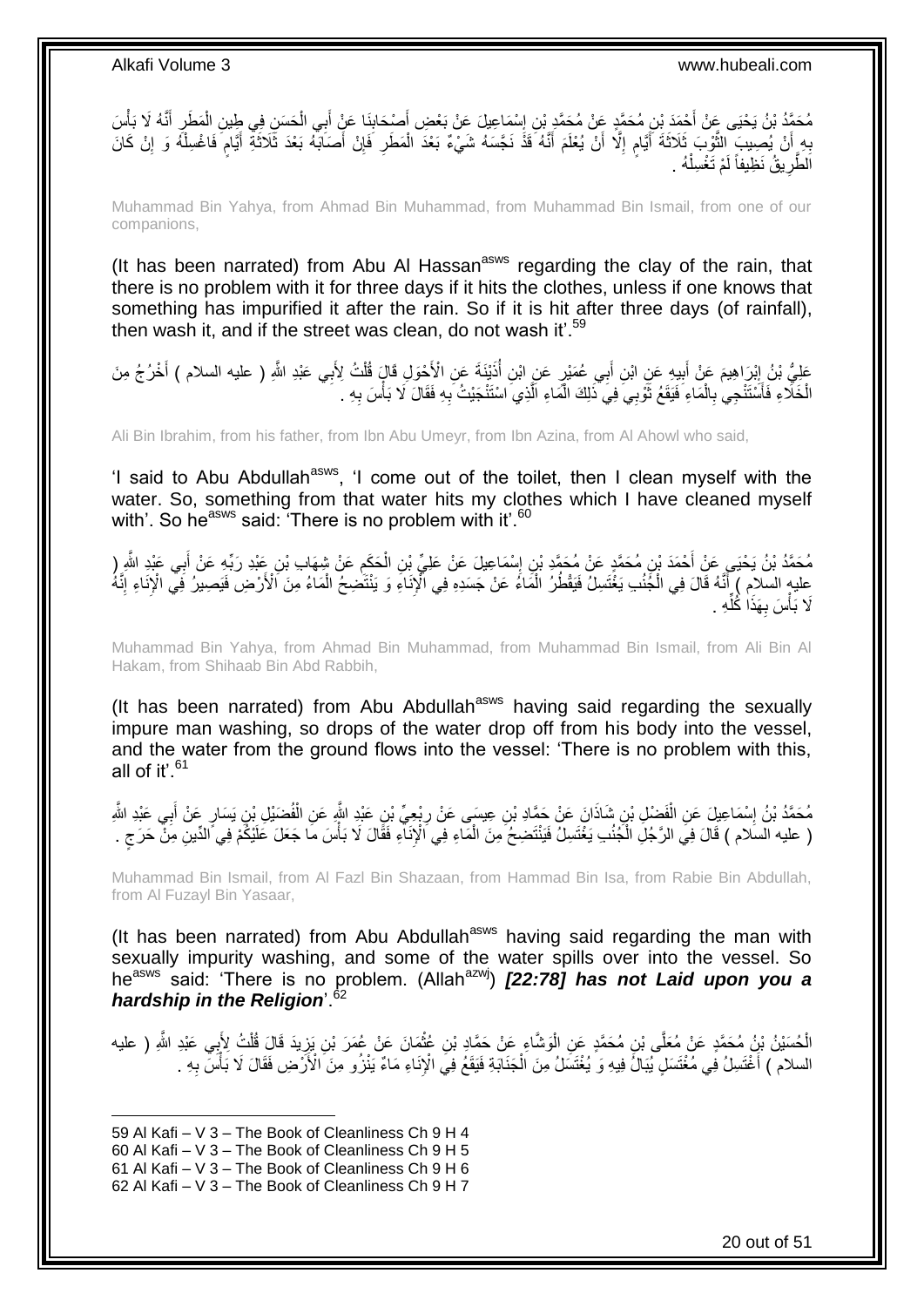Al Husayn Bin Muhammad, from Moalla Bin Muhammad, from Al Washa, from Hammad Bin Usman, from Umar Bin Yazeed who said,

'I said to Abu Abdullah<sup>asws</sup>, 'I wash in the bathing place wherein urination takes place, and the one with sexually impurity washes in. So something of the water falls into the vessel sprinkling over from the ground' So, he<sup>asws</sup> said: 'There is no problem with  $it'$ .63

> **ِذي ُت َس ِّخُن ُه ال َّش ْم ُس َما ِء الَّ َو الْ َح َّمام باب َما ِء الْ ِ**

### <span id="page-20-0"></span>**Chapter 10 – Water of the bathhouse, and the water which the sun warms up**

ِّيعْضُ أَصْحَابِذَا عَنِ ابْنِ جُمْهُورٍ عَنْ مُحَمَّدٍ بْنِ الْقَاسِمِ عَنِ ابْنِ أَبِي يَعْفُورٍ عَنْ أَبِي عَبْدٍ اللَّهِ ( عليه السلام ) قَالَ قَالَ لَا<br>نَقْصَلُ أَصْلَحَابِذَا عَنِ ابْنِ جُمْهُورٍ عَنْ مُحَمَّدٍ بْنِ َ َ ِ ْ **∣** َ َّغْتَسِلْ مِنَ الْبَئْرِ الَّتِي تَجْتَمِعُ فِيهَا غُسَالَةُ الْحَمَّام فَإِنَّ فِيهَا غُسَالَةَ وَلَدِ الزِّنَا وَ هُوَ لَا يَطْهُرُ إِلَى سَبْعَةِ آبَاءٍ وَ فِيهَا غُسَالَةَ ِّ ِ **∣** ْ ِ ِ ِ ْ النَّاصِبِ وَ هُوَ شَرُّهُمَا إِنَّ اللَّهَ لَمْ يَخْلُقْ خَلْقاً شَرّاً مِنَ الْكَلْبِ وَ إِنَّ النَّاصِبَ أَهْوَنُ عَلَى اللَّهِ مِنَ الْكَلْبِ َ ِ ْ ْ ْ ُ لَ ِ ْ ْ

One of our companions, from Ibn Jamhour, from Muhammad Bin Al Qasim, from Ibn Abu Yafour,

(It has been narrated) from Abu Abdullah<sup>asws</sup> having said: 'Do not wash from the well wherein the used water of the bathhouse gathers to, for therein is the washing of the son of adultery (bastard), and he is not clean up to seven fathers (generations); and therein has washed the Hostile One (Nasibi), and he is more evil of the two. Allah<sup>azwj</sup> did not Create a creature more evil than the dog, and the Hostile One (Nasibi) is lower to Allah $^{azwj}$  than the dog'.

ْ ُفْلَتُ أُخْبِرْنِي عَنْ مَاءِ الْحَمَّامِ يَغْتَسِلُ مِنْهُ الْجُنُبُ وَ الصَّبِيُّ وَ الْيَهُودِيُّ وَ النَّصْرَانِيُّ وَ الْمَجُوسِيُّ فَقَالَ إِنَّ مَاءَ الْحَمَّامِ كَمَاءِ ْ ِ ْ ِ ْ ِ َ ْ ِ ْ ِ النَّهَرِ يُظَهِّرُ بَعْضُهُ بَعْضاً . **∶** 

I said, 'Inform me about the water of the bathhouse. From it washes the one with sexual impurity, and the children, and the Jews, and the Christians, and the Magians'. So he<sup>asws</sup> said: 'The water of the bathhouse is like the water of the river. Some of it purifies the other'.<sup>64</sup>

عِدَّةٌ مِنْ أَصْدَابِذَا عَنْ أَحْمَدَ بْنِ مُحَمَّدٍ عَنِ الْحُسَيْنِ بْنِ سَعِيدٍ عَنْ صَفْوَانَ بْنِ يَحْيَى عَنْ مَنْصُورِ بْنِ حَازِمٍ عَنْ بَكْرِ بْنِ حَبِيبٍ َ ֧֧֖֚֚֓֝֝֓֝ ِ ِ ْ َ ِ ِ ِ عَنْ أَبِي جَعْفَرٍ ﴿ عليه السلام ﴾ قَالَ مَاءُ الْحَمَّامِ لَا َبَأْسَ بِهِ إِذَا كَانَتْ لَهُ مَادَّةٌ ۚ ـِ **∶** ِ ْ َ

A number of our companions, from Ahmad Bin Muhammad, from Al Husayn Bin Saeed, from Safwan Bin Yahya, from Mansour Bin Hazim, from Bakr Bin Habeeb,

(It has been narrated) from Abu Ja'far<sup>asws</sup> having said: 'The water of the bathhouse, there is no problem with it, if there was a source for it (like a fountain)<sup>'.65</sup>

الْجُسَيْنُ بْنُ مُحَمَّدٍ عَنْ عَبْدِ اللَّهِ بْنِ عَامِرٍ عَنْ عَلِيٍّ بْنِ مَهْزِيَارَ عَنْ مُحَمَّدٍ بْنِ إِسْمَاعِيلَ عَنْ حَنَانٍ قَالَ سَمِعْتُ رَجُلًا يَقُولُ<br>الْجُسَيْنُ بْنُ مُحَمَّدٍ عَنْ عَبْدِ اللَّهِ بْنِ يَم ِ ِ إِنِّي عَبْدِ اللَّهِ ( عِليهِ السلام ) إِنِّيَ أَدْخُلُ الْحَمَّامَ فِي اَلسَّحَرِ وَ فِيهِ الْجُنُبُ وَ غَيْرُ ذَلِكَ فَأَقُومُ فَأَغْتَسِلُ فَيَنْتَضِحُ عَلَيَّ بَعْدَ مَا<br>وَيُسْمِعُ **∶** ْ َ ِ َ َ َ ْ أَفْرُغُ مِنْ مَائِهِمْ قَالَ أَ لَيْسَ هُٰوَ ۚ جَارٍ ۖ قُلْتُ بَلَى قَالَ لَا بَأْسَ . ْ ْ لَ َ ِ َ

1 Al Kafi – V 3 – The Book of Cleanliness Ch 9 H 8 Al Kafi – V 3 – The Book of Cleanliness Ch 10 H 1 Al Kafi – V 3 – The Book of Cleanliness Ch 10 H 2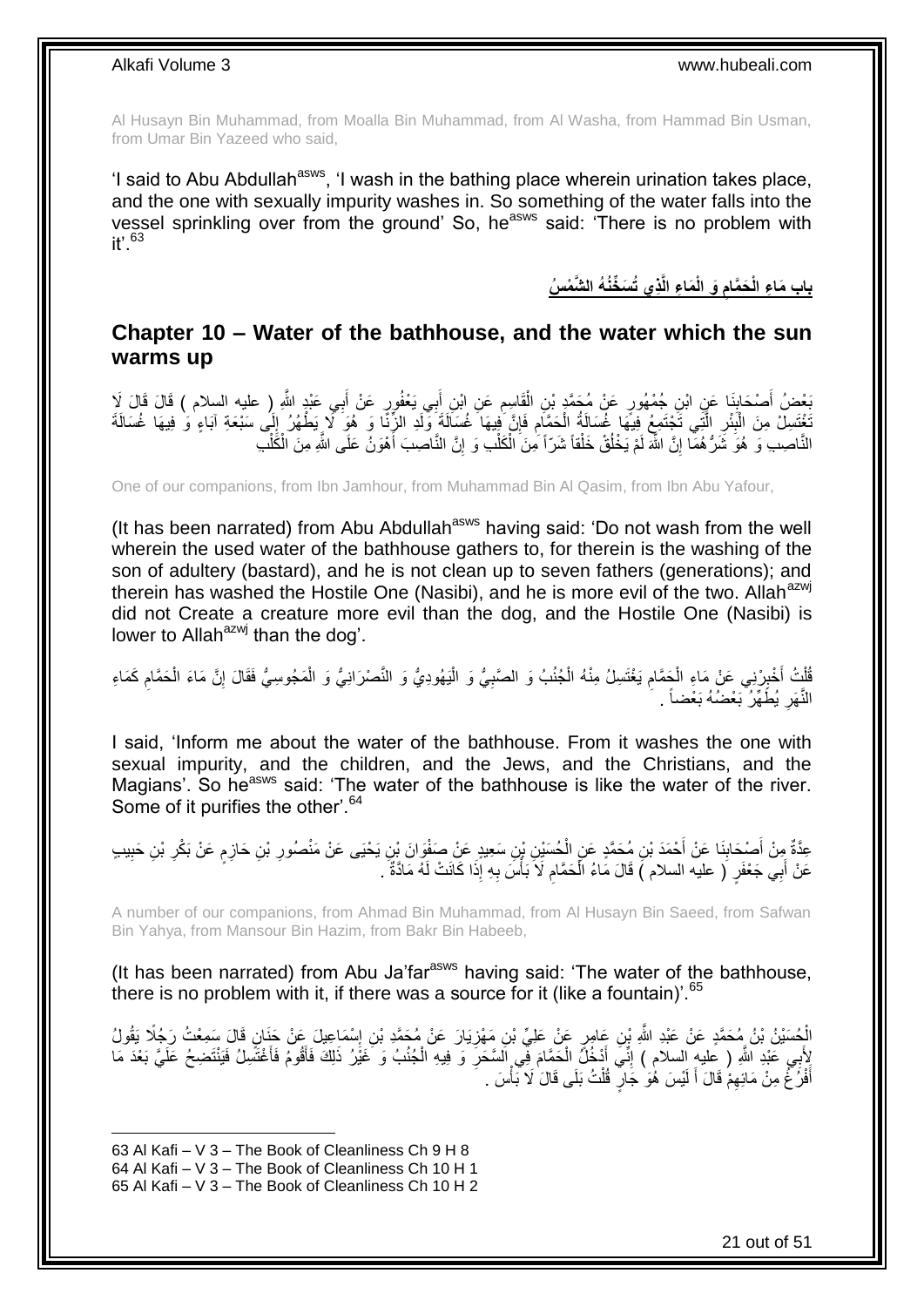Al Husayn Bin Muhammad, from Abdullah Bin Aamir, from Ali Bin Mahziyar, from Muhammad Bin Ismail, from Hanan who said,

'I heard a man saying to Abu Abdullah $^{asws}$ , 'I enter the bathhouse in the morning, and therein is the man with sexual impurity and other than that. So I arise and I wash, so the water from their waters sprinkles upon me after I have finished'. He<sup>asws</sup> said: 'Is it not so that it is flowing (water)?' I said, 'Yes'. He<sup>asws</sup> said: 'There is no problem'.<sup>66</sup>

مُحَمَّدُ بْنُ يَحْيَى عَنْ أَحْمَدَ بْنِ مُحَمَّدٍ عَنْ أَبِي يَحْيَيِ الْوَاسِطِيِّ عَنْ بَعْضِ أَصْبِهَابِذَا عَنْ أَبِي الْحَسَنِ الْمَاضِي ( عليه السلام ) ْ َ  $\frac{1}{2}$ َ ْ َ َ ْ قَالَ سُئِلَ عَنْ مَجْمَعِ الْمَاءِ فِيَ الْحَمَّامِ مِنْ غُسَالَةِ النَّاسِ يُصِيبُ الثَّوْبَ قَالَ لَا بَأْسَ َّ ِ ْ ْ ِ ْ

Muhammad Bin Yahya, from Ahmad Bin Muhammad, from Abu Yahya Al Wasity, from one of our companions,

(It has been narrated) from Abu Al-Hassan Al-Maazy<sup>asws</sup> ( $7<sup>th</sup>$  Imam<sup>asws</sup>), said, 'He<sup>asws</sup> was asked about the gathering of the water in the bathhouse, from the bathing of the people, hitting the clothes'. He<sup>asws</sup> said: 'There is no problem'.<sup>67</sup>

عَلِيُّ نِنُ إِبْرَاهِيمَ عَنْ أَبِيهِ عَنِ الْحَسَنِ بْنِ أَبِي الْحُسَيْنِ الْفَارِسِيِّ عَنْ سُلَيْمَانَ بْنِ جَعْفَرٍ عَنْ إِسْمَاعِيلَ بْنِ أَبِي زِيَادٍ عَنْ أَبِي ِ ْ ْ َ ْ **!** َ ِ ِ َ ∣l<br>∶ ِ َ عَبْدِ اللّهِ (َ عليه السلام ) قَالَ قَالِ رَسُولُ اللّهِ ( صلى الله علَيه وآله ) الْمَاءُ الَّذِيَ تُسَخِّنَّهُ الشَّمْسُ لَا نَوَضَّئُوا بِّهِ وَ لَا تَغْتَسِلُوا َّ ْ ُ ِ بِهِ وَ لَا تَعْجِنُوا بِهِ فَإِنَّهُ يُورِثُ الْبَرَصَ . ْ ِ ِ **∶ ∶** 

Ali Bin Ibrahim, from his father, from Al Hassan Bin Abu Al Husayn Al Farsy, from Suleyman Bin Ja'far, from Ismail Bin Abu Ziyad,

(It has been narrated) from Abu Abdullah<sup>asws</sup> having said: 'Rasool-Allah<sup>saww</sup> said: 'The water which the sun warms up, neither perform Ablution *(Wudhu)* with it, nor wash with it, nor knead with it, for it inherits the leprosy'.<sup>68</sup>

> **ْو ُيَبالَ ْن ُيَتَغَّو َط فِي ِه أ ِذي ُيْكَرهُ أ الَّ َمْو ِضع باب الْ َ َ ِ**

### <span id="page-21-0"></span>**Chapter 11 – The place in which it is abhorred to defacte or urinate in**

عَلِيُّ بْنُ إِبْرَاهِيمَ عَنْ أَبِيهِ عَنِ النَّوْفَلِيِّ عَنِ السَّكُونِيِّ عَنْ أَبِي عَبْدِ اللَّهِ ( عليه السلام ) قَالَ قَالَ رَسُولُ اللَّهِ ( صلى الله عليه َ **!** ِ والله ) مِنَّ فِقْهِ الْرَّجْلِ أَنْ يَرْتَاَدَ مَوْضِعاً لِبَوَّلِهِ . اً

Ali Bin Ibrahim, from his father, from Al Nowfaly, from Al Sakuny,

(It has been narrated) from Abu Abdullah<sup>asws</sup> having said: 'Rasool-Allah<sup>saww</sup> it is from the understanding of the man that he prepares the place for his urination'.<sup>69</sup>

َ أَحْمَدُ بْنُ إِدْرِيسَ عَنْ مُحَمَّدِ بْنِ عَبْدِ الْجَبَّارِ عَنْ صَفْوَانَ بْنِ يَحْيَى عَنْ عَاصِمٍ بْنِ حُمَيْدٍ عَنْ أَبِي عَبْدِ اللَّهِ ( عليه السلام ) قَالَ ِ **∶** ْ ِ ِ َ قَالَ رَجُلٌ لِمَخْلِيٌّ بْنِ الْحُسَيْنِ ( عِليه السلام ) أَيْنَ يَتَوَصَّأُ الْغُرِّبَاءُ قَالَ يَتَّقِي شُطُوطَ الْأَنْهَارِ وَ الطَّرُقَ النَّافِذُةَ وَ تَحْتَ الْأَشْجَارِ ِ ْ ا<br>ا َ ْ ِ الْمُثْمِرَةِ وَ مَوَاضِعَ اللَّعْنِ فَقِيلَ لَهُ وَ أَيْنَ مَوَاضِعُ اللَّعْنِ قَالَ أَبْوَابُ الدُّورِ ۚ َّ َ َّ ْ ْ ِ َ

1 66 Al Kafi – V 3 – The Book of Cleanliness Ch 10 H 3

67 Al Kafi – V 3 – The Book of Cleanliness Ch 10 H 4

68 Al Kafi – V 3 – The Book of Cleanliness Ch 10 H 5

69 Al Kafi – V 3 – The Book of Cleanliness Ch 11 H 1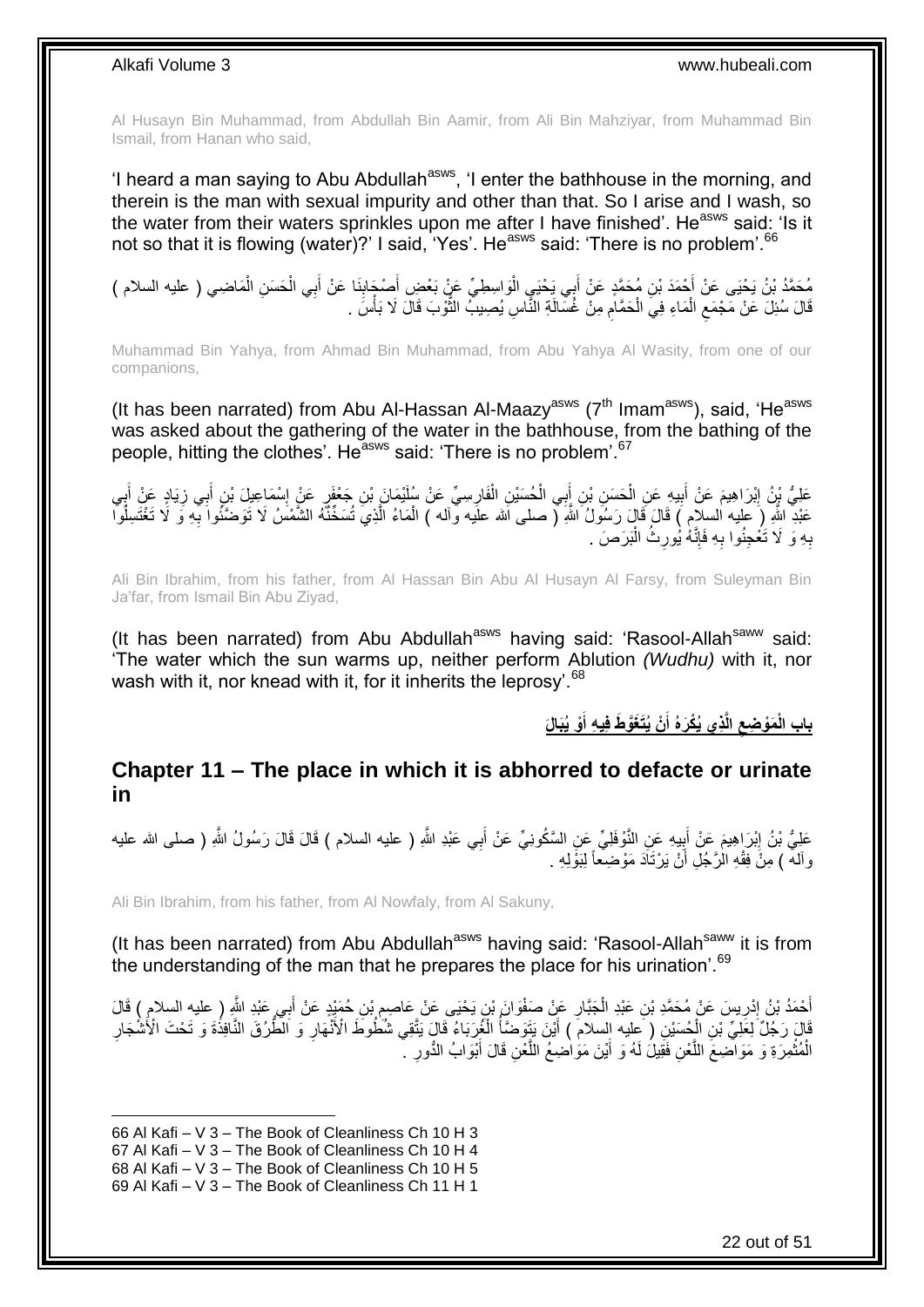Ahmad Bin Idrees, from Muhammad Bin Abdul Jabbar, from Safwan Bin Yahya, from Aasim Bin Humeyd,

(It has been narrated) from Abu Abdullah<sup>asws</sup> having said: 'A man said to Ali<sup>asws</sup> Bin Al-Husayn<sup>asws</sup>, 'Where should the strangers perform Ablution *(Wudhu)*?' He<sup>asws</sup> said: 'They should abstain from the banks of the rivers, and the clean streets, and under the fruit-bearing trees, and the places subject to condemnation'. So it was said, 'And where are the places subject to the condemnation?' He<sup>asws</sup> said: 'The doors of the houses'.<sup>70</sup>

مُحَمَّدُ بْنُ يَحْيَى بِإِسْنَادِهِ رَفَعَهُ قَالَ سُئِلَ أَبُو الْحَسَنِ ( عليه السلام ) مَا حَدُّ الْغَائِطِ قَالَ لَا تَسْتَقْلِلِ الْقِيْلَةَ وَ لَا تَسْتَدْبِرْهَا وَ لَا ْ ْ َ ِ ِ ِ ْ َسْتَقْبِلِ الرِّيحَ وَ لَاَ تَسْتَدْبِرْ هَا <sub>.</sub> ِ

Muhammad Bin Yahya, by his chain, raising it, said,

'Abu Al-Hassan<sup>asws</sup> was asked, 'What is the limit of the defecation?' He<sup>asws</sup> said: 'You should neither face towards the Qiblah, nor have your back towards it, nor face the oncoming wind, nor have your back to it'.

> نَ رُوِيَ أَيْضاً فِي حَدِيثٍ آخَرَ لَا تَسْتَقْبِلِ الشَّمْسَ وَ لَا الْقَمَرَ . َ ِ ْ

And it is reported as well in another Hadeeth: '(He<sup>asws</sup> said): 'Neither face the sun nor the moon'.<sup>71</sup>

عَلِيُّ بِنُ إِبْرَاهِيمَ عَنْ أَبِيهِ عَنِ النَّوْفَلِيِّ عَنِ السَّكُونِيِّ عَنْ أَبِي عَنْدِ اللَّهِ ( عليه السلام ) قَالَ نَهَى النَّبِيُّ ( صلى الله عليه وآله )<br>بَعْبَتُ بِنُ إِبْرَاهِيمَ عَنْ أَبِيهِ عَنِ النَّوْفَلِ َ **!** <u>֖֓</u> ِ أَنْ يُُطَمِّحَ الرَّجُلُ بِبَوْلِهِ مِنَ السَّطْحِ أَوّْ مِنَ الشَّيْءِ الْمُرْتَفِعِ فِي الْهَوَاءِ . َ  $\zeta$ **∣** اً ْ ِ ْ

Ali Bin Ibrahim, from his father, from Al Nowfaly, from Al Sakuny,

(It has been narrated) from Abu Abdullah<sup>asws</sup> having said: 'The Prophet<sup>saww</sup> forbade the man to urinate from the roof, or something from the high places, in the air'.<sup>72</sup>

عَلِيُّ بْنِ إِبْرَاهِيمَ رَفَعَهُ قَالَ خَرَجَ أَبُو جَنِيفَةَ مِنْ عِنْدِ أَبِي عَبْدِ اللَّهِ ( عليه السلام ) وَ أَبُو الْحَسَنِ مُوسَمٍ ( عليه السلام ) إِقَائِمٌ َ َ ِ ْ َ وَ فَمَوَ غَادَمُ فَقَالُ لَمْ أَبُو حَنِيفَةَ يَا غُلاَمُ أَيْنَ يَضِعُ الْغَرِيبَ بِبَلَدِكُمْ فَقَالَ اجْتَنِبْ أَفْنِيَةُ الْمَسَاجِدِ وَ شُطُوطَ الْأَنْهَارِ وَ مَسَاقِطَ الْثُمَارِ َ ِ ِ ْ َ ِ ِّ ِ ْ ِ نَ مَنَازِلَ النُّزَّالِ وَ لَا تَسْتَقْبِلِ الْقِبْلَةَ بِغَائِطٍ وَ لَا بِّوْلٍ وَ ارْفَعْ ثَوْبَكَ وَ ضَعْ حَيْثُ شِئْتَ . َ **∶** ْ

Ali Bin Ibrahim, raising it, said,

'Abu Haneefa exited from the presence of Abu Abdullah<sup>asws</sup>, and Abu Al-Hassan Musa<sup>asws</sup> was standing, and he<sup>asws</sup> was a young boy. So Abu Haneefa said to himasws, 'O boy! Where can the strangers in yourasws city place (their faeces and urine)?' So he<sup>asws</sup> said: 'They should keep away from the courtyards of the Masjids, and banks of the rivers, and the places where the fruits fall from the trees, and the houses (places) of combat, and he should neither face the Qiblah by defecation nor urination, and should raise his clothes, and place it where he so desires to'.<sup>73</sup>

<sup>1</sup> 70 Al Kafi – V 3 – The Book of Cleanliness Ch 11 H 2

<sup>71</sup> Al Kafi – V 3 – The Book of Cleanliness Ch 11 H 3

<sup>72</sup> Al Kafi – V 3 – The Book of Cleanliness Ch 11 H 4

<sup>73</sup> Al Kafi – V 3 – The Book of Cleanliness Ch 11 H 5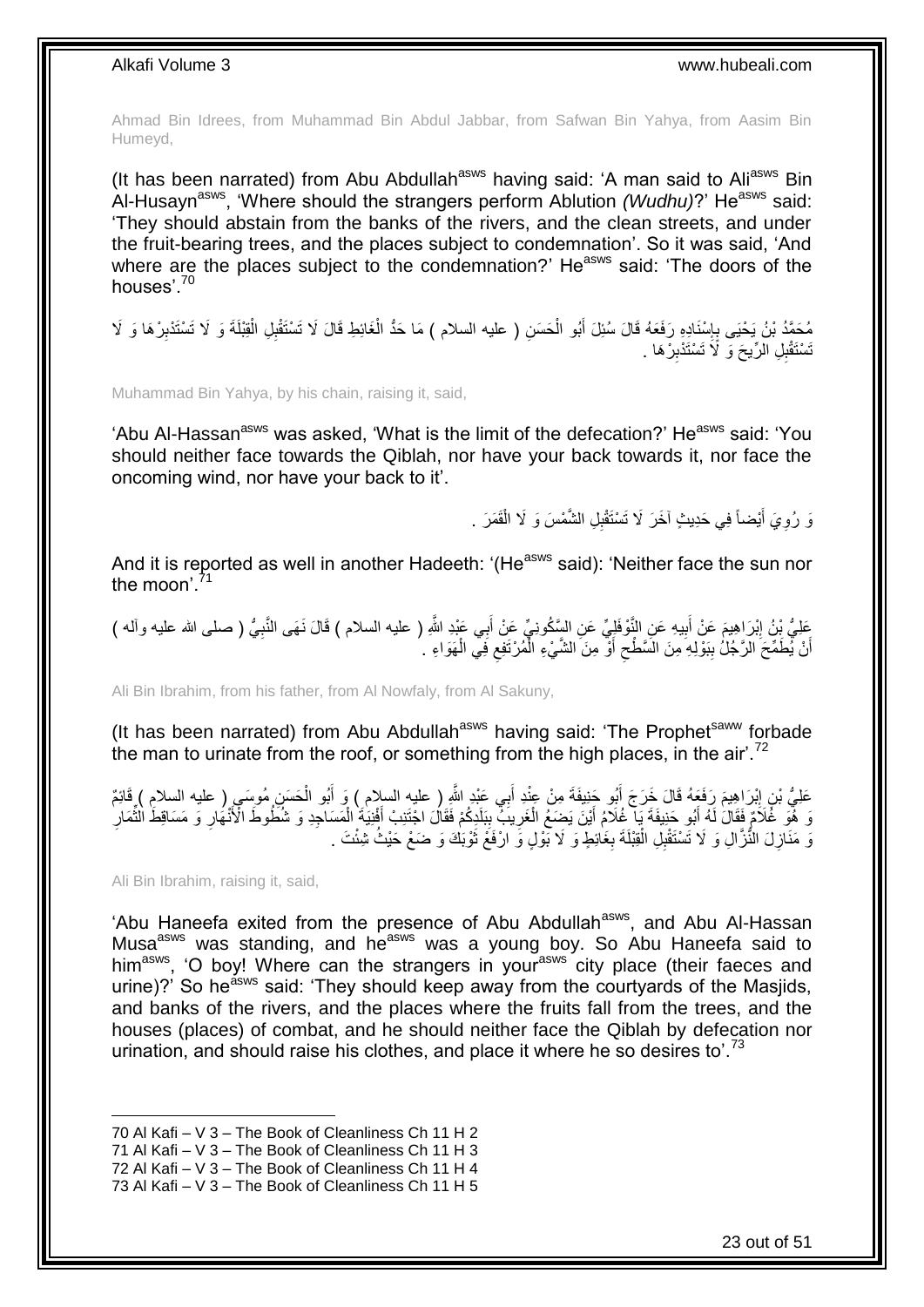مُحَمَّدُ بْنُ يَحْيَى عَنْ مُحَمَّدٍ بْنِ الْجُسَيْنِ عَنْ مُحَمَّدٍ بْنِ إِسْمَاعِيِلَ عَنْ صَالِحٍ بْنِ عُقْبَةَ عَنْ إِبْرَاهِيمَ الْكَرْخِيِّ عَنْ أَبِي عَبْدِ الثَّهِ ( ِ ِ ֦֦֧֦֧֦֧֦֧֦֧֦֧֦֧֦֧֦ׅ֦ׅ֦֧֦֧֦֦֦֦֦֦֦֦֦֦֦֦֝֟֝֟֝֝֜֜֟ ْ َ ْ عِليه السِّلاَم ) قَالَ قَالَ زِسُولٌ اللَّهِ ( صَلى الله عليه وَالَه ) ثَلَاثُ خَصَالٍ مَلْعُونٌ مَنْ فَعَلَمُنَّ الْمُتَغُوطُ فِي ظِلِّ النُّزَّالِ وَ الْمَانِعُ ْ ْ الْمَاءَ الْمُنْتَابُ وَ سَادُّ الطَّرِيقِ الْمَسْلُوكِ <sub>.</sub> ْ ِ ْ ْ

Muhammad Bin Yahya, from Muhammad Bin Al Husayn, from Muhammad Bin Ismail, from Salih Bin Uqba, from Ibrahim Al Karkhy,

(It has been narrated) from Abu Abdullah $^{asws}$  having said: 'Rasool-Allah $^{saww}$  said: 'Three characteristics are accursed for the one who does these – the defecation in the shade of the encampments, and the disrupter of (flow of) water, and obstruction of the travelled road'.<sup>74</sup>

باب الْقَوْلِ عِنْدَ دُخُولِ الْخَلَاءِ وَ عِنْدَ الْخُرُوجِ وَ الِاسْتِنْجَاءِ وَ مَنْ نَسِيَهُ وَ التَّسْمِيَةِ عِنْدَ الدُّخُولِ وَ عِنْدَ الْوُصْوءِ **ِ**

<span id="page-23-0"></span>**Chapter 12 – The words (to be spoken) during entering the toilet, and during the exit, and the cleansing (afterwards), and the one who forgets, and Naming (Bismillah) during the entering and during the Ablution** *(Wudhu)*

عَلِيُّ بْنُ إِبْرَاهِيمَ عَنْ مُحَمَّدٍ بْنِ عِيسَى عَنْ يُونُسَ عَنْ مُعَاوِيَةَ بْنِ عَمَّارٍ قَالَ سَمِعْتُ أَبَا عَبْدِ اللَّهِ ( عليه السلام ) يَقُولُ إِذَا َ ₹ ِ دَخَلْتَ الْمَخْرَجَ فَقُلْ بِسْمِ اللَّهِ اللَّهُمَّ إِنِّي أَعُوذُ بِكَ مِنَ الْخَبِيثِ الْمُخْبِثِ الرِّجْسِ النِّجْسِ الشَّيْطَانِ الرَّجِيمِ ِ ْ **!** ْ ِ َ ֺ֧֖ׅ֧ׅ֧֧֚֚֚֚֚֚֚֚֚֚֚֚֚֚֝֝֬֓֡֡֓֡֟֡֡֡֡֡֡֬֓֡֟֓֡֟֓֡֟֓֡֡֡֬֩֓֓֩ َّ ِ **ِ** ْ ْ ِ

Ali Bin Ibrahim, from Muhammad Bin Isa, from Yunus, from Muawiya Bin Ammar who said,

'I heard Abu Abdullah<sup>asws</sup> saying, 'When you enter the toilet, so say, 'In the Name of Allah<sup>azwj</sup>! O Allah<sup>azwj</sup>! I seek refuge with You<sup>azwj</sup> from the most wicked of the wicked ones, the unclean, the filthy Satan<sup>la</sup>, the pelted one.

> ِ فَإِذَا خَرَجْتَ فَقُلْ بِسْمِ اللَّهِ الْحَمْدُ لِلَّهِ الَّذِي عَافَانِي مِنَ الْخَبِيثِ الْمُخْبِثِ وَ أَمَاطَ عَنِّي الْأَذَى **ِ** َ **!** ْ ِ ْ َّ ْ

So when you exit, so say, 'In the Name of Allah<sup>azwj</sup> Who Saved me from the most repugnant of the repugnant things, and Removed the harm from me'.

وَ إِذَا تَوَحَنَّأْتَ فَقُلْ أَشْهَدُ أَنْ لَا إِلَهَ إِلَّا اللَّهُمَّ اجْعَلْنِي مِنَ النَّوَّابِينَ وَ اجْعَلْنِي مِنَ الْمُتَطَهِّرِينَ وَ الْحَمْدُ لِثَّهِ رَبِّ الْعَالَمِينَ . ْ ْ ِ ْ َّ ِ لَ ِ َ َ ْ ْ ْ ِ

And when you perform Ablution *(Wudhu)*, so say, 'I testify that there is no god except for Allah<sup>azwj</sup>. O Allah<sup>azwj</sup>! Make me to be from the repentant, and Make me to be from the clean ones, and the Praise is for Allah<sup>azwj</sup>, Lord<sup>azwj</sup> of the worlds'.<sup>75</sup>

عِدَّةٌ مِنْ أَصْحَابِنَا عَنْ أَحْمَدَ بْنِ مُحَمَّدٍ عَنِ الْحُسَيْنِ بْنِ سَعِيدٍ عَنِ ابْنِ أَبِي عُمَيْرٍ عَنْ بَعْضٍ أَصْحَابِنَا عَنْ أَبِي عَبْدِ اللَّهِ ( عليه ْ **∣** َ َ ِ َ السلام ) قَالَ إِذَا سَمَّيْتَ فِي الْوُصْنُوءِ طَهُرَّ جَسَدُكَ كُلُّهُ وَ إِذَا لَمْ ثَسَمٌ لَّمْ يَظُّهُرْ مِنَّ جَسَدِكَ إِلَّا مَا مَرَّ عَلَيْهِ الْمَامُّ . ِ ُّ ْ ْ

A number of our companions, from Ahmad Bin Muhammad, from Al Husayn Bin Saeed, from Ibn Abu Umeyr, from one of our companions,

(It has been narrated) from Abu Abdullah<sup>asws</sup> having said: 'When you Name (Bismillah) during the Ablution *(Wudhu)* it would purify your body, all of it, and when

<sup>74</sup> Al Kafi – V 3 – The Book of Cleanliness Ch 11 H 6 75 Al Kafi – V 3 – The Book of Cleanliness Ch 12 H 1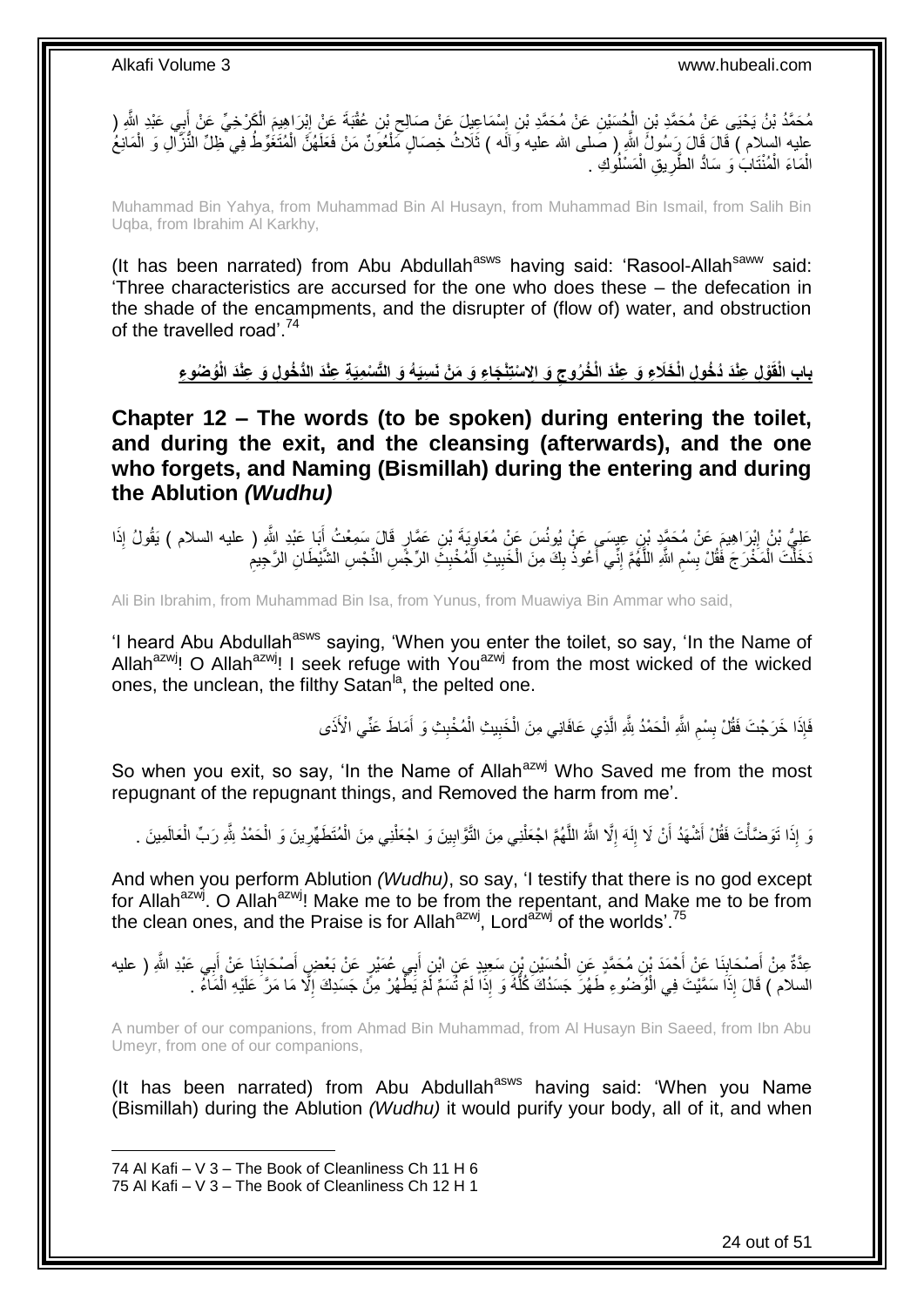you do not Name (Bismillah), it would not purify from your body except what the water passes over'.<sup>76</sup>

مُحَمَّدُ بْنُ يَحْيَى عَنْ أَحْمَدَ بْنِ مُحَمَّدٍ عَنْ إِبْرٍ اهِبِمَ بْنِ أَبِي مَحْمُودٍ قَالَ سَمِعْتُ الرِّضَا ( عليه السلام ) يَقُولُ يُسْتَنْجَى وَ يُغْسَلُ َ ِ مَا ظَهَرَ مِنْهُ عَلَى الشَّرْجِ وَ لَّا تُدْخَلُ فِيهِ الْأَنْمُلَةُ ۚ . ِ

Muhammad Bin Yahya, from Ahmad Bin Muhammad, from Ibrahim Bin Abu Mahmoud who said,

'I heard Al-Reza<sup>asws</sup> saying: 'One should cleanse and wash what is apparent from it upon the anus, and you should not enter the finger inside it'.<sup>77</sup>

َ أَحْمَدُ بْنُ إِدْرِيسَ عَنْ مُحَمَّدِ بْنِ أَحْمَدَ عَنْ أَحْمَدَ بْنِ الْحَسَنِ بْنِ عَلِيٍّ عَنْ عَمَّرٍ وَ<br>بِنَصَدِينٍ مِنْ يَعْدُونَ مِن أَوْدِينَ مِن الْحَمَدِ بِيَنَ الْحَسَنِ بِيَعِينٍ وَمَدْ يَحَمَّلُ مِنْ يَعْدِ ِ ِ َ ْ َ َ السَّابَاطِيِّ عَنْ أَبِي عَبْدِ اللَّهِ ( عَليه السلام ) قَالَ سَأَلْتُهُ عَنِ الرَّجُلِ آبِذَا أَرَادَ أَنَّ يَسْتَنْجِيَ بِأَيَّمَا يَبْدَأُ بِالْمَقْعَدَةِ أَوْ بِالْإِحْلِيلِ فَقَالَ<br>إِنَّهُ الْمَقْعَدَةِ أَوْ بِالْإ ِ َ اً ֺ֦֦֪֦֧֦֦֖֦֦֪֦֧֦֪֦֧֦֪֪֦֧֦֪֦֪֪֦֧֦֪֦֧֦֧֦֪֦֧֦֧֦֪֪֦֧֪֦֧֪֦֧֦֧֦֧֝֟֟֟֟֟֟֟֟֟֟֟֟֟֟֟֟֟֟֟֟֟֟֓֕֬֟֓֡֟֓֟֓֞֟֟֓֞֟֟֟֟֟֟֟֩֓֞֟֟֟֟֟֟ َ ِ َ ْ ِ ا<br>ا بِالْمَقْعَدَةِ ثُمَّ بِالْإِخَلِيلِ . **∶** .<br>• • • • ْ **∶** 

Ahmad Bin Idrees from Muhammad Bin Ahmad, from Ahmad Bin Al Hassan Bin Ali, from Amro Bin Saeed, from Musaddaq Bin Sadaqa, from Ammar Al Sabaty,

(It has been narrated) from Abu Abdullah<sup>asws</sup>, said, 'I asked about the man when he intends to cleanse himself, with which of the two should he begin with, the back part or the front?' So he<sup>asws</sup> said: 'With the back part, then with the front part'.<sup>78</sup>

عَلِيُّ بْنُ إِبْرَاهِيمَ عَنْ مُحَمَّدِ بْنِ عِيسَى عَنْ يُونُسَ عَنْ بَعْضِ أَصْحَابِذَا عَنْ أَبِي عَبْدِ اللَّهِ ( عليه السلام ) قَالَ نَهَى رَسُولُ اللَّهِ ِ َ **!** َ ( صَلَّى الله عليه وأله ) أَنْ يَسْتَنْجِيَ الرَّجُلُ بِيَمِينِهِ . ِ اً

Ali Bin Ibrahim, from Muhammad Bin Isa, fromYunus, from one of our companions,

(It has been narrated) from Abu Abdullah<sup>asws</sup> having said: 'Rasool-Allah<sup>saww</sup> forbade the man to cleanse himself with his right hand'.<sup>79</sup>

مُحَمَّدُ بْنُ يَحْيَى عَنْ مُحَمَّدٍ بْنِ أَجْمَدَ عَنْ مُحَمَّدِ بْنِ عِيسَى عَنْ عَلِيٍّ بْنِ الْحُسَيْنِ بْنِ عَبْدِ رَبِّهِ قَالَ قُلْتُ لَهُ مَا تَقُولُ فِي الْفَصَّ ْ َ ْ ْ يُتَّخَذُ مِنْ حِجَارَةِ زُمِّرُدٍ قَالَ لَاَ بَأْسَ بِهِ وَ لَكِنْ إِذَا أَرَادَ الِاَسْتِنْجَاءَ نَزِّعَهُ ۖ. َ ِ **ٔ** 

Muhammad Bin Yahya, from Muhammad Bin Ahmad, from Muhammad Bin Isa, from Ali Bin Al Husayn Bin Abd Rabbih who said,

'I said to him<sup>asws</sup>, 'What are you saying regarding ring stone taken from the emerald stones'. Heasys said: 'There is no problem with it, but whenever one intends to cleanse himself, he should remove it (beforehand)<sup>'.80</sup>

عَلِيُّ بْنُ إِبْرَاهِيمَ عَنْ أَبِيهِ عَنِ النَّوْفَلِيِّ عَنِ السَّكُونِيِّ عَنْ أَبِي عَبْدِ اللَّهِ ( عليه السلام ) قَالَ الِاسْتِنْجَاءُ بِالْيَمِينِ مِنَ الْجَفَاءِ . وَ َ **!** َ ِ ْ ْ **∶** رُوِيَ أَنَّهُ إِذَا كَانَتْ بِالْيَسَارِ عِلَّةٌ . َّ ِ :<br>ا **∶** ֺ֪֪֪֪֪֪֪֪֪֦֪֪֪ׅ֦֪֪֦֪֪֦֝֘֝֘֝֟֓֕֘֝֟֓֟֘֟֓֡֟֓֟֓֡֟֓֟֓֡֟֓֟֓֞֟֓֡֟֓֡֟֓֡֟֓֡֟֓֞֟֓֞֟֓֡֡֡֞֟֞֟֞֟֞֟֞֟֞֟֟ ِ

Ali Bin Ibrahim, from his father, from Al Nowfaly, from Al Sakuny,

<sup>76</sup> Al Kafi – V 3 – The Book of Cleanliness Ch 12 H 2

<sup>77</sup> Al Kafi – V 3 – The Book of Cleanliness Ch 12 H 3

<sup>78</sup> Al Kafi – V 3 – The Book of Cleanliness Ch 12 H 4

<sup>79</sup> Al Kafi – V 3 – The Book of Cleanliness Ch 12 H 5

<sup>80</sup> Al Kafi – V 3 – The Book of Cleanliness Ch 12 H 6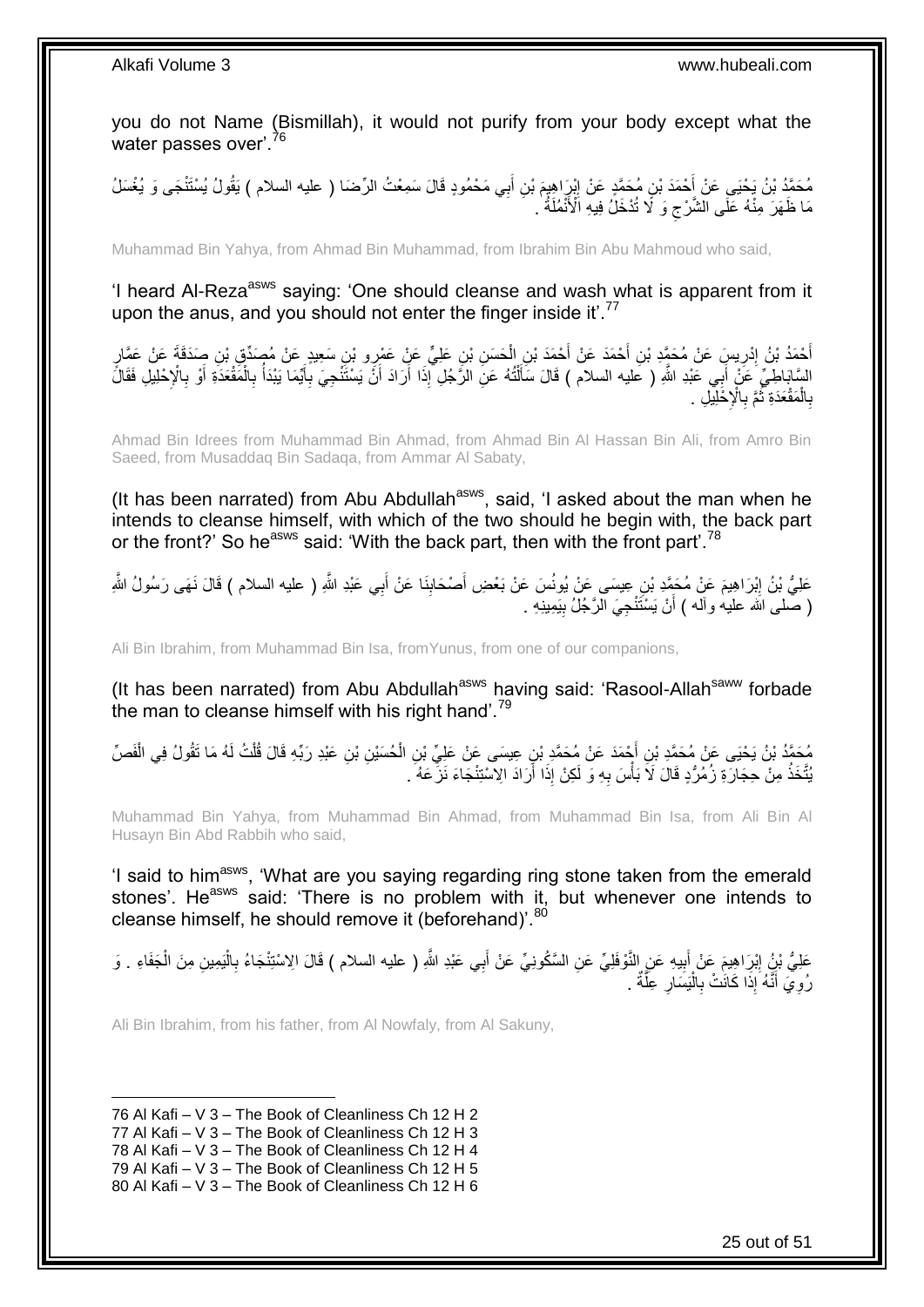(It has been narrated) from Abu Abdullah<sup>asws</sup> having said: 'The cleansing (of private parts) with the right hand is from the repugnance'. And it is reported that it is a valid excuse if there was an illness with the left hand'.<sup>81</sup>

عَلِيُّ بْنُ إِبْرَاهِيمَ عَنْ أَبِيهِ وَ مُحَمَّدُ بْنُ إِسْمَاعِيلَ عَنِ الْفَضْلِ بْنِ شَاذَانَ جَمِيعاً عَن ابْنِ أَبِي عُمَيْرٍ عَنْ جَمِيلٍ عَنْ أَبِي عَبْدِ اللَّهِ َ ْ ِ ِ َ <u>֖֓</u> َ ( عَليه السَلام ) قَالَ إِذَا انْقَطَعَتْ دِرَّةُ الْبَوْلِ فَصُبَّ اَلْمَاءَ . ْ ْ

Ali Bin Ibrahim, from his father, and Muhammad Bin Ismail, from Al Fazl Bin Shazaan, altogether from Ibn Abu Umeyr, from Jameel,

(It has been narrated) from Abu Abdullah<sup>asws</sup> having said: 'When the flow of urine stops, so pour the water (upon it's discharging part)'.<sup>82</sup>

عَلِيُّ بِنُ إِبْرَاهِيمَ عَنْ أَبِيهِ عَنِ ابْنِ الْمُغِيرَةِ عَنْ أَبِي الْحَسَنِ ( عليه السلام ) قَالَ قُلْتُ لَهُ لِلاسْتِنْجَاءِ حَدٌّ قَالَ لَا يُنَقَّى مَا ثَمَّةَ ْ ْ َ ْ ِ َ ِ َ قُلْتُ فَإِنَّهُ يُنَقَّى مَا ثَمَّةَ وَ يَبْقَى الرِّيحُ قَالَ الرِّيحُ لَا يُنْظَرُ إِلَيْهَا ۚ. َ ِ ْ لَ ِ

Ali Bin Ibrahim, from his father, from Ibn Al Mugheira,

(It has been narrated) from Abu Al-Hassan<sup>asws</sup>, said, 'I said to him<sup>asws</sup>, 'For the cleansing of the private parts, there is a limit?'  $He^{asws}$  said: 'It is not purified for as long as there is (something) there'. I said, 'Supposing he cleans what is there, and the wind remains?' He<sup>asws</sup> said: 'The wind is not something you can look at'.<sup>83</sup>

ِ عَلِيُّ بْنُ مُحَمَّدٍ عَنْ سَهْلٍ عَنْ أَحْمَدَ بْنِ مُحَمَّدٍ بْنِ أَبِي نَصْرٍ عَنْ عَبْدٍ الْكَرِيمِ بْنِ عَمْرٍوٍ عَنِ الْجَسَنِ بْنِ زِيَادٍ قَالَ سُئِلَ أَبُو عَبْدٍ<br>وَلِي بَارَ مَنْ الْمَدَّلِ عَنْ سَهْلِ عَنْ أَحْ **ٍ** ْ َ َ َ ِ ْ اللَّهِ لِّ عليه السلام ) عَنِّ الرَّجُلِ بَيُولُ فَيُصِيبُ فَخِذَهُ ۖ وَ رُكْبَّتَهُ قَدْرَ نُكْتَةٍ مِنْ بَوْلٍَ فَيُصَلِّي ثُمَّ يَذْكُرُ بَعْدُ أَنَّهُ لَمْ يَغْسِلْهُ قَالَ يَغْسِلُهُ ُ ُ ْ َ **ٔ** وَ يُعِيدُ صَلَاتَهُ

Ali Bin Muhmmad, from Sahl, from Ahmad Bin Muhammad Bin Abu Nasr, from Abdul Kareem Bin Amro, from Al Hassan Bin Ziyad who said,

'Abu Abdullah<sup>asws</sup> was asked about the man who urinates, so it hits his thigh and his knees, of a measurement of a spot of urine. So he prays *Salaat*, then he remembers afterwards that he had not washed it. He<sup>asws</sup> said: 'He should wash and he would repeat the *Salaat*'.<sup>84</sup>

مُحَمَّدُ بْنُ الْحَسَنِ عَنْ سَهْلٍ عَنْ مُوسَى بْنِ الْقَاسِمِ عَنْ عَمْرٍو بْنِ سَعِيدٍ عَنْ مُصَدِّقٍ بْنِ صَدَقَةَ عَنْ عَمَّارٍ عَنْ أَبِي عَبْدِ اللَّهِ (<br>مُحَمَّدُ بْنُ الْحَسَنِ عَنْ مُرَّبِّي مِنْ مُرْسَلِّ وَجَ ِ ْ َ عليه السِلامِ ) قَالَ قُلْتُ لَهُ الرَّجُلُ يُرِيدُ أَنْ يَسْتَنْجِّيَ كَيْفَ يَقْعُدُ قَالَ كَمَا يَقْعُدُ لِلْغَائِطِ وَ قَالَ إِنَّمَا عَلَيْهِ أَنْ يَغْسِلَ مَا ظَهَرَ مِنْهُ وَ ْ َ ِ ْ َ َّ ِ لَيْسَ عَلَيْهِ أَنْ يَغْسِلَ بَاطِنَهُ . ر<br>ا

Muhammad Bin Al Hassan, from Sahl, from Musa Bin Al Qasim, from Amro Bin Saeed, from Musaddaq Bin Sadaqa, from Ammar,

(It has been narrated) from Abu Abdullah $a_{\text{sws}}$ , said, 'I said to him $a_{\text{sws}}$ , 'The man intends to cleanse his private parts, how should he sit?' He<sup>asws</sup> said: 'Just as he

<sup>81</sup> Al Kafi – V 3 – The Book of Cleanliness Ch 12 H 7

<sup>82</sup> Al Kafi – V 3 – The Book of Cleanliness Ch 12 H 8

<sup>83</sup> Al Kafi – V 3 – The Book of Cleanliness Ch 12 H 9

<sup>84</sup> Al Kafi – V 3 – The Book of Cleanliness Ch 12 H 10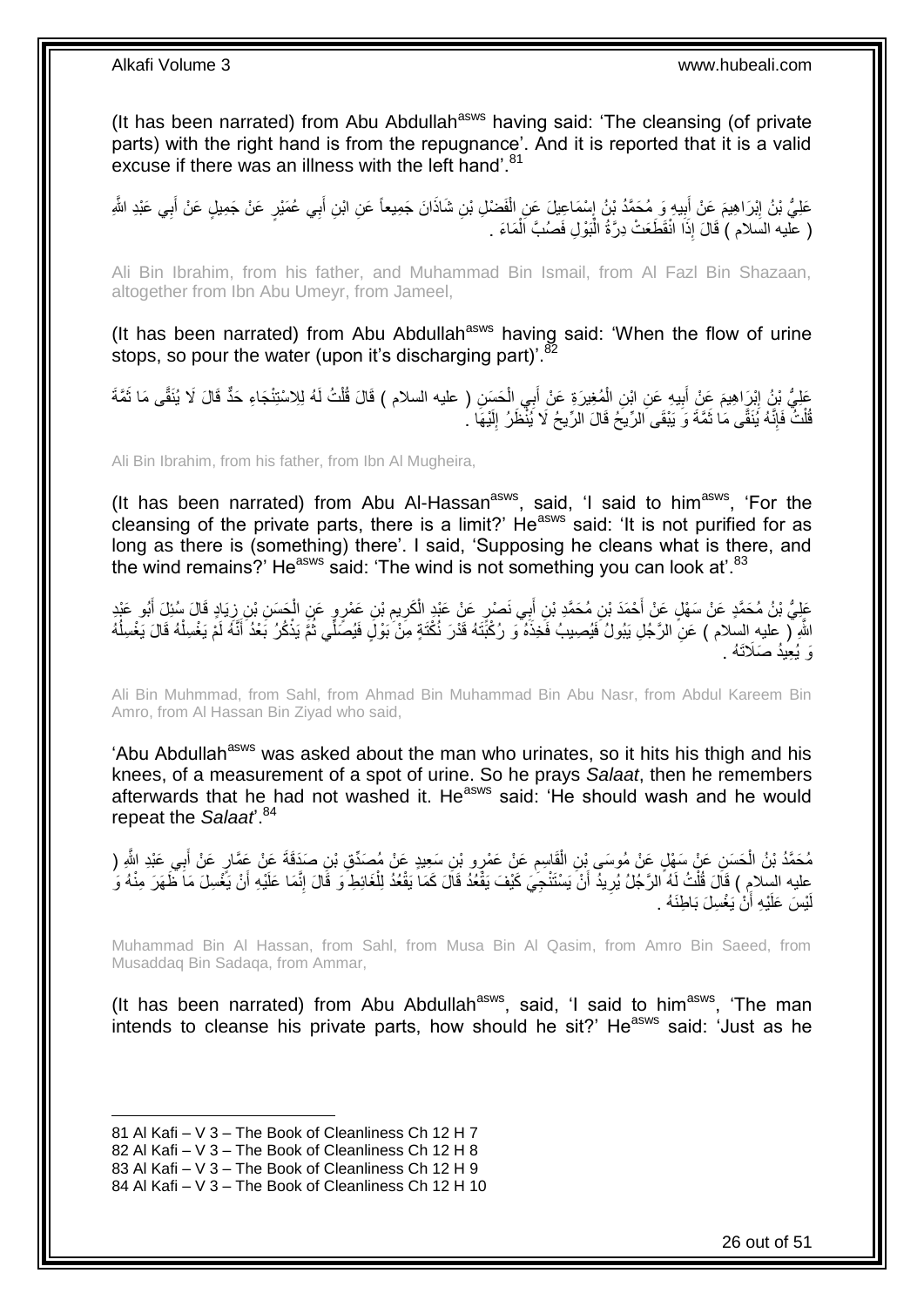would sit for the defecation'. And he<sup>asws</sup> said: 'But rather, upon him is that he washes what is apparent from it, and it is not upon him that he washes his inside'.<sup>85</sup>

عَلِيُّ بْنُ إِبْرَاهِيمَ عَنْ هَارُونَ بْنِ مُسْلِمٍ عَنٍْ مَسْعَدَةَ بْنِ زِيَادٍ عَنْ أَبِي عَبْدٍ اللَّهِ ( عليه السلام ) أَنَّ النَّبِيَّ ( صلى الله عليه وألمه ِ **∶** َ َ ِ ֧֧֧֧֧֧֧֧֧֓֝֓֝֓֝֓֝֬֟֓֓֝֓֓֝֬֓֝֓<del>֛</del> ) قَالَ لِبَعْضِ نِسَائِهِ مَرِي نِسَاءَ اَلْمُؤْمِنِّينَ أَنْ يَسْتَنْجِينَ بِاَلْمَاءِ وَ يُبَالَخْنَ فَإِنَّهُ مَطْهَرَةٌ لِلْحَوَاشِي وَ مَذْهَبَةٌ لِلْبُوَاسِيرِ ۚ . ∣اٍ<br>∶ ْ ِ َ ْ ِ ْ **ٔ** ْ

Ali Bin Ibrahim, from Haroun Bin Muslim, from Mas'ada Bin Ziyad,

(It has been narrated) from Abu Abdullah<sup>asws</sup> that the Prophet<sup>saww</sup> said to one of his<sup>saww</sup> womenfolk: 'Instruct the womenfolk of the Believers that they should be cleansing their private parts with the water, and they should be thorough, for it is a purification for the surrounding areas and the remover of the haemorrhoids'.<sup>86</sup>

مُحَمَّدُ بْنُ إِسْمَاعِيلَ عَنِ الْفَضْلِ بْنِ شَاذَانَ وَ عَلِيُّ بْنُ إِبْرَاهِيمَ عَنْ أَبِيهِ عَنِ ابْنِ أَبِي عُمَيْرٍ عَنْ جَمِيلٍ بْنِ دَرَّاجٍ عَنْ أَبِي عَبْدِ ∣l<br>∶ ْ ֖֧֓<u>֓</u> **∶** َ ٍ َ ِ َ ِ اللَّهِ ( ِعليه السلام ) قَالَ فِي قَوْلِ اللَّهِ عَزَّ وَ جَلَّ إِنَّ اللَّهَ يُحِبُّ الثَّوَّابِينَ وَ يُحِبُّ الْمُتَطَّهِّرِينَ قَالَ كَانَ النَّاسُ يَسْتَنْجُّونَ بِالْكُرْسُفِ ْ ِ ِ **∶** وَ الْأَحْجَارِ ثُمَّ أُخْدِثَ الْوُضُومُ وَ هُوَ خُلُقٌ كَرِيمٌ فَأَمَرَ بِهِ رَسُولٌ اللَّهِ ( َصَلى الله عليهَ وَاله ) وَ صَنَعَهُ وَ أَنْزَلَ اللَّهُ فِي كِتَابِهِ ِ َ **ٍ** ْ ا<br>ا ا ماہ<br>سال **∶ ∶** َ إِنَّ اللَّهَ يُحِبُّ الْتَّوَّابِينَ وَ يُحِبُّ الْمُتَطَهِّرِينَ . **∶** ْ **!** ا

Muhammad Bin Ismail, from Al Fazl Bin Shazaan, and Ali Bin Ibrahim, from his father, from Ibn Abu Umeyr, from Jameel Bin Darraj,

(It has been narrated) from Abu Abdullah<sup>asws</sup> having said regarding the Words of Allahazwj Mighty and Majestic *[2:222] surely Allah Loves the repentant, and He Loves those who purify themselves*, said: ''The people used to clean their genitals with the old cotton cloth, or the stones, then used the water, and it was good mannerism, when Rasool-Allah<sup>saww</sup> ordered for it, and they did it. So Allah<sup>azwj</sup> Revealed in His<sup>azwj</sup> Book [2:222] surely Allah Loves the repentant, and He Loves *those who purify themselves*'.<sup>87</sup>

َطِيُّ بْنُ إِبْرَاهِيمَ عَنْ أَبِيهِ عَنِ ابْنِ أَبِي عُمَيْرٍ عَنِ ابْنِ أُذَيْنَةَ عَنْ زُرَارَةَ قَالَ تَوَضَّأْتُ يَوْماً وَ لَمْ أَغْسِلْ ذَكَرِي ثُمَّ صَلَّيْتُ ْ َ **!** َ ِ َّ ر<br>ا َ فَسَأَلْتُ أَبَا َعَبْدِ اللَّهِ ( عليَه السلام ) فَقَالَ اغْسِلٌ ذَكَرَكَ وَ أَعِدْ صَلَاتَكَ . َ َ .<br>ا َ

Ali Bin Ibrahim, from his father, from Ibn Abu Umeyr, from Ibn Azina, from Zurara who said,

'I performed Ablution *(Wudhu)* one day and did not wash my manhood. Then I Prayed. So I asked Abu Abdullah<sup>asws</sup>, and he<sup>asws</sup> said: 'Wash your manhood and repeat the *Salaat*<sup>88</sup>.

مُحَمَّدُ بْنُ يَحْيَى عَنْ أَحْمَدَ بْنِ مُحَمَّدِ بْنِ عِيسَى عَنِ الْحَسَنِ بْنِ عَلِيِّ بْنِ يَقْطِينِ عَنْ أَجِي<br>\* مَحَمَّدُ بْنُ يَحْيَى عَنْ أَحْمَدَ بْنِ مُحَمَّدِ بْنِ عِيسَى عَنِ الْحَسَنِ بْنِ عَلِيِّ بْنِ يَقْط َ ْ ِ َ ْ الْحَسَنِ ( عليه السلام ) فِي الرَّجُلِ يَبُولُ فَيَنْسَى غَسْلَ ذَكَرِهِ ثُمَّ يَٰتَوَضَّأَ وُضَّوءَ الصَّلَاةِ قَالَ يَغْسِلُ ذَكَرَهُ يُعِيدُ الصَّلَاةَ وَ لَا ا<br>المستقبل<br>المستقبل ُ ِ ْ يُعِيدُ الْمُوضُوعَ <sub>.</sub> :<br>ا

Muhammad Bin Yahya, from Ahmad Bin Muhammad Bin Isa, from Al Hassan Bin Ali Bin Yaqteen, from his brother Al Husayn, from Ali Bin Yaqteen,

(It has been narrated) from Abu Al-Hassan<sup>asws</sup> regarding the man who urinates but he forgets to wash his manhood. Then he performs Ablution *(Wudhu)* for the *Salaat*.

1 85 Al Kafi – V 3 – The Book of Cleanliness Ch 12 H 11

87 Al Kafi – V 3 – The Book of Cleanliness Ch 12 H 13

88 Al Kafi – V 3 – The Book of Cleanliness Ch 12 H 14

<sup>86</sup> Al Kafi – V 3 – The Book of Cleanliness Ch 12 H 12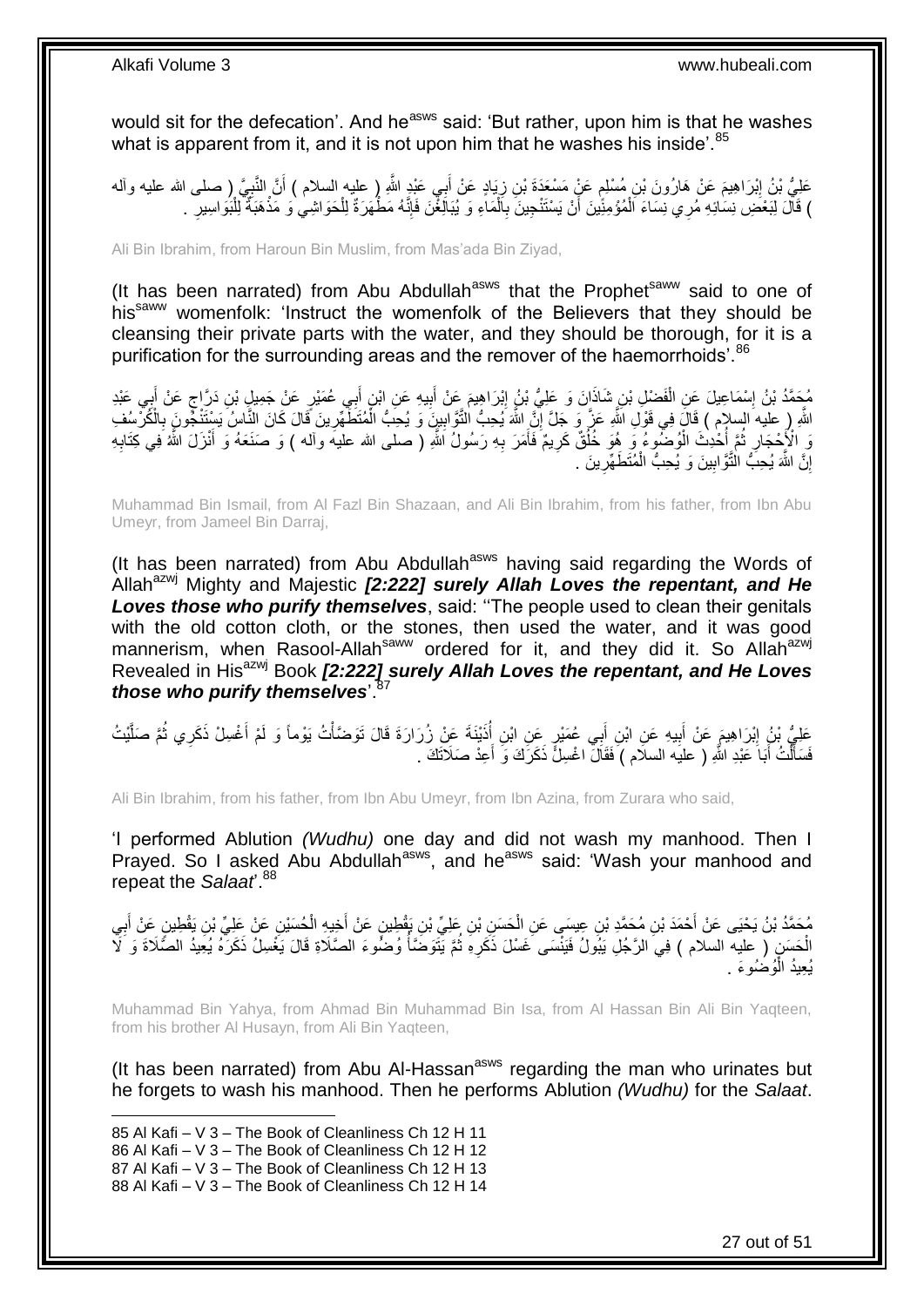Heasws said: 'He should wash his manhood. He would repeat the *Salaat* and he would not repeat the Ablution *(Wudhu)*'.<sup>89</sup>

عَٰذُهُ عَنْ أَحْمَدَ عَنٍ ابْنِ فَضَّإِلٍ عَنِ إِبْنِ بُكَيْرٍ عَنْ بَعْضٍ أَصْحَابِنَا عَنْ أَبِي عَبْدِ اللَّهِ ( عليه السلام ) فِي الرَّجُلِ يَبُولُ وَ يَنْسَى َ ِ َ ا<br>ا أَنْ يَغْسِلَ ذَكَرَهُ حَتَّى يَتَّوَضَّأَ وَ يُصَلِّيَ قَالَ يَغْسِلُ ذَكَرَهُ وَ يُعِيدُ الْصَّلَاةَ وَ لَّا يُعِيدُ الْوُضُوءَ . ِّ َ اً ْ

From him, from Ahmad, from Ibn Fazzal, from Ibn Bukeyr, from one of our companions,

(It has been narrated) from Abu Abdullah<sup>asws</sup> regarding the man who urinates and forgets to wash his manhood until he performs Ablution *(Wudhu)*, and he prays *Salaat*. He<sup>asws</sup> said: 'He should wash his manhood and he should repeat the *Salaat*. and he would not repeat the Ablution *(Wudhu)*<sup>'.90</sup>

عَلِيُّ بِنُ إِبْرَاهِيمَ عَنْ مُحَمَّدِ بْنِ عِيسَى عَنْ يُونُسَ عَنْ زُِرْعَةَ عَنْ سَمَاعَةَ قَالَ قَالَ أَبُو عَبْدِ الثَّهِ ( عِليه السلام ) إِذَا دَخَلْتَ **ֽוּ** ْ َ الْغَلَّطُ فَقَضَيْتَ الْحَاجَةَ فَلَمْ تُهَرِّقِ الْمَاءَ ثُمَّ تَوَصَّأْتَ وَ نَسِيتَ أَنْ تَسْتَنْجِيَ فَذَكَرتَ بَعْدَ مَا صَلَّيْتَ فَعَلَيْكَ الْإِعَادَةُ وَ إِنْ كُنْتَ<br>أَمِنْ مَا الْمَاجَةُ وَالْمَاجَةَ فَلَمْ تُع ْ ُ ْ ْ ِ َّ أَهْرَقْتَ الْمَاءَ فَنَسِيتَ أَنْ تَغْسِلَّ ذَكَرَكَ حَتَّى صَلَّيْتَ فَعَلَيْكَ إِعَادَةُ الْوُضُوَّءِ وَ الصَّلَاةِ وَ غَسْلُ ذَكَرِكَ لِأَنَّ الْبَوْلَ لَيْسَ مِثْلَ ْ ْ ِ ْ ِ َّ **ٔ** لَ الْبَرَازِ . **∶** :<br>ا

Ali Bin Ibrahim, from Muhammad Bin Isa, from Yunus, from Zur'at, from Sama'at who said,

'Abu Abdullah<sup>asws</sup> said: 'Whenever you enter the toilet and fulfil your need, but do not spill the water (upon the pack part), then you perform Ablution *(Wudhu)* and forget that you should be cleansing yourself, and if you remember after have prayed *Salaat*, so upon you is the repeating (of the *Salaat*); and if it was so that you did spill the water (upon the back part), but you forgot to wash your manhood, so upon you is the repeating of the Ablution *(Wudhu)*, and the *Salaat*, and the washing of your manhood, because the urine is not like the faeces'.<sup>91</sup>

باب الِاسْتِبْرَاءِ مِنَ الْبَوْلِ وَ غَسْلِهِ وَ مَنْ لَمْ يَجِدِ الْمَاءَ

## <span id="page-27-0"></span>**Chapter 13 – The** *Istibra'a* **from the urine, and washing it, and the one who cannot find the water**

عَلِيُّ بْنُ إِبْرَاهِيمَ عَنْ أَبِيهِ عَنْ حَمَّادٍ عَنْ حَرِيزٍ عَنْ مُحَمَّدِ بْنِ مُسْلِمٍ قَالَ قُلْتُ لِأَبِي جَعْفَرٍ ( عليه السلام ) رَجُلٌ بَالَ وَ لَمْ يَكُنْ ِ َ ْ į ِ مَعَهٌ مَاءٌ فَقَالَ يَعْصِرُ أَصْلَ ذَكَرِهِ إِلَى طَرَفِهِ ثَلَاثَ عَصَرَاتٍ وَ يَنْثُرُ طَرَفَهُ فَإِنْ خَرَجَ بَعْدُ ذَلِكَ شَيْءٌ فَلَيْسَ مِنَ الْبَوْلِ وَ لَكِنَّهُ ِ ِ ِ ْ مِنَ الْحَبَائِلِ . ْ

Ali Bin Ibrahim, from his father, from Hammad, from Hareyz, from Muhammad Bin Muslim who said,

'I said to Abu Ja'far<sup>asws</sup>, 'A man urinates and there does not happen to be water with him'. So he<sup>asws</sup> said: 'He should squeeze the base of his manhood to its tip, three squeezes, and jerk its tip. So if something were to come out after that, so it would not be from the urine, but it is from the sexual veins'.<sup>92</sup>

<sup>1</sup> 89 Al Kafi – V 3 – The Book of Cleanliness Ch 12 H 15

<sup>90</sup> Al Kafi – V 3 – The Book of Cleanliness Ch 12 H 16

<sup>91</sup> Al Kafi – V 3 – The Book of Cleanliness Ch 12 H 17

<sup>92</sup> Al Kafi – V 3 – The Book of Cleanliness Ch 13 H 1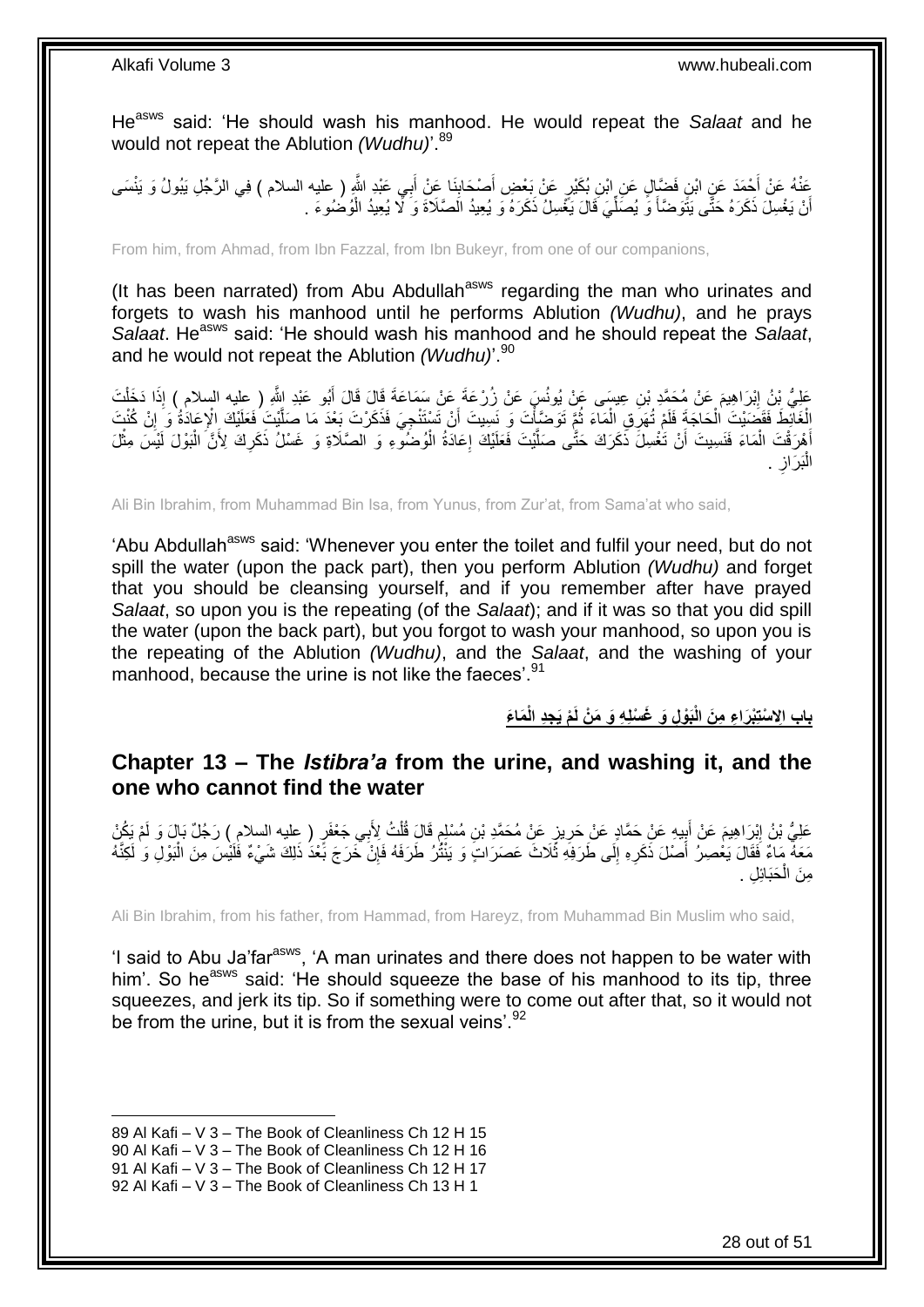عِدَّةٌ مِنْ أَصْـحَابِذَا عَنْ أَحْمَدَ بْنِ مُحَمَّدٍ وَ أَبِي دَاوُدَ جَمِيعاً عَنِ الْحُسَيْنِ بْنِ سَعِيدٍ عَنْ صَفْوَانَ بْنِ يَحْيَيِ عَنِ الْعَلَاءِ عَنٍ ايْنِ َ **∣** َ ْ ْ َ أَبِي يَعْفُورٍ قَالَ سَأَلْتُ أَبَا عَبْدِ اَشْهِ ( عليه السّلام ) عَنْ رَجُلٍ بَالَ ثُمَّ تَوَضَّأً وَ قَامَ إِلَى الصّلَاةِ فَوَجَدَ بَلَلًا قَالَ لَا يَتَوَضَأُ إِنَّمَا ِ **∫** ان<br>المقام العالمية َ ْ َ َ ِ ُ ذَلِّكَ مِنَ الْحَبَائِلِ . ْ

A number of our companions, from Ahmad Bin Muhammad and Abu Dawood, altogether from Al Husayn Bin Saeed, from Safwan Bin Yahya, from Al A'ala, from Ibn Abu Yafour who said,

'I asked Abu Abdullah<sup>asws</sup> about a man who urinates, then he performs Ablution *(Wudhu)*s and stands for the Prayer, so he finds wetness. He<sup>asws</sup> said: 'He would not perform Ablution *(Wudhu)*. But rather, that is from the sexual veins'.<sup>93</sup>

مُحَمَّدُ بْنُ يَحْيَى عَنْ أَحْمَدَ بْنِ مُحَمَّدٍ عَنْ عَلِيِّ إِن أَجْمَدَ بْنِ أَشْيَمَ عَنْ صَفْوَانَ قَالَ سَأَلَ الرِّضَا ( عليه السلام ) رَجُلٌ وَ أَنَا َ َ َ حَاضِرٌ فَقَالَ إِنَّ بِي جُرْحاً فِي مَقْعَدِتِي فَأَتَوَضَأً وَ أَسْتَنْجِيَ ثُمَّ أُجِدُ بَعْدَ ذَلِكَ النَّدَى وَ الصُّفْرَةَ مِنَ الْمَقْعَدَةِ أَ فَأُعِيدُ الْوُصْوءَ ان<br>المقام َ المناطقية المناطقية المناطقية المناطقية المناطقية المناطقية المناطقية المناطقية المناطقية المناطقية المناطقية<br>المناطقية َ ا ْ ُ َ ْ فَقَالَ وَ قَدْ أَنْقَيْتَ فَقَالَ نَعَمْ قَالَ لَا وَ لَكِنْ رُشَّهُ بِالْمَاءِ وَ لَا نُعِدِ الْوُضُوءَ . ْ ْ ِ َ

Muhammad Bin Yahya, from Ahmad bin Muhammad, from Ali Bin Ahmad Bin Asheym, from Safwan who said,

'A man asked Al-Reza<sup>asws</sup> and I was present, so he said, 'I am with an injury in my backside. So I perform Ablution *(Wudhu)* and cleanse myself, then I find the wetness and the yellowness from the backside. Should I be repeating the Ablution *(Wudhu)*?' So he<sup>asws</sup> said: 'And you have purified it?' So he said, 'Yes'. He<sup>asws</sup> said: 'No. But, sprinkle water upon it and do not repeat the Ablution *(Wudhu)*'.

> أَحْمَدُ عَنْ أَبِي نَصْرٍ قَالَ سَأَلَ الرِّضَا ( عليه السلام ) رَجُلٌ بِنَحْوِ حَدِيثِ صَفْوَانَ . **∶ !** َ َ َ

Ahmad, from Abu Nasr who said, 'A man asked Al-Reza<sup>asws</sup> with approximately the Hadeeth of Safwan (the above Hadeeth)'.<sup>94</sup>

**!** عَلِيُّ نَبُنُ اِبْرَاهِيمَ عَنْ أَبِيهِ عَنْ حَنَانٍ بْنِ سَدِيرٍ قَالَ سَمِعْتُ رَجُلًا سَأَلَ أَبَا عَبْدِ اللَّهِ ( عليه السلام ) فَقَالَ رُبَّمَا بُلْتُ وَ لَمْ أَقْدِرْ َ ِ ْ َ Í َ عَلَى الْمَاءِ وَ يَشْتُدُّ عَلَيَّ ذَلِكَ فَقَالَ إِذًا بُلْتَ وَ تَمَسَّحْتَ فَامْسَحْ ذَكَرَكَ بِرِيقِكَ فَإِنْ وَجَذُتَ شَيْئاً فَقُلْ هَذَا مِنْ ذَاكَ . ِ ِ ْ ْ

Ali Bin Ibrahim, from his father, from Hanan Bin Sadeyr who said,

'I heard a man ask Abu Abdullah<sup>asws</sup>, so he said, 'Sometimes I urinate and am not able upon the water, and that is difficult upon me'. So he<sup>asws</sup> said: 'When you have urinated, so wipe your manhood with your saliva. So if you were to find something, so say, 'It is from that (saliva)'.<sup>95</sup>

عَلِيُّ بْنُ إِبْرَاهِيمَ عَنْ أَبِيهِ عَنْ عَبْدِ اللَّهِ بْنِ الْمُغِيرَةِ عَنْ مَنْصُورِ بْنِ حَازِمٍ قَالَ قُلْتُ لِأَبِي عَبْدِ اللَّهِ ( عِليه السلام ) الرَّجُلُ ْ ֧׆֧ ِ ِ ْ **!** َ ِ بَعْتَرِيهِ الْبَوْلُ وَ لَا يَقْدِرُ عَلَى حَبْسِهِ قَالَ فَقَالَ لِي إِذَا لَمْ يَقْدِرْ عَلَىَ حَبْسِهِ فَاللَّهُ أَوْلَى بِالْعُذْرِ يَجْعَلُ خَرِيطُهً . َ ا.<br>ا ِ ِ ِ **ٔ** ْ

Ali Bin Ibrahim, from his father, from Abdullah Bin Al Mugheira, from Mansour Bin Hazim who said,

93 Al Kafi – V 3 – The Book of Cleanliness Ch 13 H 2 94 Al Kafi – V 3 – The Book of Cleanliness Ch 13 H 3

<sup>95</sup> Al Kafi – V 3 – The Book of Cleanliness Ch 13 H 4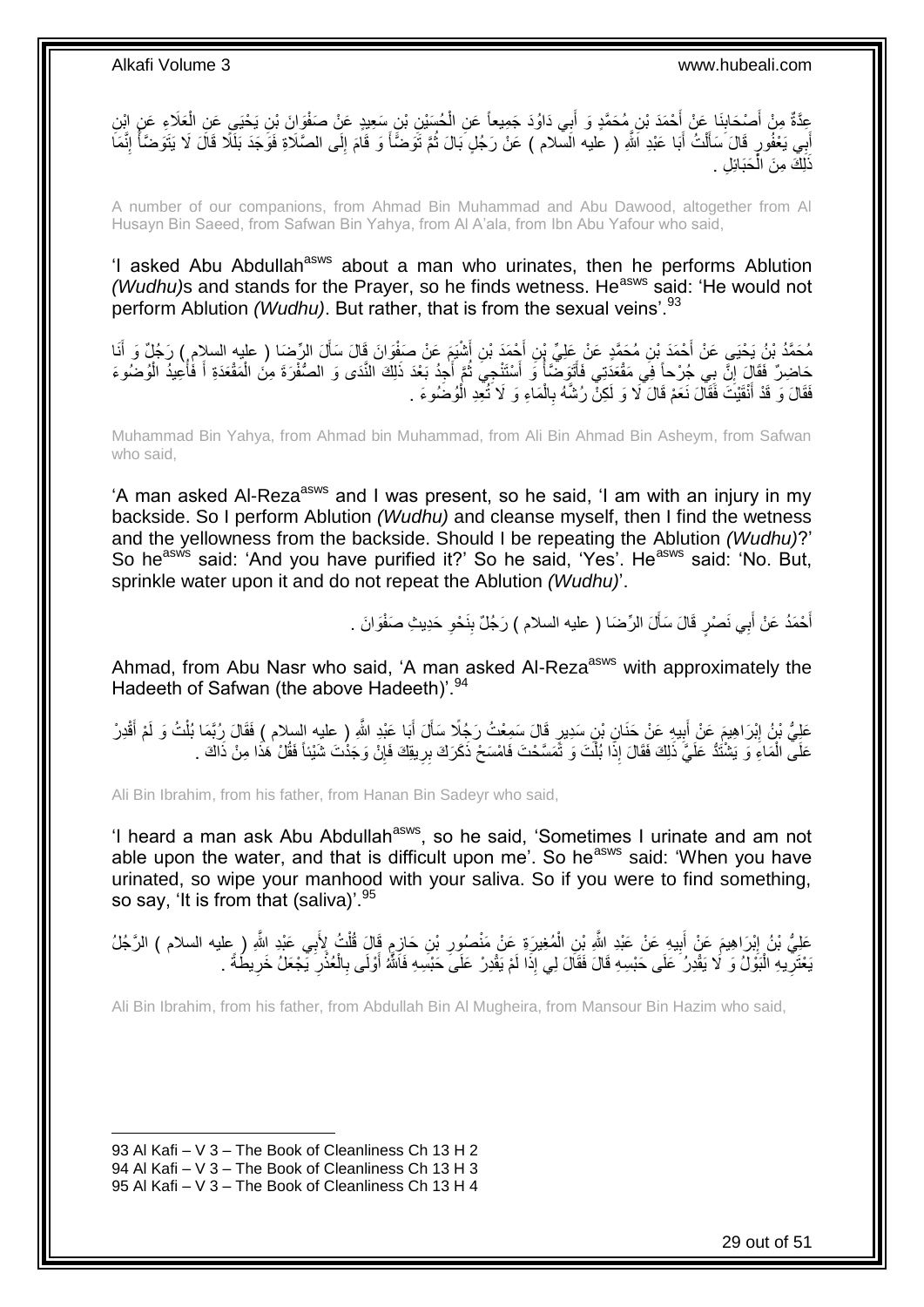'I said to Abu Abdullah<sup>asws</sup>, 'The man is desperate for the urination and he is not able upon withholding it'. So he<sup>asws</sup> said to me: 'When he is not able upon withholding it, so Allah<sup>azwj</sup> is the Closest with the Excusing. He can make it to be in a bag'.<sup>96</sup>

الْحُسَيْنُ بْنُ مُحَمَّدٍ عَنْ أَحْمَدَ بْنِ مُحَمَّدٍ عَنْ أَحْمَدَ بْنِ إِسْحَاقَ عَنْ سَعْدَانَ عَبْدٍ الرَّحْمَنِ قَالَ كَثَيْتُ إِلَى أَبِي الْحَسَنِ ( عليه<br>ا ِ ْ َ ِ السلام ) فِي خَصِيٍّ يَبُولُ فَيَلْقَى مِنْ ذَلِكَ شِدَّةً وَ يَرَى الْبَلَلَ بَعْدَ الْبَلَلِ قَالَ يَتَوَضَّأُ ثُمَّ يَنْتَضِحُ فِي النَّهَارِ مَرَّةً وَاحِدَةً . ْ ْ ْ ِ ُ ا<br>ا

Al Husayn Bin Muhammad, from Ahmad Bin Muhammad, from Ahmad Bin Is'haq, from Sa'dan Abdul Rahman who said,

'I wrote to Abu Al-Hassan<sup>asws</sup> regarding a eunuch urinating, so he faces difficulty from that and he sees the urine after the urine'. He<sup>asws</sup> said: 'He should perform Ablution *(Wudhu)*, then pour water once during the day'.<sup>97</sup>

ْ مُحَمَّدُ بْنُ يَحْيَى عَنْ أَحْمَدَ بْنِ مُحَمَّدٍ عِنْ عَلِيِّ بْنِ الْحَكَمِ عَنِ الْحُسَيْنِ بْنِ أَبِي الْعَلَاءِ قَالَ سَأَلْتُ أَبَا عَبْدِ اللَّهِ ( عليه السلام ) َ ْ ِ ْ َ َ ْ َ عَنِ الْبَوْلِ يُصِيبُ الْجَسَدَ قَالَ صُنُبَّ عَلَيْهِ الْمَاءَ مَرَّتَيْنِ . ْ ْ ْ

Muhammad Bin Yahya, from Ahmad Bin Muhammad, from Ali Bin Al Hakam, from Al Husayn Bin Abu Al A'ala who said,

'I asked Abu Abdullah<sup>asws</sup> about the urine hitting the body. He<sup>asws</sup> said: 'Pour the water upon it, twice'.

ِي رُوِيَ أَنَّهُ يُجْزِئُ أَنْ يَغْسِلَ بِمِثْلِهِ مِنَ الْمَاءِ إِذَا كَانَ عَلَى رَأْسِ الْحَشْفَةِ وَ غَيْرِهِ وَ رُوِيَ أَنَّهُ مَاءٌ لَيْسَ بِوَسَخٍ فَيَحْتَاجَ أَنْ ِ **ٍ** ْ ْ ْ ِ ِ َ **∶** ٍ ِ َ يُد<u>ْأَلَ</u>فَ

And it is reported that it would suffice him if he were to wash with the likes of it from the water when it was upon the tip of the manhood. And it is reported that it is water and not filth, so it needs to be rubbed.  $98$ 

مُحَمَّدُ بْنُ يَحْيَى عَنِّ مُحَمَّدِ بْنِ الْمُسَيْنِ عَنِ ابْنِ فَضَّالٍ عَنْ غَالِبٍ بْنِ عُثْمَانٍ عَنْ رَوْحٍ بْنِ عَبْدِ الرَّحِيمِ قَالَ بَالَ أَبُو عَبْدِ الثَّهِ ( ِ ِ **ٔ** ْ َ عِليه السلامِ ) وَ أَنَا قَائِمٌ عَلَى رَأْسِهِ وَ مَعِي إِدَاوَةٌ أَوْ قَالَ كُونٌ فَلَمًا انْقَطَعَ شَخْبُ أَلْبَوْلَ قَالَ بِيَدِهِ هَكَذَا إِلَيَّ فَنَاوَلْتُهُ بِالْمَاءِ َ ِ ֦֧֡֟֟֓֕<sup>֟</sup> ْ ِ لَ ِ ْ فَتَوَضَّأَ مَكَانَهُ . **∫** 

Muhammad Bin Yahya, from Muhammad Bin Al Husayn, from Ibn Fazzal, from Ghalib Bin Usman, from Rawh Bin Abdul Raheem who said,

'Abu Abdullah<sup>asws</sup> urinated and I was standing by his<sup>asws</sup> head, and with me was a container', or said, 'a pitcher. So when the flow of urine stopped, he<sup>asws</sup> said (gestured) by his<sup>asws</sup> hand like this, 'To me<sup>asws'</sup>. So I gave it to him<sup>asws</sup> with the water, and he<sup>asws</sup> performed Ablution *(Wudhu)* in his<sup>asws</sup> place'.<sup>99</sup>

<sup>96</sup> Al Kafi – V 3 – The Book of Cleanliness Ch 13 H 5

<sup>97</sup> Al Kafi – V 3 – The Book of Cleanliness Ch 13 H 6

<sup>98</sup> Al Kafi – V 3 – The Book of Cleanliness Ch 13 H 7

<sup>99</sup> Al Kafi – V 3 – The Book of Cleanliness Ch 13 H 8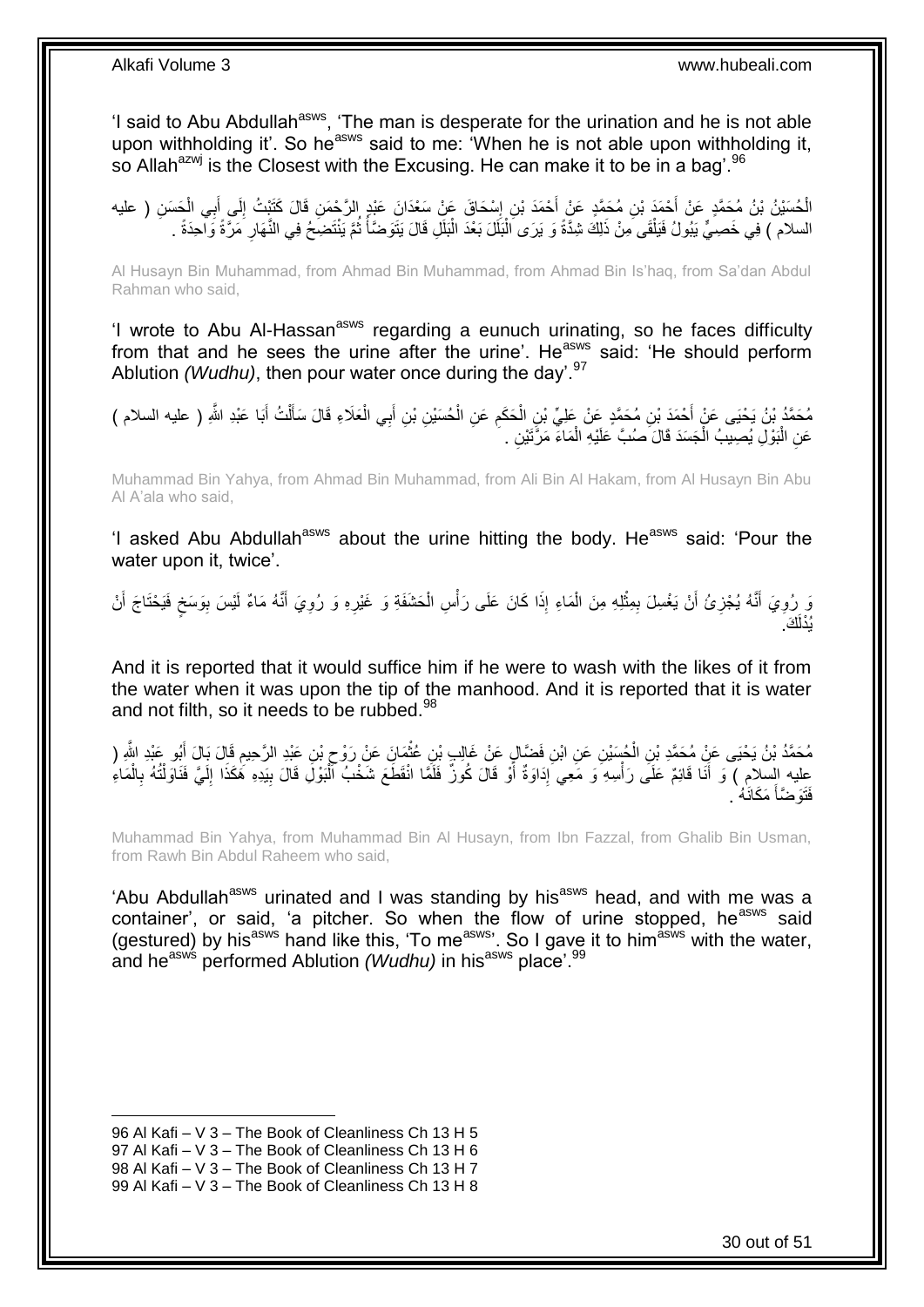باب مِقْدَارِ الْمَاءِ الَّذِي يُجْزِئُ لِلْوُصْنُوءِ وَ الْغُسْلِ وَ مَنْ تَعَدَّى فِى الْوُصْنُوءِ **ِ ِ**

<span id="page-30-0"></span>**Chapater 14 – Measurement of the water which suffices for the Ablution** *(Wudhu)* **and the washing, the one who exceeds in the Ablution** *(Wudhu)*

عَلِيُّ بْنُ إِبْرَاهِيمَ عَنْ مُحَمَّدِ بْنِ عِيسَى عَنْ بُونُسَ عَنِ الْعَلَاءِ عَنْ مُحَمَّدِ بْنِ مُسْلِمٍ عَنْ أَبِي جَعْفَرٍ ( عليه السلام ) قَالَ يَأْخُذُ ِ َ ٍ ْ ْ أَخَذُكُمُ الرُّأَحَةَ مِنَ الذُّهْنِ فَيَمْلأُ بِهَا جَسَدَهُ وَ الْمَاءُ أَوْسَعُ مِنْ ذَلِكَ . َ ْ **∶** َ

Ali Bin Ibrahim, from Muhammad Bin Isa, from Yunus, from Al A'ala, from Muhammad Bin Muslim,

(It has been narrated) from Abu Ja'far $a<sup>asws</sup>$  having said: 'One of you takes the comfort from the oil, so he fills his body with it (by massaging), but (consider) the water is more expansive than that'. (Meaning  $-$  use water as one applies oil).<sup>100</sup>

عَلِيُّ بِنُ اِبْرَاهِيمَ عَنْ أَبِيهِ وَ مُحَمَّدُ بْنُ إِسْمَاعِيلَ عَنِ الْفَضْلِ بْنِ شَاذَانَ عَنْ حَمَّادِ عَنْ حَرِيزٍ عَنْ زُرَارَةَ وَ مُحَمَّدٍ بْنِ مُسْلِمٍ ِ ْ ِ **!** َ ِ ٍ عَنْ أَبِي جَعْفَرٍ ( عِليه السلامِ ) قَالَ إِنَّمَا الْوُضُوءُ حَدٌّ مِنْ حُذُودِ اللَّهِ لِيَعْلَمَ اللَّهُ مَنْ يُطِيعُهُ وَ مَنْ يَعْصِيهِ وَ إِنَّ الْمُؤْمِنَ لَأَ<br>يَبْنَّ أَبِي جَعْفَرٍ ( عِليه السلامِ ) قَالَ إِنَّ ْ ِ َ ْ ِ يُنَجِّسُهُ شَيْءٌ إِنَّمَا يَكْفِيهِ مِثْلُ الدَّهْنِ . ْ ِ

Ali Bin Ibrahim, from his father and Muhammad Bin Ismail, from Al Fazl Bin Shazaan, from Hammad, from Hareyz, from Zurara and Muhammad Bin Muslim,

(It has been narrated) from Abu Ja'far<sup>asws</sup> having said: 'But rather, the Ablution *(Wudhu)* is a Limit from the Limits of Allah<sup>azwj</sup> in order to Allah<sup>azwj</sup> to Know the one who obeys Him<sup>azwj</sup> and the one who disobeys Him<sup>azwj</sup>, and that the Believer cannot be polluted by anything. But rather, he would be suffice from the likes of the oil (from the water)<sup>'.101</sup>

ِن َس ِعيٍد َع ْن َف َضالَ َة ِن ْب ُح َسْي َع ِن ال ُبو َداُوَد َج ِميعاً ِن ُم َح َّمٍد َو أ ْح َمَد ْب َنا َع ْن أ ْص َحاب َبا ِم ْن أ ِعَّدةٌ ِن َف ْرَقٍد َقا َل َس ِمْع ُُ أ َع ْن َداُوَد ْب ْ َ َ ِ َ َ عَبْدِ اللَّهِ ( عليهِ السلام ) يَقُولُ إِنَّ أَبِي كَانَ يَقُولُ إِنَّ لِلْوُضُوءِ حَدّاً مَنْ تَعَدَّاهُ لَمْ يُوْجَرْ وَ كَانَ أَبِي يَقُولُ إِنَّمَا يَتَلَدَّدُ فَقَالَ لَهُ ْ ِ َ יֲ<br>י ِ َ رَجُلٌ وَ مَا حَدُّهُ قَالَ تَغْسِلُ وَجْهَكَ وَ يَدَيْكَ وَ تَمْسَحُ رَأْسَكَ وَ رِجْلَيْكَ . ِ ة<br>أ

A number of our companions, from Ahmad Bin Muhammad, and Abu Dawood, altogether from Al Husayn Bin Saeed, from Fazalat, from Dawood Bin Farqad who said,

'I heard Abu Abdullah<sup>asws</sup> saying: 'My<sup>asws</sup> father<sup>asws</sup> was saying that for the Ablution *(Wudhu)* there is a Limit. The one who exceeds it would not be Recompensed; and my<sup>asws</sup> father<sup>asws</sup> was saying: 'But rather, he would be bewildered'. So a man said to himasws, 'And what is its Limit?' He<sup>asws</sup> said: 'You should wash your face, and your hands, and wipe your head and your feet'.<sup>102</sup>

عَلِيُّ نَبُنُ إِبْرَاهِيمَ عَنْ أَبِيهٍ عَنِ ابْنِ أَبِي عُمَيْرٍ عَنْ جَمِيلٍ عَنْ زُرَارَةَ عَنْ أَبِي جَعْفَرٍ ( عليه السلام ) قَالَ الْجُنُبُ مَا جَرَى **! ֽוּ** ْ َ َ عَلَيْهِ الْمَاءُ مِنْ جَسَدِهِ قَلِيلُهُ وَ كَٰثِيرُهُ فَقَدْ أَجْزَأَهُ ۚ ـ َ َ ُ ْ

Ali Bin Ibrahim, from his father, from Ibn Abu Umeyr, from Jameel, from Zurara,

100 Al Kafi – V 3 – The Book of Cleanliness Ch 14 H 1 101 Al Kafi – V 3 – The Book of Cleanliness Ch 14 H 2 102 Al Kafi – V 3 – The Book of Cleanliness Ch 14 H 3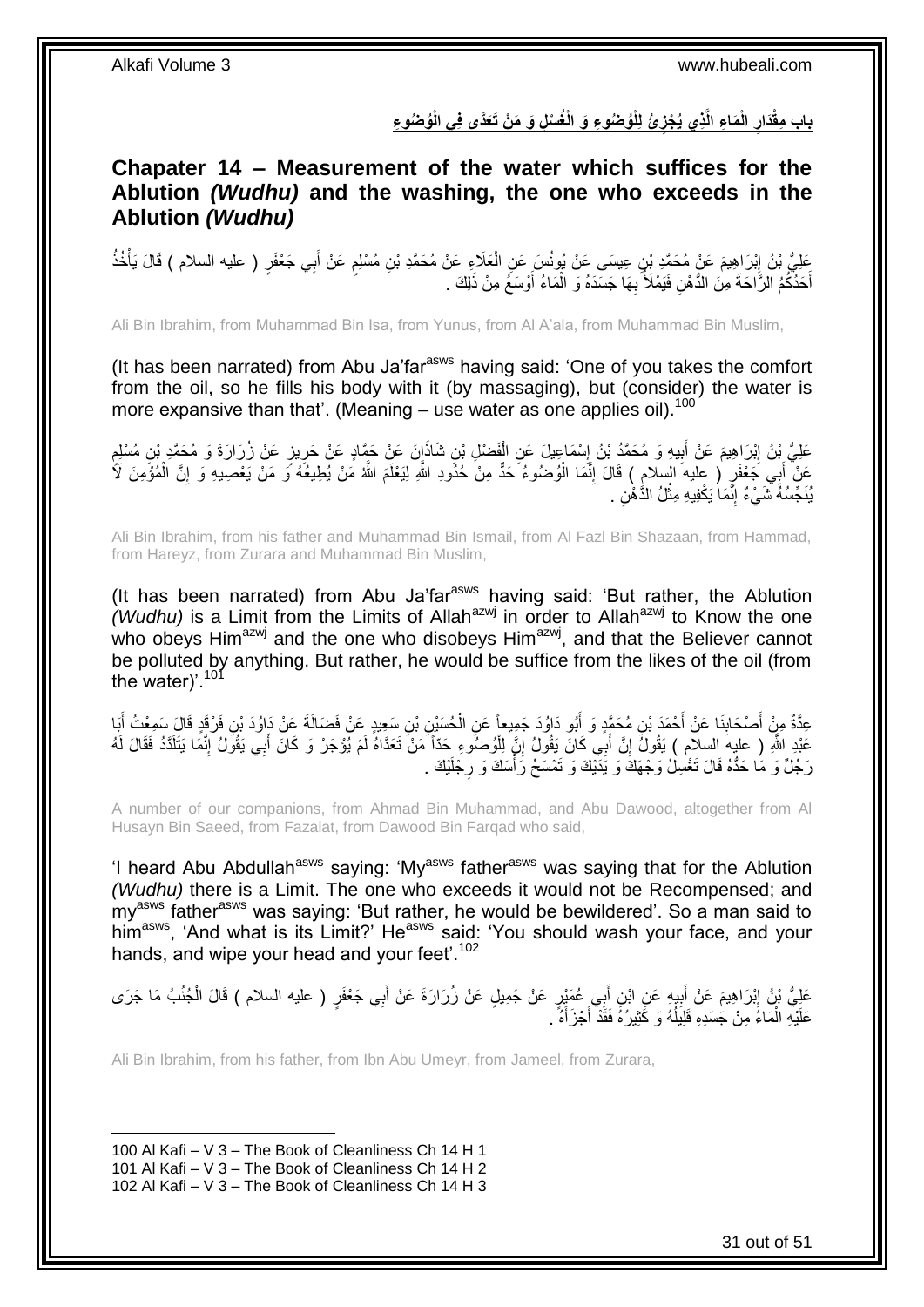(It has been narrated) from Abu Ja'far<sup>asws</sup> having said: 'The one with sexual impurity, whatever water flows upon his body, be it little or a lot, so it has sufficed him'.<sup>103</sup>

مُحَمَّدُ بْنُ يَحْيَى عَنْ مُحَمَّدِ بْنِ الْحُسَيْنِ عَنْ صَفْوَانَ عَنِ الْعَلَاءِ بْنِ رَزِينٍ عَنْ مُحَمَّدِ بْنِ مُسْلِمٍ عَنْ أَحَدِهِمَا ( عليهما السلام )<br>مُحَمَّدُ وَفِي اللَّهِ عَنْ مُحَمَّدِ بْنِ الْحُسَيْنِ عَن ْ َ ٍ Į, ْ قَالَ سَأَلْتُهُ عَنْ غُسْلِ الْجَذَابَةِ كَمْ يُجْزِيَۢ مِنَ الْمَاءِ فَقَالَ كَانَ رَسُولَۢ اللَّهِ (َ صلى الله علَيه وآلَه ) يَغْتَسِلُ بِخَمْسَةِ أَمْدَادٍ بَيْنَهُ وَ ْ ِ ْ ْ َ َ ِ بَيْنَ صَاحِبَتِهِ وَ يَغْتَسِلَانِ جَمِيعاً مِنْ إِنَاءٍ وَاحِدٍ . ِ

Muhammad Bin Yahya, from Muhammad Bin Al Husay, from Safwan, from Al A'ala Bin Razeyn, from Muhammad Bin Muslim,

(It has been narrated) from one of the two  $(5<sup>th</sup>$  or  $6<sup>th</sup>$  Imam<sup>asws</sup>), said, 'I asked him<sup>asws</sup> about the major Ablution *(Wudhu)* (for sexual impurity), how much of the water would suffice?' So he<sup>asws</sup> said: 'Rasool-Allah<sup>saww</sup> used to wash with five handfuls between banice: So he sale. Rassor Allah asset to wash with the handlals between<br>him<sup>saww</sup> and his<sup>saww</sup> companion (wife), and they would both be washing from one vessel'.<sup>104</sup>

ِي َعْب ب ِن َح ْم َزَة َع ْن أ ْس َحا َق َع ْن َها ُرو َن ْب ِن إ يَد ْب ِن َع ْن َيز ُح َسْي ِد ََّّللا ُم َح َّمُد ْب ُن َي ْحَيى َع ْن ُم َح َّمِد ْب ِ ) عليه السالم ( َقا َل ِن ال َ ِ ِ ْ يُجْزِئُكَ مِنَ الْغُسْلِ وَ الِاسْتِنْجَاءِ مَا مُلِئَثٌ يَمِينُكَ َ ْ ِ

Muhammad Bin Yahya, from Muhammad Bin Al Husayn, from Yazeed Bin Is'haq, from Haroun Bin Hamza,

(It has been narrated) from Abu Abdullah<sup>asws</sup> having said: 'It would suffice you from the washing and the cleansing (after toilet) what fills your right hand'.<sup>105</sup>

عِدَّةٌ مِنْ أَصْحَابِذَا عَنْ أَحْمَدَ بْنِ مُحَمَّدٍ عَنِ الْحُسَيْنِ بْنِ سَعِيدٍ عَنْ فَضَالَةَ بْنِ أَيُّوبَ عَنْ جَمِيلٍ عَنْ زُرَارَةَ عَنْ أَبِي جَعْفَرٍ ( َ ْ َ ِ َ َ عليه السلام ) فِي الْوُضُوءِ قَالَ إِذَا مَسَّ جِلْدَكَ الْمَاءُ فَحَسْنُكَ . ْ ْ ْ

A number of companions, from Ahmad Bin Muhammad, from Al Husayn Bin saeed, from Fazalat Bin Ayoub, from Jameel, from Zurara,

(It has been narrated) from Abu Ja'far<sup>asws</sup> regarding the Ablution *(Wudhu)*, said: 'When the water touches your skin, so it is sufficient for you'.<sup>106</sup>

عَلِيٌّ عَنْ أَبِيهِ عَنِ النَّوْفَلِيِّ عَنِ السَّكُونِيِّ عَنْ أَبِي عَبْدِ اللَّهِ ( عليه السلام ) قَالَ قُلْتُ لَهُ الرَّجُلُ يُجْنِبُ فَيَرْتَمِسُ فِي الْمَاءِ ْ **∣** ْ ارْتِمَّاسَةً وَاحِدَةً فَيَخْرُجُ يُجْزِئُهُ ذَلِكَ مِنْ غَّسْلِهِ قَالَ نَّعَمْ . **∶** 

Ali, from his father, from Al Nowfaly, from Al Sakuny,

(It has been narrated) from Abu Abdullah $a_{\text{sws}}$ , said, 'I said to him $a_{\text{sws}}$ , 'The man has sexual impurity, so he immerses himself into the water with one immersion, and he comes out, would that suffice him from his washing?' He<sup>asws</sup> said: 'Yes'.<sup>107</sup>

عَلِيُّ بْنُ مُحَمَّدٍ وَ غَيْرُهُ عَنْ سَهْلٍ بْنِ زِيَادٍ عَنْ مُحَمَّدِ بْنِ الْحَسَنِ بْنِ شَمُّونٍ عَنْ حَمَّادِ بْنِ عِيسَى عَنْ حَرِيزٍ عَنْ أَبِي عَبْدِ اللَّهِ ْ ِ َ ِ ( عَلَيه السلام ُ) قَالَ إِنَّ شِّهِ مَلَكاً يَكْتُبُ سَرَفَ الْوَضُوءِ كَمَا يَكْتُبُ عُذَوَانَهُ . יֲ<br>י ْ

<sup>103</sup> Al Kafi – V 3 – The Book of Cleanliness Ch 14 H 4

<sup>104</sup> Al Kafi – V 3 – The Book of Cleanliness Ch 14 H 5

<sup>105</sup> Al Kafi – V 3 – The Book of Cleanliness Ch 14 H 6

<sup>106</sup> Al Kafi – V 3 – The Book of Cleanliness Ch 14 H 7

<sup>107</sup> Al Kafi – V 3 – The Book of Cleanliness Ch 14 H 8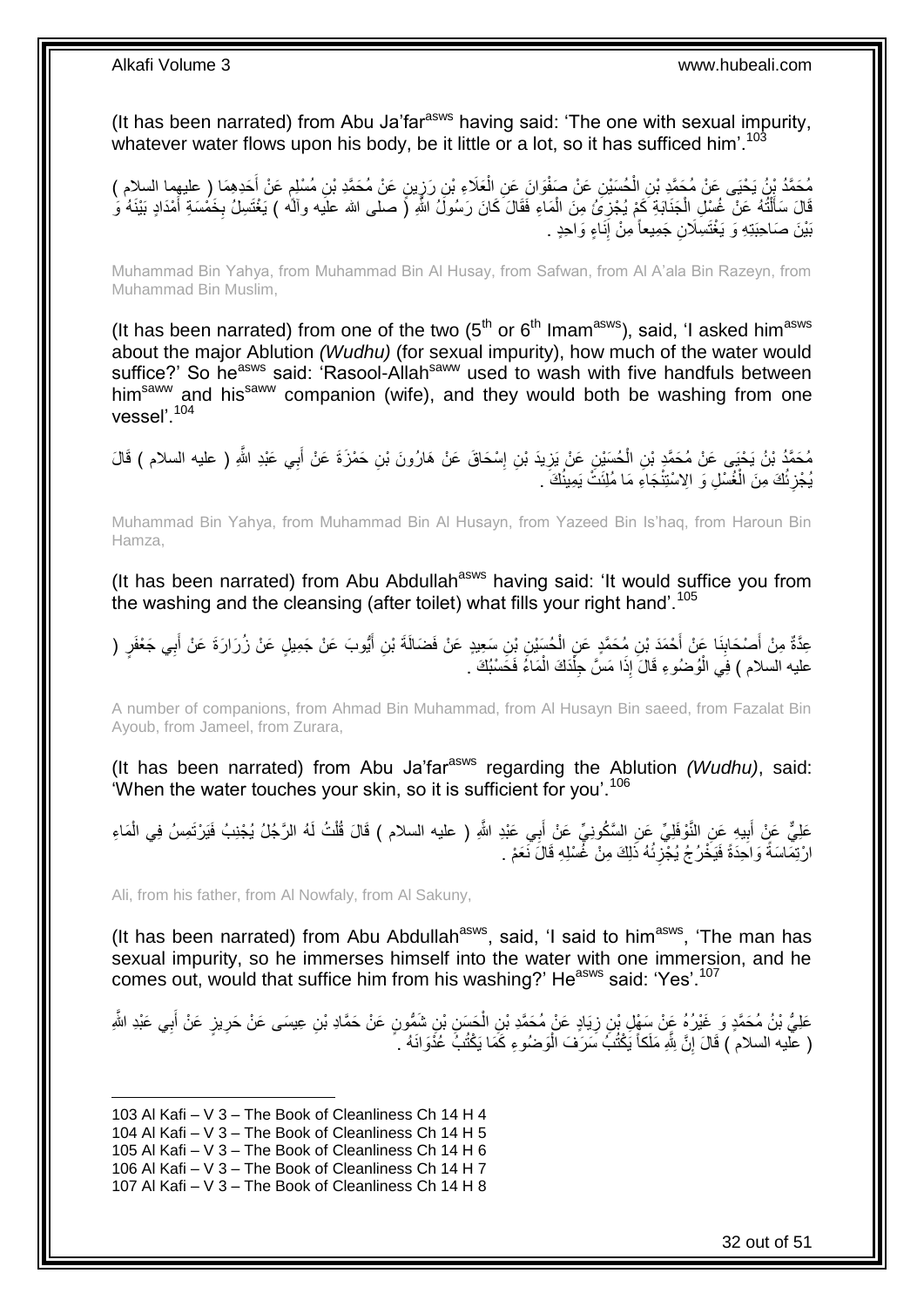Ali Bin Ibrahim, from someone else, from Sahl Bin Ziiyad, from Muhammad Bin Al Hassan Bin Shamoun, from Hammad Bin isa, from Hareyz,

(It has been narrated) from Abu Abdullah<sup>asws</sup> having said: 'For Allah<sup>azwj</sup> there is an Angel who records the extravagance in the Ablution *(Wudhu)* just as he records his (other) transgressions'.<sup>108</sup>

**باب السَّوَاك**ِّ

# <span id="page-32-0"></span>**Chapter 15 – The teeth brushing**

ِ عَلِيُّ بْنُ مُحَمَّدٍ عَنْ سَهْلٍ وَ عَلِيُّ بْنُ إِبْرَاهِيمَ عَنْ أَبِيهِ جَمِيعاً عَنْ جَعْفَرِ بْنِ مُحَمَّدٍ الْأَشْعَرِيِّ عَنْ عَبْدِ اللَّهِ بْنِ مَيْمُونِ الْقَدَّاحِ ِ َ <u>֖֓</u> ِ ْ ِ عَنْ أَبِي عَبْدِ اللَّهِ ( عليه السلام ) قَالَ رَكْعَتَانِ بِالسِّوَاكِ أَفْضَلُ مِنْ سَبْعِينَ رَكَعَةً بِغَيْرِ سِوَاكٍَ ِ ِ َ ِ َ

Ali Bin Muhammad, from Sahl and Ali Bin Ibrahim, from his father, altogether from Ja'far Bin Muhammad Al Ashary, from Abdullah Bin Maymoun Al Qaddah,

(It has been narrated) from Abu Abdullah<sup>asws</sup> having said: 'Two Cycles (of *Salaat*) with brushing the teeth is superior than seventy Cycles (of *Salaat*) without brushing the teeth'.

> قَالَ قَالَ رَسُولُ اللَّهِ ( صلـى الله عليه وآلـه ) لَوْ لَا أَنْ أَشُقَّ عَلَى أُمَّنِي لَأَمَرْنُهُمْ بِالسِّوَاكِ مَعَ كُلِّ صَلَاةٍ . ِ ا<br>ا اُ

He<sup>asws</sup> said: 'Rasool-Allah<sup>saww</sup> said: 'Had it not been difficult upon my<sup>saww</sup> community, Isaww would have ordered them with the brushing of the teeth along with every *Salaat*'.<sup>109</sup>

عِدَّةٌ مِنْ أَصْدَابِنَا عَنْ أَحْمَدَ بْنِ مُحَمَّدٍ عَنِ ابْنِ مَحْبُوبٍ عَنْ يُونُسَ بْنِ يَعْقُوبَ عَنْ أَبِي أَسَامَةَ عَنْ أَبِي عَبْدِ اللَّهِ ( عليه السلام َ **∣** َ َ ) قَالَ مِنْ سُنَنِ الْمُرْسَلِينَ السِّوَاكُ <sub>.</sub> ْ

A number of our companions, from Ahmad Bin Muhammad, from Ibn Mahboub, from Yunus Bin Yaqoub, from Abu Asama,

(It has been narrated) from Abu Abdullah<sup>asws</sup> having said: 'From the Sunnah of the Mursil Prophets<sup>as</sup>, is the brushing of the teeth'.<sup>110</sup>

أَحْمَدُ بْنُ مُحَمَّدٍ عَنِ ابْنِ مَحْبُوبٍ عَنِ الْعَلَاءِ عَنْ مُحَمَّدِ بْنِ مُسْلِمٍ عَنْ أَبِي جَعْفَرٍ ( عليه السلام ) قَالَ قَالَ النَّبِيُّ ( صلى الله َ ֧֖֧֚֚֓֝֝֝ ْ ِ عليه وآله ) مَا زَالَ جَبْرَئِيلُ ( عليه السلام ) يُوصِينِي بِالسُّوَاكِ خَتَّى خِفْتُ أَنْ أَحْفِيَ أَوْ أَدْرَدَ . ِ َ َ ֧֖֖֖֧֖֖֖֖֖֖֝֟֟֟֟֟֟֟֟֟֟֟֟֟֟֟֟֟֟֟֟֬֟֩֞֟֩֞֟֩֞֟֩֞֟֩֞֟֩֞֞֟֩֕֩֞֩֝֩֝֟֩֩֩֞֝֞֩֩֞֝֝֬֝֝֞֩֩ اُ

Ahmad Bin Muhammad, from Ibn Mahboub, from Al A'ala, from Muhammad Bin Muslim,

(It has been narrated) from Abu Ja'far<sup>asws</sup> having said: 'The Prophet<sup>saww</sup> said: 'Jibraeel<sup>as</sup> did not cease to advise me<sup>saww</sup> with brushing of the teeth to the extent that Isaww feared of loosening the teeth or becoming toothless'.<sup>111</sup>

عَلِيُّ بْنُ إِبْرَاهِيِمَ عَنْ أَبِيهٍ عَنِ ابْنِ أَبِي عُمَيْرٍ عَنِ ابْنِ بُكَيْرٍ عَمَّنْ ذَكَرَهُ عَنْ أَبِي جَعْفَرٍ ( عليه السلام ) فِي السِّوَاكِ قَالَ لَا َ َ **∣** َ ِ تَدَعْهُ فِي كُلِّ ثَلَاثٍ وَ لَوَّ أَنْ ثُمِرَّهُ مَرَّةً ۚ . اً

108 Al Kafi – V 3 – The Book of Cleanliness Ch 14 H 9 109 Al Kafi – V 3 – The Book of Cleanliness Ch 15 H 1

1

111 Al Kafi – V 3 – The Book of Cleanliness Ch 15 H 3

<sup>110</sup> Al Kafi – V 3 – The Book of Cleanliness Ch 15 H 2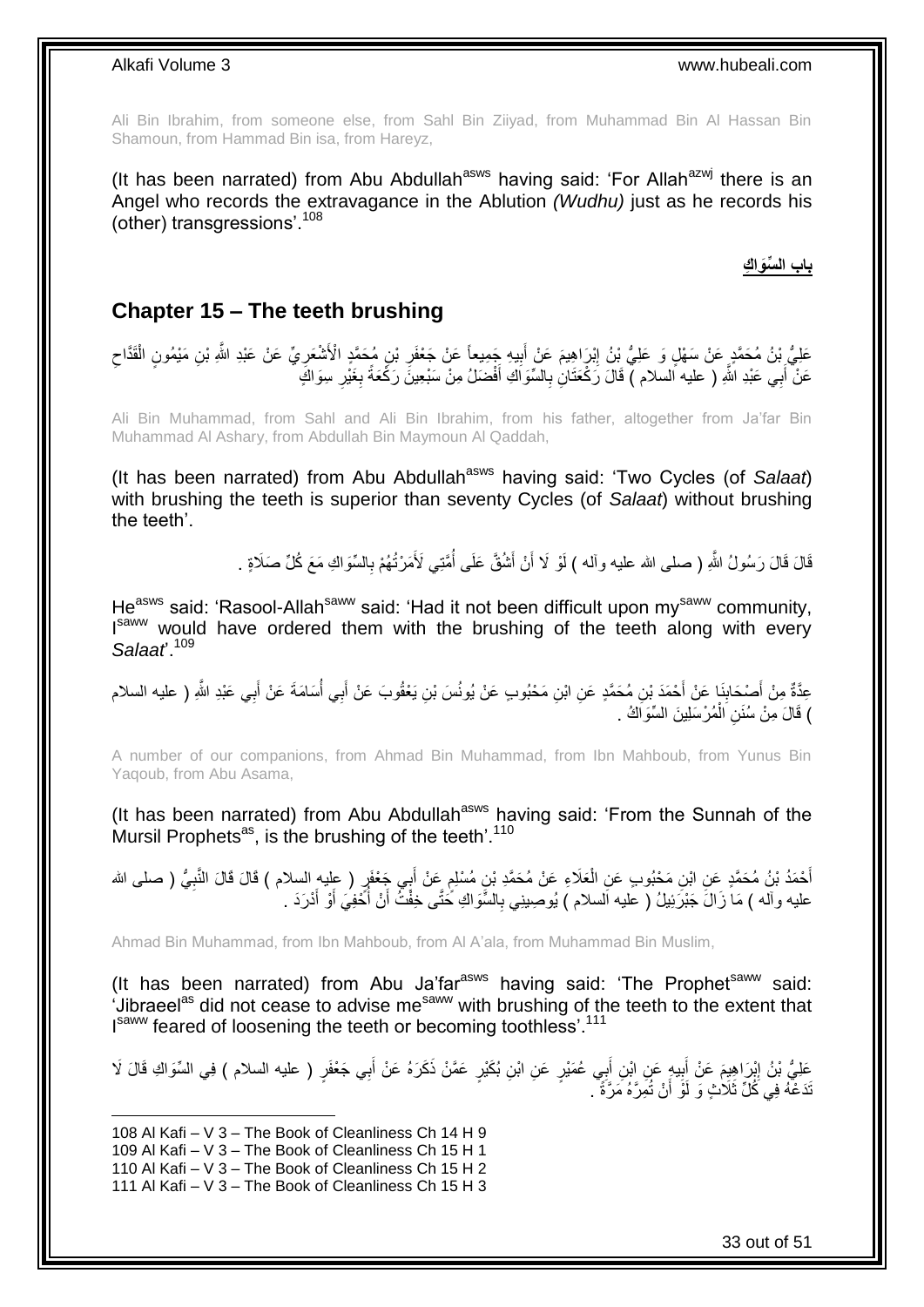Ali Bin Ibrahim, from his father, from Ibn Abu Umeyr, from Ibn Bukeyr, from the one who mentioned it,

(It has been narrated) from Abu Ja'far<sup>asws</sup> regarding brushing of the teeth having said: 'Do not neglect it during every three (*Salaat*s) even if you pass it over the teeth, once'.<sup>112</sup>

> عَلِيٌّ بِإِسْنَادِهِ قَالَ أَدْنَى السِّوَاكِ أَنْ تَدْلُكَ بِإِصْبَعِكَ . ِ ِ ُ اً َ ∣اٍ<br>∶ **∶**

Ali, by his chain,

He<sup>asws</sup> said, 'The lowest of the brushing of the teeth is that you rub with your finger'.<sup>113</sup>

أَحْمَدُ بْنُ إِنْرِيسَ عَنْ مُحَمَّدِ بْنِ عَبْدٍ الْجَبَّارِ عَنْ صَفْوَانَ عَنِ الْمُعَلَّي أَبِي عُثْمَانَ عَنْ مُعَلَّى بْنِ خُنَيْسٍ قَالَ سَأَلْتُ أَبَا عَبْدِ الشَّرِ( ْ ْ ِ ْ ِ יִי (ו َ َ ْ َ عِليه السلَامِّ ) عِن السِّوَاكِ بَغَّدَ الْوُضُوءِ فَقَالَ الِاسْتِيَاكُ قَبْلَ أَنْ تَتَوَضَّأَ قُلْتُ أَ رَأَيْتَ إِنَّ نَسِيَ حَثًّى يَتَوَضَّأَ قَالَ يَسْتَاكُ ثُمُّ ْ َ ِ َ َ **∫** َ بَتَمَضْمَضُ ثَلَاثَ مَرَّاتٍ <sub>.</sub>

Ahmad Bin Idrees, from Muhammad Bin Abdul Jabbar, from Safwan, from Al Moalla Abu Usman, from Moalla Bin Khunays who said,

'I asked Abu Abdullah<sup>asws</sup> about brushing of the teeth after the Ablution *(Wudhu)*, so he<sup>asws</sup> said: 'You should brush the teeth before you perform the Ablution *(Wudhu)*'. I said, 'If I forget until I perform the Ablution *(Wudhu)*?' He<sup>asws</sup> said: 'You should brush the teeth, then you should rinse your mouth three times'.

> نَ رُوِيَ أَنَّ السُّنَّةَ فِي السِّوَاكِ فِي وَقْتِ السَّحَرِ . **∶** َ ِ

And it is reported that the Sunnah regarding brushing the teeth is during the time of pre-dawn<sup>'114</sup>

عَلِيُّ بْنُ مُحَمَّدِ بْنِ بُنْدَارَ عَنْ إِبْرَاهِيمَ بْنِ إِسْحَاقَ الْأَحْمَدِ عَنْ عَبْدِ اللَّهِ بْنٍ حَمَّادٍ عَنْ أَبِي بَكْرِ بْنِ أَبِي سَمَّاكٍ قَالَ قَالَ أَبُو عَبْدِ َ ِ َ ِ ِ ِ َ اللَّهِ لِٓ عليهِ السلامِ ) إِذَا قُمْتَ بِاللَّيْلِ فَاسْنَكَ فَإِنَّ الْمَلَكَ يَأْتَيَكَ فَيَضَعُ فَاهُ عَلَى فِيكَ وَ لَيْسَ مِنْ حَرْفَ نَثْلُوهُ وَ تَنْطِقُ بِهِ إِلَّا صَعِدَ ْ ْ ِ َّ ِ ِ ِ بِهِ إِلَى السَّمَاءِ فَلْيَكُٰنْ َفُوكَ طَيِّبَ الرِّيحِ . ِ ْ  $\frac{1}{2}$ ِ

Ali Bin Muhammad Bin Bundar, from Ibrahim Bin Is'haq Al Ahmar, from Abdullah Bin Hammad, from Abu Bakr Bin Abu Sammak who said,

'Abu Abdullah<sup>asws</sup> said: 'Whenever you stand (for the *Salaat*) at night, so brush your teeth for the Angel comes to you, so he places his mouth upon your mouth, and there is none from the letters you recite and speak with except that he ascends with it to the sky, therefore let your mouth be with good aroma'.<sup>115</sup>

<sup>112</sup> Al Kafi – V 3 – The Book of Cleanliness Ch 15 H 4

<sup>113</sup> Al Kafi – V 3 – The Book of Cleanliness Ch 15 H 5

<sup>114</sup> Al Kafi – V 3 – The Book of Cleanliness Ch 15 H 6

<sup>115</sup> Al Kafi – V 3 – The Book of Cleanliness Ch 15 H 7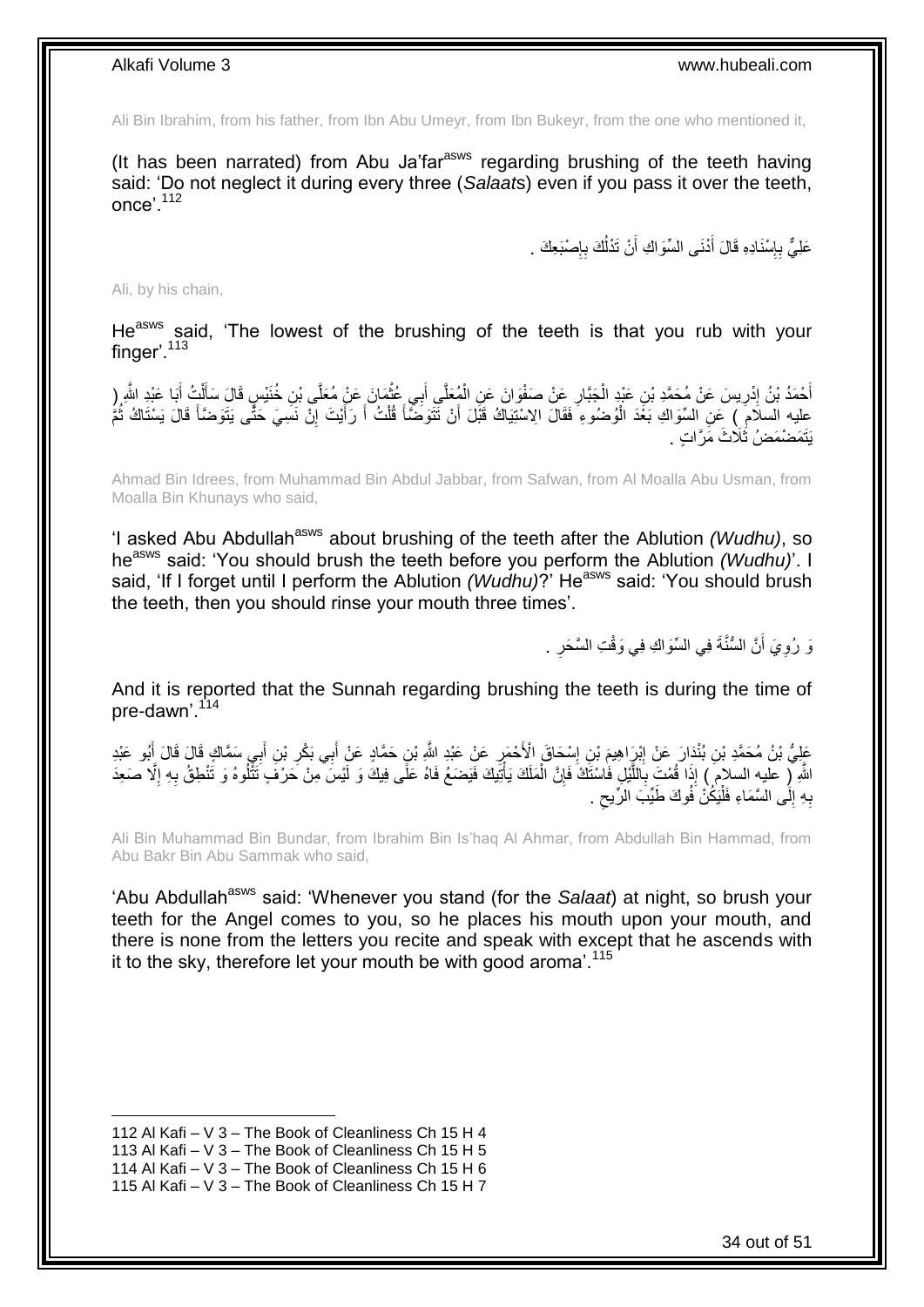**ِق َم ْض َم َض ِة َو اَِل ْستِْن َشا باب الْ**

## <span id="page-34-0"></span>**Chapter 16 – The rinsing of the mouth and the sniffing (of the water)**

الْحُسَيْنُ بْنُ مُحَمَّدٍ عَنْ مُعَلَّى بْنِ مُحَمَّدٍ عَنِ الْوَشْاءِ عَنْ حَمَّادِ بْنِ عُثْمَانَ عَنْ حَكَمِ بْنِ حُكَيْمٍ عَنْ أَبِي عَبْدِ اللَّهِ ( عليه السلام ) :<br>ا َ ֧֖֧֖֖֖֖֖֧֖֖֖֖֧֧֧֧֧֧֧֧֧֧֧֧֧֧֧֧֧֚֚֚֚֚֚֚֚֚֚֚֝֝֟֓֝֓֝֓֝֬֟֓֝֬֟֓֝֬֝֓֝֓֝֬֝֓֝֬֝֬֝֓֝֬֝֬֓֝֬֝֬֝֬ ِ ْ قَالَ سَأَلْتُهُ عَنِ الْمَضْمَضَةِ وَ الِاَسْتِتْشَاقِ أَ مِنَ الْوُضُوءِ هِيَ قَالَ لَا . ْ َ ْ ֺ֦֦֪֦֧֦֦֖֦֦֪֦֧֦֪֦֧֦֪֪֦֧֦֪֦֪֪֦֧֦֪֦֧֦֧֦֪֦֧֦֧֦֪֪֦֧֪֦֧֪֦֧֦֧֦֧֝֟֟֟֟֟֟֟֟֟֟֟֟֟֟֟֟֟֟֟֟֟֟֓֕֬֟֓֡֟֓֟֓֞֟֟֓֞֟֟֟֟֟֟֟֩֓֞֟֟֟֟֟֟ َ

Al Husayn Bin Muhammad, from Moalla Bin Muhammad, from Al Washha, from Hammad Bin Usman, from Hakam Bin Hukeym,

(It has been narrated) from Abu Abdullah<sup>asws</sup>, said, 'I asked him<sup>asws</sup> about the rinsing (of the mouth) and the sniffing (of the water), is it (part) of the Ablution *(Wudhu)*?'  $He<sup>asws</sup>$  said: 'No'  $<sup>116</sup>$ </sup>

مُحَمَّدُ بْنُ يَحْيَى عَنْ أَحْمَدَ بْنِ مُحَمَّدٍ عَنْ شَاذَانَ بْنِ الْخَلِيلِ عَنْ يُونُسَ بْنِ عَبْدِ الرَّحْمَنِ عَنْ حَمَّادٍ عَنْ أَبِي بَصِيرٍ عَنْ أَبِي عَبْدِ ِ َ ْ ِ َ ْ اللَّهِ ( عليه السلام ) قَالَ سَأَلْتُهُ عَنِ الْمَضْمَضَةِ وَ اَلِاسْتِنْشَاقِ قَالَ لَيْسَ هُمَا مِنَ الْوُضُوَعِ هُمَا مِنَ الْجَوْفَ ِ ْ ֺ֦֧֦֧֦֧֦֧֦֧֦֦֦֦֪֦֧֦֧֦֪֪֦֪֦֪֦֧֝֟֟֓֕֟֓֓֟֓֓֞֟֓֟֓֓֞֓֞֓֞֓֞֓֞֓֓֞֓֓֞֓֡֟֓֡֟֓֡֟֓֡֟֓֡֟֓֡֟֓֓֞֓֟֓֓֞֓֟֓֞֟֟֟ َ ْ

Muhammad Bin yahya, from Ahmad Bin Muhammad, from Shazaan Bin Al Khaleel, from Yunus Bin Abdul Rahman, from Hammad, from Abu Baseer,

(It has been narrated) from Abu Abdullah<sup>asws</sup>, said, 'I asked him<sup>asws</sup> about the rinsing (of the mouth and the sniffing (of the water). He<sup>asws</sup> said: 'These two are not from the Ablution *(Wudhu)*, they are from the *(cleaning of the)* inside<sup>'.117</sup>

مُحَمَّدُ بْنُ يَحْيَى عَنِْ أَحْمَدَ بْنِ مُحَمَّدٍ عَنْ عَلِيِّ بْنِ الْحَكَمِ عَنْ سَيْفٍ بْنِ عَمِيرَةَ عَنْ أَبِي بَكْرٍ الْحَصْرَمِيِّ عَنْ أَبِي عَبْدِ اللَّهِ ( ֧֧֓׆֧ ْ َ َ ْ َ عليه السلام ) قَالَ لَّيْسَ عَلَيْكَ مَضْمَضَةٌ وَ لَا آَسْتِثْشَاقٌ لِأَنَّهُمَا مِنَ الْجَوْفَ . ْ

Muhammad Bin Yahya, from Ahmad Bin Muhammad, from Ali Bin Al Hakam, from Sayf Bin Ameyra, from Abu Bakr Al Hazramy,

(It has been narrated) from Abu Abdullah<sup>asws</sup> having said: 'It is not upon you (to do), neither the rinsing (of the mouth) nor the sniffing (of the water), because these two are (cleansing of the) inside<sup>'.118</sup>

**ُو ُضو ِء ِة الْ باب ِصفَ**

### <span id="page-34-1"></span>**Chapter 17 – Description of the Ablution** *(Wudhu)*

عَلِيُّ بْنُ إِبْرَاهِيمَ عَنْ مُحَمَّدِ بْنِ عِيسَى عَنْ يُونُسَ بْنِ عَبْدِ الرَّحْمَنِ عَنْ أَبَانٍ وَ جَمِيلٍ عَنْ زُرَارَةَ قَالَ حَكَى لَنَا أَبُو جَعْفَرٍ ( َ ِ َ عليه السلاَمَ ) وُضُوءَ رَسُولِ ٱللَّهِ ( صلى الله عليه وأَله ) فَدَعَا بِقَدَّجٍ فَأَخَذَ كَفَّاً مِنْ مَاءٍ فَأَسْتَذَلَهُ عَلَى وَجْهِهِ ثُمَّ مَسَحَ وَجْهَهُ مِّنَ<br>في السالم ) وُضُوءَ رَبَّالِ اللهِ ( صلى إِنَّذَا عَن َ ا<br>أ **ِ** الْجَانِبَيْنِ جَمِيعاً ثُمَّ أَعَادَ يَدَهُ الْيُسْرَى فِي الْإِنَاءِ فَأَسْدَلَهَا عَلَى يَدِهِ الْمُمْنَىِ ثُمَّ مَسَحَ جَوَانِبَهَا ثُمَّ أَعَادَ الْيُمْنَى فِي الْإِنَاءِ فَصَنَّهَا ا دیکھیے ا<br>ا َ ْ َ ُ ْ َ ا دیکھیے ْ عَلَى الْيُسْرَى ثُمَّ صُنَعَ بِهَا كَمَا صَنَعَ بِالْيُمْنَىَ ثُمَّ مَسَحَ بِمَا بَقِيَ فِي يَدِهِ رَأْسَهُ وَ رِجْلَيْهِ وَ لَمْ يُعِدْهُمَا فِي الْإِنَاءِ ۚ. ِ :<br>أ ِ ان<br>المقام المقام المقام المقام المقام المقام المقام المقام المقام المقام المقام المقام المقام المقام المقام المقا ْ **∶ ∶** ُ ْ لَ

Ali Bin Ibrahim, from Muhammad Bin Isa, from Yunus Bin Abdul Rahman, from Aban and Jameel, from Zurara who said,

116 Al Kafi – V 3 – The Book of Cleanliness Ch 16 H 1 117 Al Kafi – V 3 – The Book of Cleanliness Ch 16 H 2 118 Al Kafi – V 3 – The Book of Cleanliness Ch 16 H 3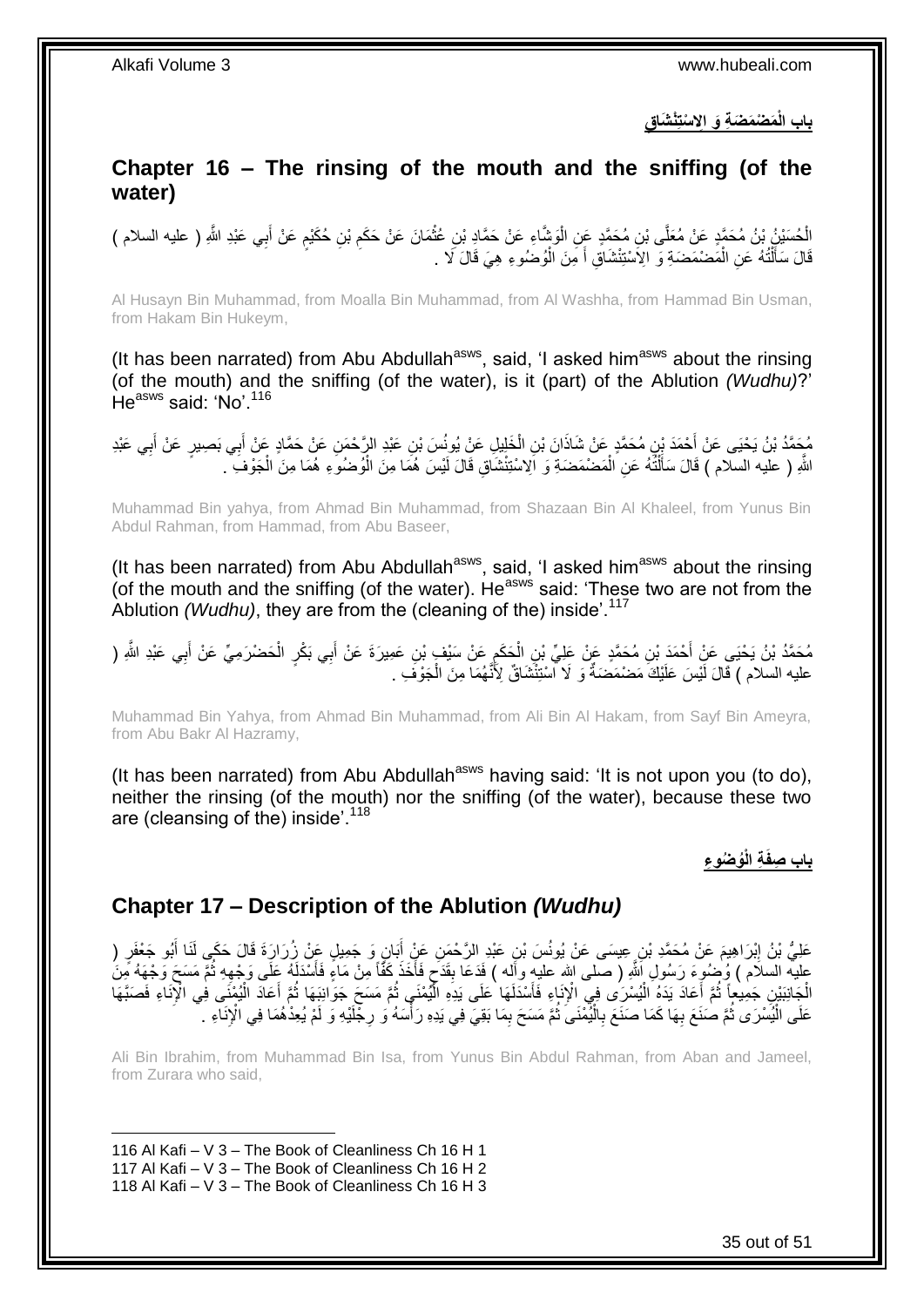'Abu Ja'far<sup>asws</sup> imitated for us an Ablution *(Wudhu)* of Rasool-Allah<sup>saww</sup>. So he<sup>asws</sup> called for a jug and took a handful of water and poured it upon his<sup>asws</sup> face. Then he<sup>asws</sup> wiped his<sup>asws</sup> face from both the sides together. Then he<sup>asws</sup> scooped (the water) by immersing his left hand into the vessel, so he<sup>asws</sup> poured it upon his right hand. Then he<sup>asws</sup> wiped its two sides. Then he<sup>asws</sup> scooped (the water) by immersing his right hand into the vessel, so he<sup>asws</sup> poured it upon his left hand. Then he<sup>asws</sup> did just as he<sup>asws</sup> had done with the right hand. Then he<sup>asws</sup> wiped with whatever remained in his<sup>asws</sup> hand, upon his<sup>asws</sup> head and his<sup>asws</sup> feet, and he<sup>asws</sup> did not immerse these two into the vessel'.<sup>119</sup>

عِدَّةٌ مِنْ أَصْحَابِنَا عَنْ أَحْمَدَ بْنِ مُحَمَّدٍ عَنْ عَلِيِّ بْنِ الْحَكَمِ عَنْ دَاوُدَ بْنِ النُّعْمَانِ عَنْ أَبِي أَيُّوبَ عَنْ بُكَيْرِ بْنِ أَعْيَنَ عَنْ أَبِي َ َ ِ ْ **∣** ِ َ َ ِ جَعْفَرٍ ( عِليهِ السلام ) قَالَ أَ لَا أَحْكِي لَكُمْ وُضنُوٓءَ رَسُولِ اللَّهِ ( صلى الله عليه وَاله ) فَأَخَذَ بِكَفِّهِ الْبُمْنَى كَفَّأَ مِنْ مَاءٍ فَغَسَلَ بِهِ َ َ ِ ْ ِ َ وَجْهَهُ ثُمَّ أَخَذَ بِيَدِهِ الْيُسْرَى كَفّاً مِنْ مَّاءٍ فَغَسَلَ بِهِ يَدَهُ الْيُمْنَى ثُمَّ أَخَذَ بِيَدِهِ الْيُمْنَى كَفّاً مِنْ مَاعَ فَغَسَلَ بِهِ يَدَهُ الْيُسْرَى ثُمَّ مَسَحَ ْ ِ َ ا بالا بالا المسلمانية المسلمانية المسلمانية المسلمانية المسلمانية المسلمانية المسلمانية المسلمانية المسلمانية<br>مسلمانية المسلمانية المسلمانية المسلمانية المسلمانية المسلمانية المسلمانية المسلمانية المسلمانية المسلمانية ا ْ ِ :<br>ا **!** َ ُ ْ ِ <sub>ِ</sub>فَضْلِ يَدَيْهِ رَأْسَهُ وَ رِجْلَيْهِ <sub>.</sub> **∶** :<br>أ **ِ** 

A number of our companions, from Ahmad Bin Muhammad, from Ali Bin Al Hakam, from Dawood Bin Al Na'man, from Abu Ayoub, from Bukeyr Bin Ayn,

(It has been narrated) from Abu Ja'far<sup>asws</sup> having said: 'Shall  $I<sup>asws</sup>$  imitate for you an Ablution *(Wudhu)* of Rasool-Allah<sup>saww</sup>?' So he<sup>asws</sup> took a handful of water by his right palm, and he<sup>asws</sup> washed his<sup>asws</sup> face with it. Then he took with his left hand, a palmfull of water, so he<sup>asws</sup> washed his right hand. Then he<sup>asws</sup> took a palm-full of water with his<sup>asws</sup> right hand and he<sup>asws</sup> washed his<sup>asws</sup> left hand with it. Then he<sup>asws</sup> wiped with the remnant (of the water) in his<sup>asws</sup> hand, his<sup>asws</sup> head and his<sup>asws</sup> feet'.<sup>120</sup>

َس َع ِن ِعي َسى َع ْن ُيونُ َم َع ْن ُم َح َّمِد ْب ْب َرا ِهي ٍر َعلِ ُّي ْب ُن إ ) عليه السالم ( ِي َج ْعَف ب َع ْن أ ِن ُم ْسلِم ٍن َع ْن ُم َح َّمِد ْب ي ِن َرز َعَالِء ْب ِن ال ِ َ ֧֖֖֚֚֚֓֝֬֝ **ٍ** ْ قَالَ يَأْخُذُ أَحَدُكُمُ الرَّاحَةَ مِنَ الذُّهْنِ فَيَمْلِأُ بِهَا جَسَدَهُ وَ أَلْمَاءُ أَوْسَعُ مِنْ ذَلِّكَ أَ لَا أَحْكِي أَكُمْ وُضُبُوءَ رَنَّسُولِ اللَّهِ ( صلى الله عليه َ َ َ ْ ِ َ وآله ) قُلْتُ بَلَى قَالَ فَأَدْخَلَ يَدَهُ فِي الْإِنَاءِ وَ لَمْ يَغْسِلْ يَدَهُ فَأَخَذَ كَفَّاً مِنْ مَاءٍ فَصَبَّهُ عَلَّى وَجْهِهِ ثُمَّ مَسَحَ جَانِبَيْهِ حَتَّى مَسَحَهُ كُلَّهُ<br>يُوجُدُ عَلَيْهِ تَجِبَّدُ بِهِ بَع َ َ ْ َّ ُ ِ ُّمَّ أَخَذَ كَفَّاً آخَرَ بِيَمِينِهِ فَصَبَّهُ عَلَى يَشَارِهِ ثُمَّ غَسَلَ بِهِ ذِرَاعَهُ الْأَيْمَنَ ثُمَّ أَخَذَ كَفَّاً آخَرَ فَغَسَلَ بِهِ ذِرَاعَهُ الْأَيْسَرَ ثُمَّ مَسَحَ رَأْسَهُ ِ ِ ْ ا پایا<br>ا ِ َ ا پایا<br>سال ِ ان<br>المقام المقام المقام المقام المقام المقام المقام المقام المقام المقام المقام المقام المقام المقام المقام المقا رَ رُجَلَيْهِ بِمَا بَقِيَ َفِي يَدِهِ . ِ ِ

Ali Bin Ibrahim, from Muhammad Bin Isa, from Yunus, from Al A'ala Bin Razeyn, from Muhammad Bin Muslim,

(It has been narrated) from Abu Ja'far<sup>asws</sup> having said: 'One of you takes comfort from the oil, so he fills his body with it, and the water is more expansive than that. Shall l<sup>asws</sup> imitate for you all an Ablution *(Wudhu)* of Rasool-Allah<sup>saww</sup>?' I said, 'Yes'. He (the narrator) said, 'So he<sup>asws</sup> entered his<sup>asws</sup> hand into the vessel and did not wash his<sup>asws</sup> hand, but he<sup>asws</sup> grabbed a palm-full of water and poured it upon his<sup>asws</sup> face. Then he<sup>asws</sup> wiped its two (facial) sides until he<sup>asws</sup> had wiped all of it. Then he<sup>asws</sup> grabbled another (palm-full) with his<sup>asws</sup> left hand and he<sup>asws</sup> poured it upon his<sup>asws</sup> right hand. Then he<sup>asws</sup> washed it his<sup>asws</sup> right arm. Then he<sup>asws</sup> grabbed another palm-full, so he<sup>asws</sup> washed with it his<sup>asws</sup> left arm. Then he<sup>asws</sup> wiped his<sup>asws</sup> head and his<sup>asws</sup> feet with whatever remained in his<sup>asws</sup> hand'.<sup>121</sup>

<sup>119</sup> Al Kafi – V 3 – The Book of Cleanliness Ch 17 H 1

<sup>120</sup> Al Kafi – V 3 – The Book of Cleanliness Ch 17 H 2

<sup>121</sup> Al Kafi – V 3 – The Book of Cleanliness Ch 17 H 3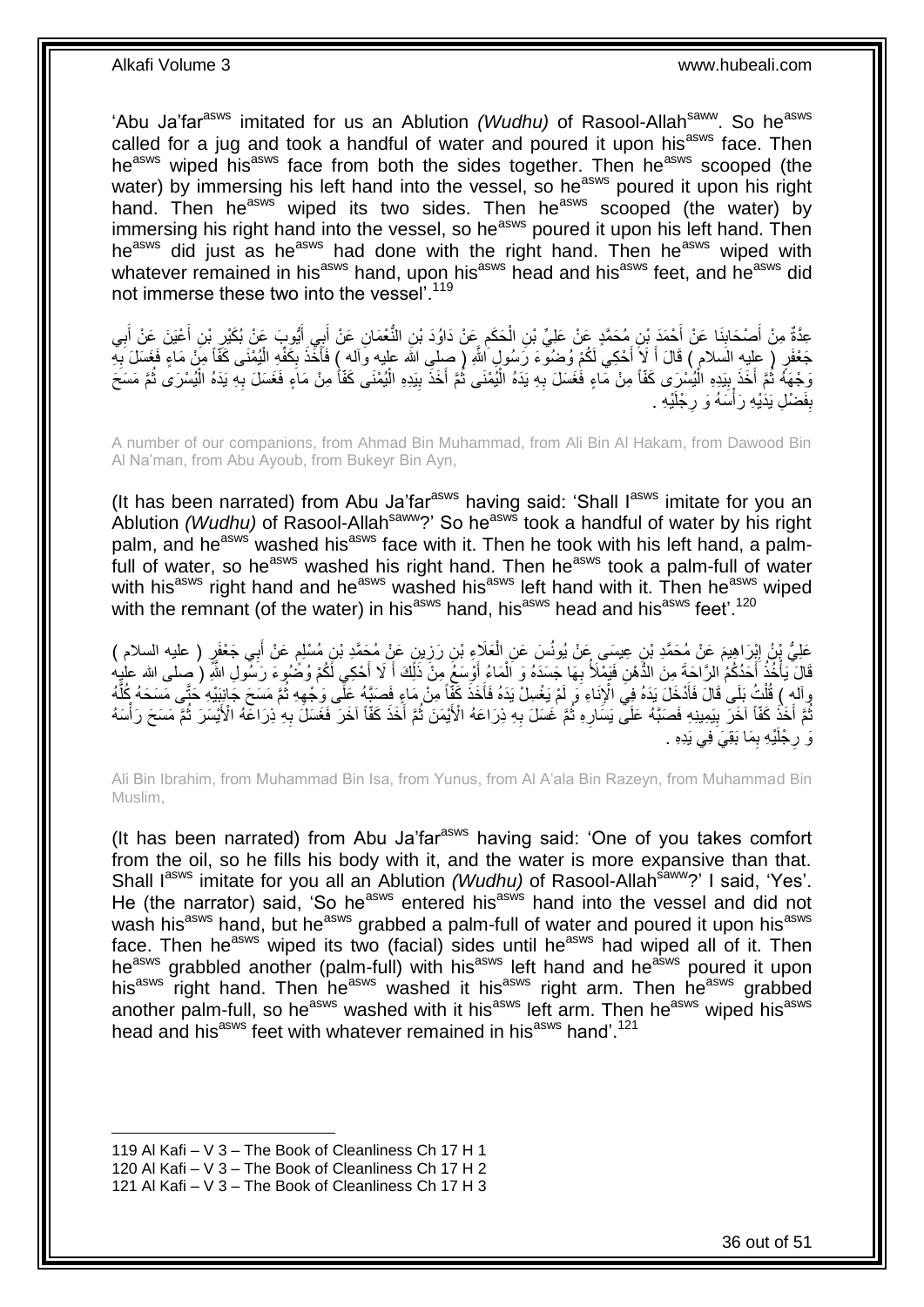; عَلِيٌّ عَنْ أَبِيهِ وَ مُحَمَّدُ بِنُ إِسْمَاعِيلَ عَنِ الْفَضْلِ بْنِ شَاذَانَ جَمِيعاً عَنْ حَمَّادِ بْنِ عِيسَى عَنْ حَرِيزٍ عَنْ زُرَارَةَ قَالَ قَالَ أَبُو ْ ¦ٍ **!** َ جَعْفَرٍ ( عَلَيه السلام ) أَ لَا أَحْكِي لَمُّمْ وُصِّوءَ رَسُولِ اللَّهِ ( صلى الله عليه وأله ) فَقُلْنَا بَلَى فَدَعَا بِقَعْبِ فِيهِ شَيْءٌ مِنْ مَاءٍ ثُمَّ ِ ْ ر<br>: وَصَعَّهُ بَيْنَ يَدَيْهِ ثُمَّ حَسَرَ ۚ عَنْ ذِرَاْعَيْهِ ثُمَّ غَمَسَ فِيهِ كَفَّهُ الْيُمْنَى ثُمَّ قَالَ هَكَذَا إِذَا كَانَتِ الْكَفُّ طَاهِرَةً ان<br>المقام المقام المقام المقام المقام المقام المقام المقام المقام المقام المقام المقام المقام المقام المقام المقا :<br>ا ُ ُ ْ

Ali, from his father, and Muhammad Bin Ismail, from Al Fazl Bin Shazaan, altogether from Hammad Bin Isa, from Hareyz, from Zurara who said,

'Abu Ja'far<sup>asws</sup> said: 'Shall l<sup>asws</sup> imitate for you all an Ablution *(Wudhu)* of Rasool-Allah<sup>saww</sup>?' So we said, 'Yes'. So he<sup>asws</sup> called for a jug wherein was some water. Then he<sup>asws</sup> placed it in front of him<sup>asws</sup>. Then he<sup>asws</sup> bared his<sup>asws</sup> arms. Then he<sup>asws</sup> immered his<sup>asws</sup> right palm into it, then said: 'This is how, when the palm was clean'.

ُّمَّ غَرَفَ فَمَلَأَهَا مَاءً فَوَضَعَهَا عَلَى جَبِينِهِ ثُمَّ قَالَ بِسْمِ اللَّهِ وَ سَدَلَهُ عَلَى أَطْرَافِ لِحْيَتِهِ ثُمَّ أَمَرَّ يَدَهُ عَلَى وَجْهِهِ وَ ظَاهِرِ جَبِينِهِ ِ **ِ** ُ ِ ِ ِ ِ َ ُ َم َّرًة َوا ِحَدًة

Then he<sup>asws</sup> scooped and filled it with water, so he<sup>asws</sup> placed it upon his<sup>asws</sup> forehead, then said: 'In the Name of Allah<sup>azwj</sup>', and poured it upon the sides of his<sup>asws</sup> beard. Then he<sup>asws</sup> passed his<sup>asws</sup> hand upon his<sup>asws</sup> face and the apparent of his<sup>asws</sup> forehead, once.

نُّعَ غَمَسَ يَدَهُ الْيُسْرَى فَغَرَفٍ بِهَا مِلْأَهَا ثُمَّ وَضَعَهُ عَلَى مِرْفَقِهِ الْيُمْنَى وَ أَمَرَّ كَفَّهُ عَلَى سِاعِدِهِ حَتَّى جَرَى الْمَاءُ عَلَى أَطْرَاف ْ ُ ْ َ ْ ُ **∶** أَصَابِعِهِ ثُمَّ غَرَفَ بِيَمِينِهِ مِلْأَهَا فَوَضِعَهُ عَلَى مِرْفَقِهِ الْمُشْرَى وَ أَمَرَّ كَفَّهُ عَلَى سَاعِدِهِ حَتَّى جَرَى الْمَاءُ عَلَى أَطْرَافٌ أَصَابِعِهِ َ :<br>ا **!** ُ **∶ ∶** َ ْ نَ مَسَحَ مُقَدَّمَ رَأْسِهِ ۖ وَ ظَهْرَ قَدَمَيْهِ بِبِلَّةِ يَسَارِهِ وَ بَقِيَّةِ بِلَّةِ يُمْنَاهُ َّ  $\frac{1}{2}$ ِ َّ ِ **!** :<br>ا

Then he<sup>asws</sup> immersed his<sup>asws</sup> left hand and he<sup>asws</sup> scooped a full palmful with it, then placed it upon his<sup>asws</sup> right elbow, and passed his<sup>asws</sup> palm upon his<sup>asws</sup> forearm until the water flowed upon the sides of his<sup>asws</sup> fingers, and wiped the front of his<sup>asws</sup> hand, and the back of his<sup>asws</sup> face with the remnants of his left, and remnants of his<sup>asws</sup> right hand'.

َّلِّلَ وَ قَالَ أَبُو جَعْفَرٍ ( عليه السلام ) إِنَّ اللَّهَ وَتْرٌ يُحِبُّ الْوَتْرَ فَقَدْ يُجْزِئُكَ مِنَ الْوُصْنُوءِ ثَلَاثُ غُرَفَاتٍ وَاحِدَةٌ لِلْوَجْهِ وَ اثْنَتَانِ ْ ِ ْ יֲ<br>י َ **ٔ** ْ **∶** لِلْذُرَاعَيْنِ وَ تَمْسَحُ بِبِّلَّةِ يُمْنَاكَ نَاصِيَتُكْ وَ مَا بَقِيَ مِنْ بِلَّةِ يَمِينِكَ ظَهْرَ قَذَمِكَ الْيُمْنَى وَ تَمْسَحُ بِبِلَّةِ يَسَارِكَ ظَهْرَ قَدَمِكَ الْيُسْرَى َّ ِ **ِ** ْ ِ َّ ِ **∶** ْ َّ

He (the narrator) said, 'And Abu Ja'far<sup>asws</sup> said: 'Allah<sup>azwj</sup> is Odd (One) and Loves the odd (numbers), so it would suffice you from the Ablution *(Wudhu)*, three scoops – one for the face, and two for the two arms, and you should wipe the forehead with the remnant of your right hand, and whatever remains of your right hand, the back of your right foot, and you should wipe the remnant of your left hand, the back of your left foot'.

قَالَ زُرَارَةُ قَالَ أَبُو جَعْفَرٍ ( عليه السلام ) سَأَلَ رَجُلٌ أَمِيرَ الْمُؤْمِنِينَ ( عليه السلام ) عَنْ وُضُوءِ رَسُولِ اللَّهِ ( صلى الله ْ َ َ َ عليه وأله ) فَحَكَى لَهُ مِثْلً ذَٰلِكَ . ْ

Zurara said, 'Abu Ja'far<sup>asws</sup> said: 'A man asked Amir Al-Momineen<sup>asws</sup> about an Ablution *(Wudhu)* of Rasool-Allah<sup>saww</sup>, so he<sup>asws</sup> imitated it for him similar to that<sup>' 122</sup>

عَلِيُّ بْنُ إِبْرَاهِيمَ عِنْ أَبِيهِ عَنِ ابْنِ أَبِي عُمَيْرٍ عَنْ عُمَرَ بْنِ أُنَّنِيَةَ عَنْ زُرَارَةَ وَ بُكَيْرٍ أَنَّهُمَا سَأَلَا أَبَا جَعْفَرٍ ( عليه السلام ) عَنْ َ َ ِ َ ِ َ ِ رُضَّوءِ رَسُولِ اللَّهِ ( صَلى اَلله عَليَه ۗ وآله )ً فَدَعَا بِطَسْتٍ أَوْ تَوْرٍ فِيهِ مَاءٌ فَغَمَسَ َيَدَهُ الْيُمْنَى فَغَرَفَ بِهَا غُرْفَةً فَصَبَّهَا عَلَى ْ َ ِ

122 Al Kafi – V 3 – The Book of Cleanliness Ch 17 H 4

1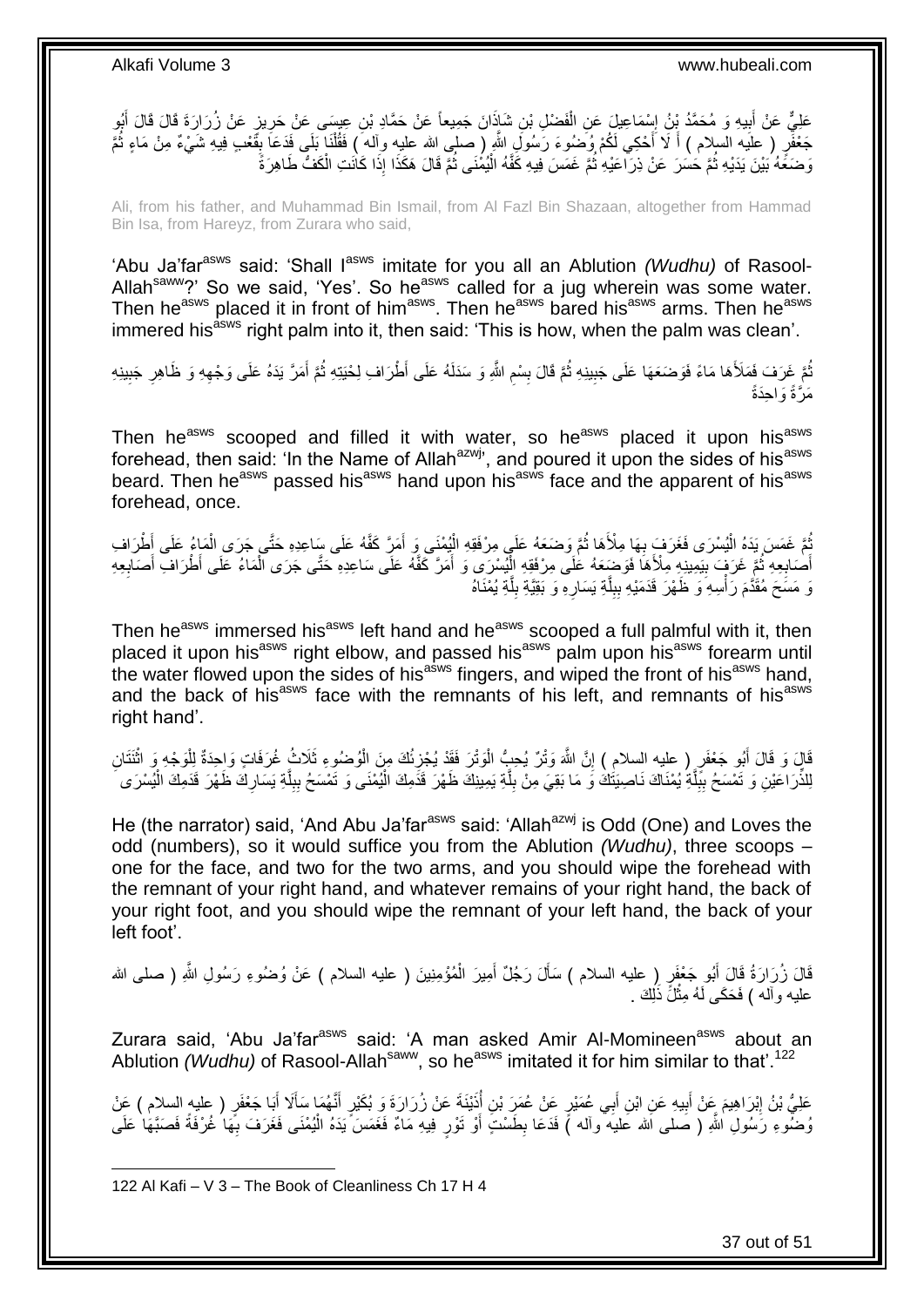وَجْهِهِ فَغَسَلَ بِهَا وَجْهَهُ ثُمَّ غَصَسَ كَفَّهُ الْيُسْرَى فَغَرَفَ بِهَا غُرْفَةً فَأَفْرَغَ عَلَى ذِرَاعِهِ الْيُمْنَى فَغَسَلَ بِهَا ذِرَاعَهُ مِنَ الْمِرْفَقِ إِلَى ْ ان<br>سال ِ لَ ِ ْ ِ ْ َ **∶** ْ الْكَفِّ لَا يَرُدُّهَا إِلَى الْمِرْفَقِ ثُمَّ غَمَسٍ كَفَّهُ الْيُمْنَى فَأَفْرَغَ بِهَا عَلَى ذِّرَاعِهِ الْيُسْرَى مِنَ الْمِرْفَقِ وَ صَنَعَ بِهَا مِثْلَ مَا صَنَعَ ْ ِ َ ا<br>ا .<br>• • • • ْ ∣∣<br>∶ **ٔ** ِ بِالْيُمْنَى ثُمَّ مَسَحَ رَأْسَهُ وَ قَدَمَيْهِ بِبَلَلِ كَفِّهِ لَمْ يُحْدِثْ لَهُمَا مَآءً جَدِيداً **∣** ا<br>ا ان<br>سا ֺ֦֖֟֟֓֕֟֟֓֕׆<br>֧֢**֛ ∶** 

Ali Bin Ibrahim, from his father, from Ibn Abu Umeyr, from Umar Bin Azina, from Zurara and Bukeyr,

(It has been narrated) both having asked Abu Ja'farasws about the Ablution *(Wudhu)* of Rasool-Allah<sup>saww</sup>. So he<sup>asws</sup> called for a tray, or bucket wherein was water. So he<sup>asws</sup> immersed his<sup>asws</sup> right hand in it and scooped with it a scoop (of water) and poured it upon his<sup>asws</sup> face, and he<sup>asws</sup> washed his<sup>asws</sup> face with it. Then he<sup>asws</sup> immersed his<sup>asws</sup> left palm and scooped with it a scoop (of water) and emptied it upon the right arm, washing his<sup>asws</sup> arm from the elbow up to the wrist, nor returning it back to the elbow (one-way motion). Then he<sup>asws</sup> immersed his<sup>asws</sup> right hand and emptied with it upon his<sup>asws</sup> left arm from the elbow, and did with it similar to what he<sup>asws</sup> did with the right hand. Then he<sup>asws</sup> wiped his<sup>asws</sup> heard and his<sup>asws</sup> feet with the remnant of (the water in) his<sup>asws</sup> plam, nor renewing for these both, the new water'.

ثُمَّ قَالَ وَ لَا يُدْخِلُ أَصَابِعَهُ تَحْتَ الشَّرَاكِ قَالَ ثُمَّ قَالَ إِنَّ اللَّهَ عَزَّ وَ جَلَّ يَقُولُ يا أَيُّهَا الَّذِينَ آمَنُوا إِذا قُمْتُمْ إِلَى الصَّلاةِ فَاغْسِلُوا َ ِ ُ **∶** َ ُ ا<br>ا ِ َّ ُوجُوهَكُمْ وَ أَيْدِيَكُمْ فَلَيْسَ لَهُ أَنْ يَدَعَ شَيْئاً مِنْ وَجْهِهِ إِلَّا غَسَلَهُ وَ أَمَرَ بِغَسْلٍ الْيَدَيْنِ إِلَى الْمِرْفَقَيْنَ فَلَيْسَ لَهُ أَنْ يَدَعَ شَيْئاً مِنْ َ ْ ِ ْ **∶** َ  $\frac{1}{2}$ ِ اُ َ لَ يَدَيْهِ إِلَىٰ الْمِرْفَقَيْنِ ٰ إِلَّا غَسَلَهُ لِأَنَّ اللَّهَ يَقُولُ فَاغْسِلُوا وُجُوهَكُمْ وَ أَيْدِيَكُمْ إِلَى الْمَرافِقِ ِ ْ  $\frac{1}{2}$ ْ ِ َ

Then he (the narrator) said: 'And he<sup>asws</sup> did not enter his<sup>asws</sup> fingers underneath the slipper-straps. Then he<sup>asws</sup> said: 'Allah<sup>azwj</sup> Mighty and Majestic is Saying **[5:6] O you** *who believe! When you rise up for Prayer, wash your faces and your hands*, therefore it is not for him that he should leave anything from his face except that he washes it, and Commanded with the washing of the hands up to the elbow, therefore it is not for him that he leaves anything from his hands up to the two elbows except that he washes it because Allah<sup>azwj</sup> is Saying *[5:6] wash your faces and your hands as far as the elbows*.

ثُمَّ قَالَ وَ امْسَحُوا بِرُؤُسِكُمْ وَ أَرْجُلَكُمْ إِلَى الْكَعْبَيْنِ فَإِذَا مَسَحَ بِشَيْءٍ مِنْ رَأْسِهِ أَوْ بِشَيْءٍ مِنْ قَدَمَيْهِ مَا بَيْنَ الْكَعْبَيْنِ إِلَى أَطْرَافِ<br>يَمَّمَ اللَّهُ الْمَسْجُوا بِرُؤُسِكُ ِ ْ ِ اُ ِ ِ َ ِ ْ الْأَصَابِعِ فَقَدْ أَجْزَأَهُ َ  $\zeta$ 

Then He<sup>azwj</sup> Said **[5:6] and wipe your heads and your feet to the ankles**. Thus if he were to wipe with something from his head, or with something from his feet what is between the two ankles up to the sides of the toes, so it would suffice him'.

قَالَ فَقُلْنَا أَيْنَ الْكَعْبَانِ قَالَ هَاهُنَا يَعْنِي الْمَفْصِلَ دُونَ عَظْمِ السَّاقِ فَقُلْنَا هَذَا مَا هُوَ فَقَالَ هَذَا مِنْ عَظْمِ السَّاقِ وَ الْكَعْبُ أَسْفَلُ ْ ِ ْ ْ َ ْ َ ْ ِ بِنْ ذَلِكَ فَقُلْنَا أَصْلَحَكَ اللَّهُ فَالْغُرْفَةُ الْوَّاحِدَةُ تُجْزِئُ لِلْوَجْهِ وَ غُرْفَةٌ لِلذِّرَاعِ قَالَ نَعَمْ إِذَا بَالَغْتَ فِيهَا وَ الثَّنْتَانِ تَأْتِيَانِ عَلَى ذَلِكَ ِ ر<br>ا ِ ْ ْ َ ْ ،<br>أ ِّ ِه . ُكل ِّ

He (the narrator) said: 'We said, 'Where are the two ankles?' He<sup>asws</sup> said: 'Over here. meaning the joint bellowed the bones of the leg'. So we said, 'This, what is it  $(exactly)?'$  So he<sup>asws</sup> said: 'This is from the bone of the leg, and the ankle is below from that'. So we said, 'May Allah<sup>azwj</sup> Keep you<sup>asws</sup> well! So the one scoop (of water) would suffice for the face, and a scoop (each) for the arms?' He<sup>asws</sup> said: 'Yes, when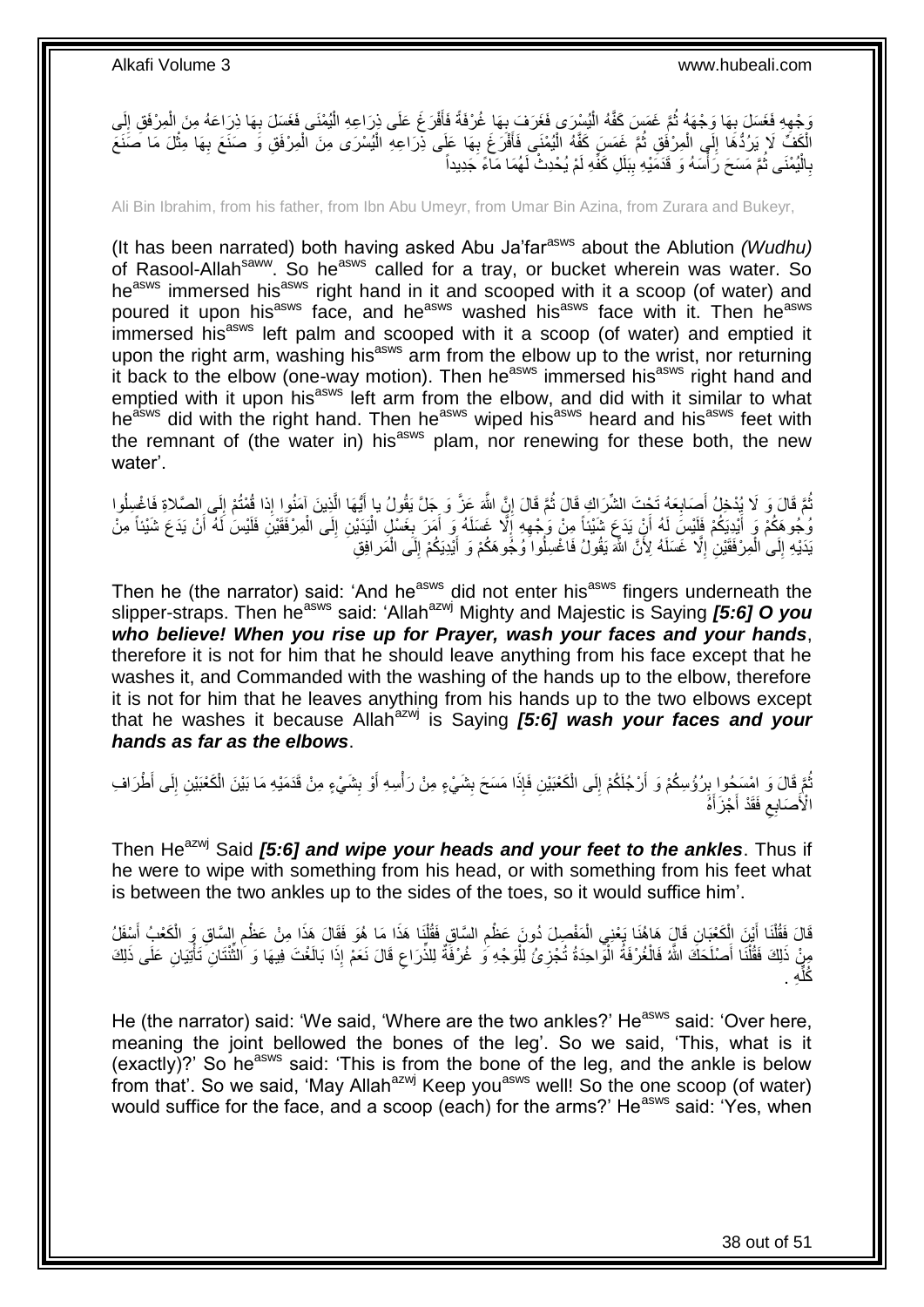you exceed in it, and the two (is the most which would) would both come to be upon that, all of it'.<sup>123</sup>

مُحَمَّدُ بْنُ الْحَسَنِ وَ غَيْرُهُ عَنْ سَفْلِ بْنِ زِيَادٍ عَنِ ابْنِ مَحْبُوبِ عَنِ ابْنِ رِبَاطٍ عَنْ يُونُسَ بْنِ عَمَّارٍ قَالَ سَأَلْتُ أَبَا عَبْدِ اللَّهِ ( َ ْ ĺ ِ ِ عليه السلام ) عَنِ الْوُضُوءِ لِلصَّلَاةِ فَقَالَ مَرَّةٌ مَرَّةٌ . ْ

Muhammad Bin Al Hassan, and someone else, from sahl Bin Ziyad, from Ibn Mahboub, from Ibn Rabaat, from Yunus Bin Ammar who said,

'I asked Abu Abdullah<sup>asws</sup> about the Ablution *(Wudhu)* for the *Salaat*, so he<sup>asws</sup> said: '(Washing the face) once, (washing the hands) once'.<sup>124</sup>

عِدَّةٌ مِنْ أَصْحَابِنَا عَنْ أَحْمَدَ بْنِ مُحَمَّدٍ وَ أَبِي دَاوُدَ جَمِيعاً عَنِ الْحُسَيْنِ بْنِ سَعِيدٍ عَنْ فَضَالَةَ بْنٍ أَيُّوبَ عَنْ جَمَّادِ بْنِ عُثْمَانَ َ ِ َ ْ َ ْ مَنْ عَلِيٍّ بْنِ الْمُغِيرَةِ عَنْ مَيْسَرَةَ عَنْ أَبِيَ جَعْفَرٍ ( عليه السلام ) قَالَ الْوُضُوءُ وَاحِدَةٌ وَالحِدَةٌ وَ وَصَفَ الْكَعْبَ فِي ظَهْرِ ْ َ ْ ْ ِ . ِ َقَدم ْ ال

A number of our companions, from Ahmad Bin Muhammad and Abu Dawood, altogether from Al Husayn Bin Saeed, from Fazalat Bin Ayoub, from Hammad Bin Usman, from Ali Bin Al Mugheira, from Maysara,

(It has been narrated) from Abu Ja'far<sup>asws</sup> having said: 'The Ablution *(Wudhu)* is one (washing), one (washing)', and he<sup>asws</sup> described the ankles regarding the back of the feet' $125$ 

الْحُسَيْنُ بْنُ مُحَمَّدٍ عَنْ عَبْدِ اللَّهِ بْنِ عَامِرٍ عَنْ عَلِيٍّ بْنِ مَهْزِيَارَ عَنْ مُحَمَّدٍ بْنِ يَخِيَى عَنْ حَمَّادٍ بْنِ غُثْمَانَ قَالِ كُنْتُ قَاعِداً عِنْدَ<br>ا ِ **ٔ** أَبِي عَلَّدِ اللَّهِ ( عَليهِ السلام ) فَدَعَا بِمَأْءٍ فَمَلَأَ بِهِ كَفَّهُ فَعَمَّ بِهِ وَجْهَهُ ثُمَّ مَلَأَ كَفَّهُ فَعَمَّ بِهِ يَدَهُ الْهُمْنَى ثُمَّ مَلَأَ كَفَّهُ فَعَمَّ بِهِ يَدَهُ ُ ِ **∶** ِ َ ِ ر<br>: ْ ِ الْيُسْرَى ثُمَّ مَسَحَ عَلَى رَأْسِهِ وَ رِجْلَيْهِ وَ قَالَ هَذَا وُضُوءُ مَنْ لَمْ يُحْدِثْ حَدَثَاً يَعْنِي بِهِ الْتَّغَدِّيَ فِي الْوُضُوءِ . **∶** ِ **ٔ** ُ ْ

Al Husayn Bin Muhammad, from Abdullah Bin Aamir, from Ali Bin Mahziyar, from Muhammad Bin Yahya, from Hammad Bin Usman who said,

'I was seated in the presence of Abu Abdullah<sup>asws</sup>, so he<sup>asws</sup> called for the water. Then he<sup>asws</sup> filled his<sup>asws</sup> palm with it and impacted his<sup>asws</sup> face with it. Then he<sup>asws</sup> filled his<sup>asws</sup> palm and impacted his<sup>asws</sup> right hand with it. Then he<sup>asws</sup> filled his palm and impacted his<sup>asws</sup> left hand with it. Then he<sup>asws</sup> wiped upon his<sup>asws</sup> head and his feet and said: 'This is an Ablution *(Wudhu)* of the one who does not have a newly occurring event, meaning by it the transgression regarding the Ablution *(Wudhu)*' (innovation). 126

عَلِيُّ بِنُ مُحَمَّدٍ وَ مُحَمَّدُ بْنُ الْحَسَنِ عَنْ سَهْلِ بْنِ زِيَادٍ وَ عَلِيُّ بْنُ إِبْرَاهِيمَ عَنْ أَبِيهِ وَ مُحَمَّدُ بْنُ يَحْيَى عَنْ أَحْمَدَ بْنِ مُحَمَّدٍ ِ َ ِ ِ َ جَمِيْعاً عَنْ أَحْمَدَ بْنِ مُحَمَّدِ بْنِ أَبِيَ نَصْرٍ عَنْ عَلَدِ الْمَرِيمِ قَالَ سَأَلْتُ أَبَا عَلْدِ اللَّهِ (َ عليه السلام ) عَنِ الْوُضُوءِ فَقَالَ مَا كَانَ َ َ ْ َ ْ ۱Ì ِ **∶** ْ رُضُوءُ عَلِيٍّ ( عليهُ السلام ) إِلَّا َمَرَّةً مَرَّةً . ِ

Ali Bin Muhammad and Muhammad Bin Al Hassan, from Sahl Bin Ziyad, and Ali Bin Ibrahim, from his father and Muhammad Bin Yahya, from Ahmad Bin Muhammad, altogether from Ahmad Bin Muhammad Bin Abu Nasr, from Abdul Kareem who said,

 Al Kafi – V 3 – The Book of Cleanliness Ch 17 H 5 Al Kafi – V 3 – The Book of Cleanliness Ch 17 H 6 Al Kafi – V 3 – The Book of Cleanliness Ch 17 H 7 Al Kafi – V 3 – The Book of Cleanliness Ch 17 H 8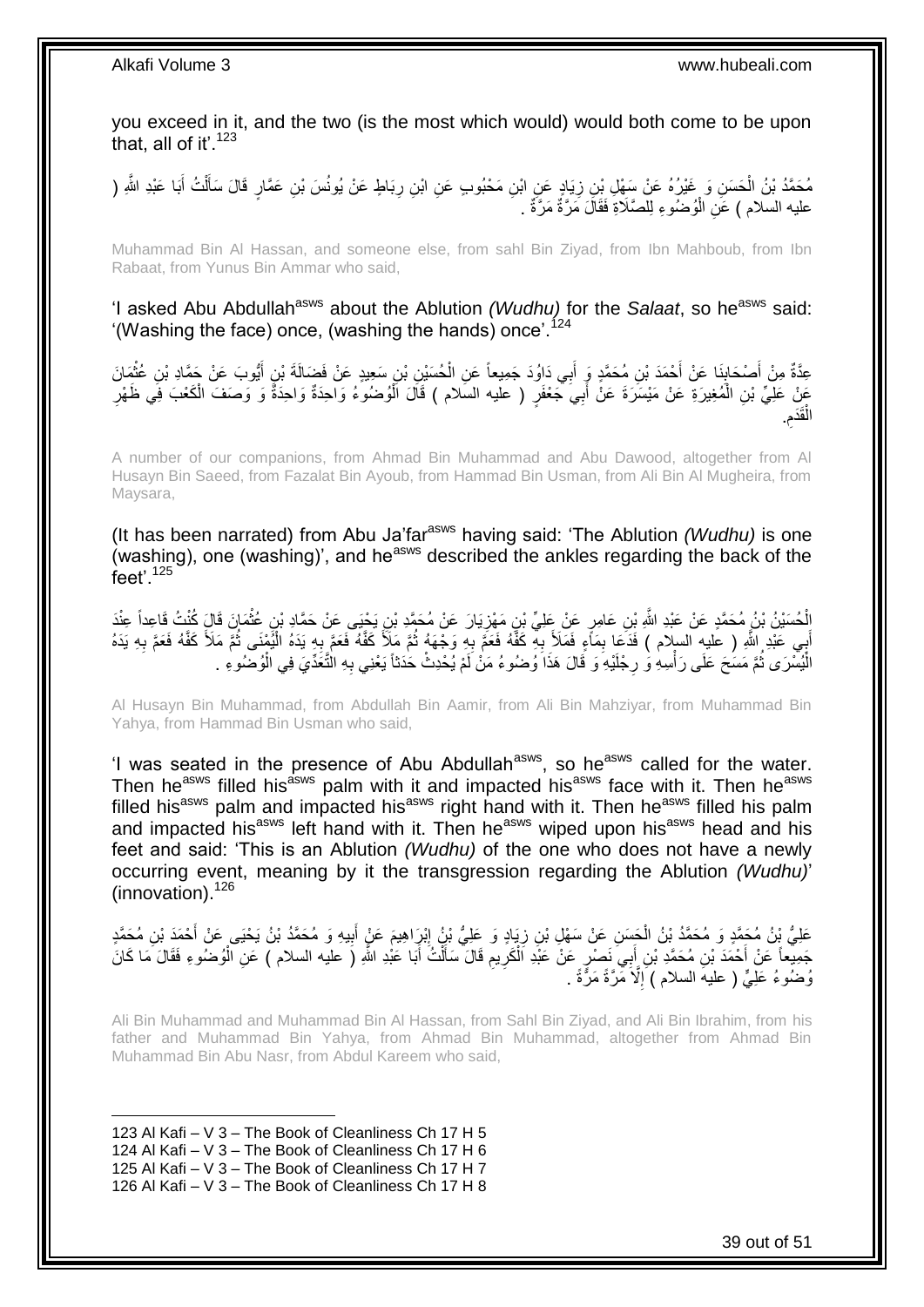'I asked Abu Abdullah<sup>asws</sup> about the Ablution *(Wudhu)*, so he<sup>asws</sup> said: 'What was the Ablution *(Wudhu)* of Ali<sup>asws</sup> except for one (washing), one (washing)'.

هَذَا ذَلِيلٌ عَلَى أَنَّ الْوُضُوءَ إِنَّمَا هُوَ مَرَّةٌ مَرَّةٌ لِأَنَّهُ ( صلوات الله عليه ) كَانَ إِذَا وَرَدَ عَلَيْهِ أَهْرَانِ كِلاَهُمَا لِلَّهِ طَاعَةٌ أَخَذَ ِ ْ َ ِ َ َأَخْوَطِهِمَا وَ أَشَدِّهِمَا عَلَى بَدَنِهِ وَ إِنَّ الَّذِي جَاءَ عَنْهُمْ ( عليهم السِلام ) أَنَّهُ قَالَ الْوُصْنُوءُ مَرَّتَانِ إِنَّهُ هُوَ لِمَنْ لَمْ يُقْنِعُهُ مَرَّةٌ وَ<br>: َ ِ َ **∶** ِ ْ َ َّ <u>֖֖֚֚֚֚֚֓</u> اَسْتَزَادَهُ فَقَالَ مَرَّتَانِ ثُمَّ قَالَ وَ مَنْ زَادَ عَلَى مَرَّتَيْنِ لَمْ يُؤْجَرْ وَ هَذَا أَقْضَى غَايَةِ الْحَدِّ فِي الْوُضُوَعَ الَّذِي مَنْ تَجَاوَزَهُ أَنِمَ وَ لَمْ ْ َ .<br>• • • • َ َّ ْ يَكُنْ لَهُ وُضوءٌ وَ كَانَ كَمَنْ صَلَّى الظُّهْرَ خَمْسَ رَكَٰعَاتٍ وَ لَوْ لَمْ يُطْلِقٌ ( عليه السلام ) فِي الْمَرَّتَيْنِ لَكَانَ سَبِيلُهُمَا سَبِيلَ ْ ِ  $\overline{a}$ ِ الثَّلَاثِ . **:** 

(Al-Kulayni said), 'This is proof upon (the fact) that the Ablution *(Wudhu)*, rather, is once, once, because he<sup>asws</sup>, had two orders to him<sup>asws</sup>, both of these would be in obedience to Allah<sup>azwj</sup>, to be on the safe side, and taking to the most difficult one upon his body, and that which has come from them<sup>asws</sup> is that he<sup>asws</sup> said: 'The Ablution *(Wudhu)* is twice', is for the one who is not certain of once, and increases it, thus he<sup>asws</sup>, said: 'Twice'. Then he<sup>asws</sup> said: 'The one who increases upon twice would not be Recompensed', and this the very maximum limit regarding the Ablution *(Wudhu)* which, if one were to exceed it, would sin, and an Ablution *(Wudhu)* would not happen to be for him, and he would be like the one who prays the Zohr *Salaat* with five Cycles; and had he<sup>asws</sup> not given the slack regarding the twice, it would have led the way to the three'.

ُ وَ رُوِيَ فِي رَجُلٍ كَانَ مَعَهُ مِنَ الْمَاءِ مِقْدَارُ كَفٍّ وَ حَضَرَتِ الصَّلَاةُ قَالَ فَقَالَ يَقْسِمُهُ أَثْلَاثًا ثُلُثٌ لِلْوَجْهِ وَ ثُلُثٌ لِلْيَدِ الْيُمْنَى وَ **ٔ** َ ْ ِ ْ ْ ُ ْ ثُلُثٌ لِلْيَدِ الْمُيسْرَى ًوَ يَمْسَحُ بِالْبِلَّةِ رَأْسَهُ وَ رِجْلَيْهِ ـ ֺ֖֦֧֦֦֪֦֖֦֖֦֖֞֟֟֟֟֟֟֟֟֟֟֟֟֟֟֟֟֟֟֟֟֟֟֟֟֟֓֞֟֟֞֟֞֟ :<br>ا ُ ِ **ٔ** َّ **ِ** ْ ِ

And it is reported regarding a man who had with him water of the measurement of a palmfull, and the *Salaat* presented itself. So heasws said: '(Divide it) into thirds – a third for the face, and a third for the right hand, and a third for the left hand, and he would wipe with the remnant, his head and his feet'.<sup>127</sup>

**ِن َو َكْي َف ُيْغ َسلُ َرا َعْي ِذي ُيْغ َسلُ َو الذِّ َو ْج ِه الَّ باب َحِّد الْ**

### <span id="page-39-0"></span>**Chapter 18 – Limit of the face which should be washed, and the two arms, and how to wash**

عَلِيُّ بْنُ إِبْرَاهِيمَ عَنْ أَبِيهِ وَ مُحَمَّدُ بْنُ إِسْمَاعِيلَ عَنِ الْفَضْلِ بْنِ شَاذَانٍ جَمِيعاً عَنْ حَمَّادِ بْنِ عِيسَى عَنْ حَرِيزٍ عَنْ زُرَارَةَ قَالَ<br>وَأَنْ يَوْمُ يَوْمُ يَوْمُ عَنْ أَبِيهِ وَ مُحَمَّدُ ْ ِ ¦ ِ قُلْتُ لَهُ أَخْيِرْنِي عَنْ حَدِّ الْوَجْهِ الَّذِي يَنْبَغِي لَهُ أَنْ يُوَضَّأِ الَّذِي قَالَ اللَّهُ عَزَّ وَ جَلَّ فَقَالَ الْوَجَهُ الَّذِي أَمَرَ اللَّهُ تَعَالَى بِغَسْلِهِ الَّذِي َّ ْ ।<br>इ َ ْ َّ **∶** َ َّ ْ َّ َ َ َ لَا يَنْبَغِي لِأَجِدٍ ۖ أَنْ يَزِيدَ عَلَيْهِ وَ لَا يَنْقُصَ مِّنْهُ إِنْ زَادَ عَلَيْهِ لَمْ يُؤْجَرْ وَ إِنّْ نَقَصَ مِنْهُ أَثِمَ مَا دَارَتْ عَلَيْهِ السَّبَابَةُ وَ الْوُسْطَي وَ ِ ِ ِ َ ْ الْإِنْهَامُ مِّنْ قُصَاصِ الرَّأْسِ إِلَى الذَّقَنِ وَ مَا جَرَتْ عَلَيْهِ الْإِصْبَعَانِ مِنَ الْوَجْهِ مُسْتَدِيراً فَهُوَ مِنَ الْوَجْهِ وَ مَا سِوَى ذَلِكَ فَلَيْسَ ْ  $\frac{1}{2}$ **ٔ** ْ َو ْج ِه ْ مِنَ الْم

Ali Bin Ibrahim, from his father, and Muhammad Bin Ismail, from Al Fazl Bin Shazaan, altogether, fromHammad Bin Isa, from Hareyz, from Zurara who said,

'I said to him<sup>asws</sup>, 'Inform me about the extent of the face which is befitting for one that he washes for the Ablution *(Wudhu)* which Allah<sup>azwj</sup> Mighty and Majestic Speaks of?' So he<sup>asws</sup> said: 'The face which Allah<sup>azwj</sup> the Exalted Commanded with its washing is that which is not befitting for anyone to increase upon, nor be deficient from it; if he exceeds upon it, he would not be Recompenses, and if he is deficient

1 127 Al Kafi – V 3 – The Book of Cleanliness Ch 17 H 9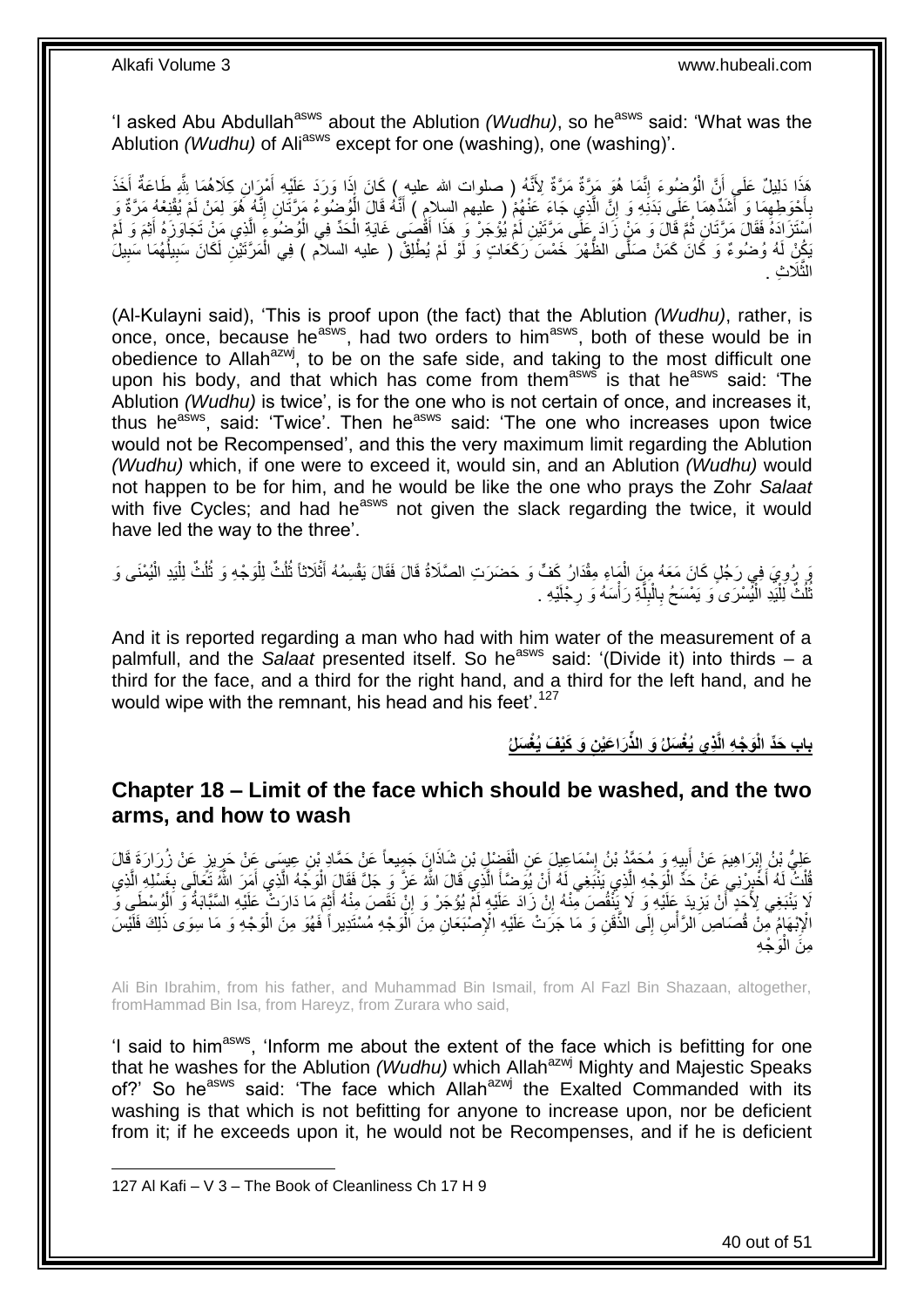from it, he would sin, is what the index finder, and the middle finger, and the thumb would circumvent from the front of the head to the chin, and what the two fingers flow upon from the face, encircling, so it is from the face, and whatever is besides that, so it is not from the face'.

> قُلْتُ الصُّدْغُ لَيْسَ مِنَ الْوَجْهِ قَالَ لَا . ْ ْ

I said, 'The temples (sides of the forehead) is not from the face?' He<sup>asws</sup> said: 'No'.<sup>128</sup>

مُحَمَّدُ بْنُ يَحْيَى عَنْ أَحْمَدَ بْنِ مُحَمَّدٍ وَ مُحَمَّدٍ بْنِ الْحُسَيْنِ عَنْ صَفْوَانَ عَنِ الْعَلَاءِ عَنْ مُحَمَّدِ بْنِ مُسْلِمٍ عَنْ أَحَدِهِمَا ( عليهما َ م ْ ْ السلام ) قَالَ سَأَلْتُهُ ۚ عَنِ الرَّجُلِّ يَتَوَضَّأُ أَ يُبَطِّنُ لِخَيْتَهُ قَالَ ۖ لَا ۚ ـ َ ۔<br>ا ֦֧֦֧֦֧֦֦֧֦֧֦֧֦֧֦֧֦֧֦֧֦֧֦֪֪֪֦֪֪֦֟֟֟֓֕֟֓֟֓֕֟֓֡֟֓֟֓֟֓֟֓֡֟֟֓֡֟֟֓֡֟֓֟֓֡֟֓֞֟֟֓֡֟֓֡֟֓֟֓֟֓֟֓֟֓֟֓֟֓֞֟֟ َ

Muhammad Bin Yahya, from Ahmad Bin Muhammad, and Muhammad Bin Al Husayn, from Safwan, from Al A'ala, from Muhammad Bin Muslim,

(It has been narrated) from one of the two  $5<sup>th</sup>$  or  $6<sup>th</sup>$  Imam<sup>asws</sup>), said, 'I asked him<sup>asws</sup> about the man who performs Ablution *(Wudhu)*, should he (wash) the interior of his beard?' He<sup>asws</sup> said: 'No'.<sup>129</sup>

جُمَّدُ بْنُ يَحْيَى عَلِّ عَبْدِ اللَّهِ بْنِ مُحَمَّدِ بْنِ عِيسَى عَنْ أَبِيهِ عَنٍ ابْنِ الْمُغِيرَةِ عَنِ السَّكُونِيِّ عَنْ أَبِي عَبْدِ اللَّهِ ( عِليه السلام )<br>ـ ْ ِ َ َ قَالَ قَالَ رَسُولُ اللَّهِ ( صلـى الله عليه وأله َ) لَا تَضْرِبُوا وُجُوهَكُمْ بِالْمَاءِ ضَرْباً إِذَا تَوَضَّأْتُمْ وَ لَكِنْ شُنُّوا الْمَاءَ شُنّاً . ِ ْ ْ ْ ِ

Muhammad Bin Yahya, from Abdullah Bin Muhammad Bin Isa, from his father, from Ibn Al Mugheira, from Al Sakuny,

(It has been narrated) from Abu Abdullah<sup>asws</sup> having said: 'Rasool-Allah<sup>saww</sup> said: 'Do not wipe your faces with the water with striking when you perform your Ablution *(Wudhu)*s, but gently splash the water with a gentle splashing'.<sup>130</sup>

عَلِيُّ بِنُ مُحَمَّدٍ عَنْ سَهْلِ بْنِ زِيَادٍ عَنْ إِسْمَاعِيلَ بْنِ مِهْرَانَ قَالَ كَتَبْتُ إِلَى الرِّضَا ( عليه السلام ) أسألُهُ عَنْ حَدِّ الْوَجْهِ فَكَتَبَ ׇ**֓** ِ ْ ا<br>ا اً<br>ا َ ِ مِنْ أَوَّلِ الشَّعْرِ إِلَى آخِرِ الْوَجْهِ وَ كَذَلِكَ الْجَبِينَيْنِ <sub>ـ</sub> ِ ْ ْ ِ  $\frac{1}{2}$ ِ َ

Ali Bin Muhammad, from Sahl Bin Ziyad, from Ismail Bin Mihran who said,

'I wrote to Al-Reza<sup>asws</sup> asking him<sup>asws</sup> about the extent of the face (to be washed for the Ablution *(Wudhu)*). So he<sup>asws</sup> wrote: 'From the beginning of the hair up to the end of the face, and like that are the two brows'.<sup>131</sup>

**∶** مُحَمَّدُ بْنُ الْحَسَنِ وَ غَيْرُهُ عَنْ سَهْلِ بْنِ زِيَادٍ عَنْ عَلِيِّ بِنِ الْحَكَمِ عَنٍ الْهَيْثَمِ بْنِ عُرْوَةِ التَّمِيمِيِّ قَالَ سَأَلْتُ أَبَا عَبْدِ اللَّهِ ( عليه<br>. َ ْ َ ِ  $\ddot{\phantom{0}}$ ْ ِ ْ السلامِ ) عَنْ قَوْلِ اللَّهِ عَزَّ وَ جَلَّ فَاغْسِلُوا وُجُوهَكُمْ وَبِّ أَيْدَنِكُمْ إِلَى الْمَرافِقِ فَقُلْتُ هَكَذَا وَ مَسَخْتُ مِنْ ظَهْرِ كَفِّي إِلَى الْمِرْفَقِ ْ ْ  $\frac{1}{2}$ َ ْ ِ ِ فَقَالَ لَيْسَ هَكَذَا تَنْزِيلُهَا إِنَّمَا هِيَ فَاغْسِلُوا وُجُوهَكُمْ وَ أَيْدِيَكُمْ مِنَ الْمَرَافِقِ ثُمَّ أَمَرَّ يَدَهُ مِنْ مِرْفَقِهِ إِلَى أَصَابِعِهِ بِ َ ُ ْ َ ِ ا<br>ا ِ ِ َ ِ

Muhammad Bin Al Hassan, and someone else, from Sahl Bin Ziyad, from Ali Bin Al Hakam, from Al Haysam Bin Urwa Al Tameemi who said,

'I asked Abu Abdullah<sup>asws</sup> about the Words of Allah<sup>azwj</sup> Mighty and Majestic **[5:6]** *wash your faces and your hands as far as the elbows*. I said, 'Like this?' – and I

1 Al Kafi – V 3 – The Book of Cleanliness Ch 18 H 1 Al Kafi – V 3 – The Book of Cleanliness Ch 18 H 2 Al Kafi – V 3 – The Book of Cleanliness Ch 18 H 3 Al Kafi – V 3 – The Book of Cleanliness Ch 18 H 4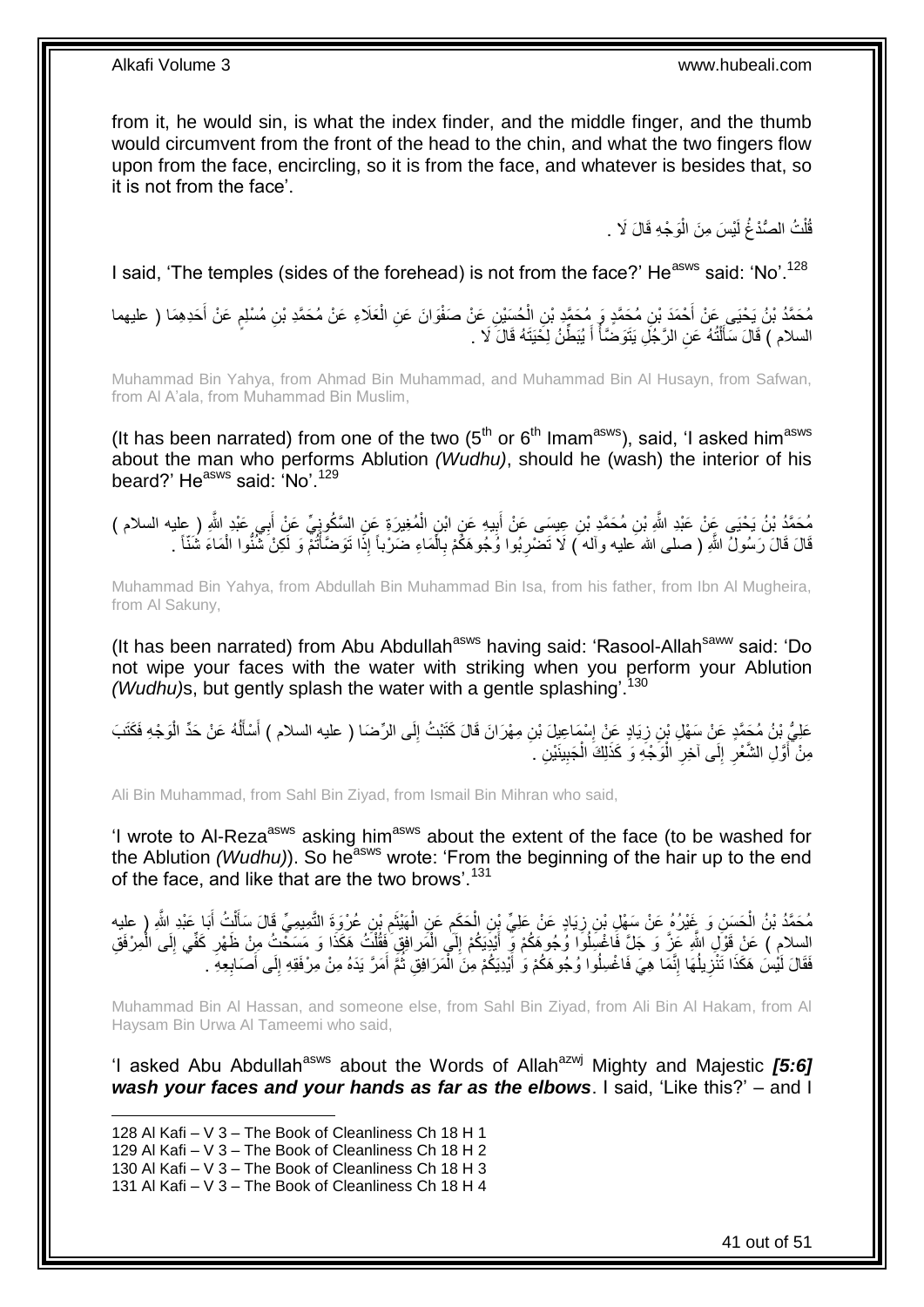wiped the back of my palm up to the elbow'. So he<sup>asws</sup> said: 'Not like this. Descend it. But rather, it (the Verse is) *[5:6] wash your faces and your hands from the*  elbows'. Then he<sup>asws</sup> passed his<sup>asws</sup> hand from his<sup>asws</sup> elbow down to his<sup>asws</sup> fingers'.<sup>132</sup>

عَلِيُّ بْنُ إِبْرَاهِيمَ عَنْ أَخِيهِ إِسْحَاقَ بْنِ إِبْرِاهِيمَ عَنْ مُحَمَّدِ بْنِ إِسْمَاعِيلَ بْنِ بَزِيعٍ عَنْ أَبِي الْحَسَنِ الرِّصَا ( عليه السلام ) قَالَ **ֽ**ו ْ َ ٍ ِ ।।<br>ऽ ِ ِ َ َفَرَضَ اللَّهَ عَلَى النِّسَاءِ فِي الْوُصْنُوءِ لِلَصَّلَاةِ أَنْٰ يَبْتَدِئْنَ بِبَاطِنِّ أَذْرُعِهِنَّ وَ فِي الرُّجَالِ بِظَّاهِرِ الذِّرَاعِ . ِ **ٔ** َ **!** اُ ْ ِ ِ ِ

Ali Bin Ibrahim, from his father Is'haq Bin Ibrahim, from Muhammad Bin Ismail Bin Bazie,

(It has been narrated) from Abu Al-Hassan Al-Reza<sup>asws</sup> having said: 'Allah<sup>azwj</sup> Necessitated upon the women regarding the Ablution *(Wudhu)* for the *Salaat* that they should be beginning with the inside of their arms, and regarding the men, with the back of the arm' (first).<sup>133</sup>

֧֧֖֖֧֧֧֧֚֚֚֝֝֝֝֝֟֓֟֓֟֓֟֓֝֬֟֓֟֓֝֬֟֓֟֓֟֓֝֬֝֓֝ عَلِيُّ بْنُ إِبْرَاهِيمَ عَنْ أَبِيهِ عَنِ ابْنِ أَبِي نَجْرَانَ عَنْ عَاصِمِ بْنِ حُمَيْدٍ عَنْ مُحَمَّدِ بْنِ مُسْلِمٍ عَنْ أَبِي جَعْفَرٍ ( عليه السلام ) قَالَ ِ َ **!** َ َ سَأَلَٰثَهُ عَنِّ الْأَقْطَعِ الْيَدِ وَ الرِّجَْلِ قَالَ يَغْسِلُهُمَا ۚ. ٔ<br>ا ْ ِ ֦֖֦֖֦֖֪֦֦֖֪֦֖֪֦֪֦֪֦֪֦֪֦֪֦֪֦֪֪֦֧֦֡֟֟֟֟֟֟֟֟֟֟֟֟֟֟֟֟֟֟֟֟֟֟֟֟֟֟֟֟֟֬֟֩֕֞֟֩֞֟֞֟֞֟֟֟֟֟֩֞֞֟֞֟֟֟֟֟֟֟֟֟ َ

Ali Bin Ibrahim, from his father, from Ibn Abu Najran, from Aasim Bin Humeyd, from Muhammad Bin Muslim,

(It has been narrated) from Abu Ja'far $a$ <sup>asws</sup>, said, 'I asked him<sup>asws</sup> about the cut hand (injury) and the leg.  $He^{asws}$  said: 'He should wash both'.<sup>134</sup>

َ عَنْهُ عَنْ أَبِيهٍ عَنِ ابْنِ أَبِي عُمَيْرٍ عَنْ رِفَاعَةَ وَ مُحَمَّدُ بْنُ يَحْيَى عَنْ أَحْمَدَ بْنِ مُحَمَّدٍ عَنِ الْحَسَنِ بْنِ عَلِيٍّ عَنْ رِفَاعَةَ قَالَ<br>وَ عَنْهُ عَنْ أَبِيهٍ عَنْ رِفَاعَةَ قَالَ َ ِ َ **!** َ ِ سَأَلْتُ أَبَا عَبْدَ اللَّهِ ( َعليهَ السَّلام ) عَنِ الْأَقْطَعِ قَالَ يَغْسِلُ مَا قُطِعَ مِنْهُ .  $\zeta$ َ ْ َ

And from him, from his father, from Ibn Abu Umeyr, from Rafa'at, and Muhammad Bin Yahya, from Ahmad Bin Muhammad,

(It has been narrated) from Al-Hassan Bin Ali, from Rafa'at who said, 'I asked Abu Abdullah<sup>asws</sup> about the cut (hand or leg). He<sup>asws</sup> said: 'He should wash what has been cut off from'.<sup>135</sup>

مُحَمَّدُ بْنُ يَحْيَى عَنِ الْعَمْرَكِيِّ عَنْ عَلِيِّ بْنِ جَعْفَرٍ عَنْ أُخِيهِ مُوسَى بْنِ جَعْفَرٍ ( عليه السلام ) قَالَ سَأَلْتُهُ عَنْ رَجُلٍ قُطِعَتْ َ ْ ْ ĺ يَدُهُ مِنَ الْمِرْفَقِ كَيْفَ يَتَوَضَّأُ قَالَ يَغْسِلُ مَا بَقِيَ مِنْ عَضُدِهِ . ∫<br>∫ ْ

Muhammad Bin Yahya, from Al Amraky,

1

(It has been narrated) from Ali son of Ja'far<sup>asws</sup>, from his brother<sup>asws</sup> Musa<sup>asws</sup> Bin Ja'far<sup>asws</sup>, said, 'I asked him<sup>asws</sup> about a man with a hand cut off from the elbow, 'How would he perform the Ablution *(Wudhu)*?' He<sup>asws</sup> said: 'He should wash whatever remains from his limb'.<sup>136</sup>

مُحَمَّدُ بْنُ يَحْبَى عَزْرٍ أَحْمَدَ بْنِ مُحَمَّدٍ عَنِ ابْنِ فَضَّالٍ عَنٍ ابْنِ بُكَيْرٍ عَنْ زُرَارَةَ قَالَ سَأَلْتُ أَبَا جَعْفَرٍ ( عليه السلام ) أَنَّ أَنَاساً َ ر<br>اُ َ َ ْ ĺ ِنْقُولُونَ ۚ إِنَّ بَطْنَ الْأَذْنَيْنِ مِنَ ۖ أَلْوَجْهِ وَ ظَـَّهْرَ هُمَا مِنَ اَلرَّأْسِۖ فَقَّالَ لَيْسَ عَلَيْهِمَا غَسْلٌ وَ لَا مَسْحٌ ۚ . ِ ،<br>أ ْ ِ

132 Al Kafi – V 3 – The Book of Cleanliness Ch 18 H 5

133 Al Kafi – V 3 – The Book of Cleanliness Ch 18 H 6

134 Al Kafi – V 3 – The Book of Cleanliness Ch 18 H 7

135 Al Kafi – V 3 – The Book of Cleanliness Ch 18 H 8 136 Al Kafi – V 3 – The Book of Cleanliness Ch 18 H 9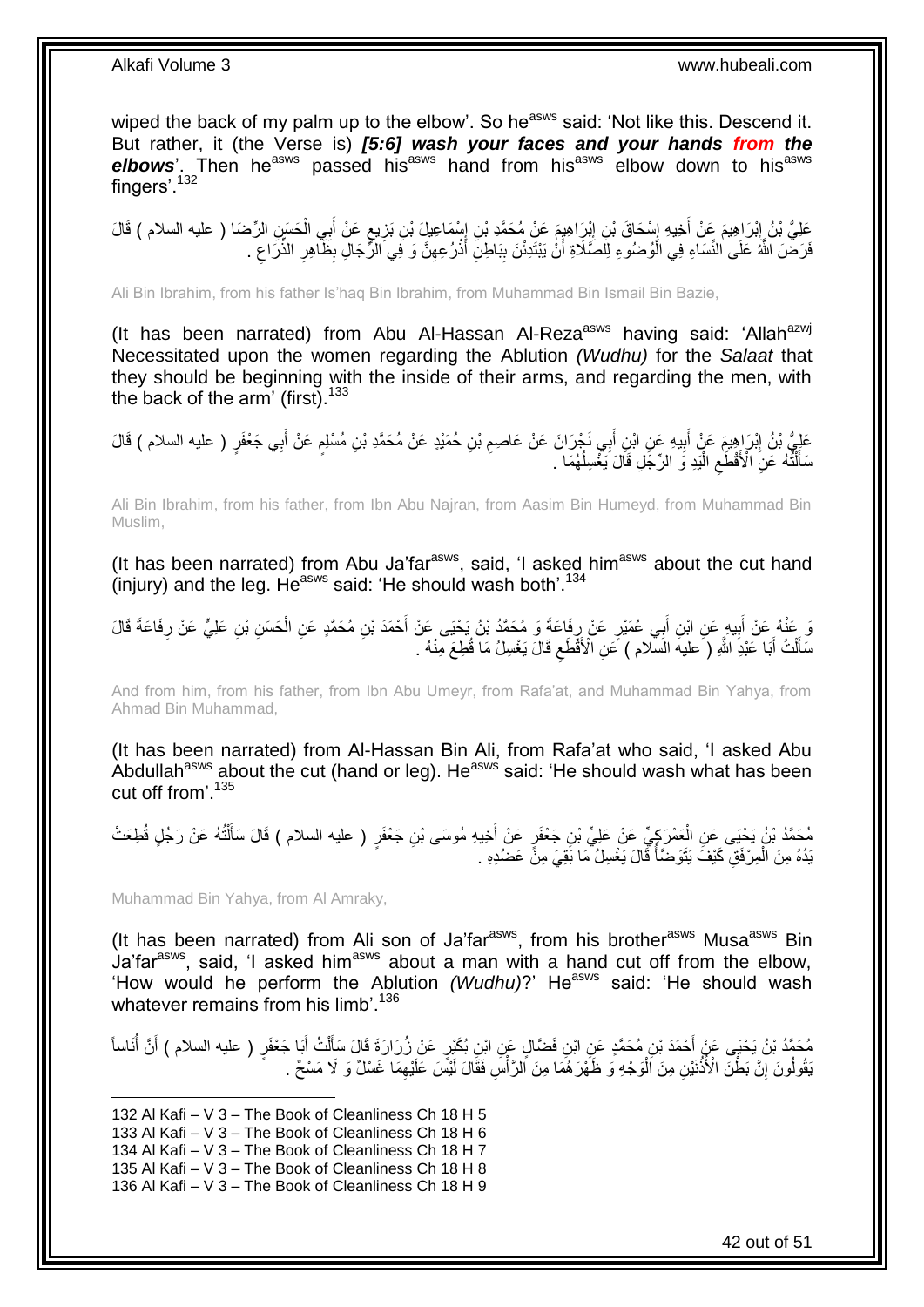Muhammad Bin Yahya, from Ahmad Bin Muhammad, from Ibn Fazzal, from Ibn Bukeyr, from Zurara who said,

'I asked Abu Ja'far<sup>asws</sup> that people are saying that the interior of the two ears are from the face, and the backs of these two are from the head. So he<sup>asws</sup> said: 'There is neither a washing upon these two nor a wiping.<sup>137</sup>

> **ِن َد َمْي ِس َو الْقَ ال َّرأ باب َم ْسح ْ ِ**

### <span id="page-42-0"></span>**Chapter 19 – Wiping the head and the two feet**

عِّدَّةٌ مِنْ أَصْحَابِنَا عَنْ أَجْمَدَ بْنِ مُحَمَّدٍ عَنْ شِّاذَانَ بْنِ الْخَلِيلِ النَّيْسَابُورِيِّ عَنْ مَعْمَرِ بْنِ عُمَرَ عَنْ أَبِي جَعْفَرٍ ( عليه السلام )<br>ِ ِ ْ **∣** َ َ ِ قَالَ يُجْزِئُ مِنَ اَلْمَسْحِ عَلَى الرَّأْسِ مَوْضِعُ ثَلَاثِ أَصَابِعَ وَ كَذَلِكَ الرِّجَلُّ . ِ َ ْ  $\zeta$ ْ ِ

A number of our companions, from Ahmad Bin Muhammad, from Shazaan Bin Al Khaleel Al Neyshapouri, from Moammar Bin Umar,

(It has been narrated) from Abu Ja'far<sup>asws</sup> having said: 'It would suffice from the wiping upon the head, a place of three fingers, and similar to that is the leg'.<sup>138</sup>

عَلِيُّ بْنُ إِبْرَاهِيمَ عَنْ أَبِيهِ عَنِ ابْنِ أَبِي عُمَيْرٍ عَنْ أَبِي أَيُّوبَ عَنْ مُحَمَّدِ بْنِ مُسْلِمٍ عَنْ أَبِي عَبْدِ اللَّهِ ( عليه السلام ) قَالَ َ ِ َ َ ٍ َ َ الْأُذُّنَانِ لَيْسَا مِنَ الْوَجْهِ وَ َلَا مِنَ الْزَّاْسِ **ٔ** :<br>ا

Ali Bin Ibrahim, from his father, from Ibn Abu Umeyr, from Abu Ayoub, from Muhammad Bin Muslim,

(It has been narrated) from Abu Abdullah $a<sup>asws</sup>$  having said: 'The two ears are not from the face, nor from the head'.

> قَالَ وَ ذُكِرَ الْمَسْحُ فَقَالَ امْسَحْ عَلَى مُقَدَّمِ رَأْسِكَ وَ امْسَحْ عَلَى الْقَدَمَيْنِ وَ ابْدَأْ بِالشَّقِّ الْأَيْمَنِ . ِ ْ ْ ِ ْ ا<br>المنابعة

He (the narrator) said, 'And I mentioned the wiping, so he<sup>asws</sup> said: 'Wipe upon the front of your head, and wipe upon the two feet, and begin with the right side'.<sup>139</sup>

مُحَمَّدُ بْنُ يَحْيَى عَنْ أَحْمَدَ بْنِ مُحَمَّدٍ عَنْ شَاذَانَ بْنِ الْخَلِيلِ عَنْ يُونُسَ عَنْ حَمَّادٍ ع<br>مُحَمَّدُ بْنُ يَحْيَى عَنْ أَحْمَدَ بْنِ مُحَمَّدٍ عَنْ شَاذَانَ بْنِ الْخَلِيلِ عَنْ يُونُسَ عَنْ حَمَّادٍ ع ْ ْ ْ السلام ) رَجُلٌ تَوَصَّأُ وَ هُوَ مُُغَثَّمٌّ فَثَقُلَ عَلَيْهِ نَرْ عُ الْعِمَامَةِ لِمَكَانِ الْبَرْدِ فَقَالَ لِيُدْخِلْ إِصُبَعَهُ . ِ :<br>ا ْ **ٔ** َ

Muhammad Bin Yahya, from Ahmad Bin Muhammad, from Shazaan Bin Al Khaleel, from Yunus, from Hammad, from Al Husayn who said,

'I said to Abu Abdullah<sup>asws</sup>, 'A man performs Ablution *(Wudhu)* and he is wearing a turban, so it is heavy upon him that he removes the turban due to the cold'. So he<sup>asws</sup> said: 'Let him enter his fingers (under it for the wiping)'.<sup>140</sup>

عَلِيُّ بْنُ إِبْرَاهِيمَ عَنْ أَبِيهِ وَ مُحَمَّدُ بِنُ إِسْمَاعِيلَ عَنِ الْفَضْلِ بْنِ شَاذَانَ جَمِيعاً عَنْ حَمَّادِ بْنِ عِيسَى عَنْ حَرِيزٍ عَنْ زُرَارَةَ قَالَ ْ ِ **!** ِ َ ُفَك لِأَبِيَ جَعْفَرٍ ( عليه السلام ) أَ لَا تُخْبِرُنِي مِنْ َأَيْنَ عَلِمْتَ وَ قُلْتَ إِنَّ الْمَسْحَ بِبَعْضٍ الْرَّأْسِ وَ بَعْضٍ الْلُاَّجِيْلَيْنَ فَضَحِكَ ثُمَّ ْ ر<br>: .<br>أ  $\frac{1}{2}$ ْ ِ ْ َ ِ قَالَ بَيَا زَكْرَ لَهَ قَالَ رَسُولُ اللَّهِ ( صلى الله عليه وآله ) وَ نَزَلَ بِهِ الْكِتَابُ مِنَ اللَّهِ لَأَنَّ اللَّهَ عَنَّ وَ جَلَّ يَقُولُ فَاغْسِلُوا وُجُوهَكُمْ ْ ِ فَعَرَفْنَا أَنَّ الْوَجْهَ كُلُّهُ يَنْبَغِي أَنْ يُغْسَلَ ثُمَّ قَالَ وَ أَيْدِيَكُمْ إِلَى الْمَر افِقِ ْ ِ َ .<br>• • • • َّ ا<br>ا َ

1 Al Kafi – V 3 – The Book of Cleanliness Ch 18 H 10 Al Kafi – V 3 – The Book of Cleanliness Ch 19 H 1 Al Kafi – V 3 – The Book of Cleanliness Ch 19 H 2 Al Kafi – V 3 – The Book of Cleanliness Ch 19 H 3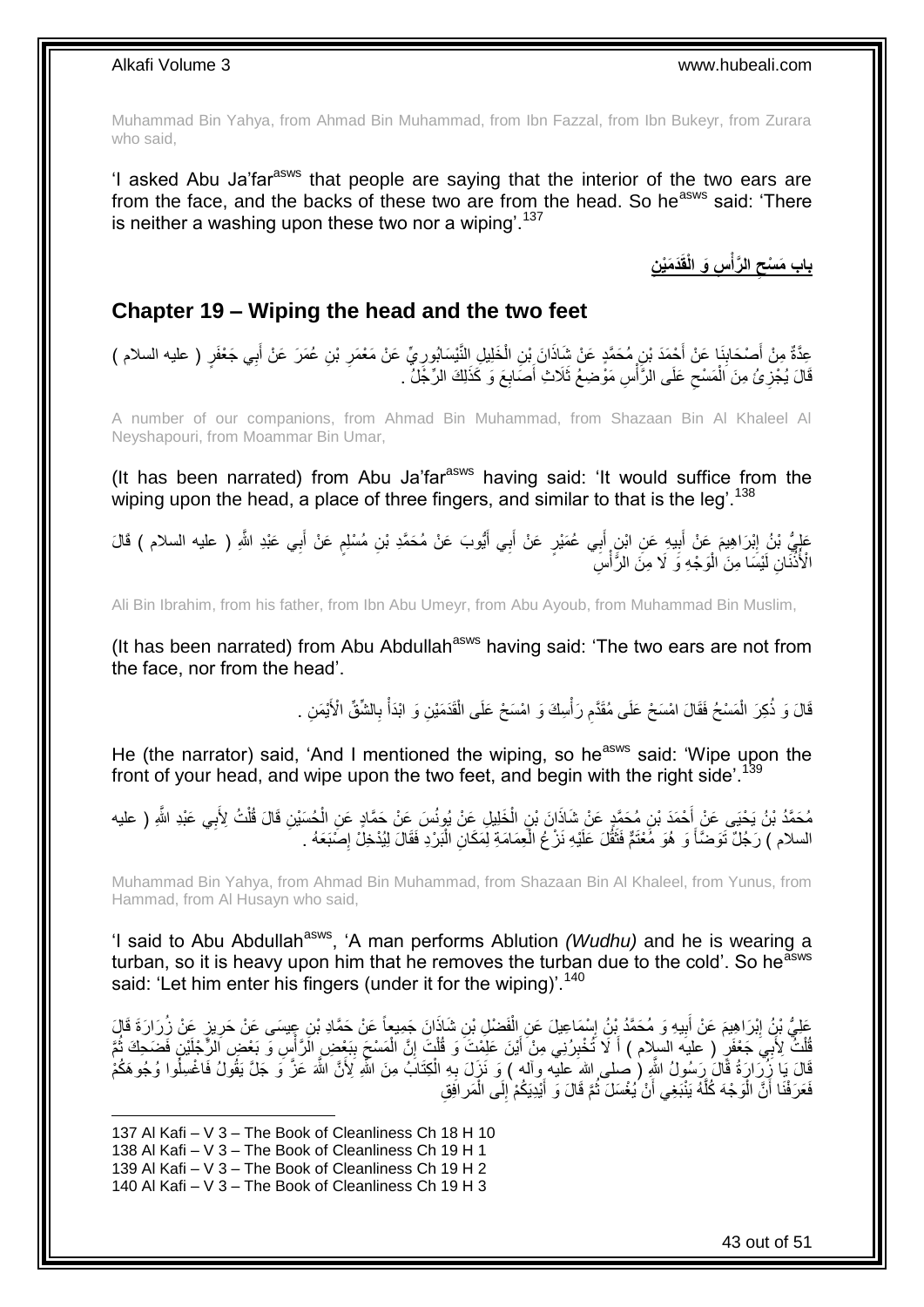Ali Bin Ibrahim, from his father and Muhammad Bin Ismail, from Al Fazl Bin Shazaan, altogether from Hammad Bin Isa, from Hareyz, from Zurara who said,

'I said to Abu Ja'far<sup>asws</sup>, 'Can you<sup>asws</sup> inform me from where do you<sup>asws</sup> know and say that the wiping is with part of the head and part of the two legs?' So he<sup>asws</sup> smiled and said: 'O Zurara! Rasool-Allah<sup>saww</sup> said so and the Book was Revealed with it from Allah<sup>azwj</sup>, because Allah<sup>azwj</sup> Mighty and Majestic is Saying *[5:6] wash your faces*, thus we recognise that the face, all of it, it is befitting that one washes it. Then He<sup>azwj</sup> Said *and your hands as far as the elbows*.

ثُمَّ فَصِّلَ بَيْنَ الْكَلَامِ فَقَالَ وَ امْسَحُوا بِرُؤُسِكُمْ فَعَرَفْنَا حِينَ قَالَ بِرُؤُسِكُمْ أَنَّ الْمَسْحَ بِبَعْضِ إِلرَّأْسٍ لِمَكَانِ الْنَاءِ ثُمَّ وَصَلَ ¦<br>₹ ْ اُ ِ **⊥** ; ْ ُ ْ **ٔ** لَ ِ الرِّجْلَيْنِ بِالرَّأْسِ كَمَا وَصَلَ الْيَدَيْنِ بِالْوَجْهِ فَقَالَ وَ أَرْجُلَكُمْ إِلَى الْكَعْبَيْنِ فَعَرَفْنَا حِينَ وَصَلَهَا بِالرَّأْسِ أَنَّ الْمَسْحَ عَلَى بَعْضِهَا َ ا<br>ا **∶** ا<br>ا **ٔ ∶** ْ َ ْ ِ ْ

Then He<sup>azwj</sup> Detailed between the Speech, so He<sup>azwj</sup> Said *and wipe your heads*. So we recognise where He<sup>azwj</sup> Said *your heads* that the wiping is with part of the head and your feet to the ankles due to the placing of the (letter) 'Ba'. Then He<sup>azwj</sup> Linked the two feet with the head just as  $He^{i2x}$  Linked the two hands with the face, so He<sup>azwj</sup> Said *and your feet to the ankles*. Thus, we recognise where He<sup>azwj</sup> Linked it with the heat that the wiping is upon part of it.

نُّمَّ فَسَّرَ ذَلِكَ رَسُولُ اللَّهِ ( صلى الله عليه وآله ) لِلنَّاسِ فَضَيَّعُوهُ ثُمَّ قَالَ فَلَمْ تَجِدُوا ماءً فَتَيَمَّمُوا صَعِيداً طَيِّباً فَامْسَحُوا ُ ان<br>سال بِوُجُو هِكُمْ وَ أَيْدِيِكُمْ مِنْهُ فَلَمَّأٍ وَضَعَ الْوُضِوءَ إِنَّ لَمْ تَجِدُوا الْمَاءَ أَثْبَتَ بَعْضَ الْغَسْلِ مَسْحاً لِأَنَّهُ قَالَ بِوُجُوهِكُمْ ثُمَّ وَصَلَ بِهَا وَ َ **∣ ∶** ا<br>ا ِ ْ **ٔ** َ ْ ِ ْ أَيْدِيَكُمْ ثُمَّ قَالَ مِنْهُ أَيْ مِنْ ذَلِكَ التَّفَمُّمِ لِأَنَّهُ عَلِمَ أَنَّ ذَلِكَ أَجْمَعَ لَمْ يَجْرِ عَلَى الْوَجْهِ لِأَنَّهُ يُعَلَّقُ مِنْ ذَلِكَ الصَّعِيدِ بِبَعْضِ الْكَفَّ وَ ْ ِ َ َ ِ َ ُ َ ْ ِ َّ لَا يَعْلَٰقُ بِبَعْضِهَا ثُمَّ قَالَ ما يُرِيدُ اللَّهُ لِّيَجْعَلَ عَلَيْكُمْ فِي الدِّينِ مِنْ حَرَجٍ وَ الْحَرَجُ الضِّيقُ . ْ ٍ ِ ُ ِ

Then Rasool-Allah<sup>saww</sup> interpreted it for the people, by they wasted it. Then He<sup>azwj</sup> Said *and if you cannot find water, betake yourselves to pure earth and wipe your faces and your hands from it*. So when the Ablution *(Wudhu)* is place and if you do not find the water, part of the washing is affirmed by the wiping, because He<sup>azwj</sup> Said *wipe your faces*, the Linked with it *and your hands*. Then He<sup>saww</sup> Said *from it*, i.e. from that *Tayammum*, because He<sup>azwj</sup> Knew that that is not the entirety of the face because He $^{a}$ zwj Attached the dust from that with part of the palm, and He<sup>azwj</sup> did not Attach with part of it. Then He<sup>azwj</sup> Said **Allah does not desire to put on you any difficulty** in the Raligion, and the difficulty, it is the adversity<sup>' 141</sup>

عَلِيٌّ عَنْ أَبِيهِ عَنْ حَمَّادٍ عَنْ حَرِيزٍ عَنْ زُرَارَةَ قَالَ قَالَ أَبُو جَعْفَرٍ ( عليه السلام ) الْمَرْأَةُ يُجْزِئُهَا مِنْ مَسْحِ الرَّأْسِ أَنْ تَمْسَحَ َ ِ ِ َ **ٔ** ِ **ٍ** َ ْ مُقَّدَّمَهُ قَدْرَ ثَلَاثِ أَصَابِعَ وَ لَا تُلْقِيَّ عَنْهَا خِمَارَهَا . ْ ِ َ

Ali, from his father, form Hammad, from Hareyz, from zurara who said,

'Abu Ja'far<sup>asws</sup> said: 'The woman, it would suffice her from the wiping of the head that she wipes its front by a measurement of three fingers, and she should not cast off her scarf from her'.<sup>142</sup>

َ عِدَّةٌ مِنْ أَصْحَابِنَا عَنْ أَحْمَدَ بْنِ مُحَمَّدٍ عَنْ أَحْمَدَ بْنِ مُحَمَّدِ بْنِ أَبِي نَصْرٍ عَنْ أَبِي الْجَسَنِ الرِّضَا ( عليه السلام ) قَالَ سَأَلَّتُهُ َ **∣** َ ْ َ ْ عَنِ الْمَسْحِ عَلَى الْقَدَمَيْنِ كَيْفَ َهُوَ فَوَصْعَ كَفَّهُ عَلَىِّ الْأَصَابِعِ ۖ فَمَسَّحَهَا إِلَى الْكَعْبَيْنِ إِلَى ظَّاهِرِ الْقَدَمِ فَقُلْتُ جُعِلْتُ فِدَاكَ لَوْ أَنَّ ِ ْ ِ  $\zeta$ ْ ِ ْ َ ْ ْ ِ ْ ِ رَجُلًا قَالَ بِإِصْبَعَيْنِ مِنْ أَصَابِعِهِ هَكَذَا فَقَالَ لَا إِلَّا بِكَفِّهِ . ِ **∶** ِ ِ ِ

141 Al Kafi – V 3 – The Book of Cleanliness Ch 19 H 4 142 Al Kafi – V 3 – The Book of Cleanliness Ch 19 H 5

1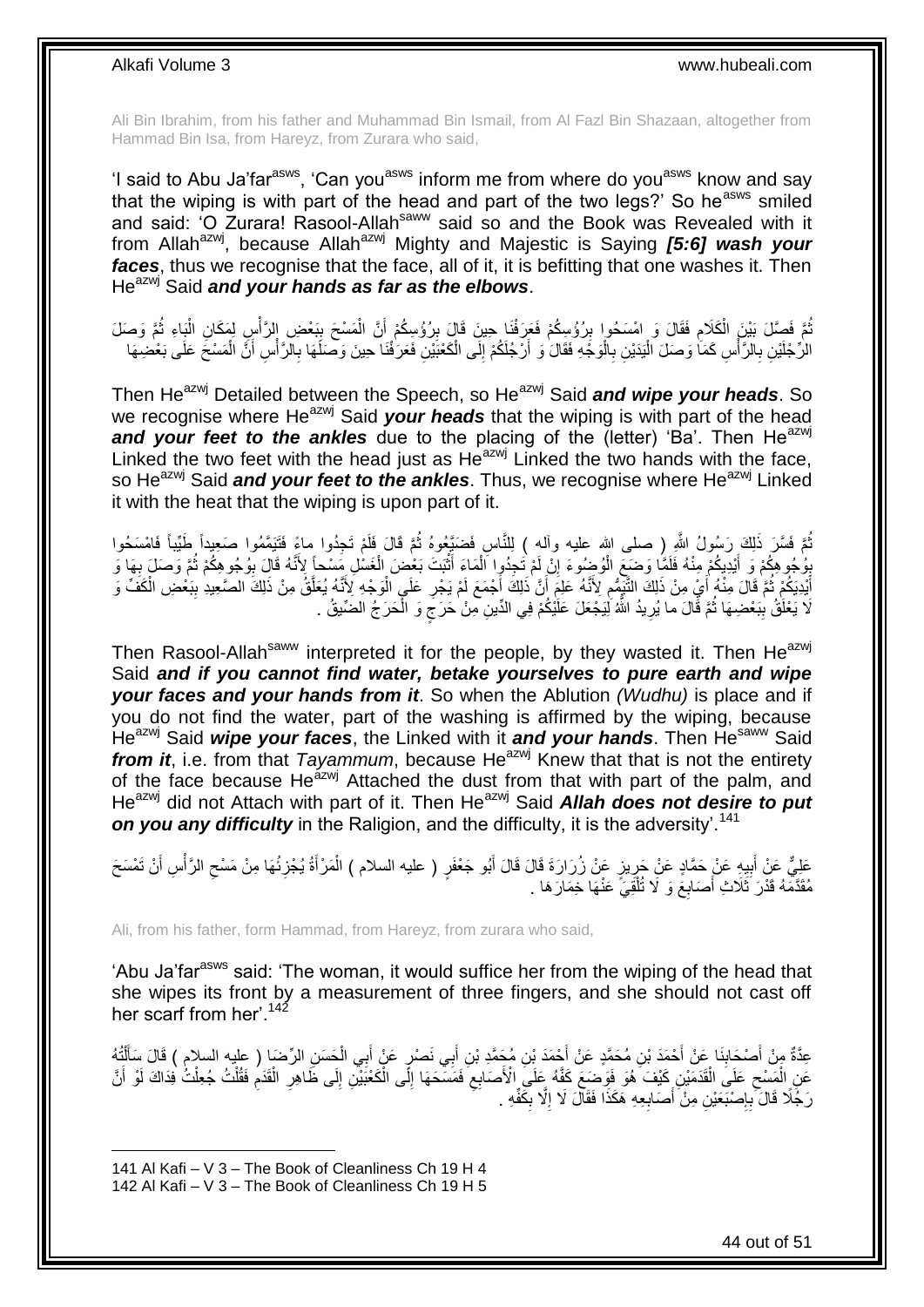A number of our companions, from Ahmad Bin Muhammad Bin Abu Nasr,

(It has been narrated) from Abu Al-Hassan Al-Reza<sup>asws</sup>, said, 'I asked him<sup>asws</sup> about the wiping upon the two feet, how it is (to be done). So he<sup>asws</sup> placed his<sup>asws</sup> palm upon the toes and wiped these up to the ankles, up to the back of the foot. So I said, 'May I be sacrificed for you<sup>asws</sup>! Supposing if a man were to do it with two fingers from his fingers, like this?' So he<sup>asws</sup> said: 'No, except with his palm'.<sup>143</sup>

أَحْمَدُ بْنُ إِدْرِيسَ عَنْ مُحَمَّدِ بْنِ أَحْمَدَ عَنْ مُحَمَّدِ بْنِ عِيِسَى عَنْ يُونُسَ قَالَ أَخْبَرَنِي مَنْ رَأَى أَبَا الْحَسَنِ ( عِليه السلام ) بِمِنًى َ َ َ **∶** יִי (ו ِ ْ ْبَعْسَحُ ظَفٍّرَ ۖ قَدَمَيْهِ مِنْ أَعْلَى الْقَدَمِ إِلَي الْكَعْبِ وَ مِنَ الْكَعْبَ إِلَى أَعْلَي الْقَدَمِ وَ يَقُولُ الْأَمْرُ فِي مَسْحِ الْرِّجُلَيْنِ مُوَسَّعٌ مَنْ شَاءَ ْ ِ ِ ْ َ ِ ِ ْ ا<br>أ ِ ْ مَّسَحَ مُقْدِلًا ۖ وَ مَنْ شَاءَ مَسَحَ مُدْبِرَ ۢا فَإِنَّهُ مِنَ الْأُمْرِ الْمُوَسَّعِ إِنْ شَاءَ الثَّهُ ۚ ِ ِ ْ **ٍ** ِ ِ

Ahmad Bin Idrees, from Muhammad Bin Ahmad, from Muhammad Bin Isa, from Yunus who said,

'It was informed to me by the one who saw Abu Al-Hassan<sup>asws</sup> at Mina wiping the back of his<sup>asws</sup> feet from the upper part of the foot up to the ankle, and from the ankle up to the upper part of the foot, and he<sup>asws</sup> was saying: 'The Command regarding the wiping is the two feet. There is leeway for the one so desires to wipe forwards, and the one who so desires to, backwards, for it is from the Commands of the extensions, Allah $a^{2}$ <sup>azwj</sup> Willing'.<sup>144</sup>

عَلِيُّ بْنُ إِبْرَاهِيمَ عَنْ أَبِيهِ عَنْ حَمَّادٍ عَنْ خَرِيزٍ عَنْ زُرَارَةَ قَالَ قَالَ أَوْ أَنَّكَ تَوَصَنَّأْتَ فَجَعَلْتَ مَسْحَ الرِّجْلَيْنِ غَسْلًا ثُمَّ أَصْمَرْتَ<br>يَحِفُّ بَيْنَ إِبْرَاهِيمَ عَنْ أَبِيهِ عَنْ ֦֦֧֦֧֦֧֦֧֦֧֦ׅ֦֧֦ׅ֦֧ׅ֦֧֦֧֦֧֦֧֦֧֦֧֦֚֚֚֚֚֝֝֝֜֜֓֜֓֡ ْ ْ َ ِ ِ َ َ ُ لَ أَنَّ ذَٰلِكَ هُوَ الْمُفْْتَرَضُ لَمْ يَكُنْ ذَلِكَ بِوُضْوءٍ ثُمَّ قَالَ ابْدَأْ بِالْمَسْحِ عَلَى الرِّجْلَيْنِ فَإِنْ بَدَا لَكَ غَسْلٌ فَغَسَلْتَ فَامْسَحْ بَغْدَهُ لِيَكُونَ ِ ْ **∶**  $\frac{1}{2}$ ُ ِ ْ ْ ِ أخِرَ ذَلِكَ الْمُفْتَرَضِ . ْ

Ali Bin Ibrahim, from is father, from Hammad, from Hareyz, from Zurara who said,

'He<sup>asws</sup> said: 'If you were to perform Ablution *(Wudhu)*, and make the wiping of the two feet as a washing, then you think that, that is what is necessitated, the would not happen to be an Ablution *(Wudhu)*'. Then he<sup>asws</sup> said: 'Begin with the wiping upon the two feet, and if it is inevitable for you to wash, so wash, and wipe after it, in order for that to be the last of the necessities'.<sup>145</sup>

مُحَمَّدُ بْنُ يَحْيَى عَنْ مُحَمَّدِ بْنِ الْحُسَيْنِ عَنِ الْحَكَمِ بْنٍ مِسْكِينٍ عَنْ مُحَمَّدِ بْنِ مَرْوَانَ قَالَ أَبُو عَبْدِ اللَّهِ ( عليه السلام ) إِنَّهُ ِ ْ ْ ِ َ يَاْتِي عَلَى الرَّجُّلِ سِتُّونَ وَ سَبْعُونَ سَنَّةً مَا ۖ قَبِلَ اللَّهُ مِنَّهُ صَلاَةً قُلْتُ وَ كَيْفَ ذَاكَ قَالَ لِأَنَّهُ يَغْسِلُ مَا أَمَرَ اللَّهُ بِمَسْحِهِ . ֧֖֦֧֦֧֦֧֦֧֦֧֦֦֦֦֦֦֦֧֧֦֧֝֟֓֓֓֓֓֓֓֓֓֓֓֓֓֓֓֡֟֓֓֓֓֓֓֓֓֓֓֓֡֓֓֡֓֓֡֓֓֡֓֓֡֬֓֓֡֡֬֓֓֡֡֬֓֓ ْ **!** ِ َ

Muhammad Bin Yahya, from Muhammad Bin Al Husayn, from Al Hakam Bin Miskeen, from Muhammad Bin Marwan who said,

'Abu Abdullah<sup>asws</sup> said: 'There comes to be upon the man, sixty or seventy years, Allah<sup>azwj</sup> not Accepting a *Salaat* from him'. I said, 'And how can that be?' He<sup>asws</sup> said: 'Because he washes what Allah<sup>azwj</sup> Commanded for the wiping'.<sup>146</sup>

مُحَمَّدُ بْنُ يَحْيَى عَنْ عَلِيٍّ بْنِ إِسْمَاعِيلَ عَنْ عَلِيٍّ بْنِ النَّعْمَانِ عَنِ الْقَاسِمِ بْنِ مُحَمَّدٍ عَنْ جَعْفَرِ بْنِ سُلَيْمَانَ عَمِّهِ قَالَ سَأَلْتُ أَبَا<br>مُحَمَّدُ بْنُ يَحْيَى عَنْ عَلِيٍّ بْنِ إِسْم **∶** ِ ْ ِ َ ْ َ اِلْحَسَنِ مُوسَى ۖ ( عليه السّلامَ ) قُلْتُ جُعِلْتُ فِدَاكَ يَكُونُ خُفٌّ الرَّجُلِ مُخَرَّقَاً فَيُدْخِلُ يَدَهُ فَيَمْسَحُ ظَهْرَ قَدَمِهِ أَ يُجْزِئُهُ ذَلِكَ قَالَ ْ ْ ِ َ نَعَمْ .

143 Al Kafi – V 3 – The Book of Cleanliness Ch 19 H 6

<sup>144</sup> Al Kafi – V 3 – The Book of Cleanliness Ch 19 H 7

<sup>145</sup> Al Kafi – V 3 – The Book of Cleanliness Ch 19 H 8

<sup>146</sup> Al Kafi – V 3 – The Book of Cleanliness Ch 19 H 9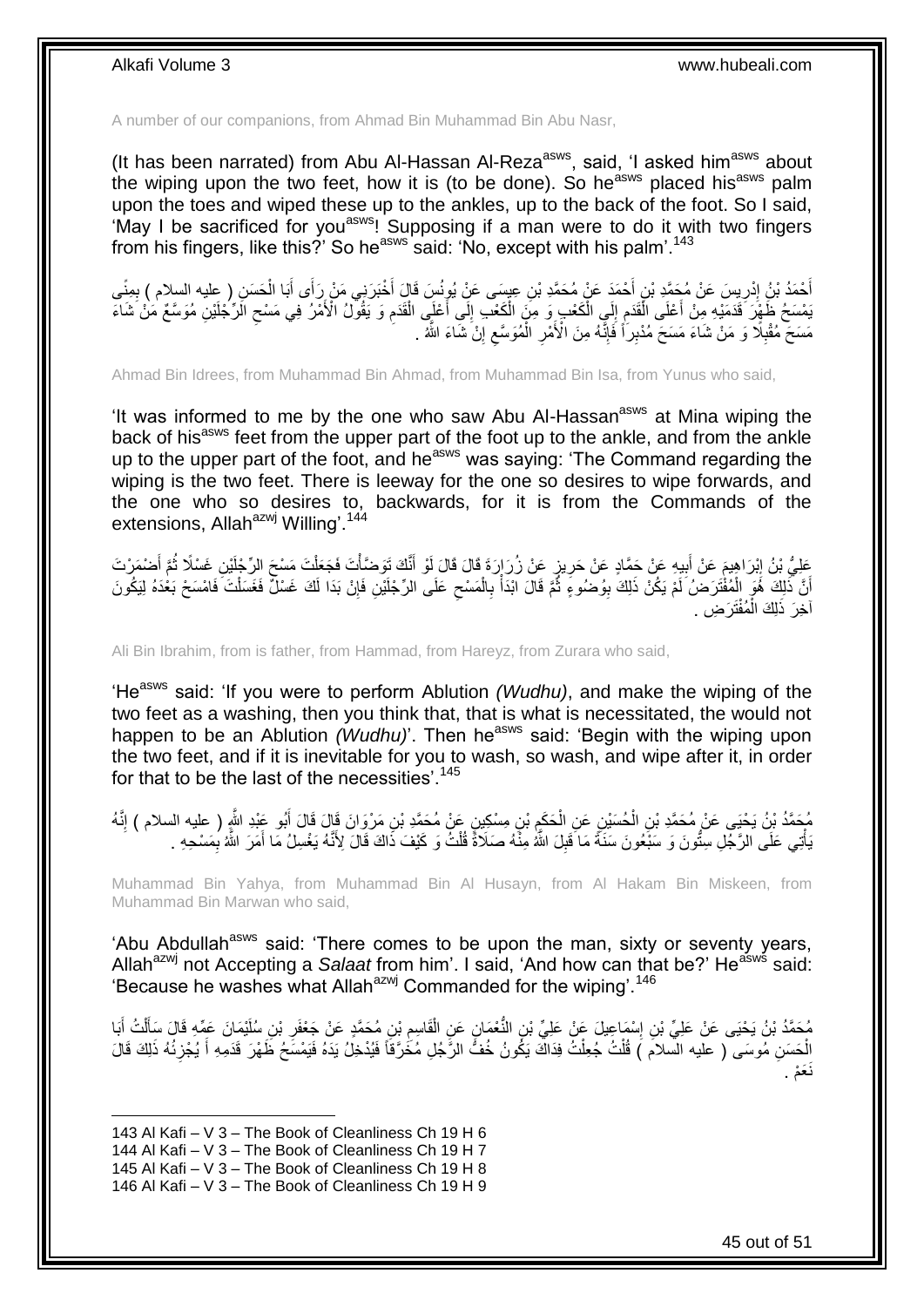Muhammad Bin Yahya, from Ali Bin Ismail, from Ali Bin Al Numan, from Al Qasim Bin Muhammad, from Ja'far in Suleyman, from his uncle who said,

'I asked Abu Al-Hassan Musa<sup>asws</sup>. I said, 'May I be sacrificed for you<sup>asws</sup>! The footwear of the man happens to be torn, so he enters his hand and wipes the back of his foot, would that suffice him?' He<sup>asws</sup> said: 'Yes'.<sup>147</sup>

الْحُسَيْنُ بْنُ مُحَمَّدٍ عَنْ مُعَلَّى بْنِ مُحَمَّدٍ عَنِ الْوَشَّاءِ عَنْ أَبَانٍ عَنْ زُِرَارَةَ عَنْ أَبِي جَعْفَرٍ ( عليه السلام ) قَالَ تَوَضَّأَ عَلِيٌّ ( ْ َ َ َ عليه السلام ) فَغَسَلَ وَجْهَهُ وَ ذِرَاعَيْهِ ثُمَّ مَسَحَ عَلَى رَأْسِهِ وَ عَلَى نَعْلَيْهِ وَ لَمْ يُذْخِلْ يَدَهُ تَّحْتَ الشَّرَاكِ . :<br>أ ُ

Al Husayn Bin Muhammad, from Moalla Bin Muhammad, from Al Washa, from Aban, from Zurara,

(It has been narrated) from Abu Ja'far<sup>asws</sup> having said: 'Ali<sup>asws</sup> performed Ablution *(Wudhu)*, so he<sup>asws</sup> washed his<sup>asws</sup> face, and his<sup>asws</sup> forearm. Then he<sup>asws</sup> wiped upon his<sup>asws</sup> head, and upon his<sup>asws</sup> slipper (open from the front), and did not enter his<sup>asws</sup> hand beneath the straps'.<sup>148</sup>

مُحَمَّدُ بْنُ يَحْيَى رَفَعَهُ عَنْ أَبِي عَبْدِ اللَّهِ ( عليه السلام ) فِي الَّذِي يَخْضِبُ رَأْسَهُ بِالْحِنَّاءِ ثُمَّ يَبْدُو لَهُ فِي الْوُضُوءِ قَالَ لَا يَجُوزُ ا دیکھیے ْ ِ **ٔ** َّ َ ْ حَتَّى يُصِيبَ بَشَرَةَ رَأْسِهِ بِالْمَآءِ <sub>.</sub> ْ ِ

Muhammad Bin Yahya,

(It has been narrated) raising it from Abu Abdullah<sup>asws</sup> regarding the one who dyes his head with the henna, then it becomes inevitable for him with regards to the Ablution *(Wudhu)*. He<sup>asws</sup> said: 'He is not allowed until he pours in the hair of his head with the water' (attached to his hands).<sup>149</sup>

> **الْ ُخ ِّف باب َم ْسح ِ**

### <span id="page-45-0"></span>**Chapter 20 – Wiping (over) the shoes**

عِدَّةٌ مِنْ أَصْحَابِذَا عَنْ أَحْمَدَ بْنِ مُحَمَّدٍ عَنِ الْحُسَيْنِ بْنِ سَعِيدٍ عَنْ فَضَالَةَ بْنِ أَيُّوبَ عَنْ أَبَانٍ عَنْ إِسْحَاقَ بْنِ عَمَّارٍ قَالَ سَأَلْتُ ْ َ ِ َ ْ َ ِ َ َ أَبَا عَبْدِ اللَّهِ ( علَيه السلام ) عَنِ الْمَرِيضِ هَلْ لَهُ رُخْصَنَةٌ فِي الْمَسْحِ قَالَ لَا َ  $\zeta$ ْ ِ ْ َ

A number of our companions, from Ahmad Bin Muhammad, from Al Husayn Bin Saeed, from Fazalat Bin Ayoub, from Aban, from Is'haq Bin Ammar who said,

'I asked Abu Abdullah<sup>asws</sup> about the sick, 'Is it permitted for him with regards to (neglecting) the wiping?' He<sup>asws</sup> said: 'No'.<sup>150</sup>

عَلِيُّ بْنُ إِبْرَاهِيمَ عَنْ أَبِيهٍ عَنْ حَمَّادٍ عَنْ حَرِيزٍ عَنْ زُرَارَةَ قَالَ قُلْتُ لَهُ فِي مَسْحِ الْخُفَّيْنِ تَقِيَّةٌ فَقَالَ ثَلَاثَةٌ لَا أَتَّقِي فِيهِنَّ أَحَداً ِ َ ِ ِ َ َ ِ ْ ِ َ ثْلُرْبُ الْمُسْكِرِ وَٰ مَسْحُ الْخُفَّيْنِ وَ مُتْعَةُ الْحَجِّ ْ ِ ْ

Ali Bin Ibrahim, from his father, from Hammad, from Hareyz, from Zurara who said,

'I said to him<sup>asws</sup>, 'With regards to the wiping (over) the two shoes, can there be dissimulation?' So he<sup>asws</sup> said: 'There are three (acts in religion), there should be no

1 Al Kafi – V 3 – The Book of Cleanliness Ch 19 H 10 Al Kafi – V 3 – The Book of Cleanliness Ch 19 H 11 Al Kafi – V 3 – The Book of Cleanliness Ch 19 H 12 Al Kafi – V 3 – The Book of Cleanliness Ch 20 H 1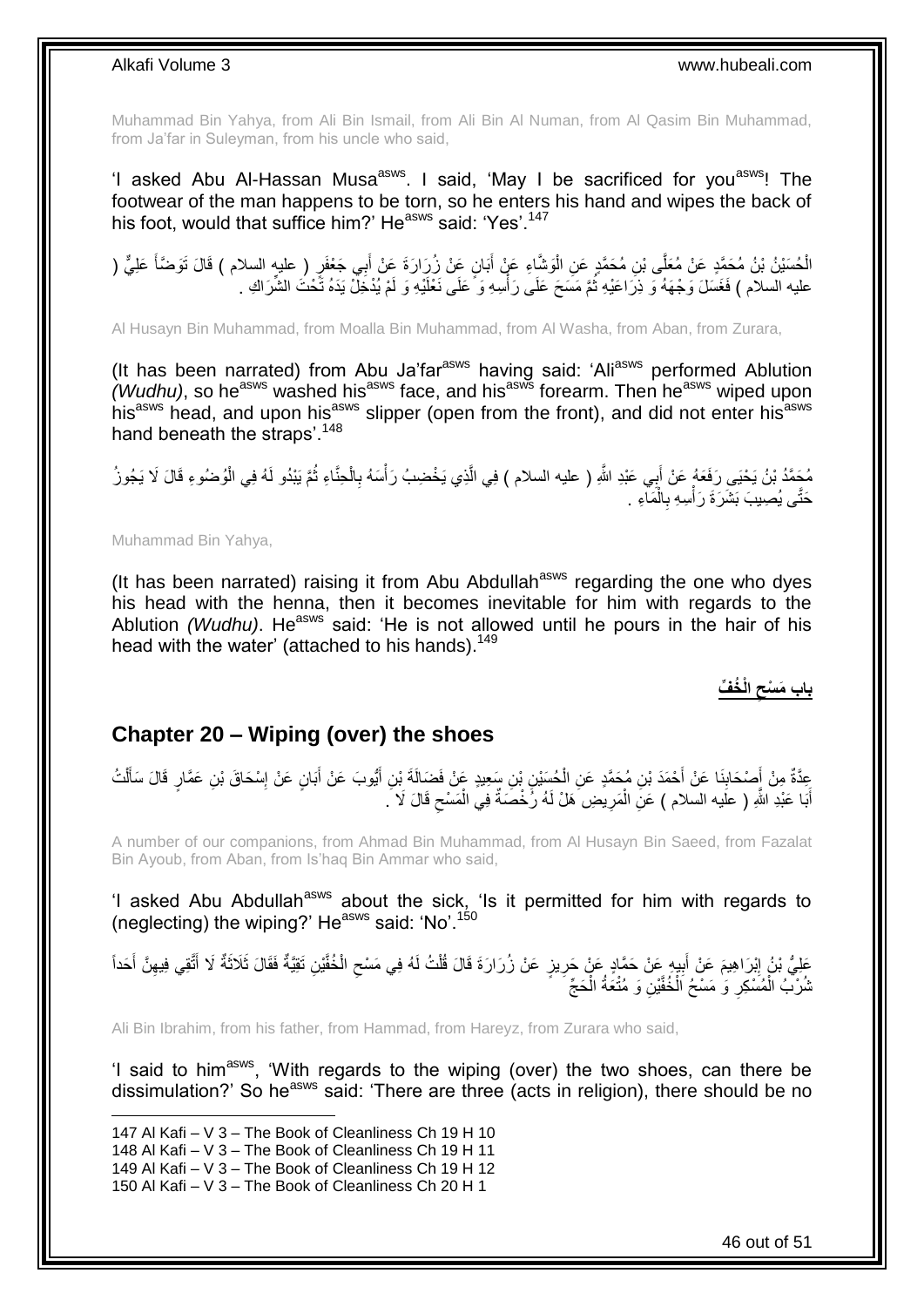dissimulation with regards to these – one is drinking the wine, and wiping the two shoes/socks, and *Tumatto* of the Hajj'.

> قَالَ زُرَارَةُ وَ لَمْ يَقُلْ الْوَاجِبُ عَلَيْكُمْ أَلَّا تَتَّقُوا فِيهِنَّ أَحَداً . ا<br>ا ِ :<br>ا

Zurara said, 'And he<sup>asws</sup> did not say: 'It is an Obligation upon you that you would not be acting in dissimulation with regards to these with anyone'.<sup>151</sup>

> **ِج َرا َحا ِت َو الْ ُروح َو الْقُ َجَبائِر باب الْ ِ ِ**

## <span id="page-46-0"></span>**Chapter 21 – The splints, and the sores, and the wounds**

مُحَمَّدُ بْنُ يَحْيَى عَنٍْ مُحَمَّدِ بْنِ الْحُسَيْنِ وَ مُحَمَّدُ بْنُ إِسْمَاعِيلَ عَنِ الْفَضْلِ بْنِ شَاذَانَ عَنْ صَفْوَانَ بْنِ يَحْيَى عَنْ عَيْدِ الرَّحْمَنِ ْ ِ ْ َّنِيْ الْحَجَّاجِ قَالَ سَأَلْتُ أَبَا الْحَسَنِ الرِّضَا ( عليه السلام ) عَنِ الْكَسِيرِ تَكُونُ عَلَيْهِ الْجَبَائِرُ أَوْ تَكُونُ بِهِ الْجِرَاحَةُ كَيْفَ يَصْنَعُ َ ْ **∶** ْ ْ َ ْ َ ِ ْ ْ **∶** بِالْوُصْوِءِ فَى عِنْدَ غُسْلِ الْجَنَابَةِ وَ غُسْلِ الْجُمُعَةِ قَالَ يَغْسِلْ مَإِ وَصَلَ إِلَيْهِ الْغُسْلُ مِمَّا ظَهَرَ مِمَّا لَيْسَ عَلَيْهِ الْجَبَائِرُ وَ يَدَعُ مَا ْ ِ ْ لَ ِ ْ ْ ْ لِّمِوَى ذَٰلِكَ مِمَّا لَا يَسْتَطِيعُ غَسْلَهُ وَ لَا يَنْزِعُ الْجَبَائِرَ وَ لَا يَعْبَثُ بِجِرَاحَتِهِ . ْ **∶** 

Muhammad Bin Yahya, from Muhammad Bin Al Husayn, and Muhammad Bin Ismail, from Al Fazl Bin Shazaan, from Safwan Bin Yahya, from Abdul Rahman Bin Al Hajjaj who said,

'I asked Abu Al-Hassan Al-Reza<sup>asws</sup> about the fracture, the splints happen to be upon it, or there happens to be a wound with it, how should he deal with the Ablution *(Wudhu)*, and during the major Ablution *(Wudhu)* (for sexual impurity), and the Friday washing. He<sup>asws</sup> said: 'He should wash what he can get to wash from what is apparent, from what there is no bandage over it, and he should leave what is besides that from that he is not able to wash it, and he should neither remove the bandage nor tamper with the wound'.<sup>152</sup>

عَلِيُّ بْنُ إِبْرَاهِيمَ عَنْ مُحَمَّدِ بْنِ عِيسَى عَنْ يُونُسَ عَنْ عَبْدِ اللَّهِ بْنِ سِنَانٍ عَنْ أَبِي عَبْدِ اللَّهِ ( عليه السلام ) قَالَ سَأَلْتُهُ عَنِ ِ ْ اً ا َ الْجُرْحِ كَيْفَ يَصْنَعُ بِهِ صَاحِبُهُ قَالَ يَغْسِلُ مَا حَوْلَهُ . **∶**  $\zeta$ ْ

Ali Bin Ibrahim, from Muhammad Bin Isa, from Yunus, from Abdullah Bin Sinan,

(It has been narrated) from Abu Abdullah<sup>asws</sup>, said, 'I asked him<sup>asws</sup> about the wound, 'How should one deal with it (for the Ablution *(Wudhu)*)?' He<sup>asws</sup> said: 'He should wash what is around it'.<sup>153</sup>

عَلِيُّ بْنُ إِبْرَاهِيمَ عَنْ أَبِيهِ عَنٍ ابْنِ أَبِي عُمَيْرٍ عَنْ حَمَّادٍ عَنِ الْحَلَبِيِّ عَنْ أَبِي عَبْدِ اللَّهِ ( عليه السلام ) أَنَّهُ سُئِلَ عَنِ الرَّجُلِ َ **!** ِ َ َ ِ ْ ُ َيَكُونُ بِهِ اَلْقَرْحَةُ فِي ذِرَاعِهِ أَوْ نَحْوِ ذَلِّكَ فِي مَوْضِعِ الْوُضُوَءِ فَيُعَصِّبُهَا بِالْخِرْقَةِ وَ يَتَوَضُّأُ وَ يَمْسَحُ عَلَيْهَا إِذَا تَوَضَّأُ فَقَالَ إِنْ ْ ِ ْ ِ اً<br>ا ْ ِ َ ِ ْ كَانَ يُؤُذِيهِ الْمَاءُ فَلْيَمْسَحْ عَلَى الْخِرْقَةِ وَ إِنْ كَانَ لَا يُّؤْذِيهِ الْمَاءُ فَلْيَنْزِ عِ الْخِرْقَةَ ثَمَّ لْيَغْسِلْهَا ُ ْ ِ ْ ْ ِ ْ ا<br>ا ْ ْ

Ali Bin Ibrahim, from his father, from Ibn Abu Umeyr, from Hammad, from Al Halby,

(It has been narrated) from Abu Abdullah<sup>asws</sup> having been asked about the man who happens to be with the sore in his arm, or about that in a place of the Ablution *(Wudhu)*, and he has wrapped around it with the bandage, and he performs Ablution *(Wudhu)*, and he wipes over it when he performs Ablution *(Wudhu)*. So he<sup>asws</sup> said:

<sup>151</sup> Al Kafi – V 3 – The Book of Cleanliness Ch 20 H 2

<sup>152</sup> Al Kafi – V 3 – The Book of Cleanliness Ch 21 H 1

<sup>153</sup> Al Kafi – V 3 – The Book of Cleanliness Ch 21 H 2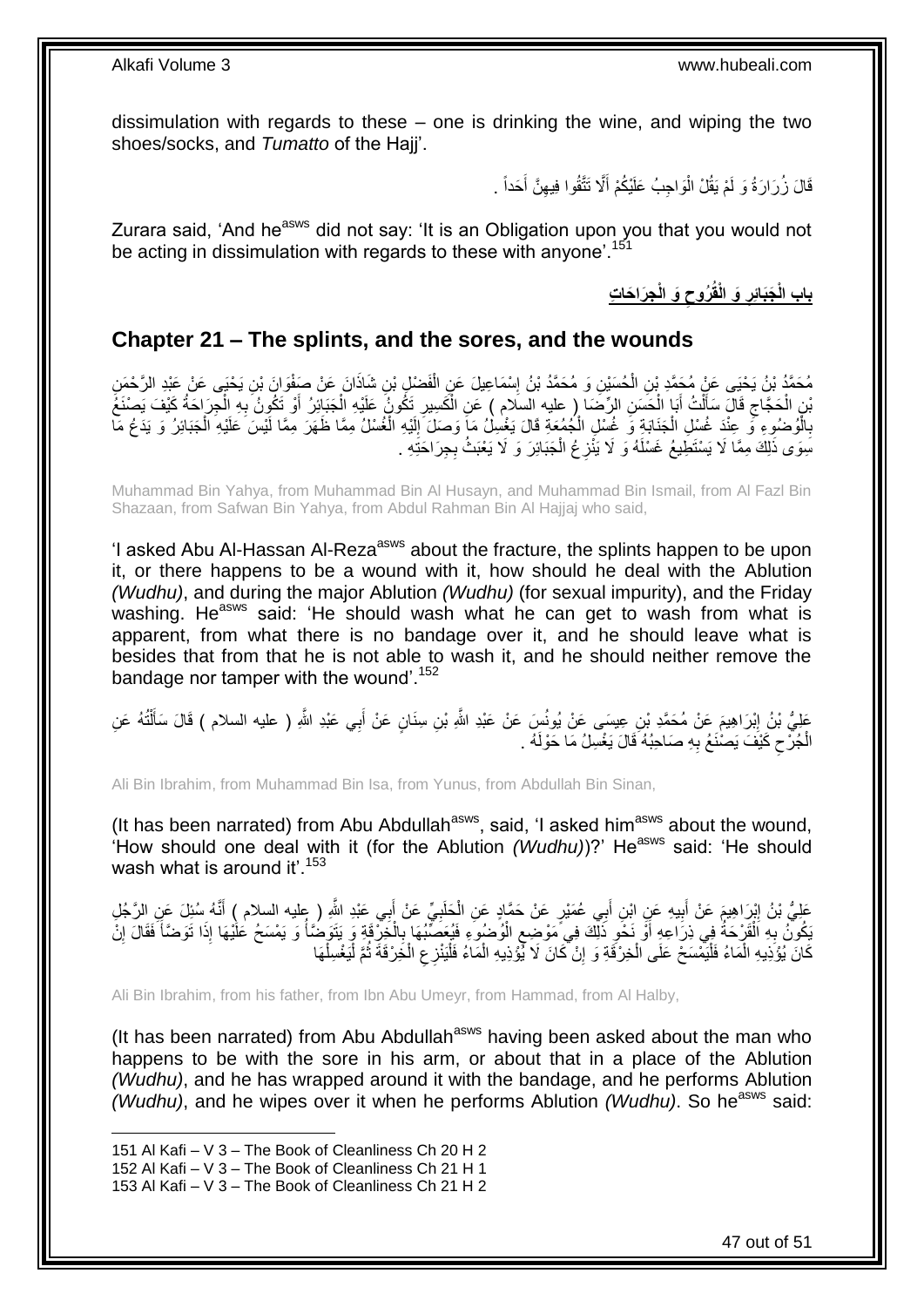'If it was so that he is hurt by the water, so let him wipe upon the bandage, but if it was so that the water would not harm him, so let him remove the bandage, then let him wash it'.

> قَالَ وَ سَأَلْتُهُ عَنِ الْجُرْحِ كَيْفَ أَصْنَعُ بِهِ فِي غَسْلِهِ قَالَ اغْسِلْ مَا حَوْلَهُ . ْ ֦֧֦֧֦֦֧֦֦֦֦֦֦֦֦֦֦֦֦֦֦֦֦֦֦֦֧֦֧֦֦֧֦֪֪֦֪֪֦֧֦֪֦֦֧֦֦֧֦֧֦֪֪֦֧֦֧֦֧֦֧֦֪֪֪֦֟֟֟֟֟֟֟֟֟֟֟֟֟֟֓֕֟֟֓֕֟֓֟֓֞֟֝֟֓֟֓֞֓֞֟֓֞֟֟֓֞֟֟֟֓֞֟֟ َ ِ َ  $\zeta$

He (the narrator) said, 'And I asked him<sup>asws</sup> about the wound, 'How shall I deal with it in washing it?' He<sup>asws</sup> said: 'Wash what is around it'.<sup>154</sup>

عِدَّةٌ مِنْ أَصْدَابِنَا عَنْ أَحْمَدَ بْنِ مُحَمَّدٍ عَنِ ابْنِ مَحْبُوبِ عَنْ عَلِيِّ بْنِ الْحَسَنِ بْنِ رِبَاطٍ عَنْ عَبْدِ الْأَعْلَى مَوْلَى آلِ سَامٍ قَالَ قُلْتُ **∣** َ ْ **ื** ِ ْ ِ لأَبِي عَلَيْهِ اللَّهِ (َ عليهِ السلام ) عَثَرْتُ فَانْقَطَعَ ظُفُرِي فَجَعَلْتُ عَلَى إِصْبَعِي مَرَارَةً فَكَيْفَ أَصْنَعُ بِالْوُصْنُو ۚءِ قَالَ يُعْرَفُ هَذَا وَ<br>إِنَّهُمْ يَالُوصُنُو وَ قَالَ يُعْرَفُ مَنْ الْمَسْتَ ِ ْ ة<br>ا ْ أَشْبَاهُهُ مِنْ كِتَابِ اللَّهِ عَزَّ وَ جَلَّ ما جَعَلَ عَلَيْكُمْ فِيَ الْدِّينِ مِنْ حَرَجٍ اَمْسَحْ عَلَيْهِ . ٍ َ

A number of our companions, from Ahmad Bin Muhammad, from Ibn Mahboub, from Ali Bin Al Hassan Bin Rabaat, from Abdul A'ala, a slave of the family of Saam who said,

'I said to Abu Abdullah<sup>asws</sup>, 'I stumbled, and my nail got cut. So I made ointment to be upon my toe. How should I deal with the Ablution *(Wudhu)*?' He<sup>asws</sup> said: 'Recognise this and it's like from the Book of Allahazwj Mighty and Majestic *[22:78] He has not Laid upon you a hardship in the Religion*. Wipe over it'.<sup>155</sup>

> باب الشَّكِّ فِى الْوُصْوعِ وَ مَنْ نَسِيَهُ أَوْ قَدَّمَ أَوْ أَخَّرَ **َ َ َ**

## <span id="page-47-0"></span>**Chapter 22 – The doubt in the Ablution** *(Wudhu)* **and the one who forgets it or brings something forward or delays**

َ عِدَّةٌ مِنْ أَصِدَابِذَا عَنْ أَحْمَدَ بْنِ مُحَمَّدٍ عَنِ الْعَبَّاسِ بْنِ عَامِرٍ عَنْ عَبْدٍ اللَّهِ رَبِّ<br>عِدَّةٌ مِنْ أَصِدْ بَنِّهِ عَبْقَ أَحْمَدَ بْنِ مُحَمَّدٍ عَنِ الْعَبَّاسِ بْنِ عَامِرٍ عَنْ عَبْدِ اللَّهِ أ ْ َ **ِ** َ َ ِ السلام ) إِذَا اسْتَيْقَنْتَ أَنَّكَ قَدْ أَخَذَتْتَ فَتَوَضَّأْ وَ إِيَّاكَ أَنَّ تُحْدِثَّ وُضُوءاً أَبَداً حَتَّى تَسَّتَيْقِنَ أَنَّكَ قَدْ أَحْدَثْتَ بَ َ **ٔ** َ َ َ َ ֖֧֦֧֦֧֦֧֦֧֦֧֦֧֦֧ׅ֧֦֧֦֧ׅ֧֦֧֦֧֦֧֦֧֦֧֦֧֦֧֦֧֦֧֦֧֦֧֦֧֦֧֦֧֦֧֧֧֦֧֧֧֦֧֦֧֦֧֦֚֚֜֓֓֜֓֓֓֞֡֓֞֡֓֞֡֓֬֓֡֡֡֡ **Contracts** ْ َ

A number of our companions, from Ahmad Bin Muhammad, from Al Abbas Bin Aamir, from Abdullah Bin Bukeyr, from his father who said,

'Abu Abdullah<sup>asws</sup> said to me: 'When you are certain that you have an occurrence (causing breakage of the Ablution *(Wudhu)*), so perform Ablution *(Wudhu)*, and beware of renewing an Ablution *(Wudhu)* ever, until you are certain that you do have an occurrence (causing breakage of the Ablution *(Wudhu)*)'.<sup>156</sup>

َعْلِيُّ بْنُ إِبْرَاهِيمَ عَنْ أَبِيهِ وَ مُحَمَّدُ بْنُ إِسْمَاعِيلَ عَنِ الْفَضْلِ بْنِ شَاذَانَ جَمِيعاً عَنْ حَمَّادِ بْنِ عِيسَى عَنْ حَرِيزٍ عَنْ زُرَارَةَ عَنْ ْ ِ **!** َ ِ أَبِي جَعْفَرٍ ( عليه السلام ) قَالَ إِذَا كُنْتَ قَاعِداً عَلَى وُضِنُوءٍ وَ لَمْ تَدْرِ أَ غَسَلْتَ ذِرَاعَكَ أَمْ لَا فَأَعِدْ عَلَيْهَا وَ عَلَى جَمِيعِ مَا<br>أَبِي جَعْفَرٍ ( حليه السلام ) قَالَ إِذَا كُنْتَ قَاعِداً عَ َ ِ َ َ ْ َ ِ ثَنَّكُنْ فِيهِ أَنَّكَ لَمْ تَغْسِلْهُ أَوْ تَمْسَخَهُ مِمَّا سَمَّى اللَّهُ مَا دُمْتَ فِي حَالِ الْوُضُوءِ فَإِذَا فَهُنْ مِنَ الْوُضُوءِ وَ فَرَغْتَ فَقَدْ صِرْتَ فِي ْ َ ْ َ حَالٍ أُخْرَى فِي صُلَاةٍ أَوْ غَيْرِ صَلَاةٍ فَشَكَكْتَ فِي بَعْضِ مَا سَمَّى اللَّهُ مِمَّا أَوْجَبََ اللَّهُ تَعَالَى عَلَيْكَ فِيهِ وُضُوءاً فَلَا شَيْءَ عَلَيْكَ َ **∶** ا<br>ا

Ali Bin Ibrahim, from his father, and Muhammad Bin Ismail, from Al Fazl Bin Shazaan, altogether from Hammad Bin Isa, from Hareyz, from Zurara,

(It has been narrated) from Abu Ja'far<sup>asws</sup> having said: 'When you are seated upon an Ablution *(Wudhu)* and do not know whether you have washed your forearm or

154 Al Kafi – V 3 – The Book of Cleanliness Ch 21 H 3 155 Al Kafi – V 3 – The Book of Cleanliness Ch 21 H 4

1

156 Al Kafi – V 3 – The Book of Cleanliness Ch 22 H 1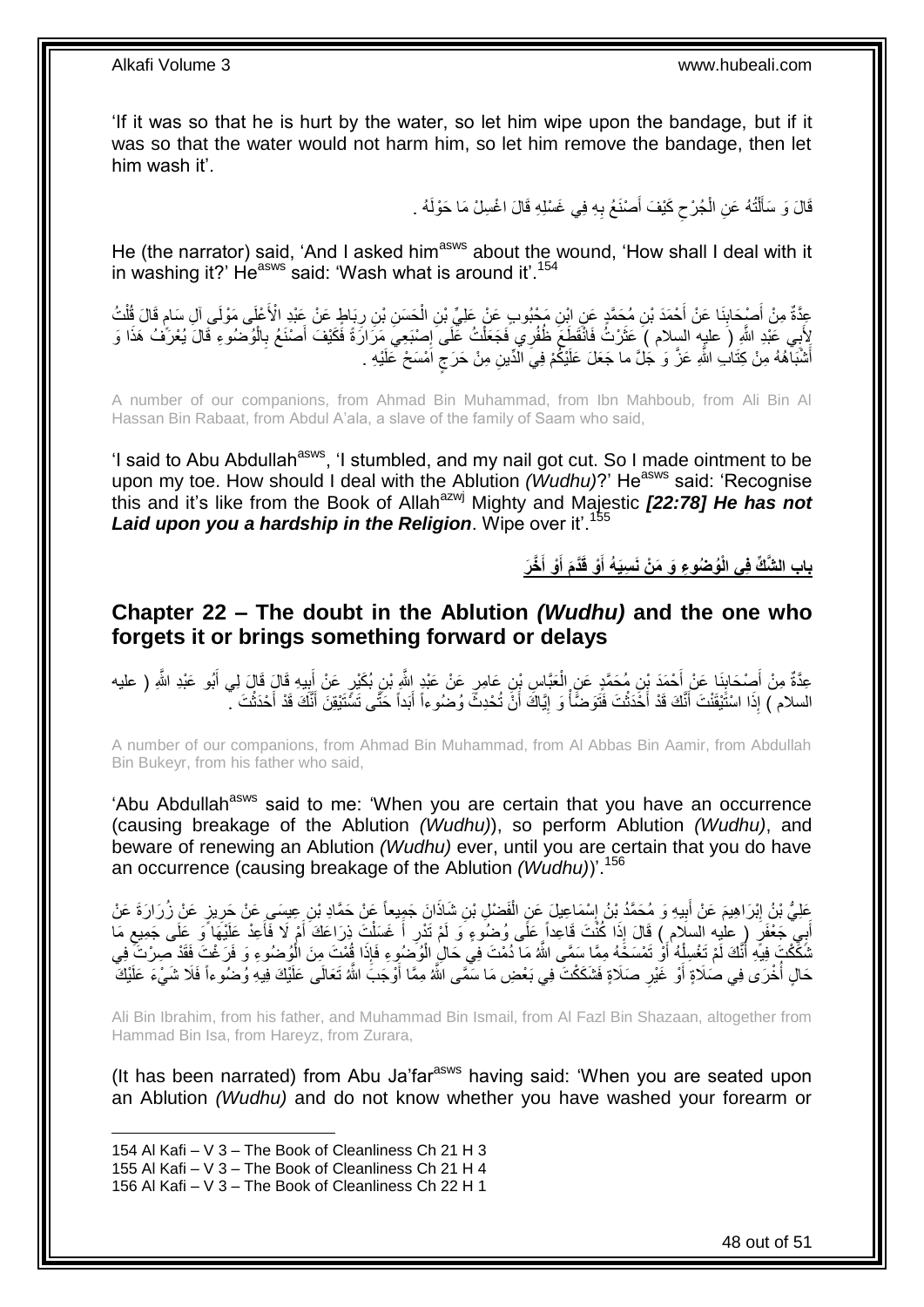not, so repeat upon it, and upon the entirety of whatever you have doubted in. So, that you have not washed it nor wiped it (contrary to) what Allah<sup>azwj</sup> has Specified, for as long as you are in the state of the Ablution *(Wudhu)*.

So when you arise from the Ablution *(Wudhu)* and are free, so you have come to be in another state regarding *Salaat* or other than *Salaat*, and you doubt in part of what Allah<sup>azwj</sup> has Specified from what Allah<sup>azwj</sup> the Exalted has Obligated upon you with regards to an Ablution *(Wudhu)*, so there is nothing upon you.

وَ إِنْ شَكَكْتَ فِي مَسْحِ رَأْسِكَ وَ أَصَبْتَ فِي لِحْيَتِكَ بِلَّهِ فَاهْسَحْ بِهَا عَلَيْهِ وَ عَلَى ظَهْرِ قَدَمَيْكَ وَ إِنْ لَمْ تُصِبْ بِلَّهُ فَلَا تَنْقُضِ ِ **∶** َّ ِ َ ֦֧֡֟֟֓֕<sup>֟</sup> ِ َّ ِ ِ الْوُضُوءَ بِالشَّكَّ وَ امْضِّ فِي صَلَاتِكَ وَ إِنْ تَيَقَّنْتَ أَنَّكَ لَمْ تُتِمَّ وُضْنُوءَكَ فَأَعِدْ عَلَى مَا تَرَكْتَ يَقِيناً حَتَّى تَأْتِيَ عَلَىَ الْوُضُوءِ َ ِ ِ ْ ْ َ

And if you doubt regarding wiping of your head, and a residue hits your beard, so wipe with it over it, and upon the back of your feet; and if a residue does not hit, so there is not breakage of the Ablution *(Wudhu)* with the doubt, and go to your *Salaat*. And if you are certain that you did not complete your Ablution *(Wudhu)*, so repeat upon whatever you neglected with a certainty until you come to be upon the Ablution *(Wudhu)*'.

ْ قَالَ حَمَّادٌ وَ قَالَ حَرِيزٌ قَالَ زُرَارَةُ قُلْتُ لَهُ رَجُلٌ تَرَكَ بَعْضَ ذِرَاعِهِ أَوْ بَعْضٍ جَسَدِهِ فِي غُسْلِ الْجَذَابَةِ فَقَالَ إِذَا شَكَّ ثُمَّ كَانَتْ َ ْ ِ ُ بِهِ بِلَّةٌ وَ هُوَ فِي صَلَاتِهِ مَسَحَ بِهَا عَلَيْهِ وَ إِنْ كَانَ اسْتَيْقَنَ رَجَعَ وَ أَعَادَ عَلَيْهِ الْمَاءَ مَا لَمْ يُصِبْ بِلَّةً فَإِنْ دَخَلَهُ الشَّلْقُ وَ قَدْ دَخَلَ ׀**ׇ ∶** َّ  $\frac{1}{2}$ **∶** اِ َّ ِ ْ َ فِي َحَالٍ أُخْرَى فَلْيَمْضِ فِي صَلَاتِهِ وَ لَا شَيْءَ عَلَيْهِ وَ إِن اسْتَبَانَ رَجَعَ وَ أَعَادَ الْمَاءَ عَلَيْهِ وَ إِنْ رَاَهُ وَ بِهِ بِلَّةٌ مَسَحَ عَلَيْهِ وَ :<br>ا .<br>ا َّ ِ **∶** ِ ْ َ أَعَّادَ الصَّلَاةَ بِاسْتِيقَانٍ وَ إِنَّ كَانَ شَاكًاً فَلَيْسَ عَلَيْهِ فِي شَكِّهِ شَيْءٌ فَلْيَمْضِ فِي صَلَاتِهِ . ِ **∶** َ ْ

Hammad said, and Hareyz said, and Zurara said, 'I said to him<sup>asws</sup>, 'A man neglects part of his forearm, or part of his body in the major Ablution *(Wudhu)* (for the sexual  $\overline{\mathbf{a}}$  impurity)'. So he<sup>asws</sup> said: 'When he doubts, then he was with residue (of water), and he was in his *Salaat*, he should wipe with it upon it; and if it was a certainty, he should return and repeat the water over it for as long as he did not pour a residue. So if the doubt enters, and he has entered to be in another state, so let him continue in his *Salaat*, and there is nothing upon him; and if it is apparent, he should return and repeat the water over it; and if he sees it and with him is residue, he should wipe over it and repeat the *Salaat*, by the certainty; and if it was a doubt, so there is nothing upon him regarding his doubt, so let him continue to his *Salaat*'.<sup>157</sup>

عَلِيُّ بْنُ إِبْرَاهِيمَ عَنْ أَبِيهِ عَنِ ابْنِ أَبِي عُمَيْرٍ عَنْ حَمَّادٍ عَنِ الْحَلَبِيِّ عَنْ أَبِي عَنْد اللَّهِ ( عليه السلام ) قَالَ إِنْ ذَكَرْتَ وَ أَنْتَ ِ َ יִי<br>: َ ِ َ ِ ْ َ فِي َصَلَاتِكَ أَنَّكَ قَدْ تَرَكْتَ شَنَّبِيًاً مِنْ وُضُوئِكَ الْمَفْرُوضِ عَلَيْكَ فَأَنْصَرِفْ وَ أَنِمَّ الَّذِي نَسِيتَهُ مِنْ وُضُوئِكَ وَ أَعِدْ صَلَاتَكَ وَ َّ َ ِ ْ َ َ يَكْفِيكَ مِنْ مَسْحِ رَأْسِكَ أَنْ تَأْخُذَ مِنْ لِحْيَتِكَ بَلَلَهَا إِذَا نَسِيتَ أَنْ تَمْسَحَ رَأْسَكَ فَتَمْسَحَ بِهِ مُقَدَّمَ رَأْسِكَ . ِ ا<br>أ َ لَ **ٔ** َ :<br>ا ِ **ٔ** 

Ali Bin Ibrahim, from his father, form IBn Abu Umeyr, from Hammad, from Al Halby,

(It has been narrated) from Abu Abdullah<sup>asws</sup> having said: 'If you remember and you are in your *Salaat*, that you have neglected something from your Ablution *(Wudhu)* which was an Obligation upon you, so leave and complete that which you forgot from your Ablution *(Wudhu)*, and repeat your *Salaat*, and it would suffice you from the

<sup>157</sup> Al Kafi – V 3 – The Book of Cleanliness Ch 22 H 2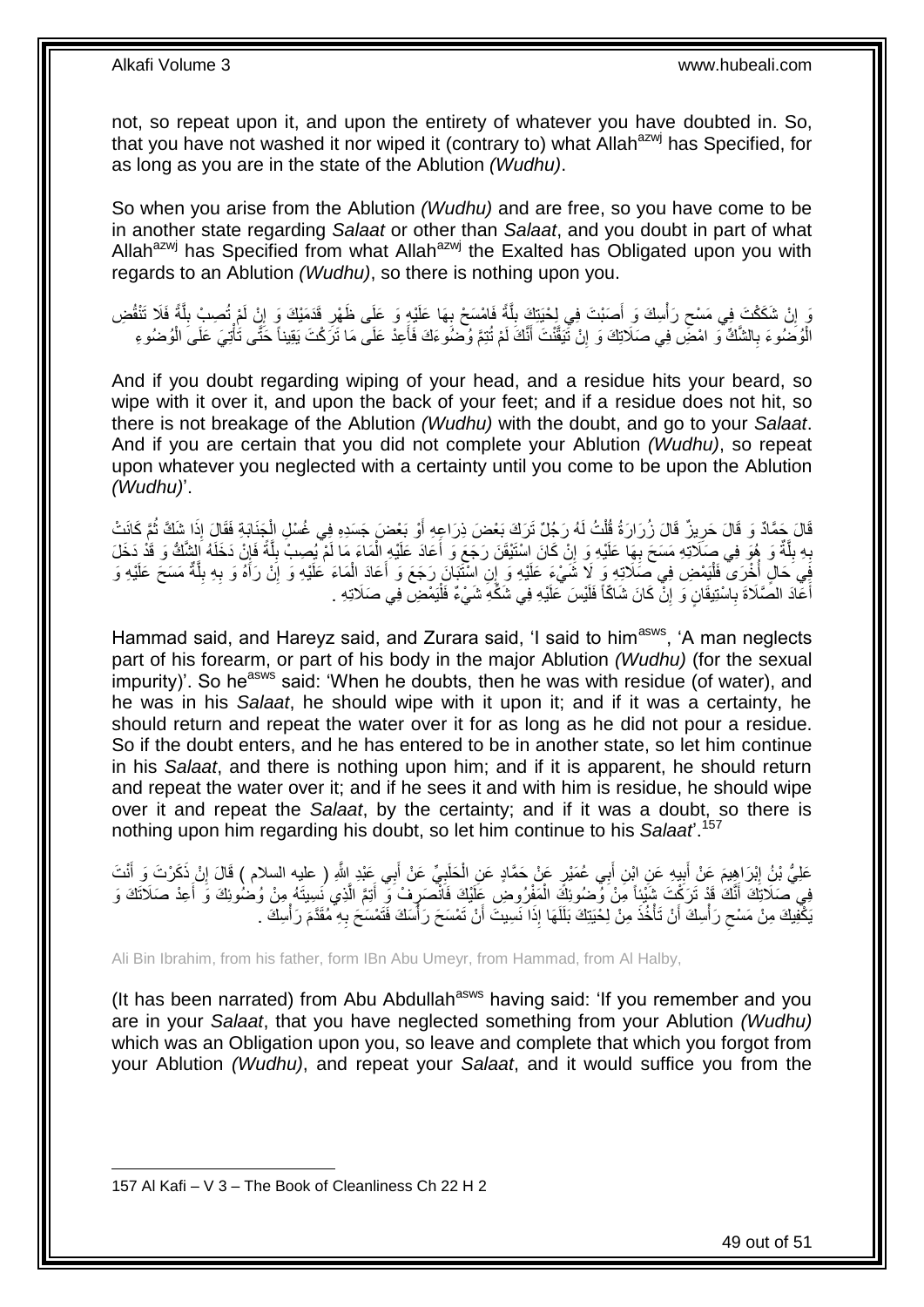wiping of your head, if you were to take from your beard its residue, when you forgot to wipe your head, and you can wipe with it, the front of your head'.<sup>158</sup>

عَلِيُّ بْنُ إِبْرَاهِيمَ عَنْ أَبِيهِ عَنِ ابْنِ أَبِي عُمَيْرٍ عَنْ حَمَّادٍ عَنِ الْجَلَبِيِّ عَنْ أَبِي عَبْدِ اللَّهِ ( عليه السلإم ) قَالَ إِذَا نَسِيَ الرَّجُلُ إِنَّ َ **∶** ْ َ **∣** َ َ يَعْسِلَ يَمِينَهُ فَغَسَلَ شِمَالَهُ وَ مَسَحَ رَأْسَهُ وَ رِجْلَيْهِ وَ ذَكَرَ بِعْدَ ذَلِكَ غَسَلَ يَمِينَهُ وَ شِمَالَهُ وَ مَسِحَ رَأْسَهُ وَ رِجْلَيْهِ وَ إِنْ كَانَ إِنَّمَا ; ْ ِ ِ ِ **ٔ** نَسِيَ شِمَالَهُ فَلْيَغْسِلِ الشُّمَالَ وَ لَا يُعِيدُ عَلَى مَا كَانَ تَوَصَّأُ وَ قَالَ أَنْبِعْ وُضُوءَكَ بَعْضَهُ بَعْضاً . ِ َ **∫** ا<br>ا

Ali Bin Ibrahim, from his father, from Ibn Abu Umeyr, from Hammad, from Al Halby,

(It has been narrated) from Abu Abdullah<sup>asws</sup> having said: 'When the man forgets to wash his right hand and he does wash his left hand, and wipes his head and his feet, and remembers that afterwards, he should wash his right hand and his left hand, and wipe his head and his feet; and if it was so that, rather, he forgot his left hand, so let him wash the left hand (only), and he would not repeat upon what he had washed'. And he<sup>asws</sup> said: 'Parts of your Ablution *(Wudhu)* follow each other'.<sup>159</sup>

عَلِيٌّ عَنْ أَبِيهِ وَ مُحَمَّدُ بْنُ إِسْمَاعِيلَ عَنِ الْفَضْلِ بْنِ شَاذَانَ جَمِيعاً عَنْ حَمَّادٍ عَنْ حَرِيزٍ عَنْ زُرَارَةَ قَالَ قَالَ أَبُو جَعْفَرٍ ( عليه **∶** ْ ِ **!** َ السلّامِ ) تَابِعْ بَيْنَ الْوُضُوعَ كَمَا قَالَ اللَّهُ عَنَّ وَ جَلَّ ابْدَأْ بِالْوَجْهِ ثُمَّ بِالْبَدَيْنِ ثُمَّ اهْسَعَ الرَّأْسَ وَ الرِّجْلَيْنِ وَ لَا تُقَدِّمَنَّ شَيْئِنَا بَيْنَ ْ ِ **ٔ** ِ ُ ْ **∶** ُ ْ ِ ْ يَدَيْ شُيْءٍ ثَخَالِفْ مَا أُمِرْتَ بِهِ وَ إِنْ غَسَلْتَ الذِّرَاعَ قَبْلَ الْوَجْهِ فَابْذَأِ بِالْوَجْهِ وَ أَعِدْ عَلَى الذِّرَاع وَ إَنْ مَسَحْتَ الرِّجْلَ قَبْلَ ِ َ ْ ِ ْ ْ ْ ِ **∶** ا<br>ا ِ الرَّأْسِ فَّامُسَحْ عَلَى الرَّأْسِ قَبْلَ الرِّجَلِ ثُمَّ أَعِدْ عَلَى الرِّجْلِ ابْدَأْ بِمَا بَدَأَ اللَّهُ بِهِ . **∶** ِ *<u>t</u>* َ ُ ا<br>ا ر<br>ا

Ali, from his father, and Muhammad Bin Ismail, from Al Fal Bin Shazaan, altogether from Hammad, from Hareyz, from Zurara who said,

'Abu Ja'far<sup>asws</sup> sai: 'There is a sequence between the Ablution *(Wudhu)* just as Allah<sup>azwj</sup> Mighty and Majestic Said. Begin with the face, then with the two hands, then wipe the head and the two feet, and do not bring forward anything in front which was behind what you have been Commanded with; and if you were to wash the forearms before the face, so begin with the face and repeat upon the forearms; and if the man wipes the legs before the head, so he should wipe upon the head before the legs, then he should repeat upon the legs. Begin with what Allah<sup>azwj</sup> (has Asked one to) Begin with'.<sup>160</sup>

عِدَّةٌ مِنْ أَصِدَابِنَا عَنْ أَحْمَدَ بْنِ مُحَمَّدٍ وَ أَبِي دَاوُدَ جَمِيعاً عَنِ الْحُسَيْنِ بْنِ سَعِيدٍ عَنْ فَضَالَةَ بْنِ أَيُّوبَ عَنِ الْحُسَيْنِ بْنِ عُثْمَانَ ْ َ َ ِ َ ْ َ ْ عَنْ سَمَاعَةَ عَنْ أَبِي بَصِيرٍ عَنْ أَبِي عَبْدِ اللَّهِ ( عِليه السلام ) قَالَ إِذَا نَسِيتَ فَغَسَلْتَ ذِرَاعَكَ قَبْلَ وَجْهِكَ فَأَعِدْ غَسْلَ وَجْهِكَ أُمَّ ْ َ ُ ِ َ ِ اغْسِلْ ذِرَاعَيْكَ بَعْدَ الْوَجْهِ فَإِنْ بَذَأَبَ بِذِرَاعِكَ الْأَيْسَرِ قَبْلَ الْأَيْمَنِ فَأَعِدْ غَسْلَ الْأَيْمَنِ الْأَيْمَالِ الْمَنْ مَعْلَمَ الْأَيْمَالِ الْمَنْ فَتَمْ اغْسِل الْمَسَالَ وَ إِنْ نَسِيتَ مَسْحَ ِ م<br>ا ِ ا<br>ا ْ ِ ْ ا پایا<br>ا َ ِ حَتَّى تَغْسِلَ رِجْلَيْكَ فَامْسَحْ رَأْسَكَ ثُمَّ اَغْسِلْ رِجْلَيْكَ ۗ. ِ .<br>• • • • ا<br>المسلمان<br>المسلمان ِ

A number of our companions, from Ahmad bin Muhammad, and Abu Dawood, altogether from Al Husayn Bin Saeed, from Fazalat Bin Ayoub, from Al Husayn Bin Usman, from Sama'at, from Abu Baseer,

(It has been narrated) from Abu Abdullah<sup>asws</sup> having said: 'When you forget and you wash your forearms before your face, so repeat washing of your face, then was your forearms after the face. So if you were to begin with your left forearm before the right, so repeat the washing of your right forearm then wash the left; and if you forget

<sup>158</sup> Al Kafi – V 3 – The Book of Cleanliness Ch 22 H 3 159 Al Kafi – V 3 – The Book of Cleanliness Ch 22 H 4 160 Al Kafi – V 3 – The Book of Cleanliness Ch 22 H 5